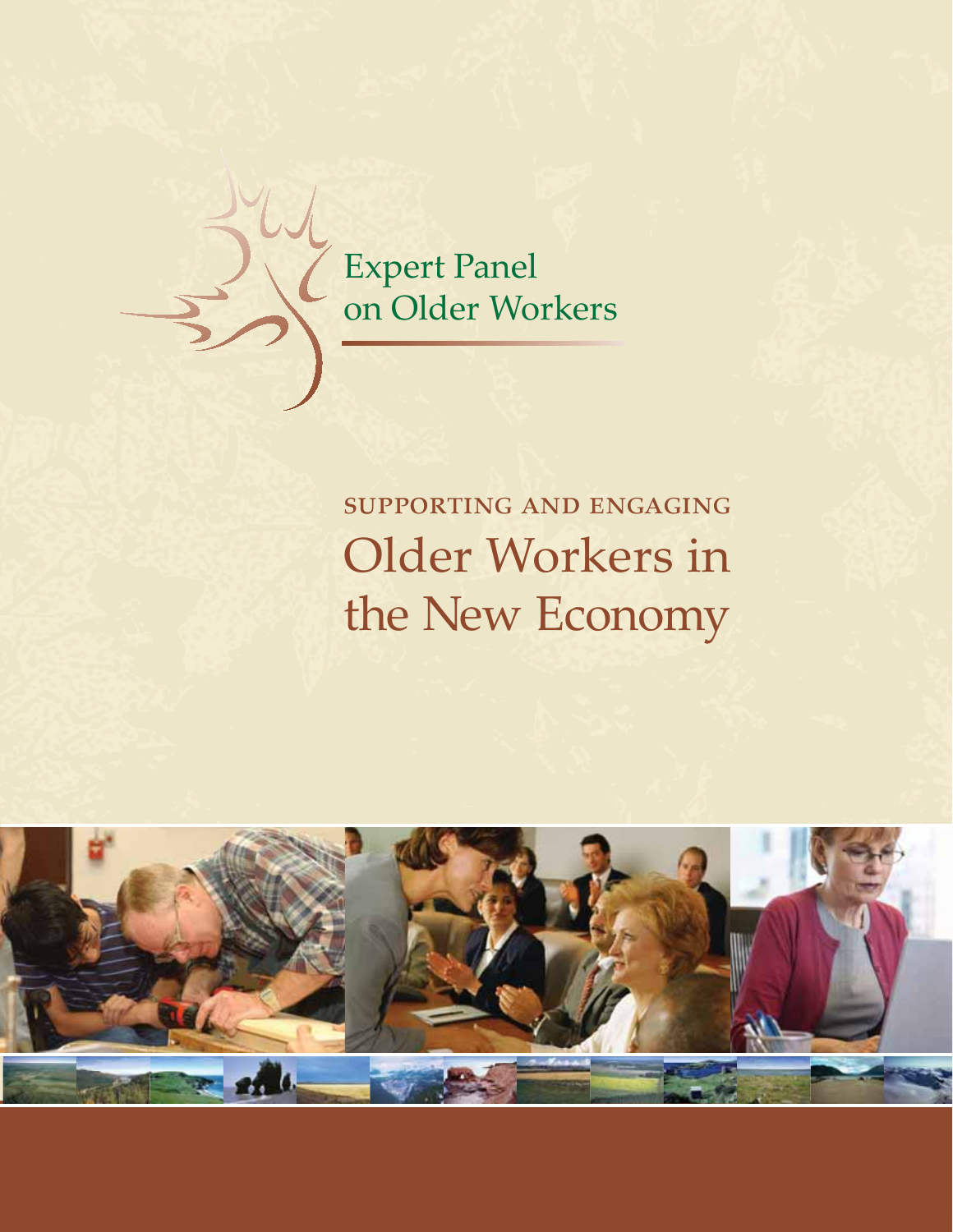#### **Members of The Expert Panel on Older Workers**

| President and Director General of the Fédération<br>Ms. Françoise Bertrand       |  |
|----------------------------------------------------------------------------------|--|
| des Chambres de commerce du Québec                                               |  |
| Chief Executive and Senior Partner, KPMG Canada, LLP<br>Mr. William A. MacKinnon |  |
| Department of Economics, University of British Columbia<br>Dr. W. Craig Riddell  |  |

#### **Acknowledgments**

This report would not have been possible without the diligence and dedication of all of those who worked for and assisted the Panel. Panel members would like to acknowledge and thank:

#### **Members of the Secretariat to The Expert Panel**

| Patricia M. Smith                           | Head of the Secretariat on Older Workers     |
|---------------------------------------------|----------------------------------------------|
| Dougall Aucoin                              | Director of Consultations and Communications |
| Dr. Richard Chaykowski Director of Research |                                              |
| George Jackson                              | Senior Analyst                               |
| Kelly Bestland                              | <b>Executive Assistant</b>                   |
| Diane Methot                                | Office Manager                               |

#### **Other Secretariat Support**

| Ross McKean         | Special Assistant to the Chair |
|---------------------|--------------------------------|
| Luc Lapointe        | Coordinator                    |
| Jacques Lemire      | Coordinator                    |
| Samuel LeBreton     | Analyst                        |
| Adam Aldersley      | Administrative Assistant       |
| Dominique Thauvette | Administrative Assistant       |

The Panel would also like to thank the Atlantic Province Economic Council (APEC), the Institute for Public Policy Research (IRPP), the Public Policy Forum (PPF), Mado Desforges, the Canada West Foundation (CWF) and the Simon Fraser University Public Policy Program (SFUPPP) for coordinating and inviting people to the regional roundtables. A special thank you to the report production team and to the people who are the real voices in this report: the stakeholders, academics who provided the expert advice, representatives of provincial, territorial and federal governments who guided us through the regional and policy dimensions in respective jurisdictions and finally to Canadians and associations who we were not able to meet but who took the time to register their ideas through formal submissions.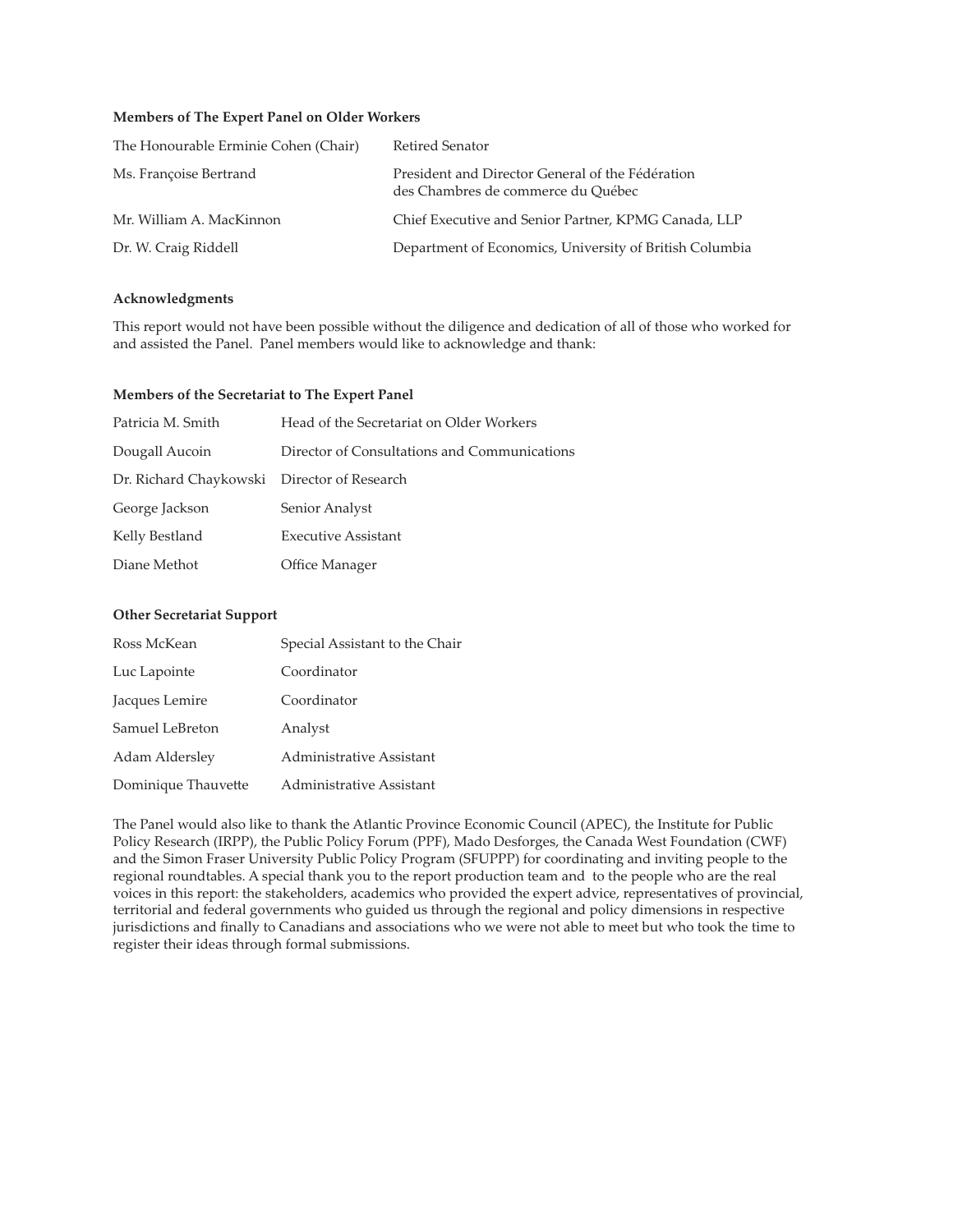# Table of Contents

| <b>Executive Summary</b> |                                                                                                                                                               |                         |  |  |
|--------------------------|---------------------------------------------------------------------------------------------------------------------------------------------------------------|-------------------------|--|--|
| <b>Introduction</b>      |                                                                                                                                                               | 1                       |  |  |
| 1.                       | The Panel's Approach                                                                                                                                          | 1                       |  |  |
| 2.                       | The Plan of the Report                                                                                                                                        | 1                       |  |  |
| Part I                   |                                                                                                                                                               |                         |  |  |
|                          | <b>Older Workers in the Canadian Economy</b>                                                                                                                  | 3                       |  |  |
| 1.                       | The Overall Economic and Labour Market Context                                                                                                                | $\overline{\mathbf{3}}$ |  |  |
| 2.                       | Canada's Labour Market and the Experience of Older Workers                                                                                                    |                         |  |  |
| 3 <sub>1</sub>           | <b>Shifting Demographics: The Aging Work Force</b><br>and Labour Supply Requirements                                                                          | $\overline{7}$          |  |  |
| 4.                       | The Labour Market Challenges Faced by Older Workers in Canada                                                                                                 | 10                      |  |  |
| 5.                       | The Challenges to Re-employment for Older Workers and<br>Their Experience with Adjustment Programs                                                            | 14                      |  |  |
| Part II                  |                                                                                                                                                               |                         |  |  |
|                          | <b>Consultations with Canadians:</b>                                                                                                                          |                         |  |  |
|                          | <b>Voices and Recommendations from Across Canada</b>                                                                                                          | 21                      |  |  |
| 1.                       | The Approach to the Provincial and Stakeholder Consultations                                                                                                  | 21                      |  |  |
| 2.                       | What the Stakeholders Had to Share and Recommend:<br><b>Canadians Speak to the Issues and Priorities</b>                                                      | 21                      |  |  |
| 3.                       | Summary: Mapping a Way Forward                                                                                                                                | 32                      |  |  |
| <b>Part III</b>          |                                                                                                                                                               |                         |  |  |
|                          | <b>Enhancing the Labour Market Prospects of Older Workers</b>                                                                                                 | 33                      |  |  |
| 1.                       | <b>Enhancing Choice and Flexibility</b>                                                                                                                       | 33                      |  |  |
| 2.                       | The Issues and Challenges                                                                                                                                     | 33                      |  |  |
| 3.                       | <b>Removing Barriers to Older Workers</b>                                                                                                                     | 36                      |  |  |
| 4.                       | Labour Market "Best Practices": Training, Literacy and Lifelong Learning                                                                                      | 40                      |  |  |
| 5.                       | <b>Supporting Flexibility in Transitions to Retirement</b>                                                                                                    | 44                      |  |  |
| <b>Part IV</b>           |                                                                                                                                                               |                         |  |  |
|                          | <b>Supporting Older Worker Adjustment</b>                                                                                                                     | 49                      |  |  |
| 1.                       | Understanding and Supporting Older Workers' Participation<br>in the Labour Market: The Impact of Programs and the<br><b>Older Workers' Adjustment Process</b> | 49                      |  |  |
| 2.                       | Supporting Displaced Older Worker Adjustment in Canada:<br>Ensuring Adjustment Assistance, Renewing the El Program,<br>and Updating the TIOW                  | 52                      |  |  |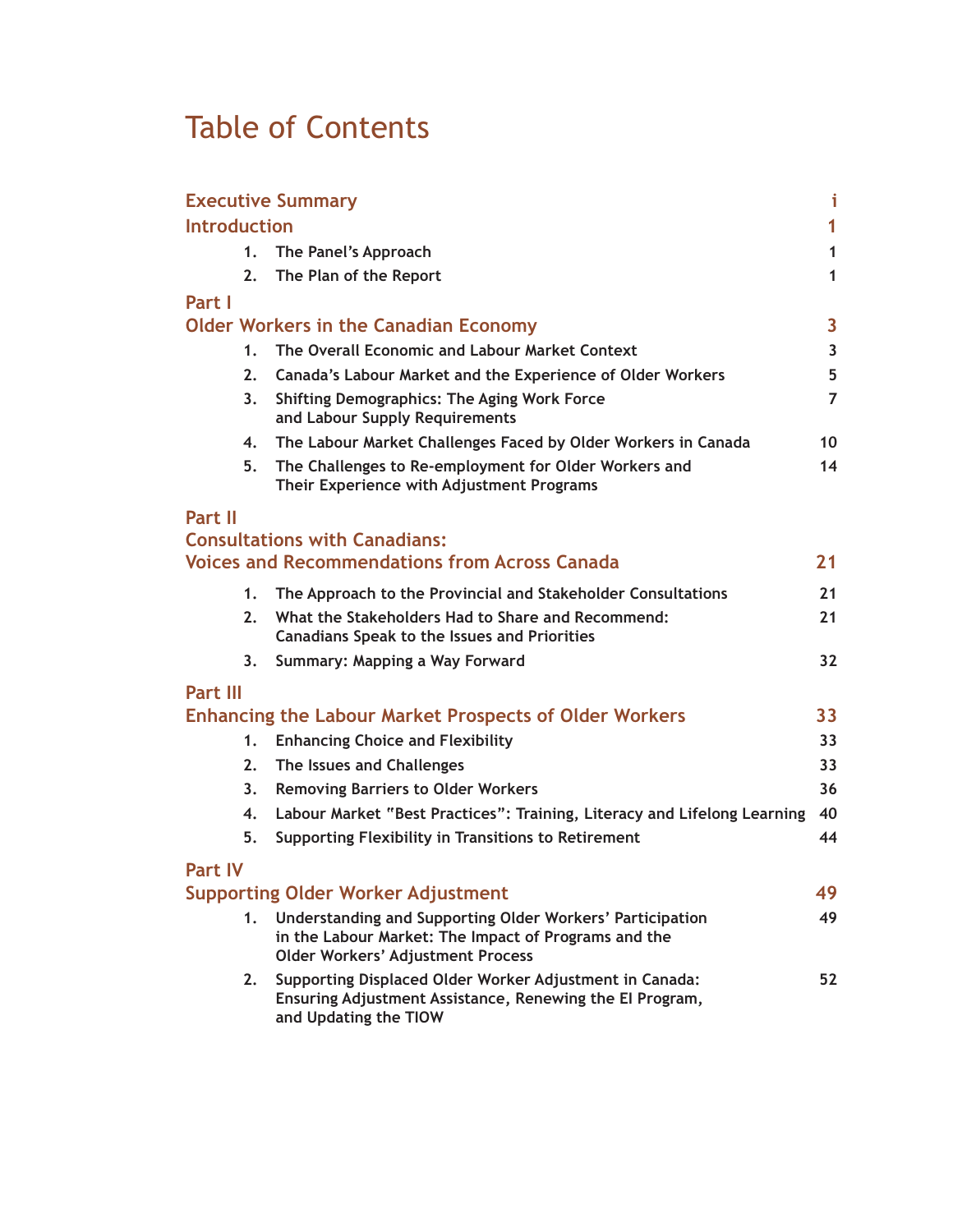| <b>Conclusion</b>                                                                       |     |
|-----------------------------------------------------------------------------------------|-----|
| A Roadmap for Supporting and Enhancing Older Workers'<br><b>Labour Market Prospects</b> | 65  |
| <b>Endnotes</b>                                                                         | 69  |
| <b>Appendices</b>                                                                       | 75. |
| <b>References</b>                                                                       | 95. |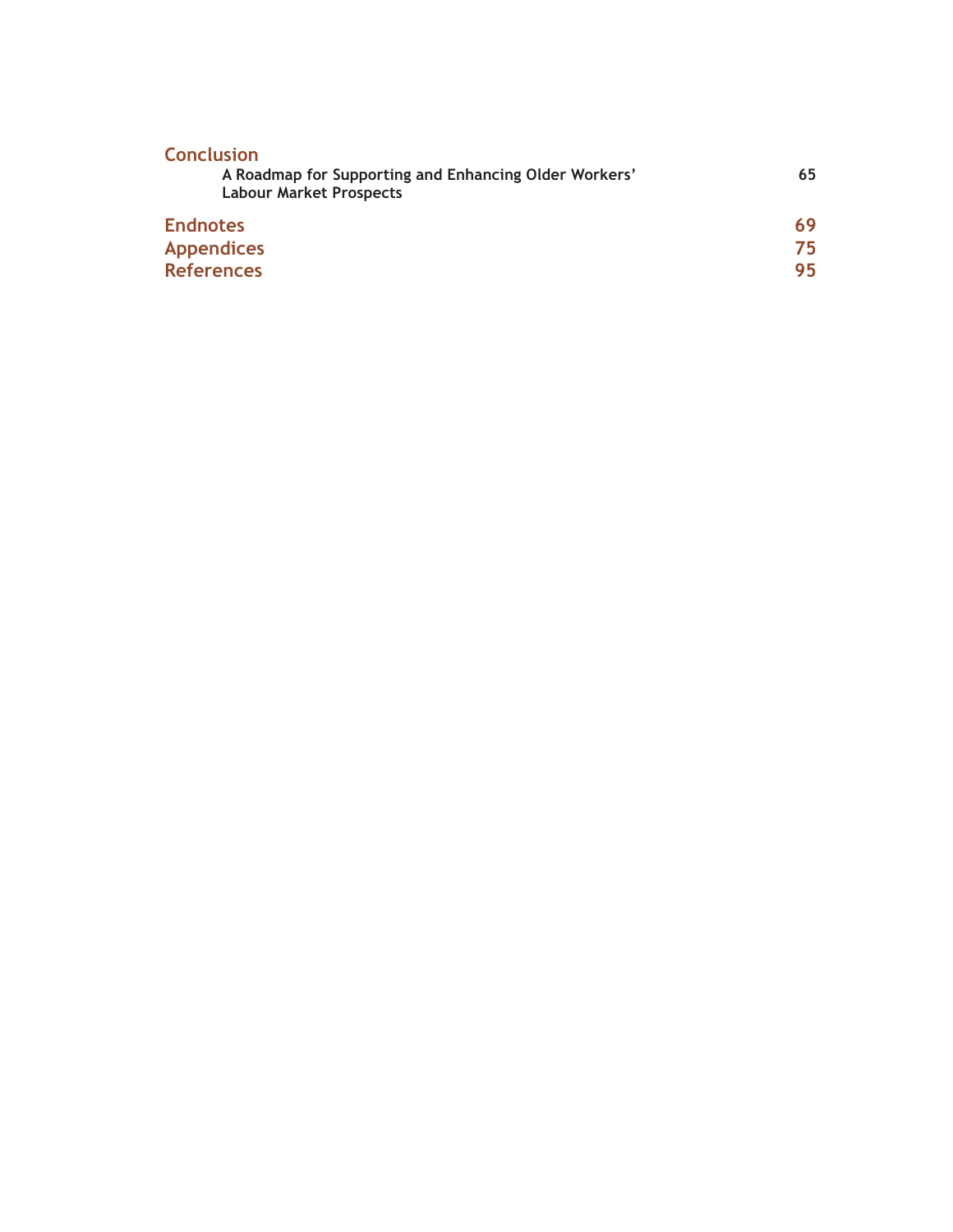# **Executive Summary**

The Canadian economy is under constant pressure to adapt — and it does so remarkably well. As the Panel writes this report, the Canadian dollar is at a 30-year high and unemployment rates are at 30-year lows. However, adaptation creates pressures — on businesses, on the people who work in these businesses, and on governments to provide the correct framework to allow this necessary adjustment to occur.

The Expert Panel on Older Workers was established as a response to two divergent pressures that threaten the high standard of living that Canadians are currently enjoying. First is Canada's changing demographics. The Canadian population is aging, and that will have significant impact on the Canadian economy and could reduce its growth potential. The second pressure is how to provide for those Canadian workers —in this case, older workers — who are displaced as the economy adapts.

The Minister of Human Resources and Social Development Canada established the Expert Panel on Older Workers on January 23, 2007. The Panel members were selected for their experience in studying policy issues. They comprised retired Senator the Honourable Erminie Cohen, who was appointed Chair; Bill MacKinnon, Chief Executive Officer and Senior Partner, KPMG Canada; Craig Riddell, Professor, University of British Columbia; and Diane Bellemare, Senior Vice President and Chief Economist, Conseil du patronat du Quebec. In the spring of 2007, Diane Bellemare resigned from her position with the Expert Panel. The government subsequently appointed Ms. Françoise Bertrand, President and Director General of the Fédération des chambres de commerce du Québec.

The Panel's task was to consider the current situation and future prospects of older workers, and to make recommendations to the government. Although a broad range of social and economic factors affects the situation of older workers, the mandate established a clear labour market focus. The Panel, after determining for the purposes of this study that older workers are those 55 years and older, established two overarching themes to guide its work:

- enhancing the labour market prospects of older workers; and
- supporting older worker adjustment, with special attention to the circumstances of displaced older workers.

The Panel started its examination with consultations to find out the level of awareness of Canadians on this topic and to hear what Canadians had to say.

# *The Consultations*

The consultation process on older workers was both central and critical to the work of the Expert Panel. The consultations were aimed at hearing the concerns and issues confronting them, as well as the challenges facing employers, unions, governments and the many and varied organizations that represent individual Canadians and older workers. A discussion paper provided background on the labour market issues affecting older workers and initiated a dialogue with interested stakeholders. Meetings with provincial and territorial representatives were rounded out through consultations with interested stakeholders in the broader private, not-for-profit and other non-governmental sectors. The Panel met with academics whose work centres on labour market and workplace issues related to this target group. It also called on international experts to gain insight into what other countries are doing to address the issues of an aging labour force. Experts from the US also spoke about the dynamics of displaced workers in their country and the impact of policies designed to help them gain reemployment.

Through the consultations and submissions from all of these stakeholder groups, the Expert Panel was able to learn about the broader strategic issues confronting governments, the challenges and opportunities employers must address from a human resource management perspective, and the concerns and problems individuals face in their personal lives. The Panel was impressed with the knowledge and awareness of the issues of the participants; inspired by the passion with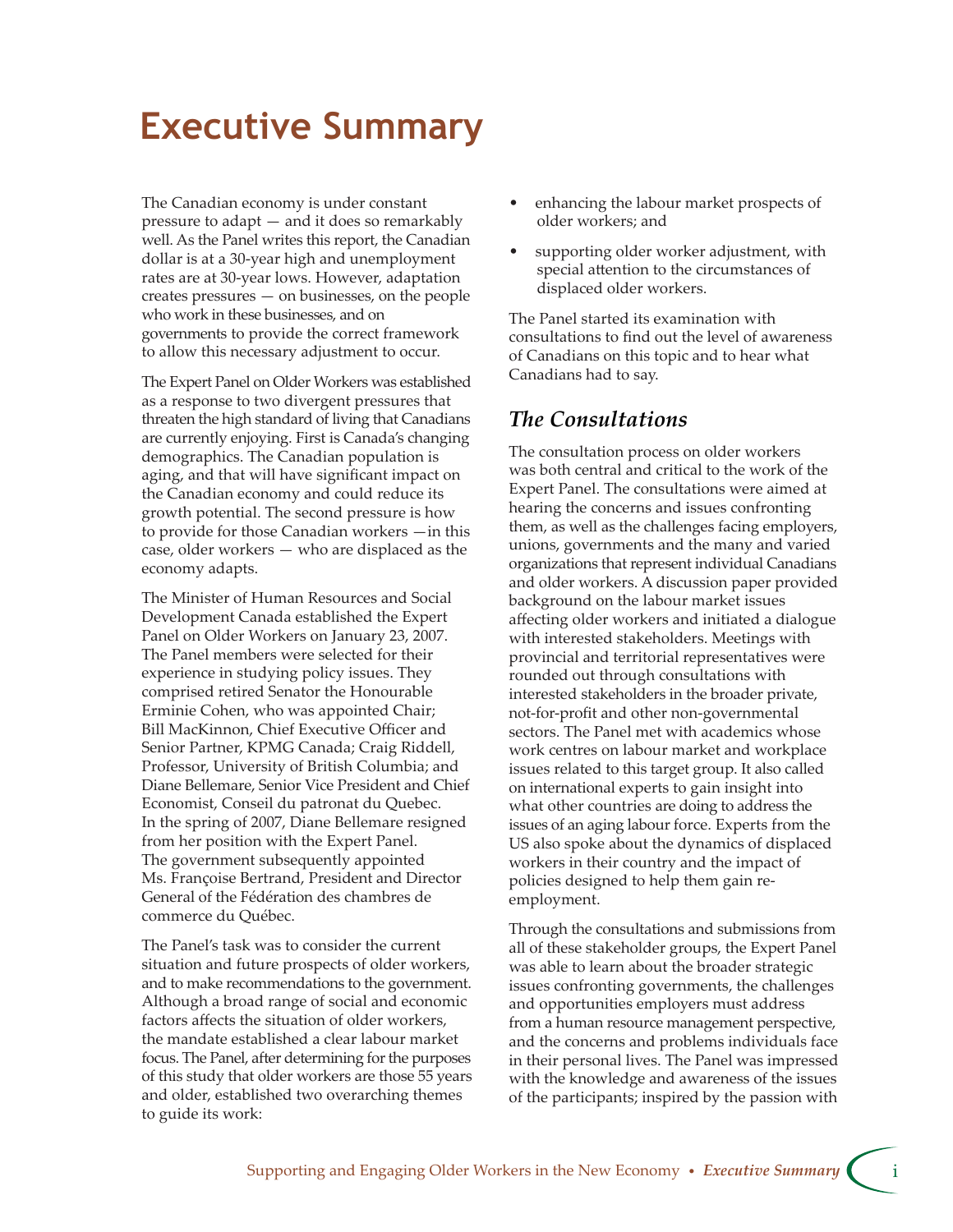which participants expressed their concerns; and struck by the extent to which many of the participants articulated thoughtful, reasoned policy options and alternatives.

What the Panel learned is that, like the country itself, views diverge on how to address these two broad themes both within and between provinces and territories and across the different stakeholder groups.

A few things were obvious. Canadians for the most part understand and accept the need for economic adjustment. They recognize the need to support diverse forms of learning and training activities during the entire course of a career. They also believe that those closest to the problems have the best chance of solving them.

There was a large amount of support for improving the participation of older workers in the labour market. One of the major barriers to engaging them in the labour force was thought to be myths about the need to retire early in order to more fully enjoy life and to make room for the younger generation. The Panel found that many older workers still have years of potential contributions to the labour force, are healthier, live longer and are more productive than previous generations. The psychology developed around "freedom 55" is changing as many Canadians are looking for opportunities to continue to contribute either out of necessity or out of a sense of self-fulfillment. Stakeholders were clear that governments should be active in efforts to maximize participation rates among older workers.

Canadians also expressed a strong view that private and public policies ought to support flexibility and choice throughout people's lives.

### *The Panel's Findings and Recommendations*

### *Enhancing Labour Market Prospects*

The Panel acknowledged the importance of population aging as a fundamental underlying dynamic that will determine the situation of older workers. This development is significant because it stands to alter, quite fundamentally, the make-up of the labour force and the functioning of the labour market. It also has

consequences for individual employees and employers who must adapt and make decisions within an environment characterized by new labour market and workplace realities.

A key dimension of the labour market prospects of older workers is their participation in work. The Panel examined the overall extent and characteristics of their participation in today's labour market. The Panel paid particular attention to barriers to increased participation as well as the factors that underpin successful participation and attachment to work. The Panel also considered the prospects for improving the participation of the next generation of older workers, in the context of an aging labour force. An individual's level of "human capital," including their levels of literacy, training and formal education, is a major factor determining their long-term success in the labour market. The Panel therefore carefully considered the roles of governments, employers and individuals in encouraging, supporting and promoting the training, education and lifelong learning required to enhance the prospects of current and future cohorts of older workers.

The Expert Panel examined the range of current government policies that affect older workers' participation. This included examining policies that affect them in terms of when and how they transition between jobs and from work to retirement. The Panel identified important, specific areas for government involvement relating to mandatory retirement, pensions and new transition approaches to retirement.

As a result of these policy reviews, the Panel proposes the following:

#### *Recommendation 1:*

**That the federal government, in consultation with the private sector, unions and civil society, undertake a comprehensive and sustained awareness campaign to promote the value and benefits to individuals and employers of continued and active participation in the labour force, to reduce ageism and to remove negative stereotypes surrounding older workers.**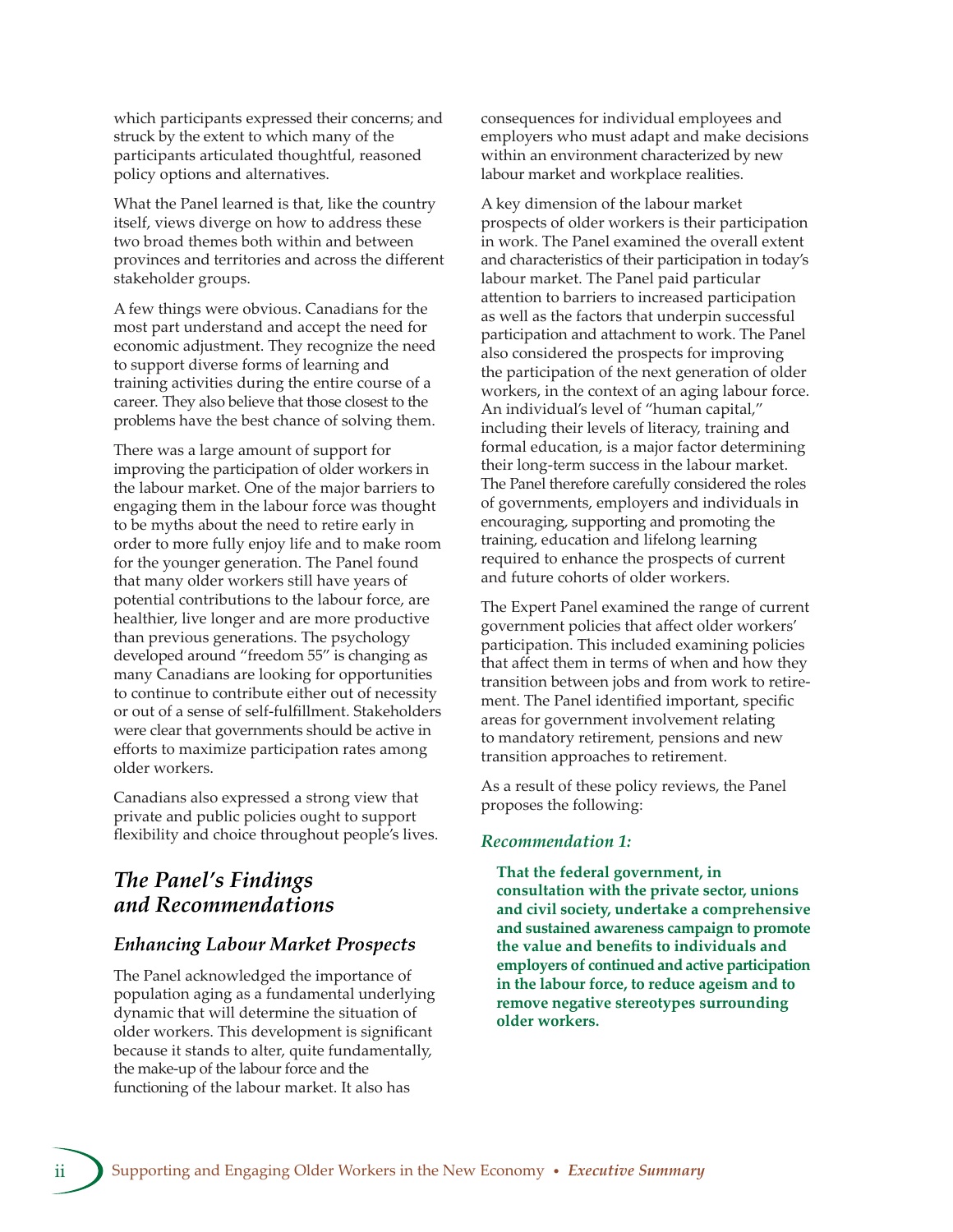#### *Recommendation 2:*

**That the federal government eliminate mandatory retirement in the federal jurisdiction by amending the** *Canadian Human Rights Act* **to extend the coverage of the Act by removing exceptions that have the effect of permiing mandatory retirement for persons aged 65 and older. This amendment of the** *Canadian Human Rights Act* **should be undertaken in a manner that allows for flexibility by respecting current** *bona fide* **occupational requirements based on age.**

#### *Recommendation 3:*

**That the federal government work with provincial and territorial governments to promote the value, benefits and importance to individuals and employers of increasing the levels of training and literacy, both in the workplace and through other programs, and to also promote the need for continuous learning throughout individuals' working lives.**

#### *Recommendation 4:*

**That the federal, provincial and territorial governments work together to undertake and implement changes to the tax and pension systems that would remove systemic barriers and disincentives to work, with the aim of achieving a program design that provides choices and flexibility for older workers who wish to participate in the labour force and earn income.**

**Recognizing that this will require coordination of changes to pension and tax systems across jurisdictions, the governments should:**

- **move to eliminate the work cessation clause in the Canada Pension Plan;**
- **allow eligible individuals to work and receive benefits while still contributing to a pension plan;**
- **minimize work disincentive effects associated with the Guaranteed Income Supplement clawback provisions; and**
- **continue to promote phased retirement through facilitated changes in the tax and pension systems.**

### *Supporting Older Worker Adjustment*

The second theme is supporting older worker adjustment in the labour market. Particular emphasis is placed on the special challenges and circumstances of older workers displaced from their jobs. In the course of their work, the Panel encountered significant information gaps surrounding older workers— in particular, displaced older workers — in Canada. If governments, employers and individuals are to make informed decisions and choices, the Panel considers that more information and analysis needs to be available on an ongoing basis.

In supporting labour market adjustment, the Panel was again mindful of the need to consider the appropriate roles for individuals, unions and employers to address some of the issues faced by older workers. But especially in those situations where they adjust slowly or unsuccessfully to job losses, the Panel was concerned about the best role and scope for government policy in addressing the adjustment challenges confronting those workers. Given this concern, the Panel carefully examined the current federally funded program that supports older worker adjustment, the Targeted Initiative for Older Workers (TIOW), as well as other potential policy options to assist displaced older workers.

While displaced older workers generally have available a range of existing programs that provide income support as well as active support for adjustment, there may exist gaps in these programs. Emerging labour market conditions may also require an adjustment to existing programs that currently support older workers, such as Employment Insurance (EI). Two particular policy areas concerned the Panel. The first was whether the current supports available to older workers within EI are adequate. The second was whether existing policies adequately support the prospects for older workers' long-term employability, especially if barriers and disincentives exist for them to become re-employed.

In light of the above, the Panel proposes the following:

#### *Recommendation 5:*

**That the federal government authorize Statistics Canada to design and implement a new national Survey of Displaced Workers as a**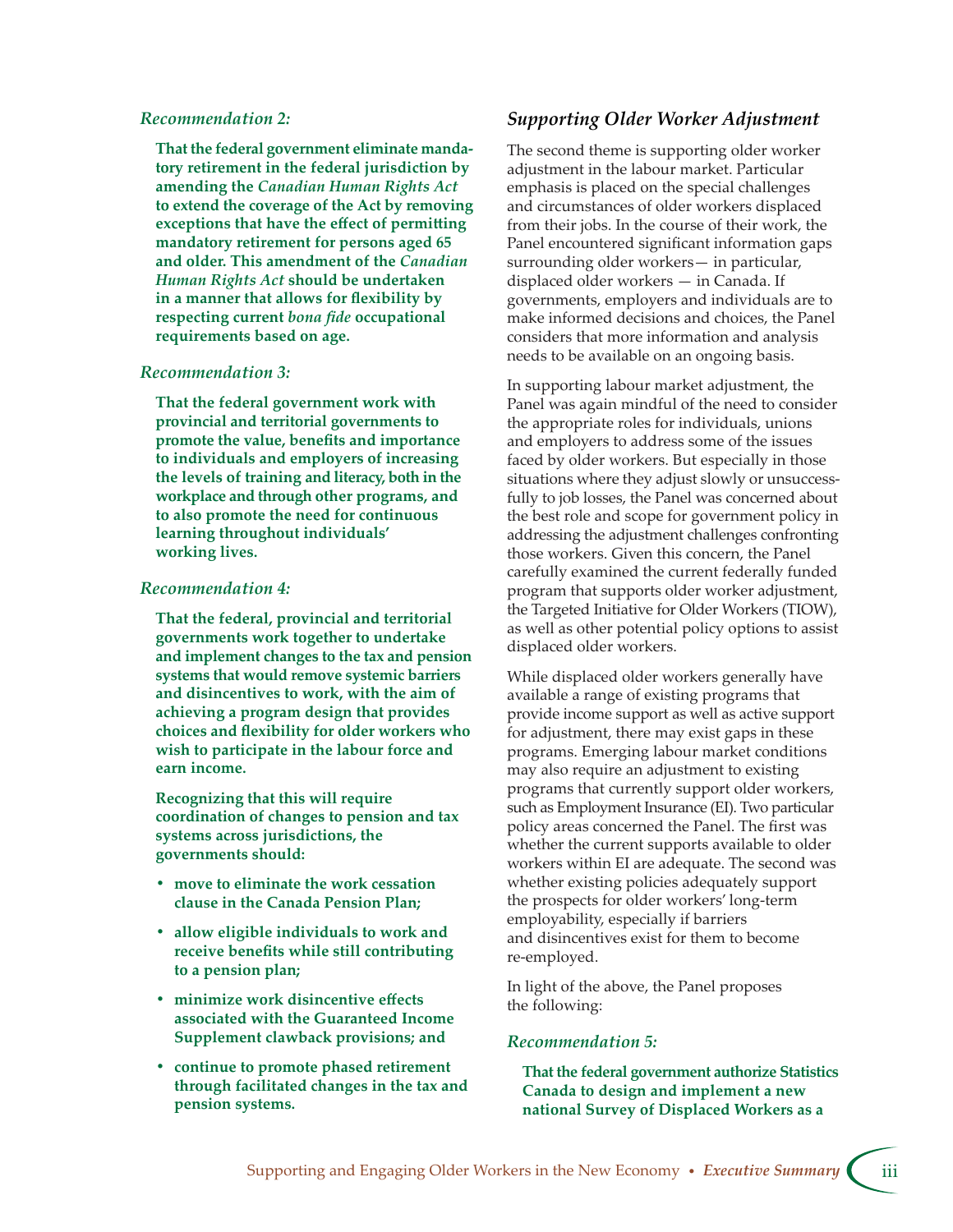**regular supplement to the Labour Force Survey. The new survey should be conducted at least biennially and in a manner that permits analyses on older worker transitions between work and retirement. It should include relevant information about permanent job losses experienced during three or more years prior to the survey.**

#### *Recommendation 6:*

**That the federal government authorize Statistics Canada to design and implement a new national longitudinal Survey of Work to Retirement Transitions. The new survey should be conducted at least biennially and preferably annually. The survey would permit longitudinal analyses of older worker transitions from work to retirement and should include information about the factors that influence workers' retirement decisions.**

#### *Recommendation 7:*

**That the federal government establish a centre for the study of the implications of the aging population on the labour market, the economy, competitiveness and productivity. The role of the centre would be to:**

- **collect relevant information about older workers;**
- **conduct research and analysis on the economic implications of the aging population, and increase public awareness of the realities of the aging labour force and the economic issues associated with the aging population; and**
- **disseminate relevant up-to-date information and knowledge about the economic aspects of the aging population to employers, individuals and other interested and affected stakeholders.**

#### *Recommendation 8:*

**That the regulations under the existing EI program be changed so that severance payments made to workers who become unemployed after a period of long tenure in the workplace and who have not been EI recipients on a regular basis, are no longer considered earnings for purposes of EI. This** 

**would enable those claimants to collect EI**  Part I benefits after the 2-week waiting period.

**For the purpose of the recommendation, the operational definitions of "long tenure" and "regular basis" need to be determined. As guidelines, the Panel suggests that these benefits be available to unemployed workers who had been employed for at least 10 years and had not collected benefits in the last five years.**

#### *Recommendation 9:*

**That the federal government, under the existing EI program, initiate through EI Part II (innovation and research capacity) a demonstration project to test the viability and cost effectiveness of a wage insurance plan that would help to mitigate the income losses faced by displaced older workers and thereby encourage these workers to more rapidly return to employment.**

#### *Recommendation 10:*

**That the** *Employment Insurance Act* **be modified such that workers who become unemployed after a period of long tenure in the workplace, and who have not been EI recipients on a regular basis:**

- **(i) be eligible to receive benefits for longer than they are eligible to receive them under the current program; and**
- **(ii) that the extended duration of benefits and mobility assistance (see Recommendation 11) for these long-tenured employees not depend on the unemployment rate in the region, as is the case for special benefits such as maternity, parental, compassionate and sickness benefits.**

**For the purpose of the recommendation, the operational definitions of "long tenure" and "regular basis" need to be determined. As guidelines, the Panel again suggests that these extended benefits be available to unemployed workers who had been employed for at least 10 years and had not collected benefits in the last five years.**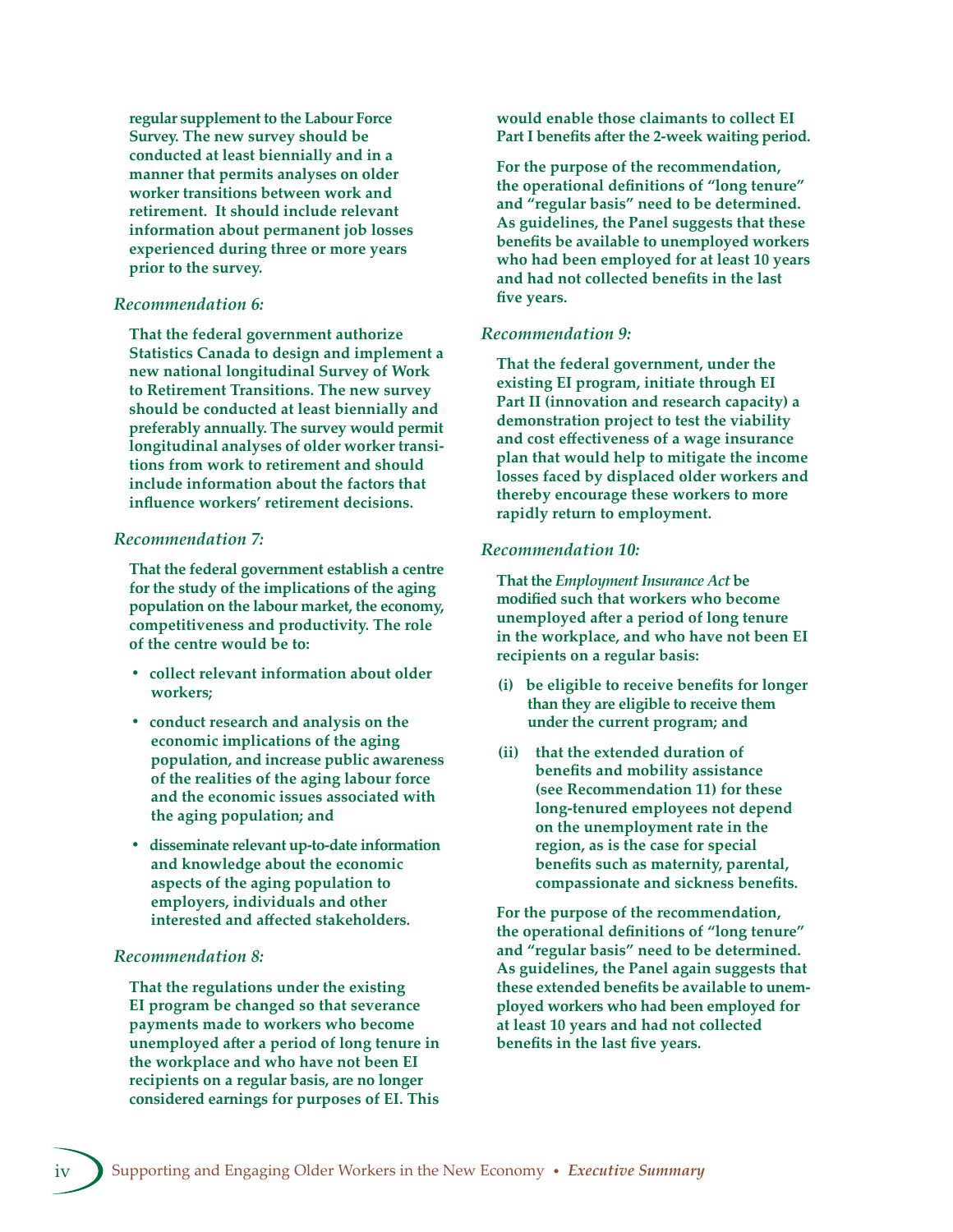#### *Recommendation 11:*

**That the** *Employment Insurance Act* **be modified such that the suite of measures under EI Part II be expanded to include a specific mobility assistance measure with a commensurate adjustment to the budget allocated to EI Part II.**

#### *Recommendation 12:*

**The Panel strongly recommends that the federal government engage in a fundamental review of the** *Employment Insurance Act***.**

#### *Recommendation 13:*

**That the termination date of the current TIOW program be extended until the government has modified the EI program to provide improved benefits to long-tenured displaced older workers (see Recommendation 10); that mobility assistance measures and commensurate funding be added to any new TIOW agreements being extended or negotiated; and that the TIOW program be modified to provide for financial mobility assistance as an eligible program activity.**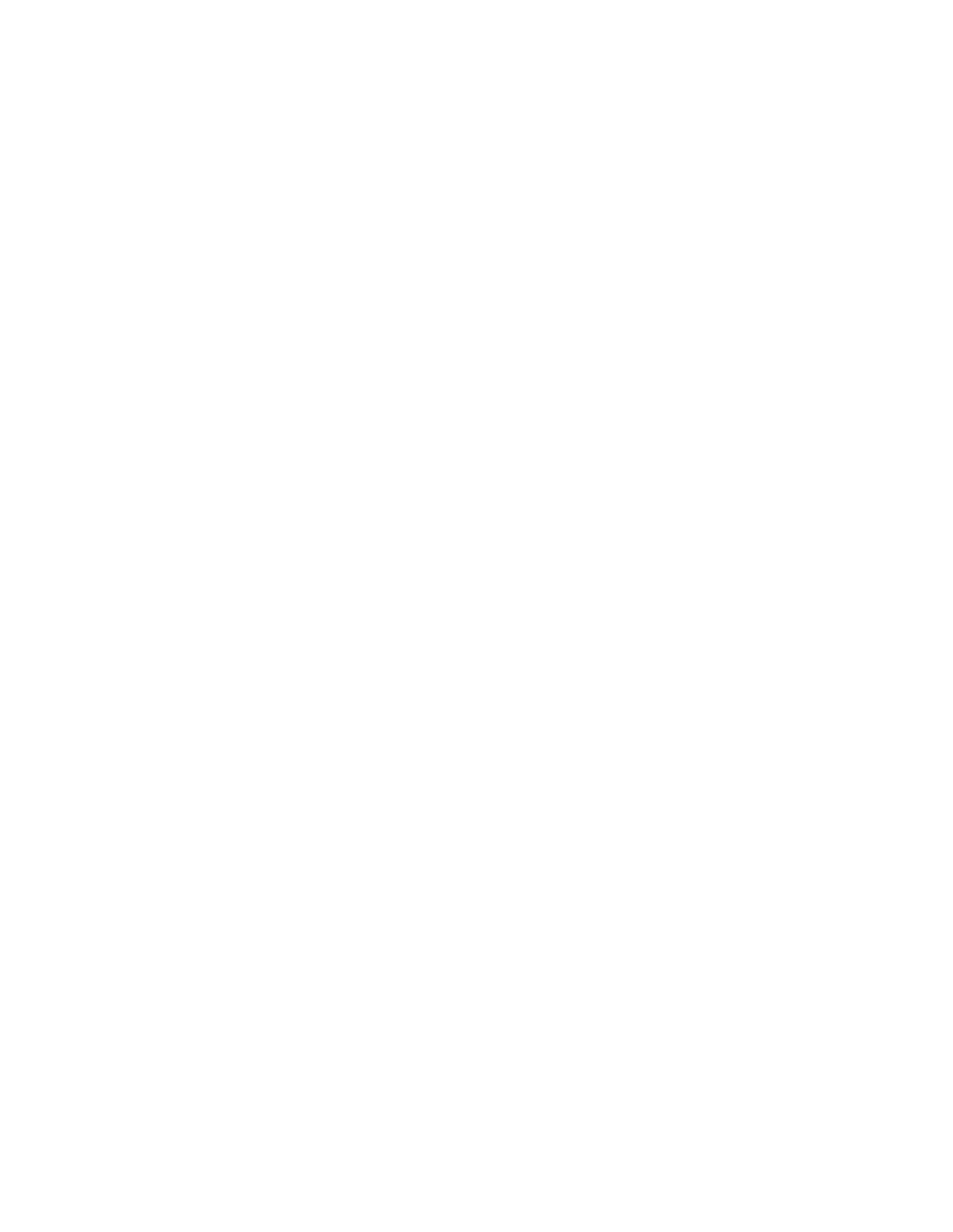# **Introduction**

# 1. The Panel's Approach

This report is based upon the study of older workers conducted in 2007 by the Expert Panel on Older Workers. The report examines how they are positioned within the broad labour market context, and considers the impacts of population aging on Canada's economy and labour force, barriers to their participation in the labour market, the circumstances of displaced older workers, and their labour market prospects.

The work of the Panel was supported by the consultation and research functions of the Secretariat for the Expert Panel on Older Workers. The Panel took a broad approach to consultation with provincial and territorial governments; key stakeholders from the academic, employer and labour communities; and other groups such as non-governmental and not-for-profit organizations. To launch the consultation process, the Panel released a discussion paper to provide background on the labour market issues affecting older workers, especially those who are displaced, and to initiate a dialogue with stakeholders.

The consultation process was national in scope and consisted of three components. The first component consisted of formal consultations between the Panel and provincial and territorial ministers or their representatives. During the course of these consultations, the Panel heard about issues that were both regionally and nationally significant.

The second component comprised a consultation process in which interested stakeholders in the broader private, not-for-profit and other nongovernmental sectors were heard. This process was undertaken through a series of regional roundtables held in Calgary, Montreal, Saint John, St. John's, Toronto and Vancouver.

In the third component, the Panel met in Montreal with academic experts for a roundtable discussion on economic, labour market, workplace and other issues related to older workers. See Appendix B for a list of all of the consultations and roundtables.

Throughout the process, the Panel encouraged interested stakeholders to submit their views on the issues. Thirty-four submissions were received and posted on the Expert Panel's Web site.<sup>1</sup> Communications from the public were directed through the Secretariat for the Expert Panel for consideration. In these ways, the Panel was able to conduct a broad-based, public consultation process that canvassed the views and concerns of a broad range of stakeholder groups from across Canada.

The Expert Panel sought the most up-to-date research evidence to support its deliberations. It benefited from the Secretariat's access to research from the Labour Market Policy group within Strategic Policy at Human Resources and Social Development Canada (HRSDC). This information included profiles of key dimensions of the labour market experience; characteristics, programs and unemployment experiences of older workers; and in-depth focus group studies on older workers. To make this research available to individuals, public stakeholders, and provinces and territories, executive summaries produced through HRSDC and other organizations throughout Canada and internationally were posted on the Panel's Web site. See Appendix C for a description of the new research utilized by the Panel.

The consultation process was wide-ranging and comprehensive. In addressing its mandate, the Panel considered the results of the process together with the submissions and all available research evidence.

# 2. The Plan of the Report

The Report of the Expert Panel is organized into four main parts. Part I provides a context in which to understand the situation of older workers in the labour market, and an in-depth analysis of their experiences and the obstacles confronting them. It identifies the main characteristics of the Canadian economy and labour market relevant to older workers, and assesses the various aspects of the aging of the population and the challenges this presents. As well, Part I reviews the efficacy of Canadian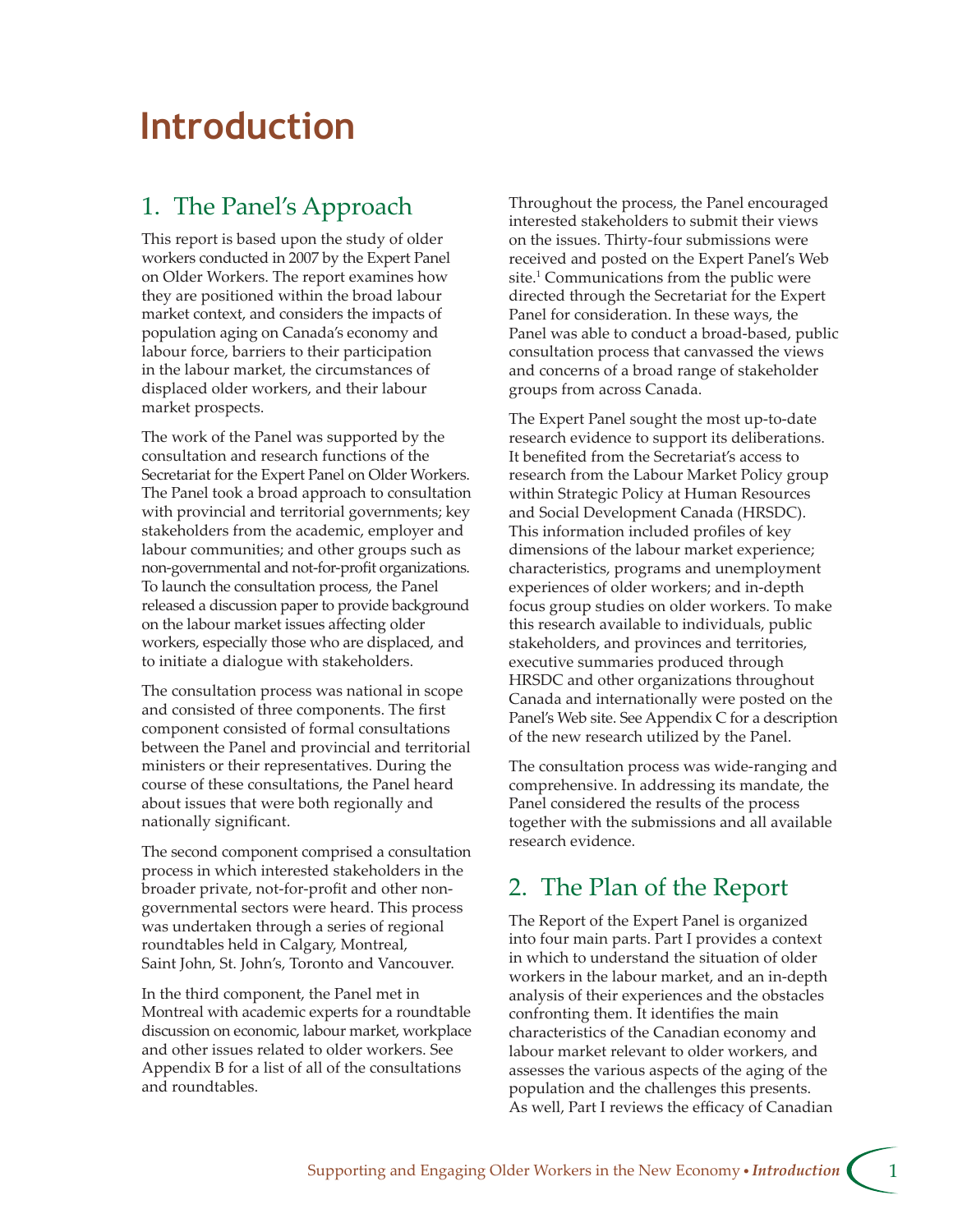and international labour market policies, including various active and passive measures, and considers the evidence and lessons from the Canadian experience with economic adjustment programs targeted to older workers.

Part II describes what the Panel heard from Canadians through the consultation process with provincial and territorial governments, stakeholders in the broader public, and academic researchers. This process provided a rich and detailed set of views and analyses concerning the challenges faced by older workers; the strengths and gaps in current policies; future policy priorities; and the potential roles for individuals, employers, unions and governments in meeting their needs, especially those who are displaced. This consultation process also provided a high-level view of how these challenges might be addressed.

The Expert Panel's recommendations are set out in Parts III and IV of the report.

Part III, which deals with enhancing the labour market prospects of older workers, is divided into five sections. The first section considers the importance of enhancing older workers' choice and flexibility in the labour market, in terms of making work-to-retirement transitions as well as the extent of their participation in work. The second section identifies the main issues and challenges confronting them. These challenges include discriminatory workplace practices, out-of-date human resource practices, insufficient education, skills and training, the need for lifelong learning, and outdated government polices that may have elements that limit older workers' choices or create disincentives to work. The third section focuses on how best to approach removing barriers to older workers' participation and success in the labour market, including age discrimination and outdated government policies. The fourth section deals with the issue of promoting "best practices," from the standpoint of enhancing the labour market prospects of older workers, by supporting training, literacy and lifelong learning. The final section addresses transitions into retirement, the need for flexibility and choice regarding retirement options, and issues and limitations of current policies and programs — particularly pension plans and other income support programs. The Panel's recommendations regarding enhancing older workers' prospects are presented in Part III.

Part IV focuses on how best to support older workers' adjustment in the labour market. Section one covers the need to improve the labour market information available to individuals, employers, researchers and policy makers. The second section focuses on how best to support displaced older worker adjustment in Canada. Three elements of support are considered, including ensuring adequate adjustment assistance, renewing the EI program, and updating the TIOW – the current federally funded adjustment program for older workers established in 2006.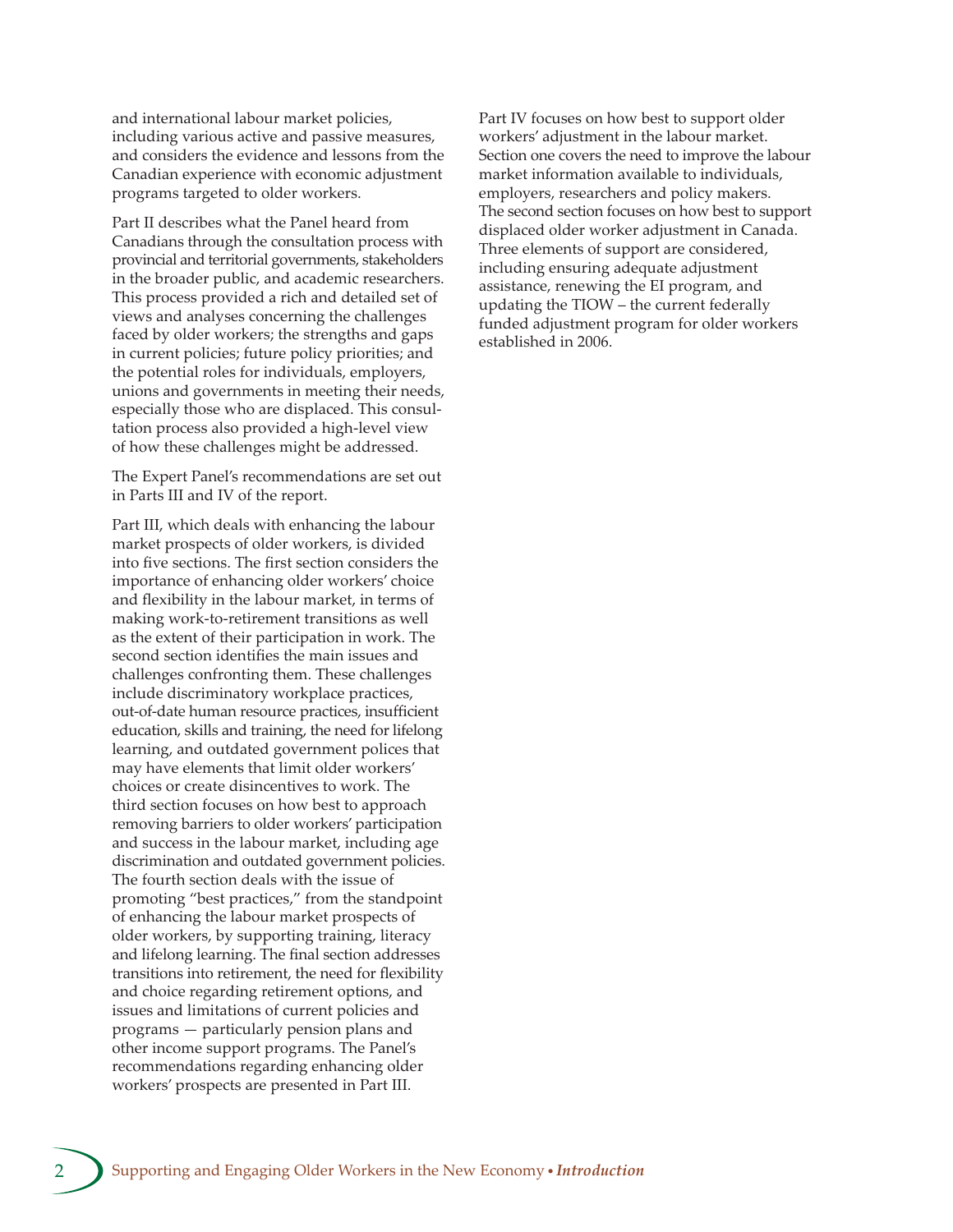# PART I**Older Workers in the Canadian Economy**

# 1. The Overall Economic and Labour Market Context

# *The Performance of Canada's Economy*

The Canadian economy performed well over the past two decades in terms of overall growth and labour market performance. The aggregate gross domestic product doubled since 1980, and the annual rate of growth since 2000 has been in the range of about 3.0%. 2 These rates compare favourably with other Organisation for Economic Cooperation and Development (OECD) countries and the G7.<sup>3</sup> While productivity growth has also been sustained over the past several decades, Canada's productivity performance has been weak compared with other OECD countries, especially the United States. 4

From a high of over 11% in 1993, the unemployment rate has steadily declined over the past decade. 5 By 2007, the Canadian unemployment rate had reached its lowest level (at 6.0%) in over three decades. 6 The performance of Canada's labour force has been especially strong compared with that of other OECD countries: the size of Canada's labour force has expanded by over 45% since 1980, and the labour force participation rate now exceeds 67%. 7

Overall, Canada's economic performance compares well with other major OECD countries. One factor contributing to this strong performance is economic and labour market flexibility. 8 Production responds well to economic shocks and the labour market is flexible in that there is a significant degree of adjustment — and the adjustment takes place relatively quickly. The Canadian economy and labour market experience, however, have not been uniform across all sectors or regions of the country, nor have the costs of adjustment been borne equally across segments of the labour force.

Economic growth has varied considerably across sectors, with the strongest growth in the service sector, whereas the goods sector has experienced more modest growth.<sup>9</sup> Employment growth rates have also varied across industries and regions of the country, being weaker in certain industries and in some regions, while quite strong in others. 10

Recent strong economic growth in Alberta, for example, has resulted in demand exceeding supply in many skilled occupations, accompanied by very low overall unemployment rates compared with the rest of Canada, and upward pressure on wages. 11 These labour market outcomes have resulted in pressures for "upside" adjustments. These adjustments typically take the form of labour mobility from higher to lower unemployment regions and, in the longer term, increased training in trades and other occupations that are in high demand. In marked contrast, areas of Atlantic Canada and regions of Quebec and Ontario continue to experience relatively high unemployment rates, limited job growth and job losses in some key sectors of these regional economies (e.g., segments of manufacturing and primary industries).<sup>12</sup>

Employment in Canada expanded from roughly 11 million workers in 1980 to over 16 million in 2006. During most years since the mid-1990s, employment growth rates have been in the range of 2.0% to 2.5%. Growth has occurred in all forms of employment, including full-time, part-time and self-employment. In the economy as a whole, employment growth has been more evident in the service industries than in the goods-producing sector. 13

Since 1990, employment growth has been quite sizeable, particularly in industries such as business, building and related services, construction, and accommodation and food services. But over this period the variation in growth in these industries across provinces has also been large. Construction employment growth, for example, ranges from a modest 4.6% in Quebec and 6.6% in Nova Scotia, to around 26% in Manitoba and Saskatchewan, and over 100% in Alberta. 14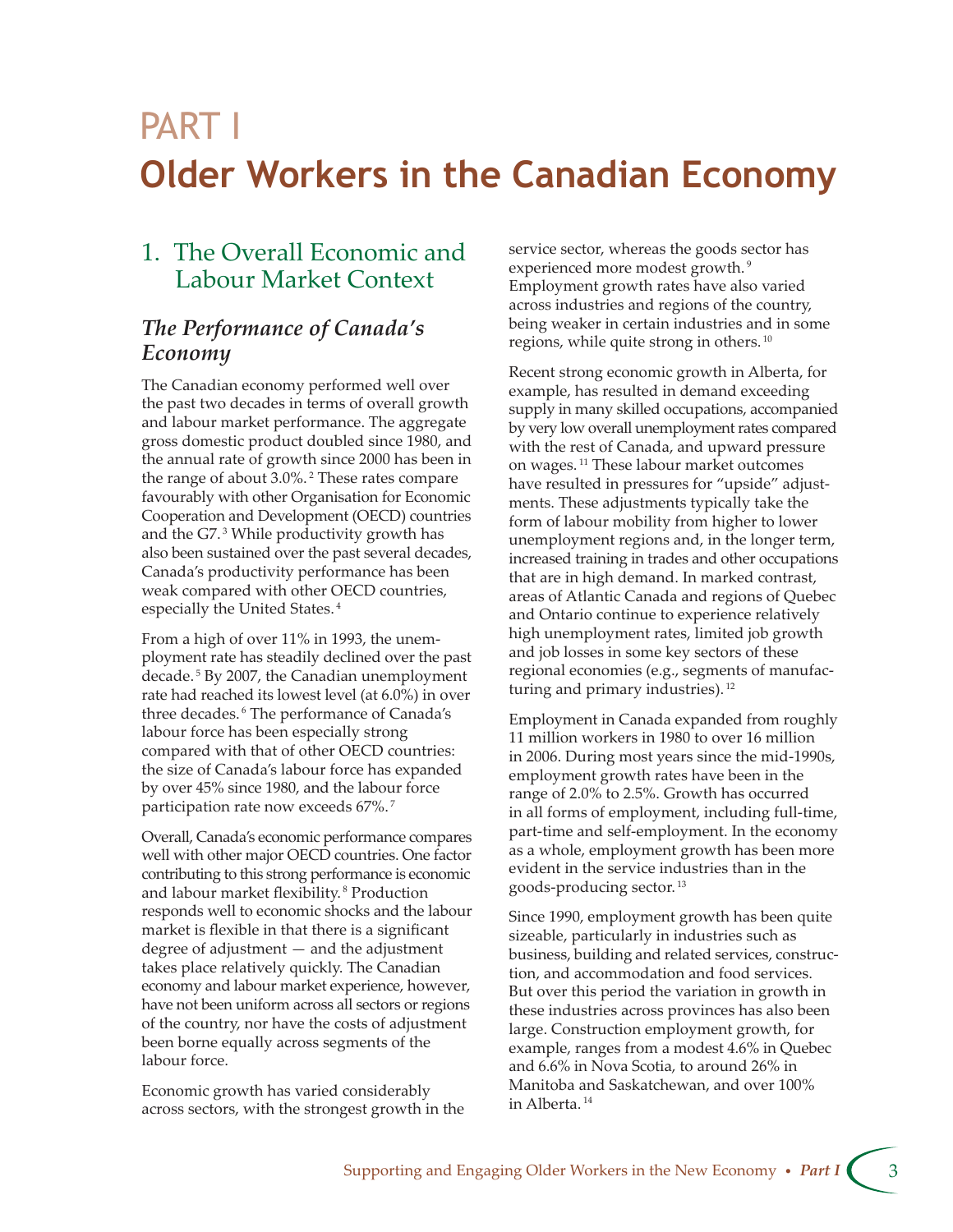The overall labour force participation rate steadily increased throughout the 1970s and 1980s to reach a high of around 67% by the end of the 1980s; it then declined somewhat during the early 1990s, before steadily increasing again to about 67% during 2003–2007.<sup>15</sup> Labour force participation rates also vary by age, with those aged 55–64 having a participation rate around 59% and those aged 25–54 having the highest participation rate, at over 80%. 16

There are also some pronounced variations in labour market outcomes between workers of different characteristics. Some characteristics such as having high levels of education, access to training and being employed in high-growth industries — are associated with very positive labour market outcomes. Workers with these characteristics tend to have high earnings growth, low risk of unemployment and high employment rates.<sup>17</sup>

But some segments of the labour force, including older workers and immigrants, have not fared so well. Older workers, once displaced from their jobs, tend to have longer periods of joblessness and relatively greater wage loss. Faring less well are successive immigrant entrants into the labour market — and there remains a large proportion of the labour force that earns very low wages.<sup>18</sup>

The past 25 years have also been characterized by widening inequality in the earnings and incomes of Canadians.<sup>19</sup> After accounting for inflation, the earnings of those with relatively high initial earnings have increased, while the earnings of those with below-average incomes have stagnated or declined. The increases in earnings among those at the very top of the income distribution – such as the top 5% or the top  $1\%$  — have been especially dramatic. Thus most of the gains from economic growth since 1980 have gone to those who already earned relatively high incomes. The standard of living of the average Canadian family changed very little during this period, in contrast to earlier eras when the benefits of economic growth were widely shared.

Therefore, while the overall economy and labour market have performed very well, the growth and the benefits of growth have not been uniformly distributed. Economic and employment growth has occurred unevenly across regions and industries, and income growth has occurred unevenly across individuals and families. A number of segments of the population and labour force have prospered and others have not.

### *Challenges Confronting the Canadian Economy*

The structure and characteristics of the Canadian economy and labour market have been transformed over the past several decades by underlying forces of change. The first of these forces is the intensification of international competition and globalization. Capital and product markets are now worldwide; so, too, is the production of goods and services. International corporations are able to shift investments and facilities to take advantage of emerging markets and to exit declining ones.

These developments have intensified the level of competition that Canadian firms experience. Some industries that once faced the prospect of competition only from within North America, such as fish processing, have become the latest to experience strong competition from countries such as China. For other industries, such as auto assembly manufacturing, shifts in the competitive balance between global producers in favour of foreign manufacturers are threatening jobs in Canada's manufacturing heartland.

A second major pressure is technological change, which has created whole new industries and transformed the production systems and workplaces of old ones. It has fundamentally changed the way work is done, increased education and skill requirements, and heightened the pace of learning requirements. Technological change challenges firms to be innovative and to constantly adopt new technologies in order to increase productivity and successfully compete in the world's marketplace.

The aging of the Canadian population is a third major pressure.<sup>20</sup> This internal factor has resulted from the combination of the aging of the large "baby boom" generation and the declining fertility rate, which is slowing the growth in the overall population and will reduce the growth of the working-age population and the labour force.

The stock and quality of human capital is a major determinant of productivity growth and therefore of Canada's ability to compete.<sup>21</sup>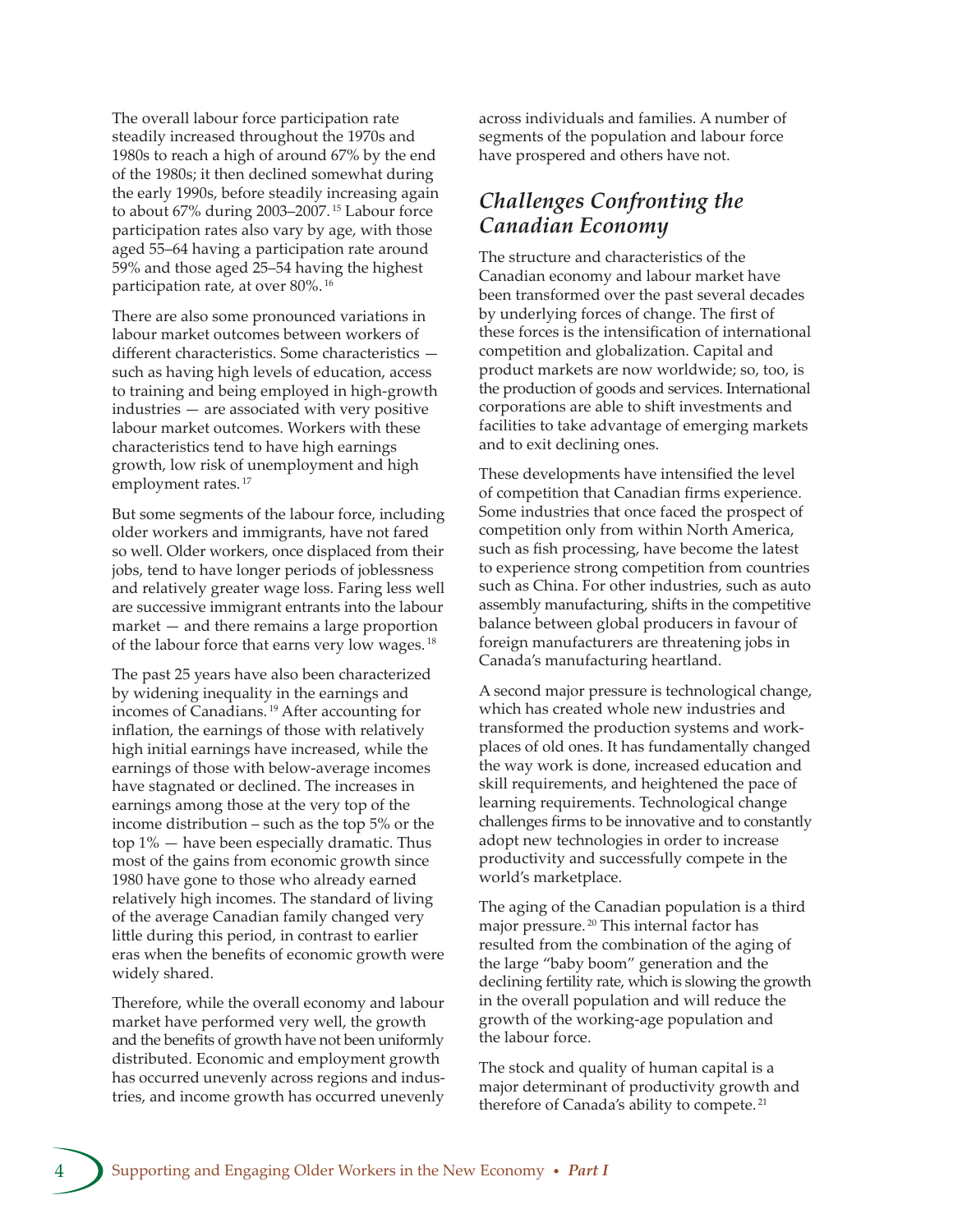Canada compares quite favourably with some other major OECD countries in terms of the skill and education levels of its work force, but it remains below the United States and some major OECD countries in the percentage of the adult population with a university degree.<sup>22</sup> Over the past decade, moreover, Canadian expenditure on education has declined relative to other developed countries.<sup>23</sup> With the demand for highly skilled workers expected to continue to grow, there is concern about future trends in the quantity and quality of Canada's labour supply.

While the rate of growth of Canada's labour force has been quite high over the past decade (ranging from about 1.5% to 2.9% per year over the period), it is expected to slow considerably in the decades to come, with some projections suggesting that it could stagnate at just slightly higher than zero.<sup>24</sup> Since the labour force is a major determinant of the economy's output of goods and services, slower labour force growth will result in reduced rates of economic growth, a consequence that is likely to have wide-ranging implications for Canadian society.

# 2. Canada's Labour Market and the Experience of Older Workers

Older workers are an increasingly important segment of the labour force in most industrialized countries, including Canada — primarily because of the aging of the "baby boom" generation. During the period 1976–2006, the proportion of the total Canadian population aged 55 – 64 increased from 11% to 14%, while the proportion of workers in the same age group (as a fraction of the total labour force) increased from 10% to 12%.<sup>25</sup>

Workers aged 55 and older have generally fared well in the Canadian labour market.<sup>26</sup> From the mid-1990s to 2006 the employment rate increased from just over 22% to about 30%. But when employed, it is more common for older workers to be in non-standard work arrangements that involve fewer hours of work and less stability. 27

Just as among other worker groups, there are significant urban – regional differences in labour market outcomes among older workers. For example, in 2006 in each province, with the exception of Manitoba, the unemployment rate among older workers was lower in urban than

in rural areas while, with the exception of Saskatchewan, both labour force participation and employment rates were higher in urban relative to rural regions. Canada continues to have a significant number of single-industry communities, many of which are based in broader resource or traditional manufacturing industries and located in rural areas. The closure of the primary firm in single-industry communities represents a significant adjustment challenge for the displaced workers as well as for the affected community.

# *Employment Rates*

Employment rates among individuals of all ages have trended upward since 1976. But employment rates vary considerably by age group (see Figure 1.) The employment rate is highest among those in the prime working years of 25 – 54, at around 80%. Older persons, including those aged 55 and over, have the lowest employment rate, at less than 40%. Employment rates among individuals aged 55 and over decreased from the mid-1970s through the mid-1990s before increasing again to reach about 30% by 2006. 28 In 2006, the employment rate among those individuals aged 55 to 64 was 56% compared with 82% among those aged 25 to 54 years.<sup>29</sup>

### **Figure 1**

**Employment Rates by Age Group, 1976 to 2006** 0% 10% 20% 30% 40% 50% 60% 70% 80% 90%  $\overline{\phantom{0}}$  15 years and over  $\overline{\phantom{0}}$  15-24 years  $\overline{\phantom{0}}$  25-54 years  $\overline{\phantom{0}}$  55 years and over 1976 1981 1986 1991 1996 2001 2006 Source: Statistics Canada (2006c)

# *Participation Rates*

Participation rates among all older workers, including those aged 55 and over, decreased from the mid-1970s through the mid-1990s to about 24%, before increasing again to reach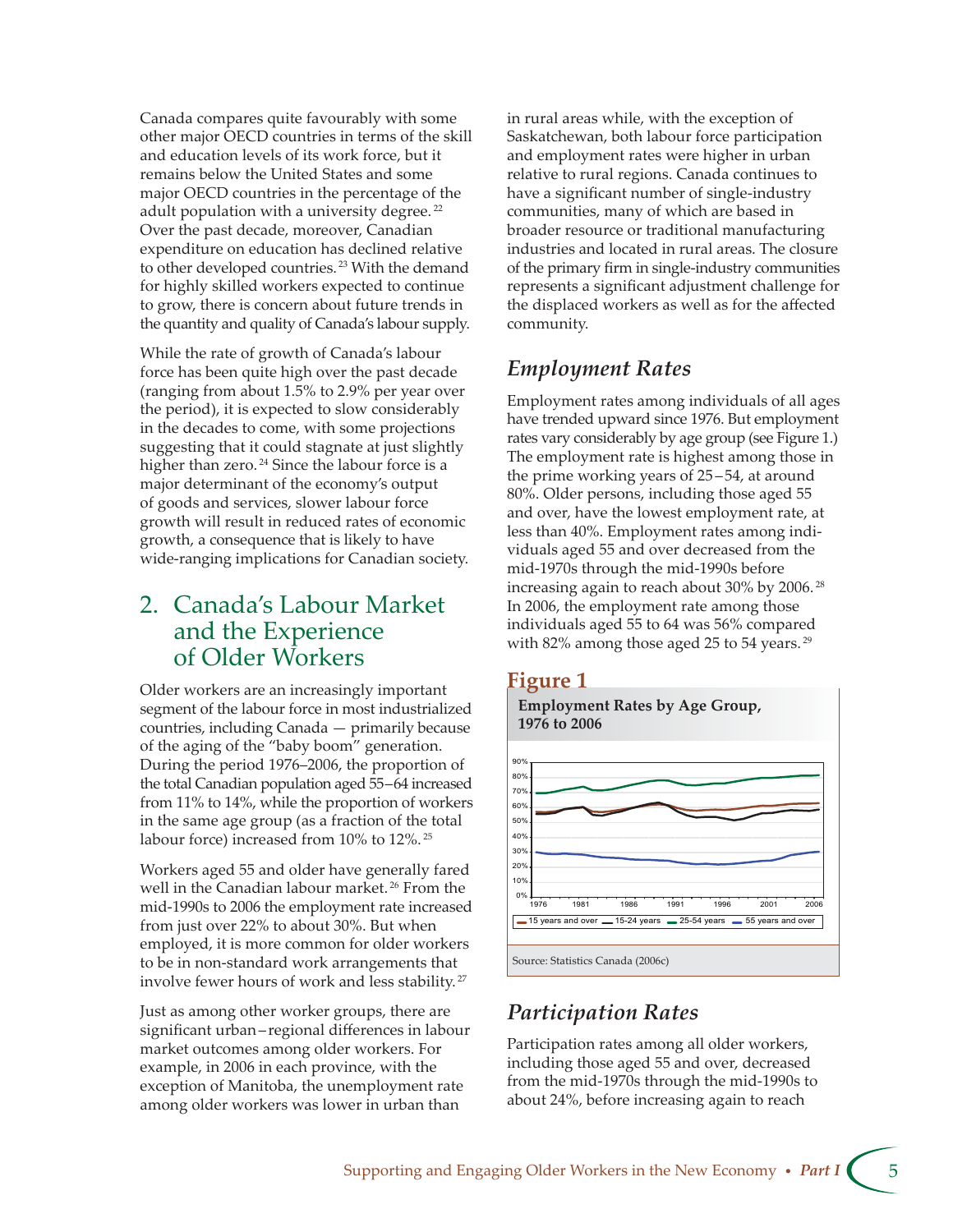about 32% by 2006 (see Figure 2). 30 The participation rates of workers aged 55 to 64 declined from about 53% in 1976 to just under 50% in the mid-1990s before increasing again to 59% in 2006. 31 Although the participation rate of older workers has improved over time, there is room for further increases. In particular, this is evident among those workers aged 55 to 64, where Canada fares poorly relative to the United States. 32 The labour force participation rates of older workers vary across provinces as well. The participation rate is the lowest in Atlantic Canada, with the exception of Prince Edward Island (for example, at 51.3% in New Brunswick in 2006), and in Quebec (at 52.0%), and the highest in Western Canada, especially Alberta (at 69.7% in 2006) (see Appendix D).

### **Figure 2**

**Participation Rates by Age Group, 1976 to 2006**



These aggregate changes in the employment and participation rates mask significant differences between older males and older females. Whereas the employment and participation rates of older females were fairly stable from the mid-1970s through the 1980s, and have steadily increased since the early 1990s, older males experienced a fairly marked decline up to the mid-1990s, with rates on the rise only since the late 1990s (see Appendix D).

The possibility of increasing the labour supply of older workers offers the prospect of ameliorating the effects of the decreasing growth rate of the labour force. But the potential impact of such an increase tends to be mitigated by the tendency

of older workers to have lower participation rates and to work fewer hours.

## *Non-standard Employment*

One of the major changes in the Canadian labour market has been the relative shift away from fulltime jobs toward non-standard employment.<sup>33</sup> Non-standard employment takes many forms, ranging from part-time work to casual employment and self-employment. Taken together, these non-standard forms now account for about onethird of all employment. While many of these jobs involve fewer hours and lower earnings often because they involve fewer hours of work — they also offer flexibility.

A large proportion of older workers have nonstandard forms of employment.<sup>34</sup> These types of work arrangements can afford older individuals a significant degree of flexibility in their lives. Older workers can better manage the balance between work and family, and retired workers can re-enter the labour market, participate at a level they choose, supplement their retirement income and be involved in meaningful work.

Yet the growth in part-time employment could also reflect lack of full-time work opportunities, and part-time or other non-standard jobs may not always be the first choice of older workers. Consequently, some older workers may end up with non-standard jobs with more limited working hours than they would like. While non-standard employment offers older workers the opportunity for increased choice and flexibility in how they participate in the labour market, many wish to contribute and be productive through full-time employment.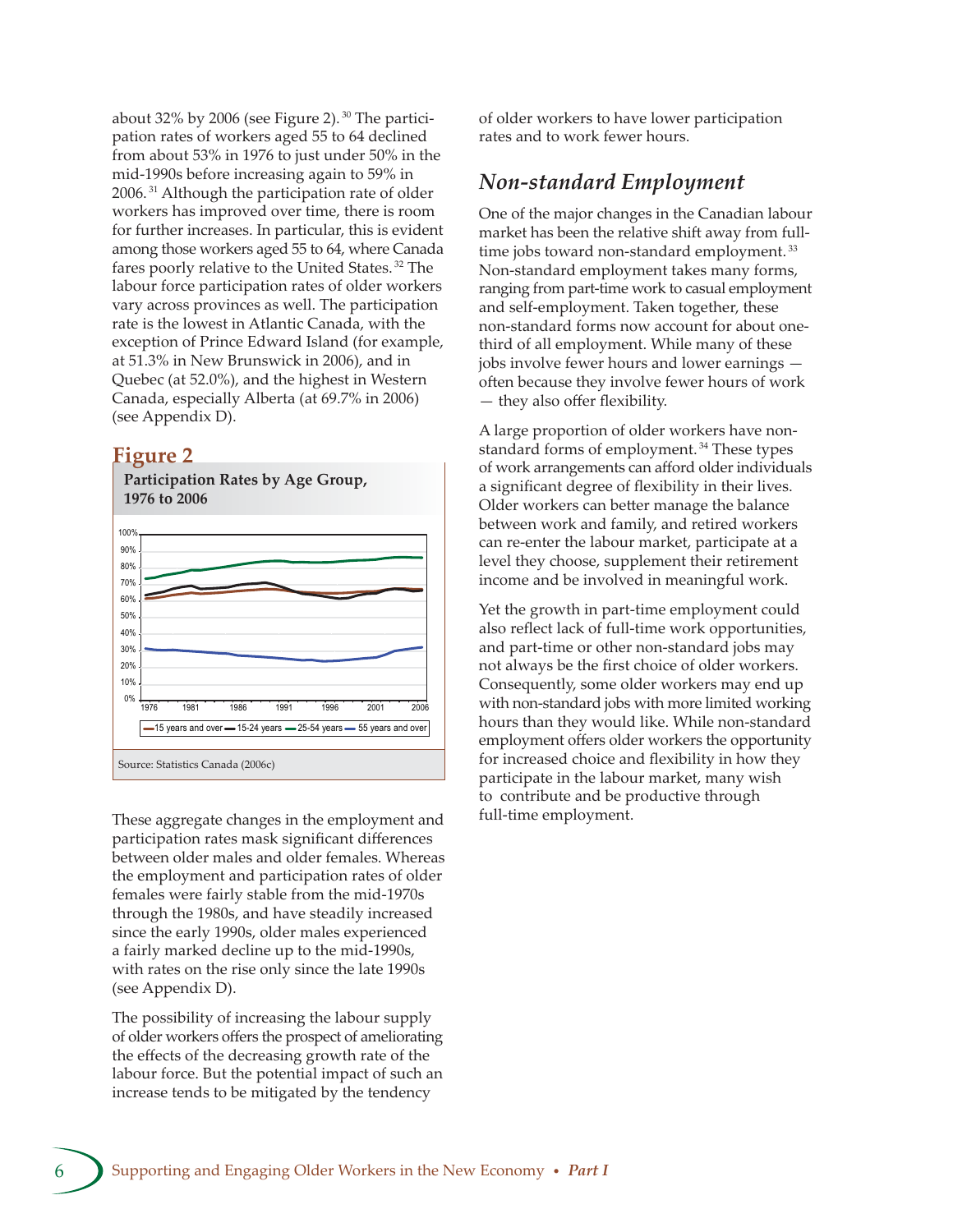### **City of Calgary uses rehirement to retain corporate knowledge**

**Designed to address an immediate succession crisis or a potential loss of crucial knowledge, the City of Calgary has a policy that allows a manager to hire back an employee with at least 30 years' pensionable service for a one-year term the day after this employee retires.**

**The intent of the rehirement must be to position the corporation to find a successor or develop a new way of doing the work. And the circumstances must be exceptional the retirement has to have the potential to damage the corporation, and the rehirement must be approved by senior management.**

**"Rehirement provides a win-win scenario. The city wins because it is able to retain valuable corporate knowledge and ensure this knowledge will be appropriately transferred without the additional cost of high consulting fees," explains Britt Wilson, who works in the City of Calgary compensation division. "The employee wins because he or she is collecting a pension under the province of Alberta's statutory plan in addition to a regular salary from the city."**

**The Retiree Exempt Employment Pool (REEP) is another City of Calgary rehiring initiative. REEP allows city managers to access a pool of retired employees for short-term work, particularly to backfill absences, without a competition.**

**"The advantage to the corporation is that we gain access to a group of workers who know the city and are looking for work. They can really hit the ground running," Wilson says.**

**Rehirement and REEP started in 2005. Only non-union employees are eligible that's about 10 percent of city staff — but Wilson says the City of Calgary would like to see the two initiatives grow.**

**"We would particularly like our managers to be able to use REEP more. We know that Home Depot and Tim Hortons are accessing our retired workers. We'd like to be able to hire them back ourselves."**

# *Unemployment Rates*

The strength of the current period of economic growth is reflected in rising employment rates and declining unemployment. In some regions, such as Western Canada, growth has been so strong that the demand for some categories of labour appears to exceed supply. Labour market adjustments, such as the movement of workers from higher to lower unemployment regions, have served to reduce this excess demand for labour. Even so, economic growth requires a steady rate of increase in labour supply.

Older workers as a group tend to have lower unemployment rates than the overall labour force. Among older workers aged 55 – 64, the unemployment rate is generally lower as one moves from the eastern provinces to western Canada. In 2006, the unemployment rate in Atlantic Canada ranged from 7.0% to 14%; in Quebec it was 7.1%; in Ontario it was 4.7%; and in the western provinces it ranged from 2.5% to 4.2%. In each province, the labour force participation rate of older workers is lower than the rate among all workers, and the pattern for the participation rate is generally higher from east to west (see Appendix D). However, one distinctive characteristic of older workers is that once they become unemployed they tend to experience longer spells of unemployment before finding a new job; $35$  and they experience greater earnings losses compared to their level of earnings prior to losing their job. 36

# 3. Shifting Demographics: The Aging Work Force and Labour Supply Requirements

# *The Aging Population of Canada*

While the aging of the Canadian population is a particularly significant development in broader social terms, it is also important in economic terms. It has implications for the growth rate of the labour force and, at least potentially, for productivity and economic growth. Across industrialized countries, population aging has been primarily influenced by a significant decline in fertility rates. From 1970 to 2000, fertility rates declined in Canada from 2.34 to 1.51, in the United States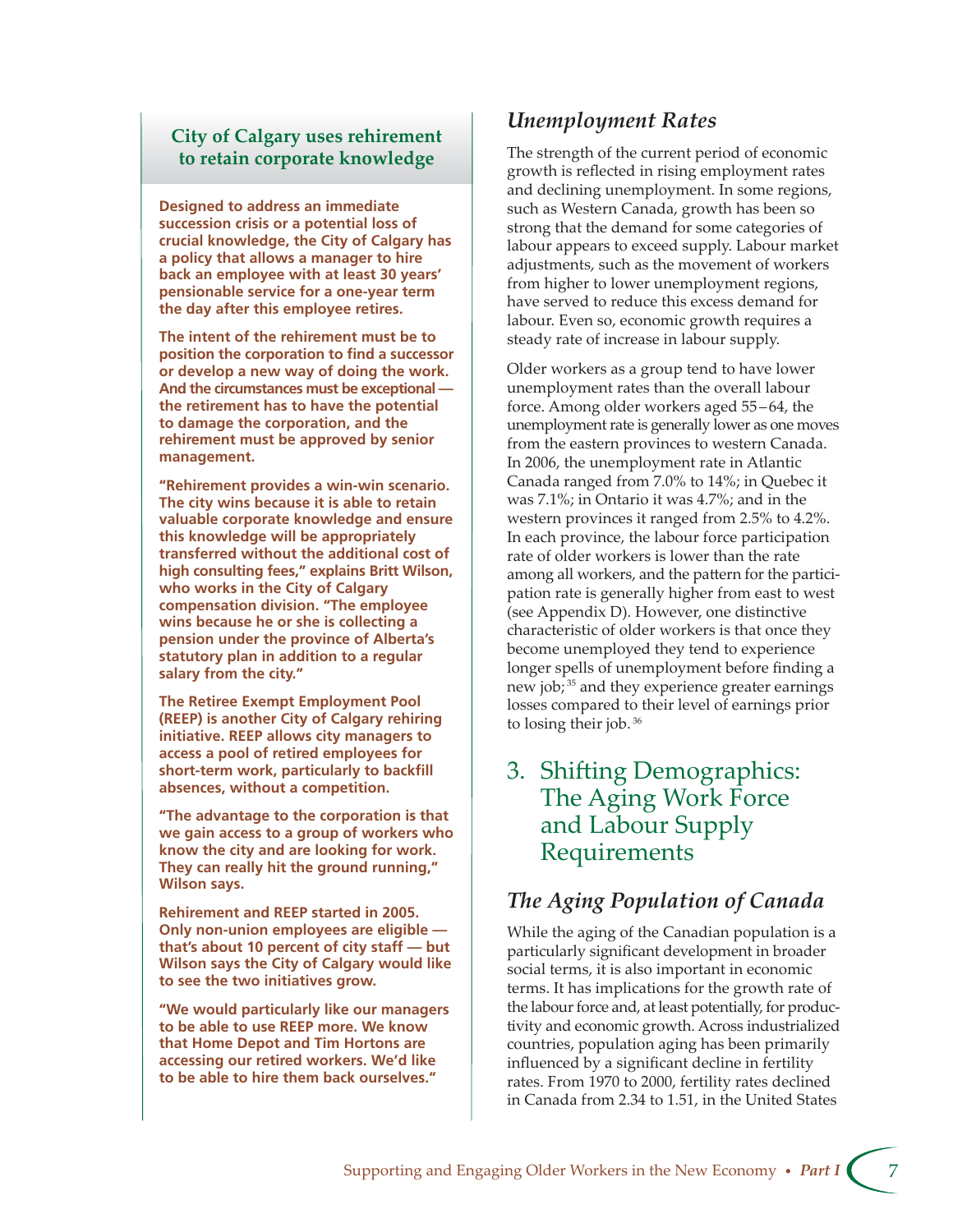from 2.43 to 2.06, in the United Kingdom from 2.43 to 1.64, in France from 2.47 to 1.88, and in Japan from 2.13 to 1.36. 37

As the "baby boom" generation ages, the share of the Canadian population aged 55 and older is increasing quite rapidly. The portion of the population aged 55 and older increased from just over 15% in 1971 to about 20% by the end of 1991. From the early 1990s to the present, it rose again to approximately 25%, and is projected to reach about 30% by 2016 (see Figure 3). The increase is accelerating and increases are expected to continue in the decades after 2006.

### **Figure 3**



The overall pattern of a steady increase in the share of older individuals in the population over the past four decades is apparent across all provinces, but proportions vary: Alberta has the lowest rate of increase, and Manitoba and Saskatchewan the highest. The magnitude of the growth of this segment of workers also varied across provinces during the period 1990 –2006, with the biggest growth occurring in Alberta and British Columbia (see Figure 4).

### **Figure 4**



Furthermore, there is a marked regional dimension to the aging of the population, with projected patterns of divergence across provinces showing a significant increase after 2010. The projections, even less than 15 years out (to 2021), indicate a truly considerable aging of the population in Atlantic Canada — and especially compared to the shares of the population aged 55 and over in the Atlantic provinces up to 1990. In the western provinces, population aging occurs, but does so less rapidly over time compared to the other provinces (see Figure 4).

The aging of the Canadian population also has an important urban-rural dimension: the greater the degree of urbanization, the smaller the share of the population aged 55 and older. Using 2004 as an example, the range of the share was about 33% in rural areas, 31% in medium-sized urban areas, and only 26% in large metropolitan areas (see Figure 5). This may be explained in part by the fact that most immigrants to Canada are younger and take up residence in larger cities.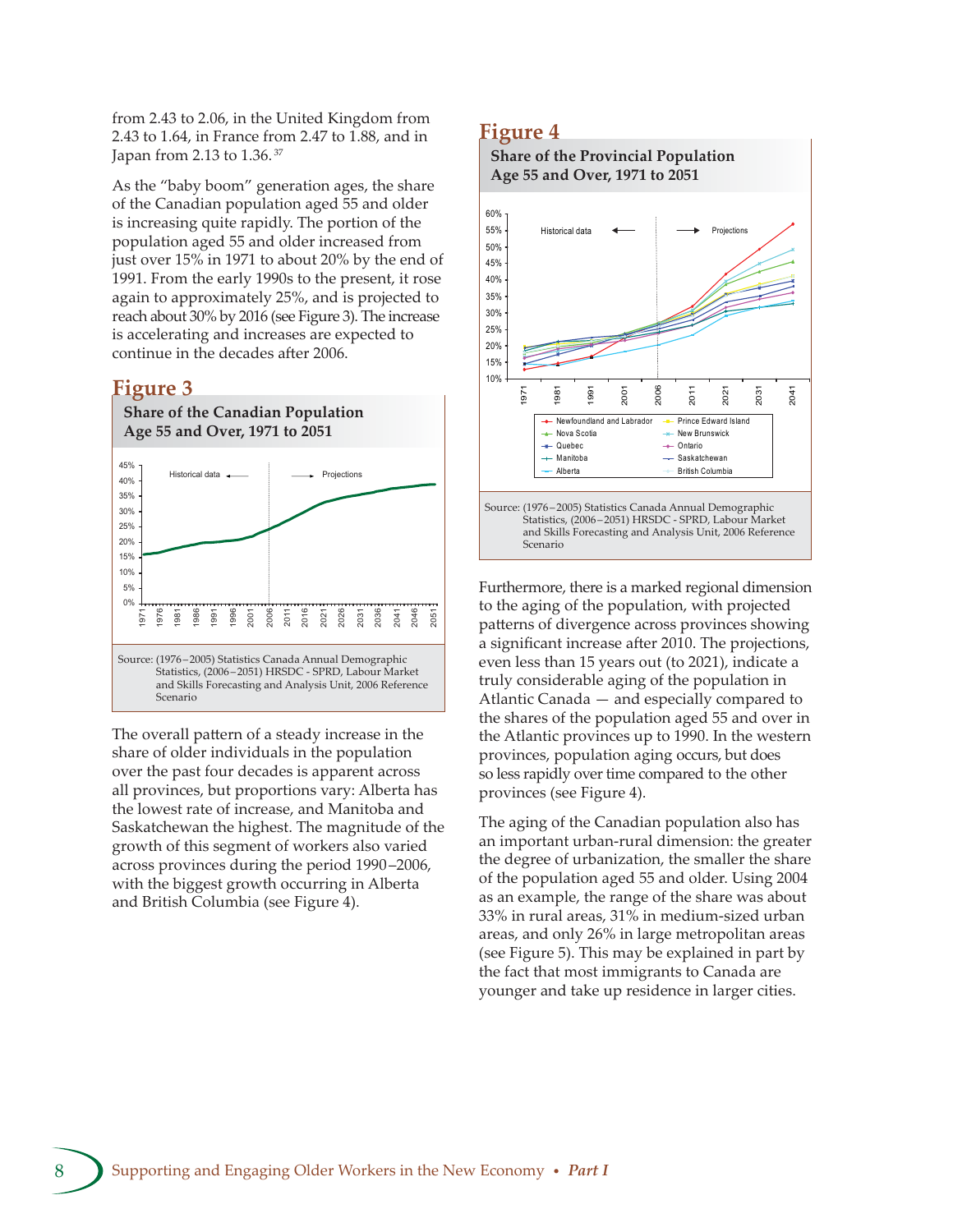### **Figure 5**



## *The Aging Canadian Labour Force and the Implications for Labour Supply*

Over the past several decades Canada has enjoyed a significant increase in the growth rate of the work force because of the combined effects of the movement of the large "baby boom" generation through the prime working years and rising labour force participation of women, fortified by significant levels of immigration. This reinforced labour force contributed to Canada's strong overall record of employment growth, as well as overall economic growth (see Appendix E). 38

However, an aging "baby boom" generation is creating an older work force. This change in demographics is expected to have a significant impact on labour supply since older workers work, on average, fewer hours (e.g., part-time)<sup>39</sup> and have lower labour force participation rates. 40 Any tendency toward early retirement also stands to have an adverse effect on labour supply. Although the trend toward early retirement that was clearly evident up to the mid-1990s has reversed somewhat in Canada, the average retirement age remains well below age 65.

An important implication of the expected slow-down of labour force growth is its potential effect on the growth of total output, as well as output per person. If these effects occur, they would adversely impact Canadians' standard of living and pose a significant challenge to the Canadian economy.

There are several factors that can affect the rate of growth in the labour force. One is the level of immigration; another is the participation of workers in the labour force.

Immigration has been an important source of labour force growth in Canada over the past several decades. But the slowdown in the growth rate of the labour force is projected to be so significant that not even considerable increases in immigration levels are expected to halt the decline. Furthermore, Canada will be competing with other countries for talent, so substantial increases in immigration may not be feasible. Thus it appears that immigration will be quite insufficient to compensate for the effects of population aging on labour supply.

Another key factor that will determine labour supply is the extent of the participation of older workers in the labour market, especially since they will increasingly account for a larger share of the population. There are two dimensions to increasing the participation rate of older workers: a higher level of participation at each point in their careers, and extending the duration of their working lives. Yet, some older workers face considerable obstacles to labour force participation, including employer attitudes, access to training, and disincentives and barriers to working past the traditional retirement age.<sup>41</sup>

It has been estimated that increasing the labour force participation rates of older workers could appreciably enlarge the size of the entire labour force over time, thereby counteracting the trend toward a decreasing growth rate. 42 This would also have positive effects on the overall level of economic growth, resulting in greater total output and output per person.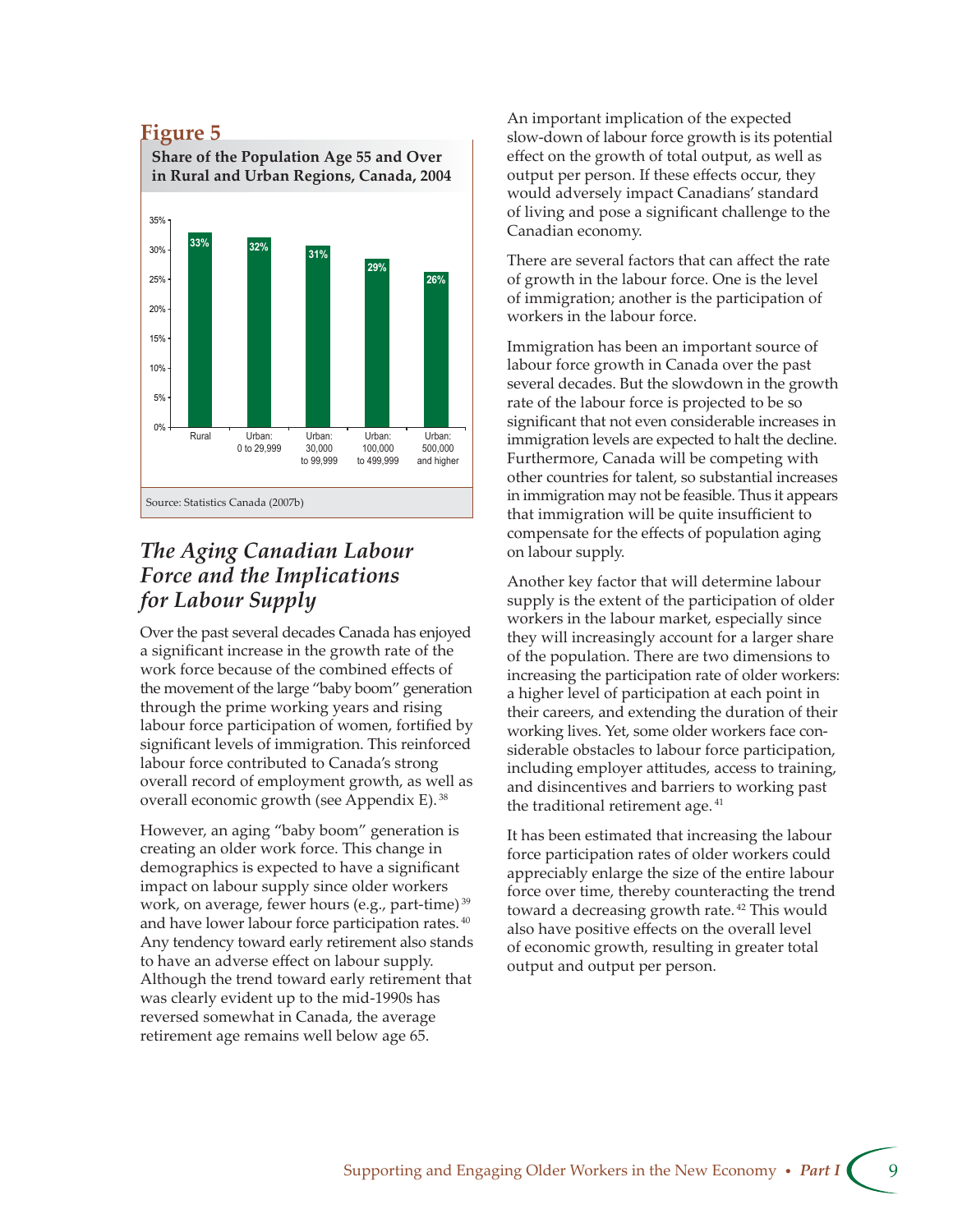# 4. The Labour Market Challenges Faced by Older Workers in Canada

## *Adjustment and Labour Force Flexibility*

While older workers have improved their labour market situation in recent years and generally fare well compared with other segments of the labour force, some may be more economically vulnerable than others. This is particularly so when older workers with long tenure are subject to job loss.

Among unemployed workers, a high proportion of those aged 55 – 64 tend to lose their jobs involuntarily. 43 Once unemployed, older workers tend to stay unemployed longer on average. In addition, the incidence of long-term unemployment increases with age. 44 There is also evidence from the United States that older workers can experience much lower re-employment rates following displacement. 45 Older workers, especially those with long tenure, also experience relatively greater wage or earnings losses resulting from job displacement because their new job typically pays much less than the job they lost. 46

Older workers also face other challenges: they can be concentrated in declining industries and in single-industry communities; they can confront challenges in the acquisition of human capital, including training and education; they can experience employer bias with regard to training and hiring; and they can face high costs of adjusting in the event of a job loss (e.g., in terms of relocating). Some industries, such as textiles or clothing, which are often concentrated in specific regions, have been in long-term decline; while others, such as pulp and paper, and sawmills, have experienced a sharp decline in recent years.<sup>47</sup>

The impact of large-scale adjustments on older workers is expected to be high in single-industry communities. As emerging industries grow and some traditional industries decline in relative importance in the labour market, there is a need for "upside" as well as "downside" adjustments. Upside adjustments require that workers have the training and education to meet the needs of growing industries, while downside adjustments displace workers from declining industries and require them to receive the retraining and/or relocation to become re-employed.

The need for labour market adjustments can be influenced by regional differences because of a mismatch of skills. For example, in some regions forestry is declining, resulting in large numbers of unemployed workers, while mining is growing rapidly and experiencing shortages of skilled workers. Yet unemployment may remain high in some forestry-based communities because of the mismatch between available skills among displaced forestry workers and the skill requirements of mining. Economic realignment within and across regions requires that workers be mobile, often over considerable distances.

In the Canadian context, labour market adjustments therefore often require a combination of geographic mobility; changes in employment across occupations or industries; and investments in job search, training and education. These types of adjustments pose particularly difficult challenges to some older workers.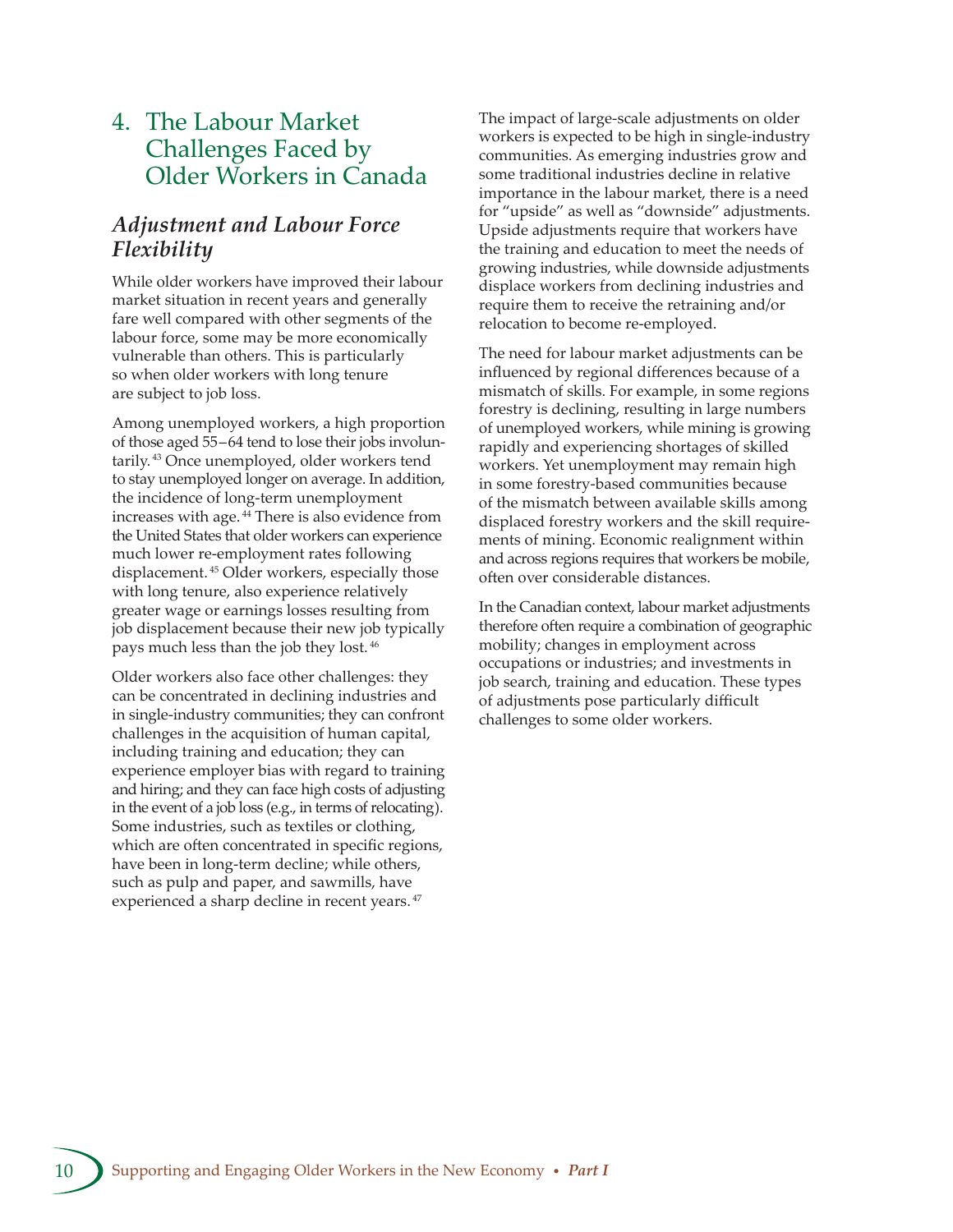### **The Post-Displacement Earnings of Older Workers**

**Canadian information and empirical research about the earnings of workers in the time following a mass layoff or firm closure is very limited. One exception is a recent study by Morissette, Zhang and Frenette (2007) of worker displacement arising from either a mass layoff or firm closure, and workers' subsequent earnings losses, over the late 1980s and 1990s. They found that, on average, the earnings losses were considerable, but that the earnings losses experienced by high seniority workers were even more sizable (p.4):**

**"Our main finding is that while the longterm earnings losses experienced on average by workers who are displaced through firm closures or mass layoffs are important, those experienced by displaced workers with considerable seniority appear to be even more substantial … high-seniority displaced men experience long-term earnings losses that represent between 18% and 35% of their pre-displacement earnings. For their female counterparts, the corresponding estimates vary between 24% and 35%."**

**This study did not explicitly examine longterm earnings losses across workers of different ages or between workers in small versus large metropolitan areas. Consequently, the Panel requested Statistics Canada to extend the analysis in this study to also consider the earnings losses arising from a job displacement arising from a permanent layoff of:**

- **(i) workers who experienced a displacement in smaller urban centres (defined as having fewer than 250,000 residents in the year of displacement, and including small municipalities and rural areas) compared to workers who experience a job loss in a large metropolitan area (defined as 250,000 or more residents);**
- **(ii) younger workers (defined as workers aged 25 – 44 years when displaced) compared to older workers (defined as workers aged 45 – 59 years when displaced).**

**The analysis examined three dimensions of the displacement experience: (i) the likelihood of job loss (the displacement rate), (ii) the likelihood of becoming re-employed** 

**within five years after job loss, and (iii) for those who become re-employed, the earnings difference between their pre-displacement job and their post-displacement job.**

**Some of the main results from this analysis indicate that:**

- **generally, primary industries such as construction and manufacturing are most affected by displacements, and layoff rates are lower in large firms. As well, workers displaced during a recession (e.g., 1991) have significantly larger earnings losses than those displaced during an expansionary period (e.g., 1996);**
- **displacement rates for all workers experiencing a permanent layoff (due to a firm closure or a mass layoff) are higher for workers in small municipalities;**
- **displacement rates are about the same by broad age category (young vs. older);**
- **older displaced workers were much less likely to become re-employed within five years after displacement than were younger workers. For example, 83% of younger men became re-employed within five years, versus 64% of older men.**
- *relative to their estimated earnings had they not been laid off***, there is little evidence that older workers who become re-employed have significantly larger earnings losses five years after displacement than younger workers who become re-employed after displacement. This is true for men and for women in relative terms (although for men, older workers have a marginally higher percentage loss, and the loss is greater in absolute terms); 48 and**
- *relative to their estimated earnings had they not been laid off***, male displaced workers who were working and were residents of smaller communities fared almost as well as their counterparts in large Census Metropolitan Areas (CMAs) five years later. 49 For women, displaced residents of smaller communities fared worse than their counterparts in large CMAs, at least in relative terms (a 41% earnings loss between t-4 and t+5, compared to a 31% loss), but not in absolute terms.**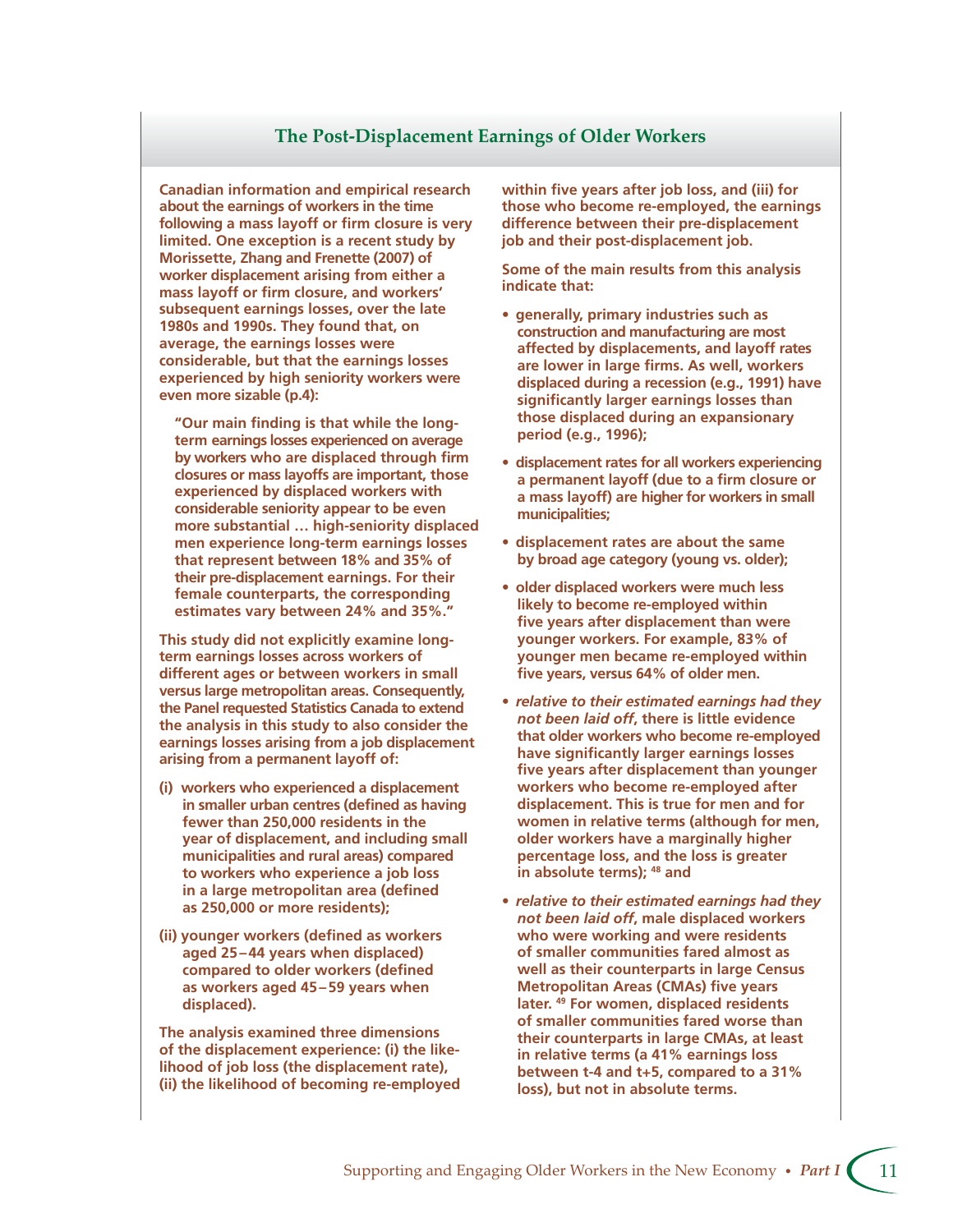### *Declining Industries and At-Risk Communities*

Older workers can be concentrated in occupations and industries that are in relative decline (as a share of total employment) — especially in primary industries. Firms in primary industries are often located in small towns in rural or even geographically remote areas, where the firm may also be the principal employer (hence a single-industry town). This situation is characteristic of industries such as fishing and fish processing; forestry and logging; pulp and paper; textiles and printing; and mining and refining, where closures invariably follow the eventual exhaustion of the mineral deposit.<sup>50</sup> As already noted, older workers, once displaced from their jobs, tend to have longer periods of joblessness and relatively greater earnings loss.

There have been substantial employment declines in a number of key industries (especially in the primary sector of the economy), with large variations across provinces. 51 For example, from 1990 to 2006 employment declined in the forestry and logging industry by 52.6% in Newfoundland and Labrador, 6.3% in Manitoba, 12.3% in Quebec, 4.5% in Ontario and 4.3% in New Brunswick. On the other hand, in Alberta, employment in the same industry increased by 2.9%. Employment gains and losses during this period in the key manufacturing sector also significantly varied across provinces, with declines of 25.9% in Newfoundland and Labrador, 9.9% in Nova Scotia and 2.5% in Quebec, to modest growth of 1.5% in Ontario, to more sizeable increases of 18.3% in Manitoba and 17.7% in Saskatchewan, to a substantial increase of 42.8% in Alberta. Despite the strong overall economic growth rate in Canada, Quebec has lost roughly 115,000 jobs in manufacturing since 2000, and job losses have been mounting in some of Ontario's key manufacturing industries — notably automobile manufacturing.

These changes in employment across industries and provinces and over time underscore the continued importance that regional variations in labour market outcomes and economic activity, including the importance of specific industries, play across Canada. They also illustrate the ongoing realignment of economic activity across sectors and regions, especially the relative shifts within Canada from east to west  $-$  shifts that produce an especially dynamic national labour market.

# *Human Capital Levels and Investment*

Education and training, two major forms of human capital investment, are key determinants of worker productivity.<sup>52</sup> For workers within a given age group, higher levels of education are associated with enhanced labour market outcomes, higher earnings and training, and a lower likelihood of job loss. 53

But levels of educational attainment today tend to decrease with age, so older workers tend to be less educated than younger workers. 54 Employee participation in formal job-related training also decreases with age.<sup>55</sup> If older workers experience a job loss, then having lower levels of education and training places them at a disadvantage.

Investments in human capital, as with other types of investments, provide future returns. The challenge facing older workers is that traditionally a shorter period of working time remains in their careers to capture the returns on investment in training or education, compared with the time available if the investment is made at the outset of a worker's career. Now, however, it appears that many older workers are healthier and able to work longer. The increase in life expectancy, coupled with the improvement in healthy years of potential contribution to the work force, means that individuals, employers and governments have more opportunities to capitalize on the return to training investments.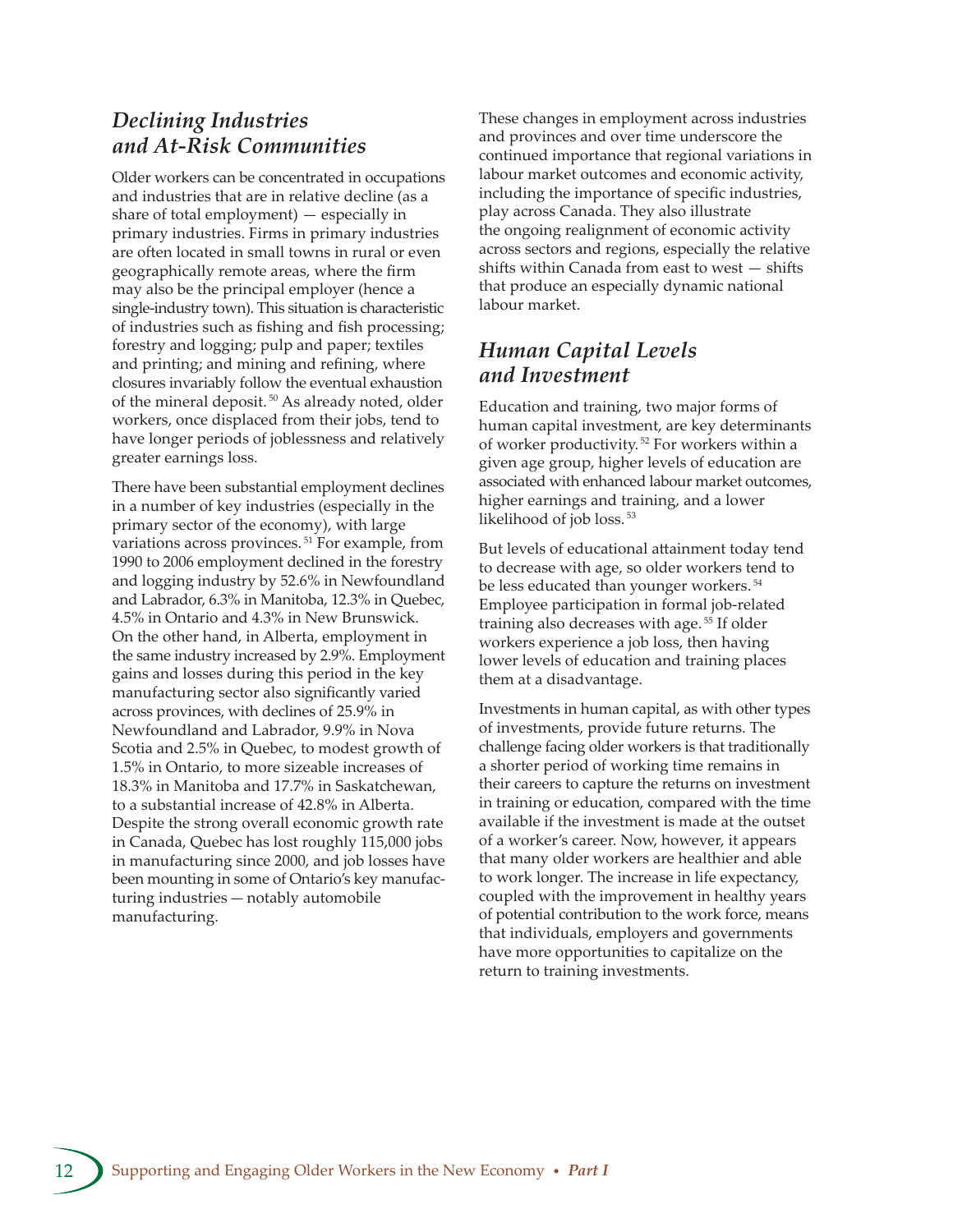### **Employer Awards Recognize Leadership in the Retention and Araction of Mature Employees**

**The 2008 winners of the Best Employers Awards for 50 Plus Canadians include HSBC Bank, Merck Frosst, Stream, Wal-Mart, Metasoft Systems, Home Instead Senior Care, Toronto's Catholic Children's Aid Society, EDS and the Youth Emergency Shelter in Edmonton.**

**These awards celebrate employers who best use their mature employees to achieve a business advantage. For example, Merck Frosst, a research-based pharmaceutical company headquartered in Montreal, offers excellent training to its mature workers, an RRSP-like savings program for its employees developed in consultation with Canada Revenue Agency, an extremely active retiree committee and a retiree pension hotline. Merck Frosst has won a Best Employer Award every year since the awards started in 2004.**

**This year's Best Employers Awards were presented in Toronto in November 2007 at a ceremony during the third annual Summit on** 

## *Employer Behaviour and A-itudes*

The OECD notes several key employment outcomes that vary by age, including hiring intensity and retention rates. 56 Hiring intensity (i.e., the hiring rate of a given worker group relative to the rate for all workers) tends to decline with age — a regularity observed, to varying degrees, across OECD countries. 57 This may be due to several factors including: constraints on geographic mobility, relatively high reservation wages,<sup>58</sup> and low success at job search activities. Alternatively, some employers may be less willing to hire older workers, due in some cases to employer-based age discrimination wherein employers perceive older workers as less adaptable, less learning-oriented or less amenable to adopting and utilizing new technologies. 59

As noted above, the reluctance of employers to invest in training for older workers may be based on the low expected return on the investment, given the short time left in their careers. This rationale could be reinforced by the decline in retention rates among older workers.<sup>60</sup>

**the Mature Workforce. To be eligible, an organization must have been in business for at least three years in Canada.**

**"To beat the workforce crisis, someone has to take the lead," explains Barbara Jaworski, founder of the Workplace Institute, which organizes the awards and the summit. "Our winners are showing leadership in retaining or attracting mature employees and demonstrating just how much these employees can accomplish."**

**The Toronto-based Workplace Institute also provides research, training and consulting on older workers and the aging workforce.**

**For more information on the 2008 winners, please go to the Workplace Institute Web site at www.workplaceinstitute.org.**

### *Constraints on Mobility*

Geographic mobility, both within and across provinces, is lower among older workers. 61 The two main factors affecting mobility are the value and the costs associated with moving.<sup>62</sup> Viewed as an investment decision, younger workers will achieve returns to the initial investment over a longer time period (e.g., in the form of higher compensation or better working conditions) than will older workers.

Aside from the direct expenses of moving, the main costs of worker mobility tend to be psychological in nature: the loss of attachments to friends, family and community. Since investments in relationships tend to develop over time, the psychological costs are expected to be higher for older workers.

Despite overall good employment opportunities for Canadian workers, other mobility constraints may also exist that act to inhibit adjustment. Language barriers, in particular, can be significant and can diminish the prospects for worker mobility. For example, some older workers in Quebec living in remote communities and single-industry towns may be unilingual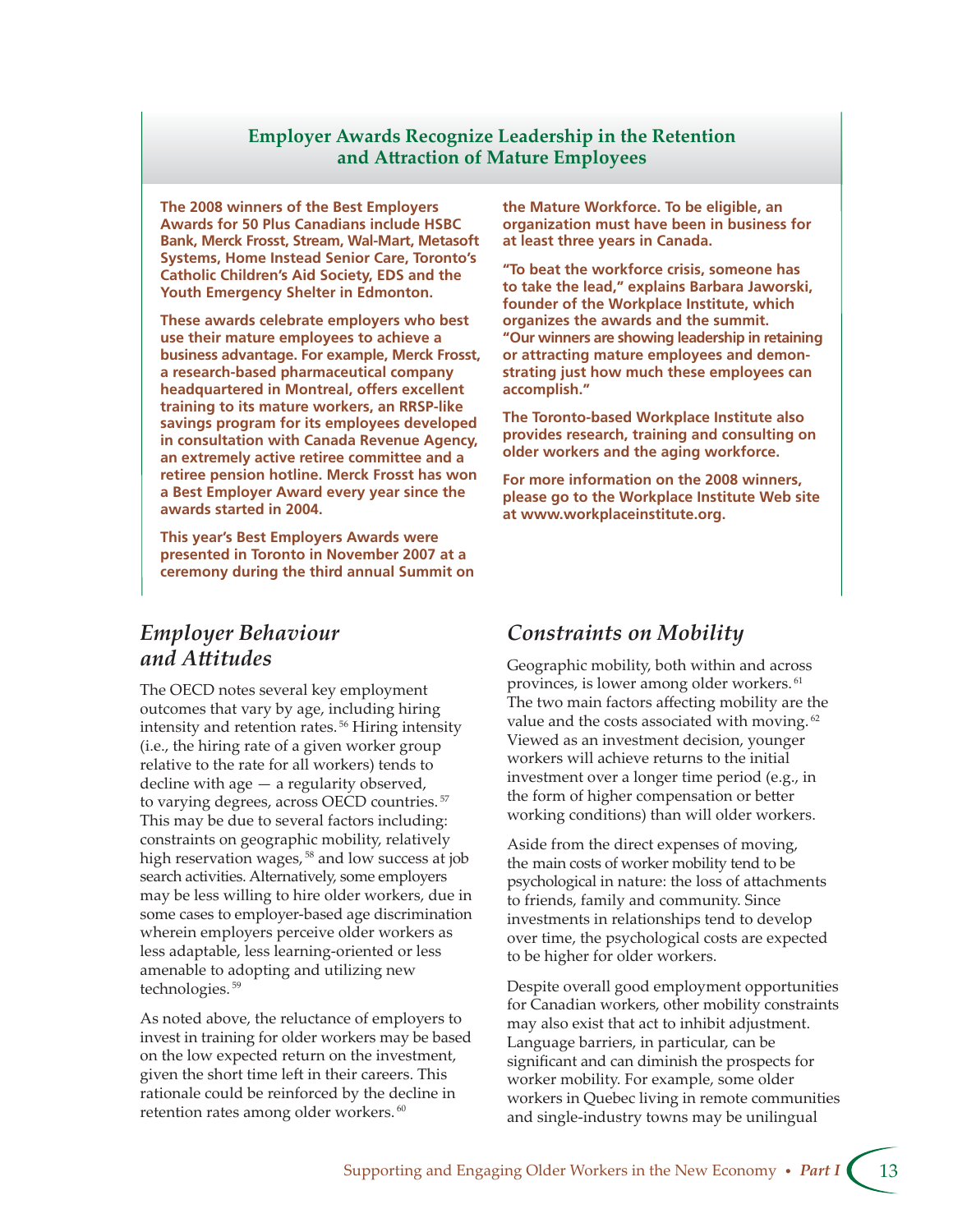(French-speaking) and therefore have limited ability to resettle in other provinces; similarly, unilingual older workers from English-speaking communities in other provinces would have difficulty trying to settle in some French-speaking Quebec communities. These factors reinforce each other to create greater incentives against mobility among older workers than among younger persons.

### *Pensions and Economic Security*

One key element of older workers' economic security is their pension income. While some individuals rely solely upon their pension income when they retire, others choose to supplement it with earnings from paid work. Both public and private pension plans provide for individuals' retirement income. 63 The main public plan is the Canada/Quebec Pension Plan (along with Old Age Security and the Guaranteed Income Supplement). Retired employees may also receive pension income from private, employer-based registered pension plans — as well as supplemental monies from personal Registered Retirement Savings Plans.

Employer-based pension plans have historically been a primary source of economic security for retired individuals. These pensions plans are provided on the basis of either defined benefits, or on defined contributions (in which case the pension payout has greater uncertainty). In 2006, approximately 84% of all members of registered pension plans were covered by defined benefit plans, 64 and roughly twice as many in the public sector as in the private sector.<sup>65</sup> In contrast, coverage by defined contribution plans is predominantly among employees in the private sector.<sup>66</sup>

Employer-based pension coverage has become increasingly limited in two main ways. First, the overall proportion of the labour force covered by such plans has decreased over the past two decades, from 35.3% in 1985 to 32.5% in 2005. 67 Second, there has been a significant shift in coverage in favour of defined contribution plans. 68 These developments suggest growing differences in the nature of coverage between the public and private sectors — and in particular, a potential increase in risk in the pension income of workers, especially those in the private sector. These changes may also increase the incentives (and need) for older individuals to participate in the labour market after they choose to retire.

5. The Challenges to Re-employment for Older Workers and Their Experience with Adjustment Programs

## *Challenges to Re-employment for Older Workers*

As noted previously, there is evidence that once older workers become unemployed they tend to experience longer spells of unemployment before becoming re-employed, and they experience lower earnings compared with their earning level prior to losing their job.<sup>69</sup> Generally there is, however, very limited quantitative research evidence available for Canada regarding the post-displacement experience of older workers.

While some displaced older workers do find new employment, others do not. Once older workers are displaced, they can face economic as well as psychological barriers to achieving re-employment. The findings of qualitative assessments of workers' experiences conducted through focus groups illustrate the nature of these barriers. These findings include: 70

- a lack of re-employment opportunities, especially in smaller communities or even in some mid-sized communities that are dominated by industries that closed down or downsized;
- a low skill level or skills that are specific to their former company or industry. In some cases, older workers went to work for their former employer right out of high school, sometimes even before finishing high school. In other cases where they have received onthe-job training, other companies may not accept it;
- a lack of job search skills. Some individuals lack the computer skills required to conduct a job search in today's world, while others have either limited or no experience in searching for a job;
- a lack of self-esteem, self-confidence or motivation to find a new job. In some cases, individuals reported that, despite a feeling that they had much to offer, they perceived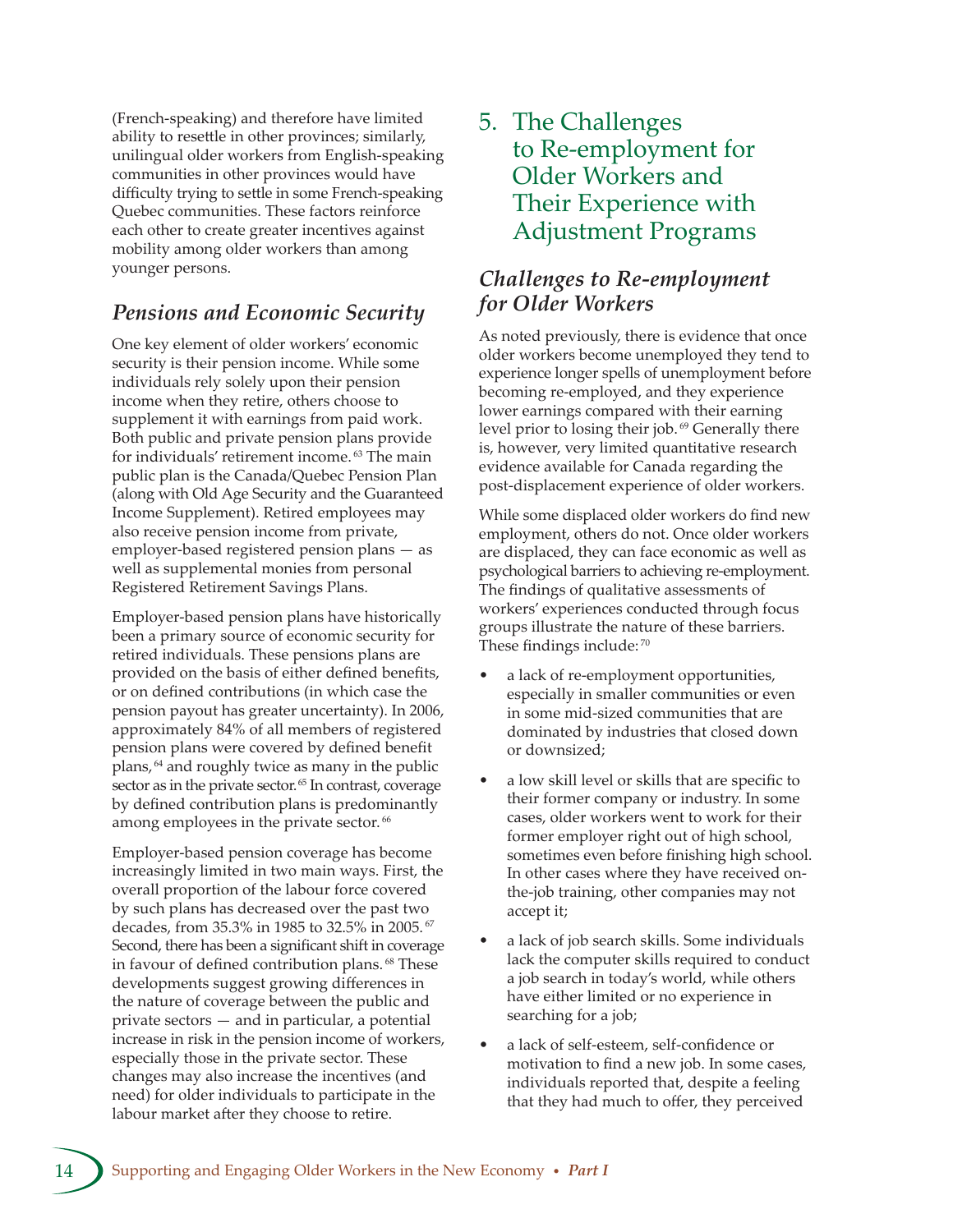that employers would not see value in them through expressions such as "I'm too old," or "Who would want to hire me?" Others expressed a lack of confidence and/or motivation to undertake something "new" at an older age, including a new job, training or education, or self-employment; and

an unwillingness to relocate or invest in new employment opportunities. This reluctance can stem from a number of factors, including significant attachment to the community, especially in cases where individuals had lived in an area for all or most of their lives; strong family ties; home ownership; and a feeling of safety and security. For others, moving to obtain new employment was financially unfeasible, especially if they had to sell their home in a depressed area and buy at a much higher price in a more economically viable community, and take a job that may be at lower earnings. In other cases, some expressed an unwillingness to invest either in training or in starting their own business at a late stage in life.

During periods of slow economic growth, continuing imbalance in supply and demand, or when the economy is undergoing industrial restructuring, government policy may play a role to ease the burden on workers and facilitate a more efficient adjustment process. Government policies, such as income support and training or job search assistance, have been used extensively by OECD countries. In Canada, several policy approaches have been utilized to provide economic security and facilitate labour market adjustment of unemployed workers. Specific measures fall under two broad policy approaches, including passive and active measures.

## *Experience with Passive Labour Market Policies*

Passive measures include programs that provide various forms of income support to individuals in the labour force who have experienced a loss of earnings. In most industrialized countries, income replacement is provided to unemployed workers through unemployment insurance systems, and to employees injured at the workplace through worker compensation systems. These

types of programs serve primarily as temporary income replacement during a period of employee adjustment. 71

Specifically, these programs replace lost earnings as workers attempt to transition into employment from unemployment. They typically have few conditions associated with receiving benefits beyond a requirement for active job search or participation in a training program in the case of unemployment.

The main federal measure in Canada is the Employment Insurance (EI) program, which provides employees with income benefits in the event of a job loss or other interruption of earnings. In 2005, 53.5% of unemployed Canadians had recently contributed to EI and had had a job separation that met EI program criteria. Some 83.4% of these people, or 46% of all unemployed workers, qualified for EI benefits. 72

The average claim for EI Regular Benefits in 2005 – 2006 was entitled to about 32 weeks of benefits. 73 The average duration of benefits paid was roughly 19 weeks for all workers and 23 weeks among older workers. Most displaced older employees are eligible for this form of income support.

Other forms of federal income support are provided through EI Special Benefits (including sickness or family benefits) and through the EI Worksharing Program. In addition, the Canada/ Quebec Pension Plan provides support for individuals with a disability.

The major concern with passive programs is that they have potentially strong work disincentive effects. This is also the case for programs aimed specifically at displaced older workers.<sup>74</sup> Passive program design must therefore balance the objective of providing income support during the period of a worker's job loss with the potential disincentive effect on their job search and labour supply.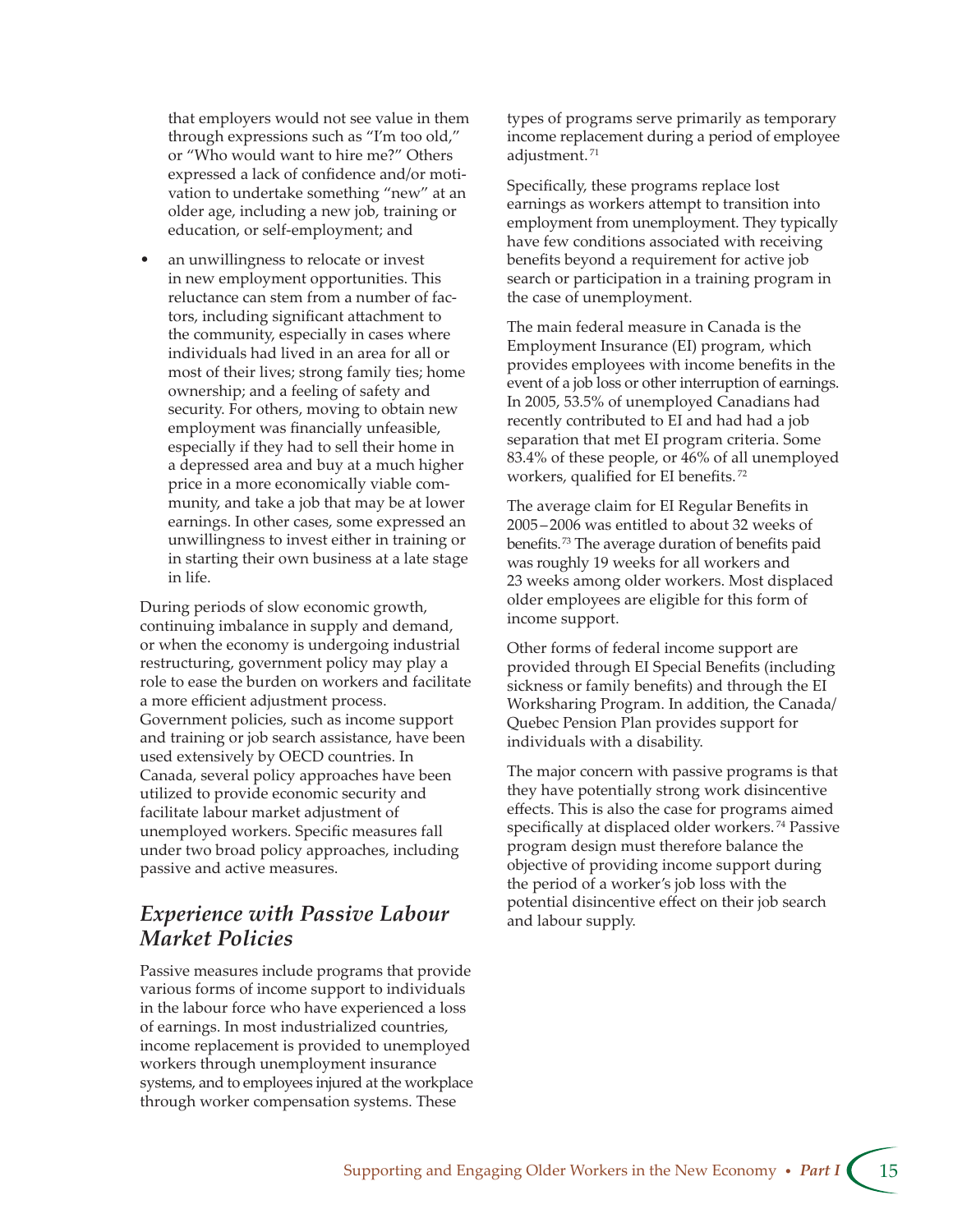### *Experience With Active Labour Market Policies*

As labour markets undergo adjustment, advanced industrialized countries, as well as developing countries, have used active labour market policies (ALMPs) extensively to provide greater economic security for workers of all ages. Specific ALMPs are usually targeted at a particular form of labour market adjustment. Typical examples include measures aimed at direct job creation such as creating incentives for employers to hire workers, or those that provide displaced workers with training and assistance in job search activities. ALMPs may also involve measures such as re-employment or transition to other forms of participation in the labour market (e.g., self-employed status). However, the mix of active measures, as well as their efficacy, varies according to the level of economic development as well as the nature of the economy and labour market.<sup>75</sup>

Active measures in use across OECD countries include some combination of labour market adjustment measures, including: public works programs; employment or wage subsidies; programs to support self-employment or establish small business enterprises; employment services such as assistance with job search, career counselling, and other labour market and career information services; and support for (re)training and education upgrading. These policies tend to address either the supply or demand side of the labour market and are aimed at improving participation in the labour force, wages and employability outcomes. 76

In advanced industrialized countries the overall purpose of ALMPs is to assist workers adversely affected by economic change to become reemployed. In doing so, such policies also provide a degree of labour market security to workers where employment risks have been heightened (due, for example, to economic globalization), yet where there is a need for labour market flexibility. The specific programs are, therefore, designed either to improve workers' employability (thereby operating on the supply side of the labour market) or to directly affect the demand for workers. The general benefits of ALMPs may include positive impacts on equity by improving the employment prospects of traditionally disadvantaged persons, and on the reduction of poverty. 77

The Canadian experience with active measures in labour market adjustment — including both federal and provincial programs — has been extensive. The main current federal program delivering active measures is the Employment Insurance program Part II. Active measures include skills development measures, targeted wage subsidies, self-employment assistance and employment assistance services (group services and individual counselling). Other federal programs fall under pan-Canadian activities and include the Aboriginal Human Resources Development Strategy.

The evidence from reviews of active labour market programs suggests that they tend to have limited positive effects on wages or employment and that their effectiveness may in this respect be greatest when programs are highly targeted.<sup>78</sup> Across OECD countries, several active measures have been found to have significant problems or negative sideeffects: public works programs often fail to create conditions for workers to make the transition to the non-subsidized labour market or to higher-wage jobs; employment or wage subsidies may not result in more job creation or promote training investments; and training programs may be most beneficial to workers with higher levels of education.

Even so, there are several distinct positive effects of active labour market programs:<sup>79</sup>

- Some relatively inexpensive programs, including job search assistance, have been found to be worthwhile in terms of the relative benefits and costs. These types of programs have small positive effects but a good benefit-to-cost ratio. 80
- Many active labour market programs, especially in the United States, are targeted toward economically and otherwise disadvantaged workers — groups that are typically difficult to help.<sup>81</sup> For such programs, even modest positive impacts may make the programs worthwhile from a social costbenefit perspective.
- Training programs have been found to be effective for disadvantaged adult females (e.g., former welfare recipients), though not for adult males or youths of either sex. 82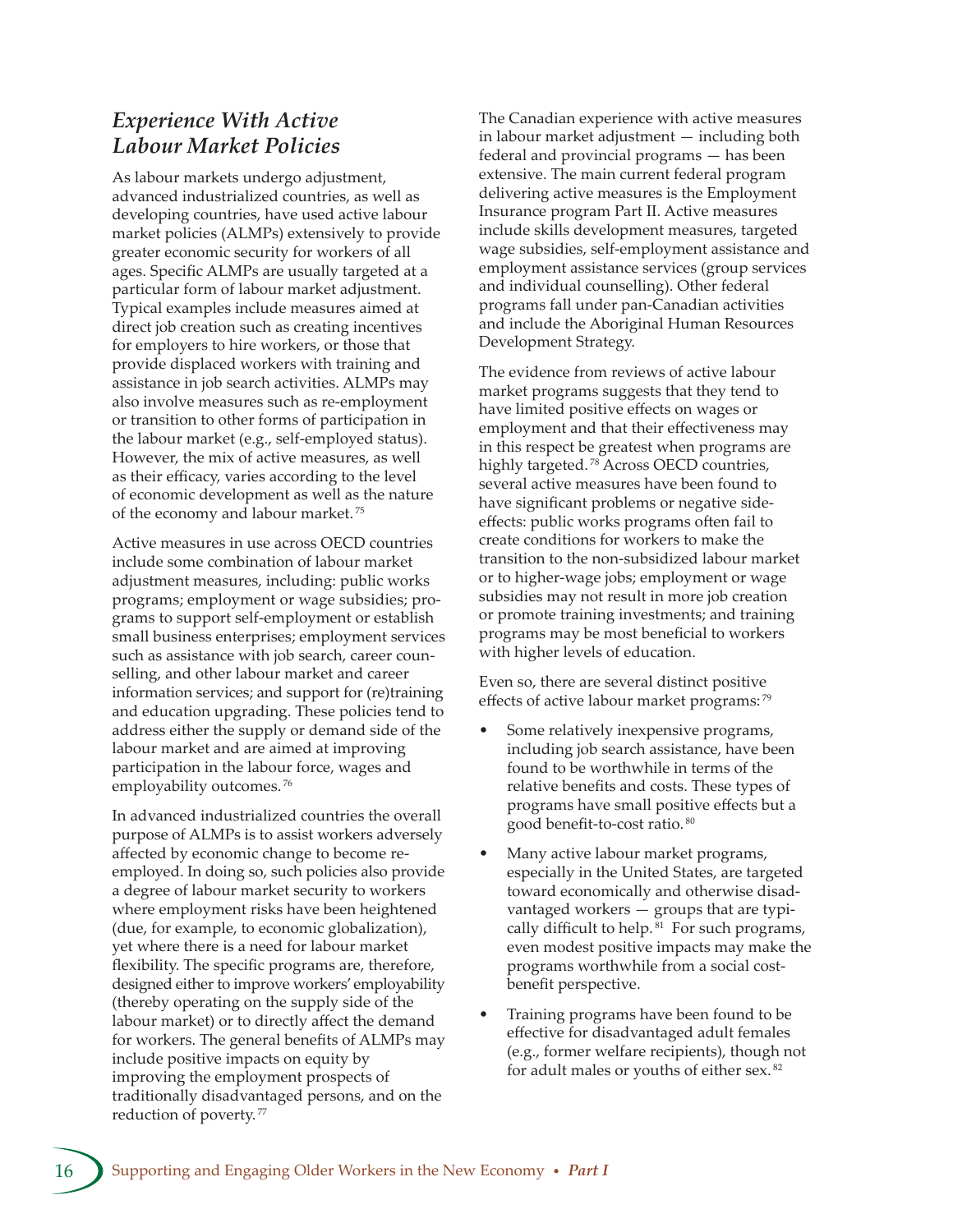• Active labour market programs focused on displaced workers have a better track record than those focused on highly disadvantaged workers. 83

For older workers, evaluation studies on a range of active labour market policies suggest that only a small number of specific programs may have any positive effect. 84 Results of these studies suggest that:

- Long-term unemployed adults may benefit from assistance with job search as well as related counselling or advice.
- Retraining programs for workers displaced by a mass layoff may have small positive effects, especially in an economic upturn.
- Employment and wage subsidies may have some limited positive effect among the longterm unemployed, but subsidies tend to be associated with substantial deadweight losses.<sup>85</sup>
- Direct job creation programs (public works) appear to have no positive effects for adults.
- Programs aimed at promoting self-employment or establishing a small business tend to work best if targeted toward adults who are better educated, but these programs can also be associated with deadweight losses.

These results suggest that in order to address the adjustment needs of older displaced workers, specific ALMP measures should be carefully designed and targeted. There may also be advantages of using various active measures in combination. For older workers, the two active measures most likely to improve adjustment outcomes are training and employment services.

Two of the more important innovations in ALMP design are profiling of workers and the use of activation measures. Worker profiling, including individual interviews to determine personal circumstances and characteristics such as work history or qualifications, provides a basis for offering individuals a more tailored mix of specific ALMP measures designed to increase the likelihood of success. 86 The use of activation measures requires that program participants undertake certain activities, such as training or active job search, in order to qualify for certain program benefits (e.g., some form of income support). 87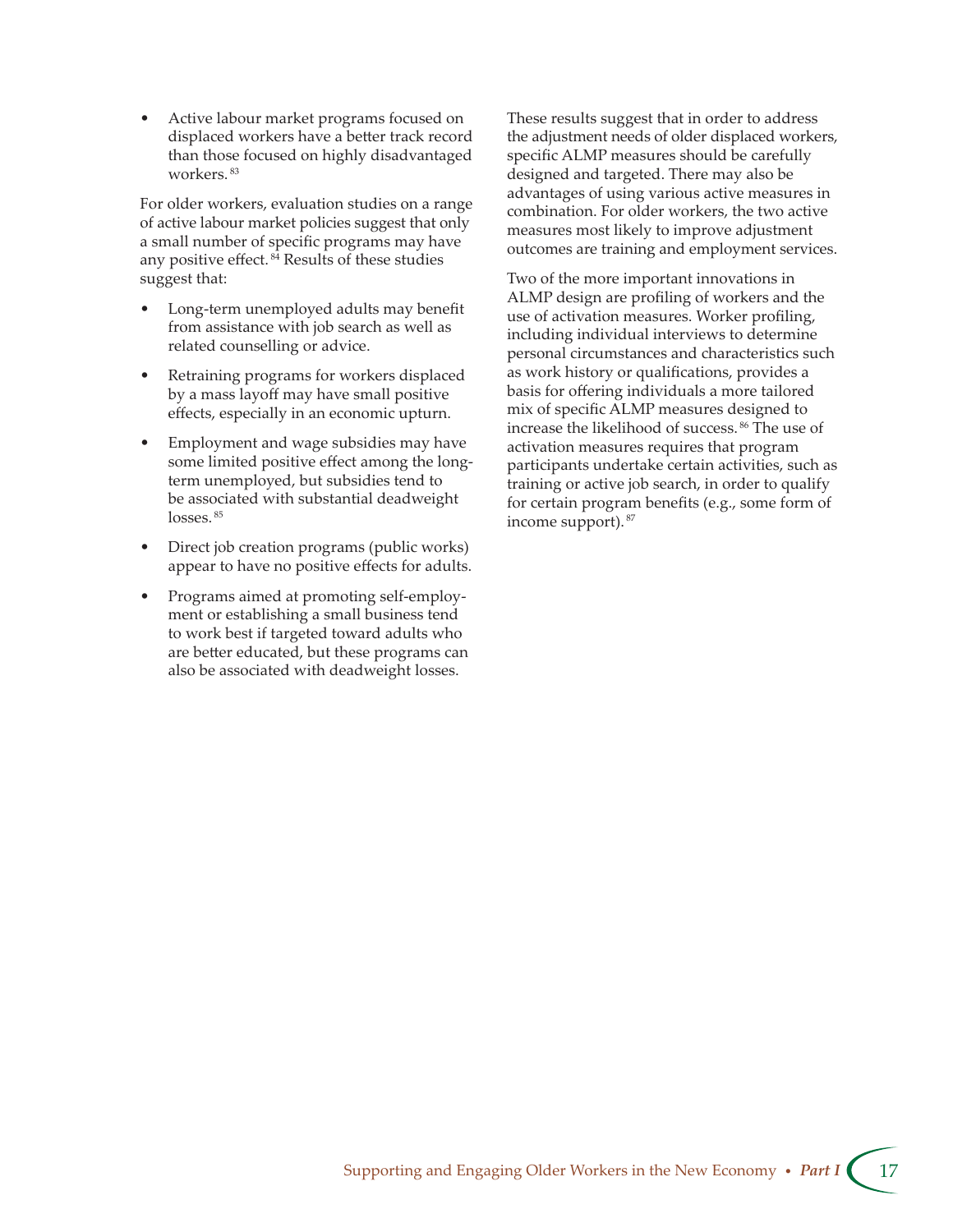### *Canadian Experience with Targeted Economic Adjustment Programs*

There have been a large number of targeted worker adjustment programs run by the federal government over the past several decades. These programs have tended to be of limited duration and targeted at either particular groups of workers or workers affected by significant job loss in specific industries, such as the fishing industry. For a detailed description of these programs, see Table 1.

Examples of programs for older workers include the Program for Older Worker Adjustment (POWA) and the Older Worker Pilot Projects Initiative (OWPPI). The POWA ran from 1987 to 1996, and served about 12,000 clients at a total cost of \$425 million over the life of the program. It was designed primarily as a bridge to early retirement with benefits paid according to previous earnings. It operated on the basis of a 70/30 federal– provincial cost-sharing arrangement for participating provinces. Issues associated with the POWA included concerns over inequity within and across communities (because 90% of program participants were clients subjected to firm closures and mass layoffs), and disincentives to returning to work due to the income support aspect of the program.

One of the main goals of earlier targeted programs was the adjustment of workers in specific industries. Several prime examples of targeted programs in the fishing industry are The Atlantic Groundfish Strategy (TAGS), the Pacific Fisheries Adjustment and Restructuring Program (PFAR) and the Temporary Fisheries Income Program Initiative (TFIP).

In 1998 the federal government discontinued these types of programs as they were having limited success in facilitating broad-based worker adjustment. Since that time, various pilot projects and demonstration projects have been tested to see how to improve the employment prospects of displaced older workers. In particular, income support measures designed to facilitate early withdrawal or retirement have not been found to improve the overall labour market adjustment process.

Lessons learned from these pilot projects underpinned the design of the successor to earlier targeted economic adjustment programs: the Targeted Initiative for Older Workers (TIOW). 88 Features of the TIOW include more client-centred and community-based approaches that recognize the diversity of circumstances, partnerships, and the ability to offer multiple treatments that combine services and employability measures.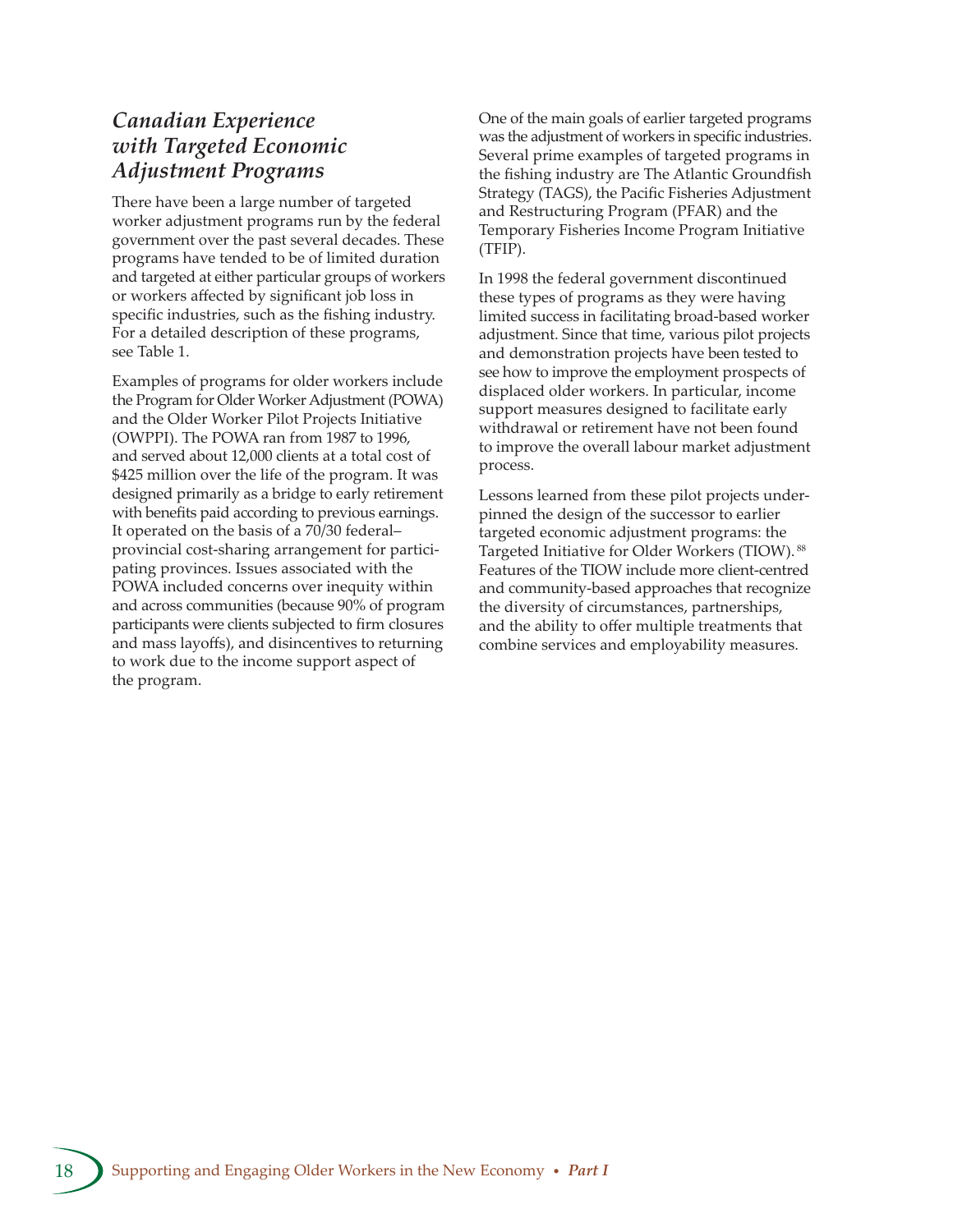### **New Federal Initiative for Older Workers Targets Hardest Hit Communities**

**Older workers in smaller centres and singleindustry towns are hit hard when a sector or industry suffers economic losses that result in continuing high unemployment.**

**Their communities may be too remote to have easy access to employment services and training. They often have responsibilities — for example, children living at home, or a house whose value has severely depreciated due to the economic downturn in their community that make it more difficult for them to move to where there is work.**

**That's why the federal government, as an interim measure until the Expert Panel on Older Workers' longer-term recommendations can be implemented, has launched a two-year \$70 million Targeted Initiative for Older Workers (TIOW).**

**Under this cost-sharing initiative, participating provinces and territories identify vulnerable communities with a population of no more than 250,000; then they collaborate with local partners to set up programs that help unemployed workers aged 55 to 64 find jobs.**

**Priority is given to communities affected by closures or downsizing in traditional industries such as forestry, fishing, textiles and apparel, manufacturing and mining.**

**For example, up to 20 employees laid off from work in a Pictou County, Nova Scotia steel fabricating plant and 40 forestry workers in Antoine-Labelle, Quebec, will take retraining and have work placement opportunities in their own communities. In Whitehorse and two other locations in the Yukon, 87 older workers will get training and job experience.**

**For more information on TIOW, please visit the HRSDC website at www.hrsdc.gc.ca; click on "Policies and Programs" and follow the links.**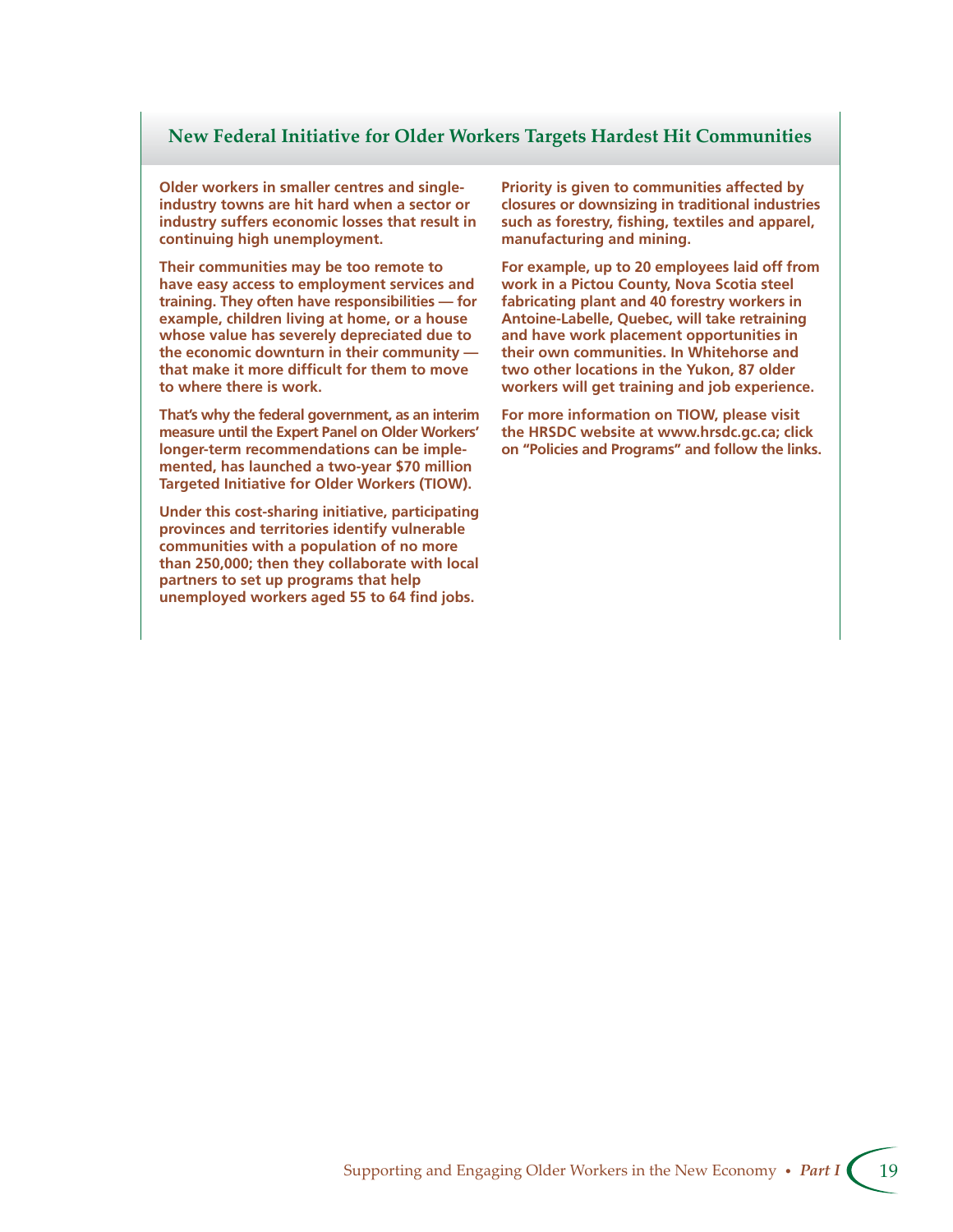# **Table 1**

| <b>Previous Federal Targeted Adjustment Programs For Workers</b>                                                                                                                                                                                                                                                                                                       |                                 |                          |                                 |                                                                                                                                                      |                                                                                                            |
|------------------------------------------------------------------------------------------------------------------------------------------------------------------------------------------------------------------------------------------------------------------------------------------------------------------------------------------------------------------------|---------------------------------|--------------------------|---------------------------------|------------------------------------------------------------------------------------------------------------------------------------------------------|------------------------------------------------------------------------------------------------------------|
|                                                                                                                                                                                                                                                                                                                                                                        | <b>Program Location</b>         | <b>Income</b><br>support | <b>Active</b><br><b>Support</b> | <b>Program Objectives</b>                                                                                                                            | <b>Program Outcomes</b>                                                                                    |
| <b>POWA</b><br>1987-96                                                                                                                                                                                                                                                                                                                                                 | <b>Most</b><br><b>Provinces</b> | Yes                      |                                 | To bridge to<br>retirement with<br>benefits paid<br>according to<br>previous earnings                                                                | Strong<br>disincentive<br>to return to<br>employment;<br>decision-making<br>process lacked<br>transparency |
| AFAP<br>1990-95                                                                                                                                                                                                                                                                                                                                                        | <b>NFLD</b>                     |                          | Yes                             | To provide short-<br>and long-term<br>adjustment both<br>within and outside<br>the fisheries                                                         | Not Available                                                                                              |
| <b>NCARP</b><br>1992-94                                                                                                                                                                                                                                                                                                                                                | <b>NFLD</b>                     | Yes                      | Yes                             | To respond to<br>immediate income<br>needs of fishing-<br>related workers<br>and to develop<br>sustainable fishery                                   | 1,436 fishers and<br>plant workers<br>took early<br>retirement                                             |
| AGAP<br>1993-94                                                                                                                                                                                                                                                                                                                                                        | <b>NFLD</b>                     | Yes                      | Yes                             | To support industry<br>restructuring and<br>provide displaced<br>fisheries workers<br>with incomes<br>and alternative<br>employment<br>opportunities | <b>Not Available</b>                                                                                       |
| <b>TAGS</b><br>1994-98                                                                                                                                                                                                                                                                                                                                                 | Eastern<br>Canada               | Yes                      | Yes                             | To restructure<br>Atlantic groundfish<br>industry                                                                                                    | 27% adjusted to<br>new industries<br>(90% were in<br>other sectors<br>of the fishing<br>industry)          |
| <b>CFAR</b><br>1998-2001 Atlantic                                                                                                                                                                                                                                                                                                                                      | NFLD,<br>Canada,<br>Quebec      | Yes                      | Yes                             | To assist eastern<br>communities and<br>individuals to adjust<br>to opportunities<br>outside the<br>groundfish industry                              | Little or no<br>evaluation; some<br>adjustment<br>measures<br>developed into<br>income support<br>measures |
| <b>PFAR</b><br>1998-2001                                                                                                                                                                                                                                                                                                                                               | <b>BC</b>                       |                          |                                 | To restructure the<br>commercial salmon<br>fishery                                                                                                   | <b>Not Available</b>                                                                                       |
| Notes: POWA-Program for Older Worker Adjustment; AFAP-The Atlantic Fisheries Adjustment Program; NCARP-<br>Northern Cod Adjustment and Recovery Program; AGAP-Atlantic Groundfish Adjustment Program; TAGS-<br>The Atlantic Groundfish Strategy; CFAR-Canadian Fisheries Adjustment and Restructuring Plan; PFAR-Pacific<br>Fisheries Adjustment and Recovery Program. |                                 |                          |                                 |                                                                                                                                                      |                                                                                                            |

Source: HRSDC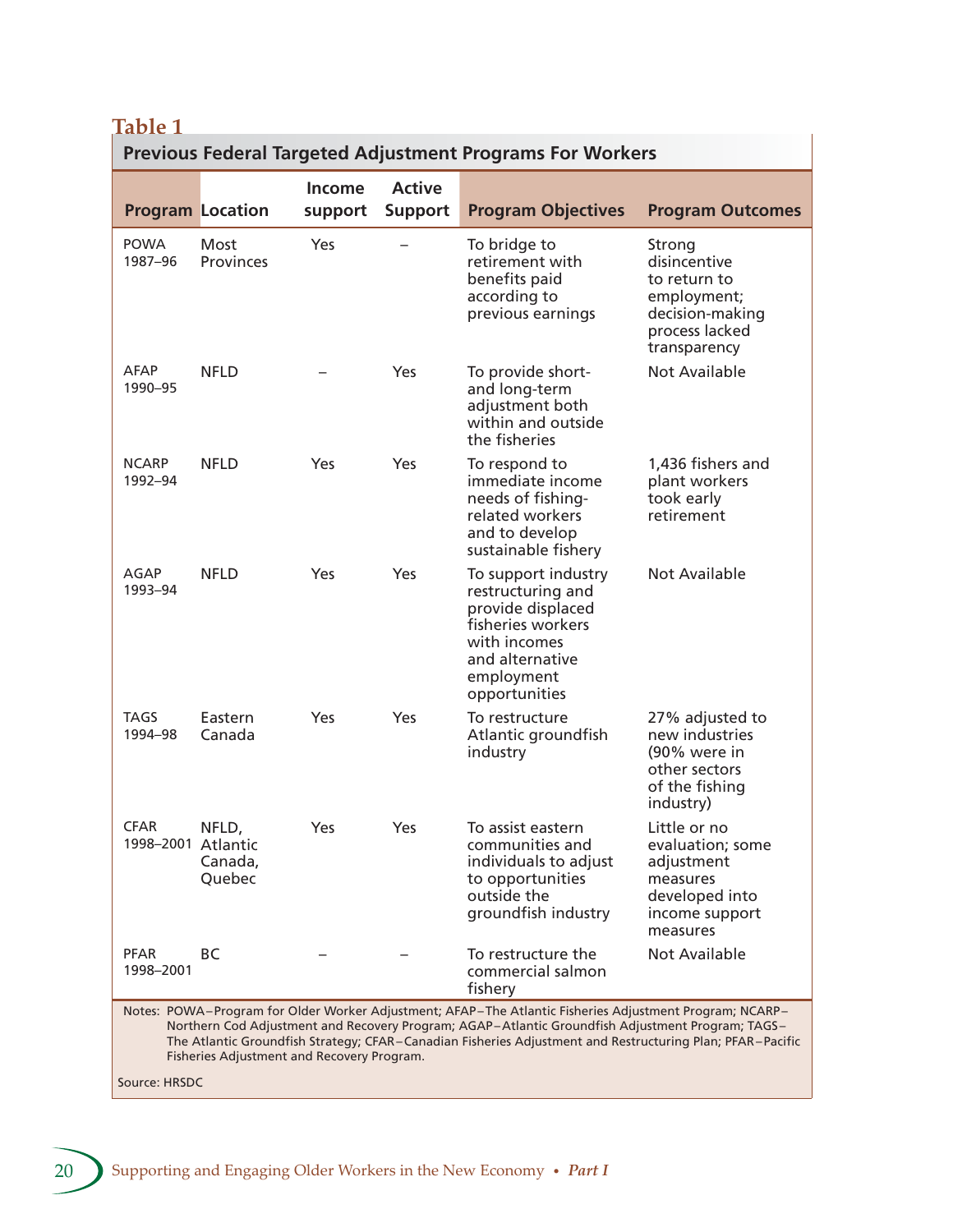# PART II

# **Consultations with Canadians: Voices and Recommendations from Across Canada**

# 1. The Approach to the Provincial and Stakeholder Consultations

The consultation process on older workers was both central and critical to the work of the Expert Panel. The consultation was aimed at hearing the concerns and issues confronting individual older workers, as well as the challenges facing employers, unions, governments and the many and varied organizations that represent individual Canadians and older workers. The Panel invited formal submissions from the full range of interested stakeholders.

Through the consultations and submissions from all of these stakeholder groups the Panel was able to learn about the broader strategic issues confronting governments, the challenges and opportunities employers must address from a human resource management perspective, and the concerns and problems individuals face in their personal lives. The Panel was impressed with the knowledge and awareness of the issues of the participants; inspired by the passion with which participants expressed their concerns; and struck by the extent to which many of the participants articulated thoughtful, reasoned policy options and alternatives.

# 2. What the Stakeholders Had to Share and Recommend: Canadians Speak to the Issues and Priorities

The views and recommendations expressed by individual Canadians, government officials, employers, unions and organizations with an interest in the situation of older workers reflect a broad cross-section of Canadian society. The consultation process had the strength of affording the Panel an opportunity to hear from the stakeholders in person, in depth and interactively. Issues were explored and discussed and new questions were raised at the roundtables and meetings with provincial and territorial officials. The submissions to the Panel and the dialogue with the stakeholders were carefully reviewed and analyzed with a view to discerning emerging themes, similarities and parallels in views and recommendations, as well as key differences, variations and divergences.

The views, concerns and recommendations shared with the Panel by individual Canadians, officials and stakeholders fit several key broad themes:

- economic growth and adjustment go handin-hand;
- economic growth and labour shortages;
- human capital: literacy, training and skills development, and education;
- the barrier of ageism;
- the need for cooperation and concerted action; and
- the importance of individual choice and flexibility, particularly for older workers.

The overwhelming majority of stakeholders and provinces emphasized the importance of addressing the implications of the aging workforce. Even so, as might be expected in a country as vast and diverse as Canada, there are some exceptions, primarily in Canada's north. For example, Nunavut has a very young demographic and very few older workers.

Finally, it was clear from the consultation process that Canada remains a nation of economic regions. Many of Canada's major industries remain concentrated in specific regions of the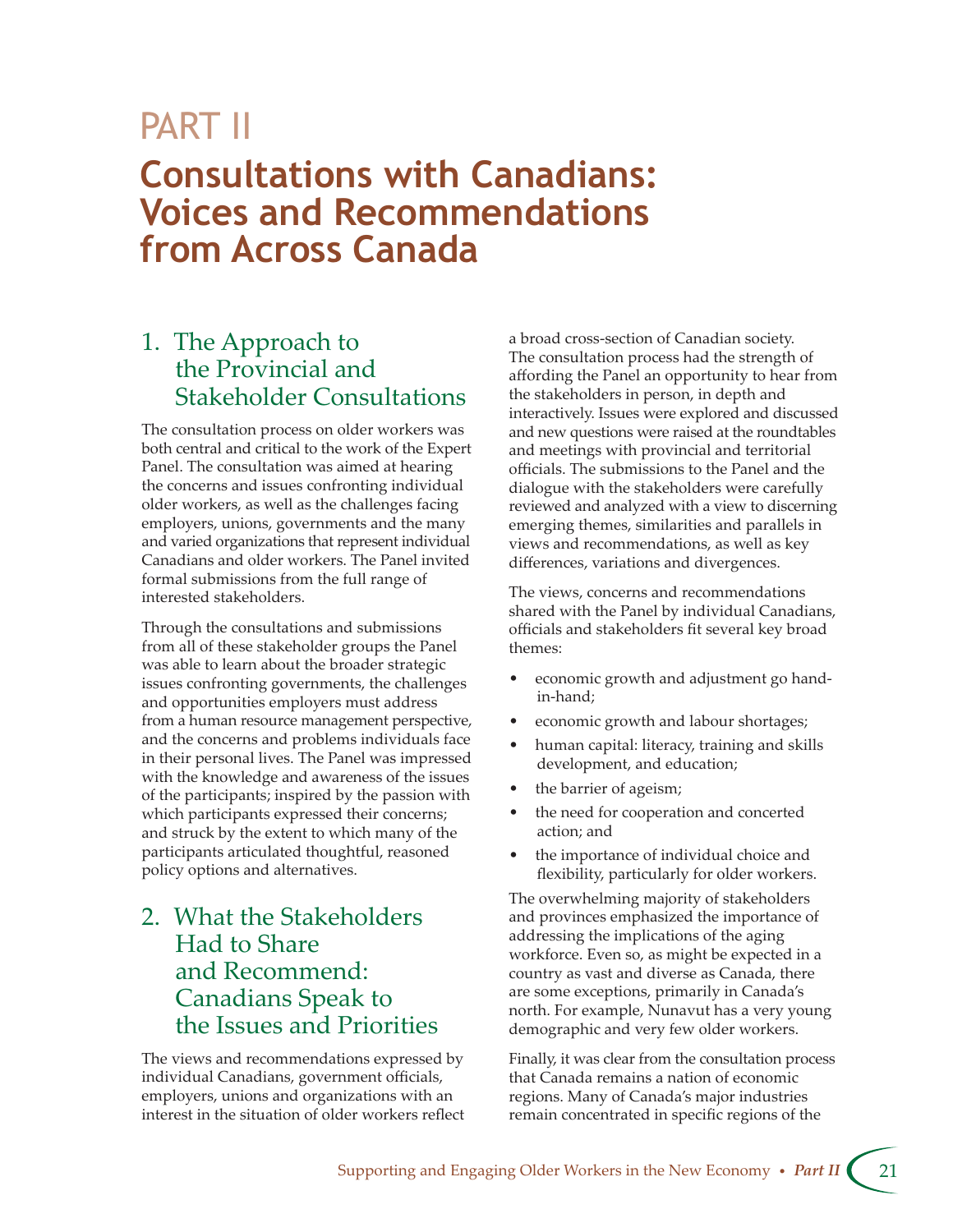country. Manufacturing predominates in Ontario; forestry remains prominent in British Columbia, Quebec and New Brunswick; and oil and gas is the overwhelmingly dominant industry in Alberta. In the past decade, while some industries, such as forestry and pulp and paper, experienced slow growth or even declines, others, such as oil and gas, have experienced unprecedented growth rates. It is, therefore, not surprising that substantial differences in economic development, job growth and unemployment rates across regions remains a major feature of the economy.

There are significant geographical dimensions within provinces as well. In British Columbia, for example, officials described the reality of "two economies." One is the Greater Vancouver and southern Vancouver Island economy, which is sufficiently diversified to better adjust to slow economic times. A "second economy" in the northern and central areas of the province is more dependent upon traditional industries, including forestry and logging, which are more vulnerable to an economic slowdown. Analogous economic dichotomies were discussed across the country. Significant economic differences exist between southern and northern regions of Quebec and Ontario, respectively; communities remain geographically dispersed within Newfoundland and Labrador; and stakeholders indicated the growing importance of the urbanregional divergence in economic growth.

Across the country, during the consultation process Canadians expressed a strong sense and recognition of the importance of regional circumstances. They also recognized the economic differences that exist across regions and between provinces. Importantly, many of the issues and recommendations identified by Canadians and government officials reveal a view that actions and policies ought to reflect the needs of specific regions. This is not surprising in a country as diverse as Canada. Equally important, though, was the view expressed throughout the consultation process that cooperation and coordination across all levels of government are needed to ensure that older workers are treated equally across the country.

### *Economic Growth and Adjustment*

### **Canadians are very aware of their dynamic economic environment**

For industries that export goods and services, the rising Canadian dollar, especially against the US dollar, has threatened to dampen exports and impact jobs domestically. Even during the current period of especially robust economic growth and historically low unemployment rates, the economy as a whole remains very dynamic. Canadians are clearly aware of how they are affected by the impacts of globalization and international competition, the importance of our trading relationship with the United States, the speed of change and the need to adapt.

**"We are now seeing the impact with a number of closures announced over the last year in Nova Scotia, New Brunswick and Newfoundland and Labrador. So we're seeing these competitive pressures and the exchange rate starting to play out as firms re-evaluate business investment decisions."**

**"It is true that we are living in a more mobile, flexible world. It's much more global."**

**"Then there's the furniture industry, which is currently facing fierce competition, particularly from China and the Asian countries. And there's the whole crisis with the forest industry, which you can see as well as we can."**

### **Labour market adjustment creates hardship and stakeholders expect some government response**

The Canadian economy has been experiencing one of the longest periods of sustained economic growth in a century. Yet the high overall growth rate of the economy masks significant underlying differences in growth across regions and in processes of economic change. Even in periods of strong economic growth, there is a natural process in a market economy by which some firms fail and jobs are lost, just as other firms become established and new jobs are created.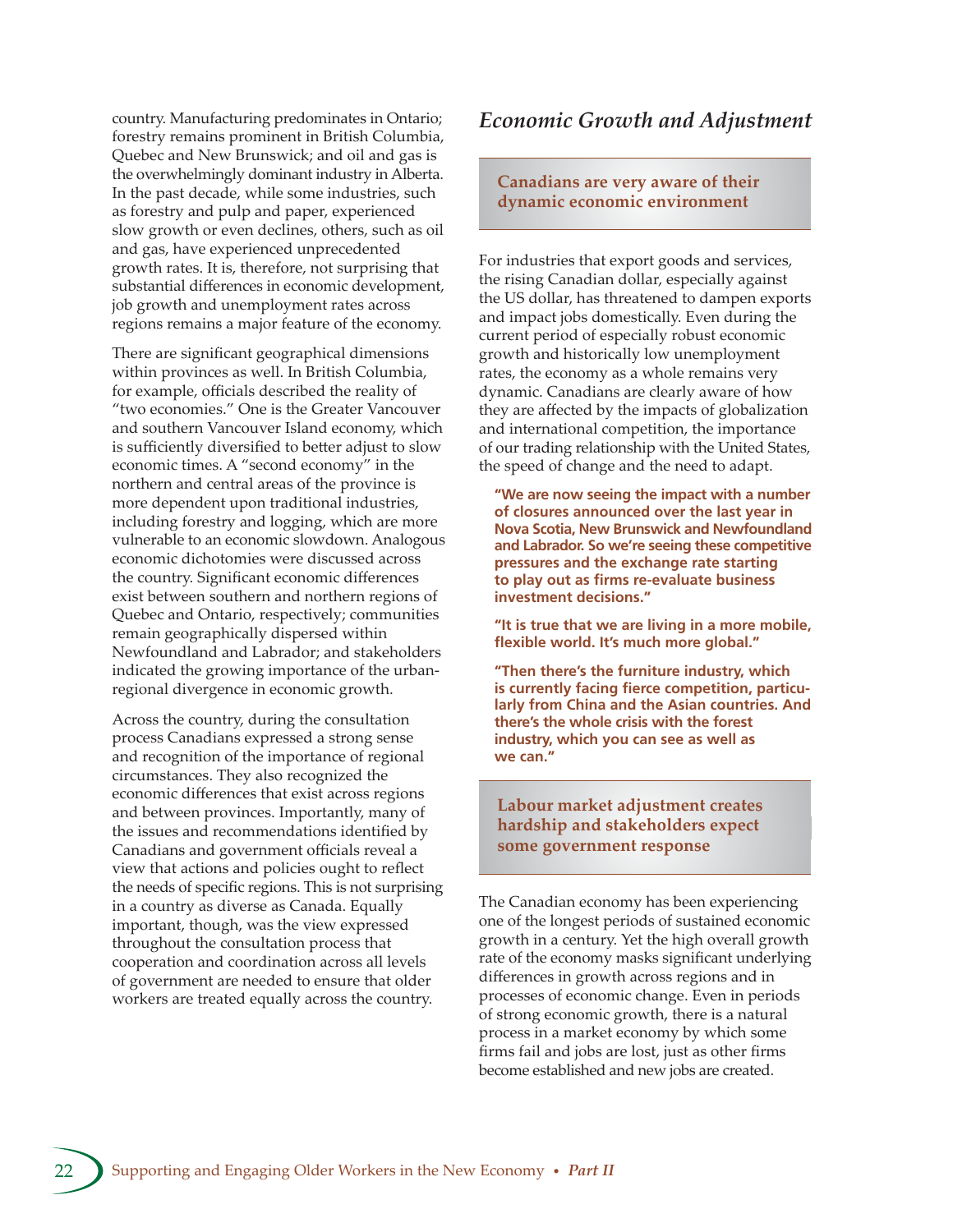In addition to this ongoing process of normal adjustment, in some industries and regions the Canadian economy has continued to undergo more fundamental industrial restructuring.

Ontario, Quebec and New Brunswick have experienced job losses in forestry, pulp and paper and manufacturing, while in British Columbia the forestry industry is being shocked by the impact of the pine beetle infestation. In Newfoundland and Labrador there remain considerable pressures arising from the transformation of the fishing industry. As its overall size has declined, there have been shifts in activity across segments within Newfoundland and Labrador's fishing industry including, for example, a shift from groundfish to shellfish. This has in turn affected the Newfoundland and Labrador fish processing industry, which has been in a long-term decline. In cases of significant employment loss or plant closures, there are considerable impacts on small and more remote communities, both economically and socially.

These more significant types of industrial adjustments often occur over prolonged periods. Adjustments also frequently involve significant job losses. Since many of the industries undergoing adjustment and job loss are more traditional, they often tend to impact older workers disproportionately hard. Canadians expressed a general acknowledgement that industrial adjustment was to be expected and that many workers would be able to adjust by finding new jobs. But they were equally definite that there is a role for government policy to respond to the needs of workers who have limited opportunities — especially older workers.

**"You just think of the headlines for the last 20 years: 'Closure of the fishing industry!' Other closures include coal mines in Cape Breton, textile plants over the past year, food processing plants, a railcar manufacturing plant — the list goes on. There are jobs replacing them but they are different jobs, and for the jobs left in the natural resource processing industries, the level of education required has increased."**

**"I think the government's role would be to identify the problems and make sure there's assistance and infrastructure in place to tackle those problems."**

**"If you live in a community or region that is a one-industry town and you don't have an** 

**active diversification plan on the go right now, shame on you."**

**"Rationalization has been taking place as we speak in terms of enterprises looking to buy up other enterprises and consolidate. There's no doubt this has to have a downstream effect on those workers, and it will not just come out in the number of plants that are closed."**

### **There are divergent views on mobility**

There was a general recognition among Canadians of the important role of worker mobility in the adjustment process. This was identified as a general issue, but especially so among older workers who, in addition to having strong community ties, may lack basic skills, such as literacy, which would enable them to receive the training they need to obtain a new job in another town or region.

Canada's vast geography was seen as posing a significant challenge to workers' mobility. Many areas of Canada contain a large number of small communities in rural and remote regions. For example, officials in Quebec and Newfoundland and Labrador reinforced the importance of regional and rural issues within their provinces. Consequently, older workers face significant mobility issues, both in seeking better opportunities and in the more difficult situation of job losses.

**"A fairly large number of people will leave Newfoundland and Labrador or New Brunswick and work in Alberta for maybe a few months or a few weeks at a time, and then come back. They may be spending their money in their home province, but they are still working in Alberta. We don't really know the exact size of this phenomenon, but certainly from all the anecdotal evidence this is an increasingly important part of the out-migration picture."**

**"The mobility of a displaced worker may present another barrier and restriction. As well, EI rules around mobility are an issue."**

**"We're very proud of our agreement with Alberta, which will allow labour mobility and give people a lot more choices, whether they're older workers or in their prime of working. Again, it just speaks to the need now because we have one Canadian labour force.**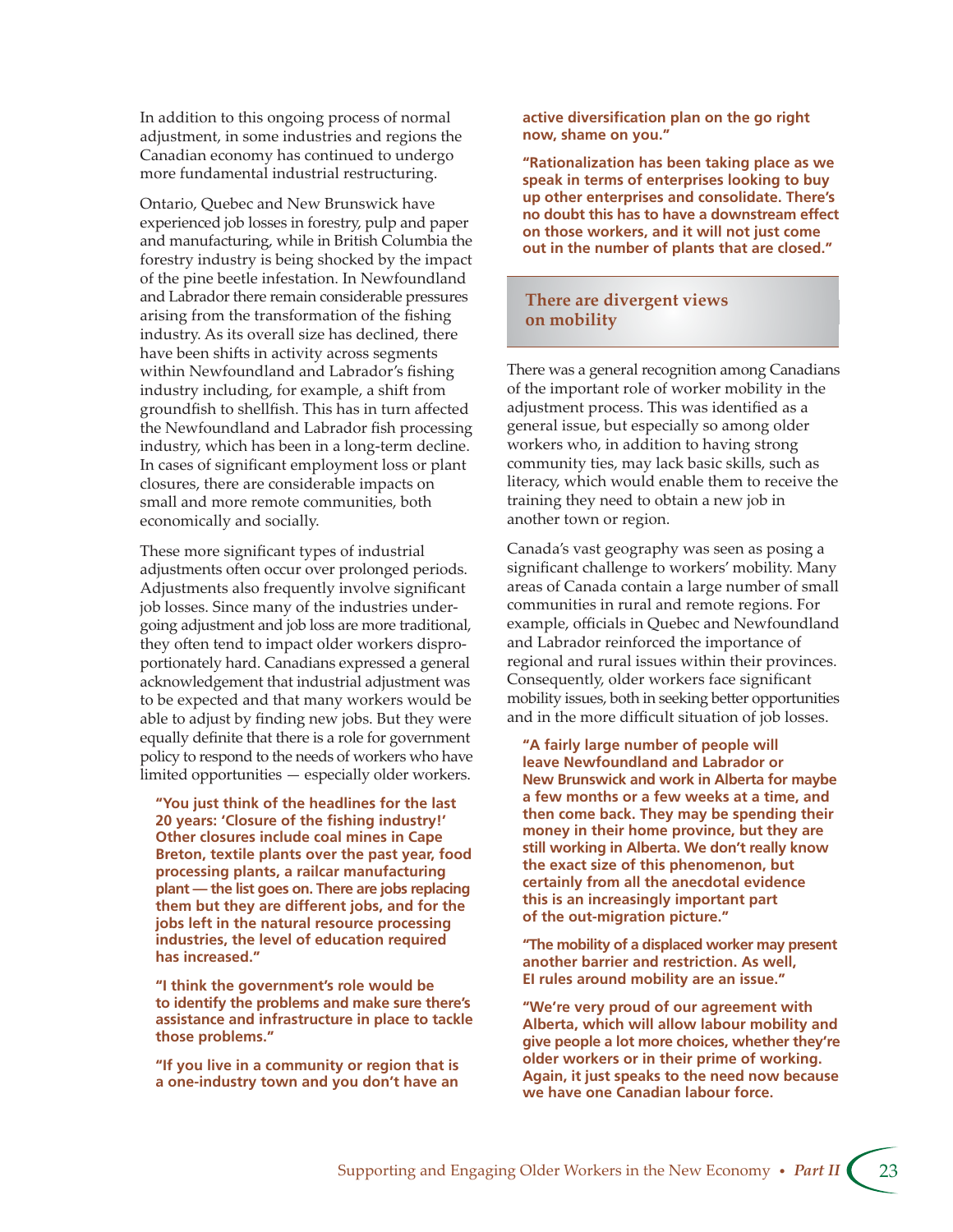**It's competitive right across the country, which allows more flexibility in our policies and in our programs."**

**"These are people who have lived in a region, set down roots in that region and have family there. We think it would be inhumane to force them to move to another region, on top of losing their job and being unable to find another one, in order to get access to programs or jobs."**

**"But there is transition, so they will come to the southern community and do their education and go back home. We see a mobility of about 30 percent of flow between the northern communities and the southern communities."**

### **Communities contribute to successful adjustment**

The various roles that communities can play in supporting older workers was a major theme underlying many of the views shared with the Panel. Many stakeholders shared their experiences regarding the value of a wide variety of communitybased supports in assisting displaced workers in the adjustment process. Partnerships with communities are important as well in supporting older workers' overall participation in the labour market. The message was that partnerships with communities have a track record and can contribute significantly to the labour market success of older workers.

**"Everybody who had been identified as having a literacy issue throughout a number of years of training in that plant all took upgrading. That was a major leap, but it was a community leap together. Nobody felt left out. I think that is why the upgrading worked and why part of that whole process is starting to work."**

**"The part I am most proud of is we had over 150 people start the upgrading. Everyone completed their upgrading to a grade 12 level. That is community commitment."**

**"I think there is a real value in the engagement of the population. And it's not the federal government leading that. It's actually people in their communities. Because when you live in a community your systems of support are your neighbours and your family."**

**"In the community we had 280 displaced workers. So the response was, okay, we've** 

**got to do something for that group of 280. Our answer was, no, we don't do something for the group of 280. We do 280 things with individuals. By the time we get that done we will have a group."**

**"Communities are sources of strength and support for older workers. The whole community has to try to integrate them into the local activities and make an effort to increase awareness about these people's expertise and know-how."**

## *Economic Growth and Labour Shortages*

### **Pressures on the labour supply are significant in some occupations and industries but vary regionally**

Concerns about the effects of labour shortages on growth were expressed across the country. There was both a short-term and a long-term dimension to this issue. In the short term, dramatic growth in some industries has created significant worker shortages in some occupations. The most prominent case of shortages exists in the oil and gas industry. While the shortages in this industry may be most acute in Alberta, where the most significant expansion is occurring, other provinces with a sizeable oil and gas industry, including Saskatchewan and Newfoundland and Labrador, are competing for scarce workers. In other industries such as construction, the shortages tend to be felt more broadly across provinces because of the general expansion in construction activity.

In other provinces, the broad-based, diversified nature of economic growth is expected to result in longer-term pressures on labour supply. The aging workforce is expected to exacerbate this pressure. This, for example, is the case in Saskatchewan and Manitoba. Government officials in Manitoba currently consider the province to be at or near full employment and subject to labour shortages in some sectors. Alternatively, in northeastern British Columbia there is an imbalance between supply and demand in the oil sector.

But it is also the case in Canada's north. In Yukon the economy is expanding quickly, resulting in a 2007 unemployment rate of 3.2 percent. Although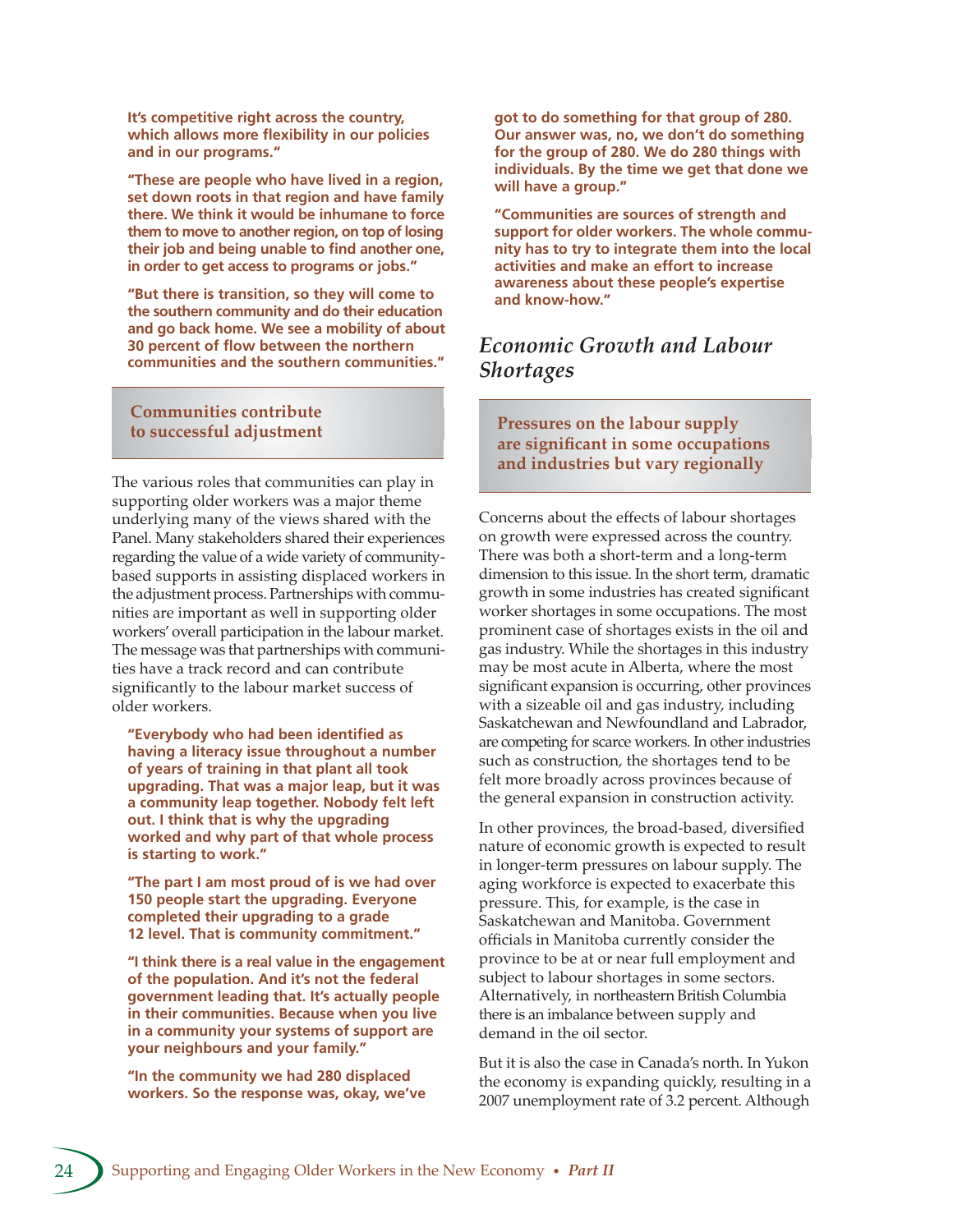the total population of Yukon is roughly 33,000 people, the demographics are changing rapidly. They have had difficulty in recruiting workers to address their labour supply issues and are focusing their resources on underemployed and unemployed workers. Nunavut has experienced considerable growth across sectors, including mining (gold and diamonds) and job growth arising from the construction of infrastructure of railways and ports.

Across virtually all provinces there was concern about the long-term consequences of the aging workforce for Canada's labour supply. Government officials viewed this trend as one of the most critical labour market pressures on the horizon because of its potential to affect economic growth negatively.

**"Today we face skills shortages, and our traditional solution of getting people from the Maritimes, or from Ontario — Timmins, particularly — or from other areas isn't happening anymore because they're facing an equal challenge. The Alberta labour market is facing challenges, NWT and the Yukon too — 2.4 percent GDP and NWT being driven by the mines. They're facing skill shortages. In the east, Voisey's Bay is facing skill shortages."**

**"Our core shortages are primarily in skilled trades and also to some degree in engineering areas — specialists and senior engineers. It's almost becoming a crisis situation in some areas."**

**"When we look at the cohort of nurses across Canada, we all know we have a shortage of nurses. And a significant percentage of nurses — it's something like 47 percent will retire in the next four years."**

**"In terms of challenges for the new generation, there is a kind of imbalance. I would say that 40 percent of new jobs (out of 1,000 positions) are typically in the technical and high technology sector. And we also know most young people who pursue postsecondary studies opt for university courses that are not necessarily relevant to our operations. This means that we end up short of manual labour. There will be a shortage of people with good technical knowledge."**

**"In our industry we have an aging workforce as some 57 percent of our industry is aged 35 to 54 versus 49 percent in other sectors. We have an older workforce on the top end and** 

**fewer younger workers. We don't have a labour profile of attracting workers into our industry, and we face incredible challenges in keeping workers."**

**Policy makers across Canada recognize the need to attract and retain older workers, and to reach out to other groups in Canadian society**

There is a strong recognition among stakeholders of the implications of the aging workforce and its effect for the rate of growth in Canada's labour supply. While policy makers viewed the aging of the workforce as having potentially deleterious effects on the economy, they also felt that its effects could be ameliorated by effective policy responses, including policies to increase the labour force participation rates of older workers.

Officials across provinces noted that older individuals need to be re-engaged in the workforce, that their attachment to work should be strengthened, and that they should be encouraged to extend the time horizons of their participation in the labour force. The situation in Prince Edward Island illustrates well the challenge facing most provinces: the Island is currently experiencing a very high labour force participation rate, and the economy is diversifying as it grows, so there is a need to retain older workers and attract them back into the labour force.

Employers also recognize that they face pressures from the aging of the workforce. For example, in industry segments such as the fish processing industry, employers see increasing challenges in attracting workers. In other industries, there is pressure to attract more workers in the older age group. This is the case in the hotel industry in Newfoundland and Labrador, which relies on older workers.

There was broad concern that Canada needs to redouble its efforts to engage Aboriginal people in the labour force. This was viewed as important to the economic advancement of Aboriginal people, as well as being another constructive approach to addressing the issue of how best to meet future demands for workers.

**"A significant portion of the workforce is moving towards retirement, and what surprised me when we did our surveys is that most**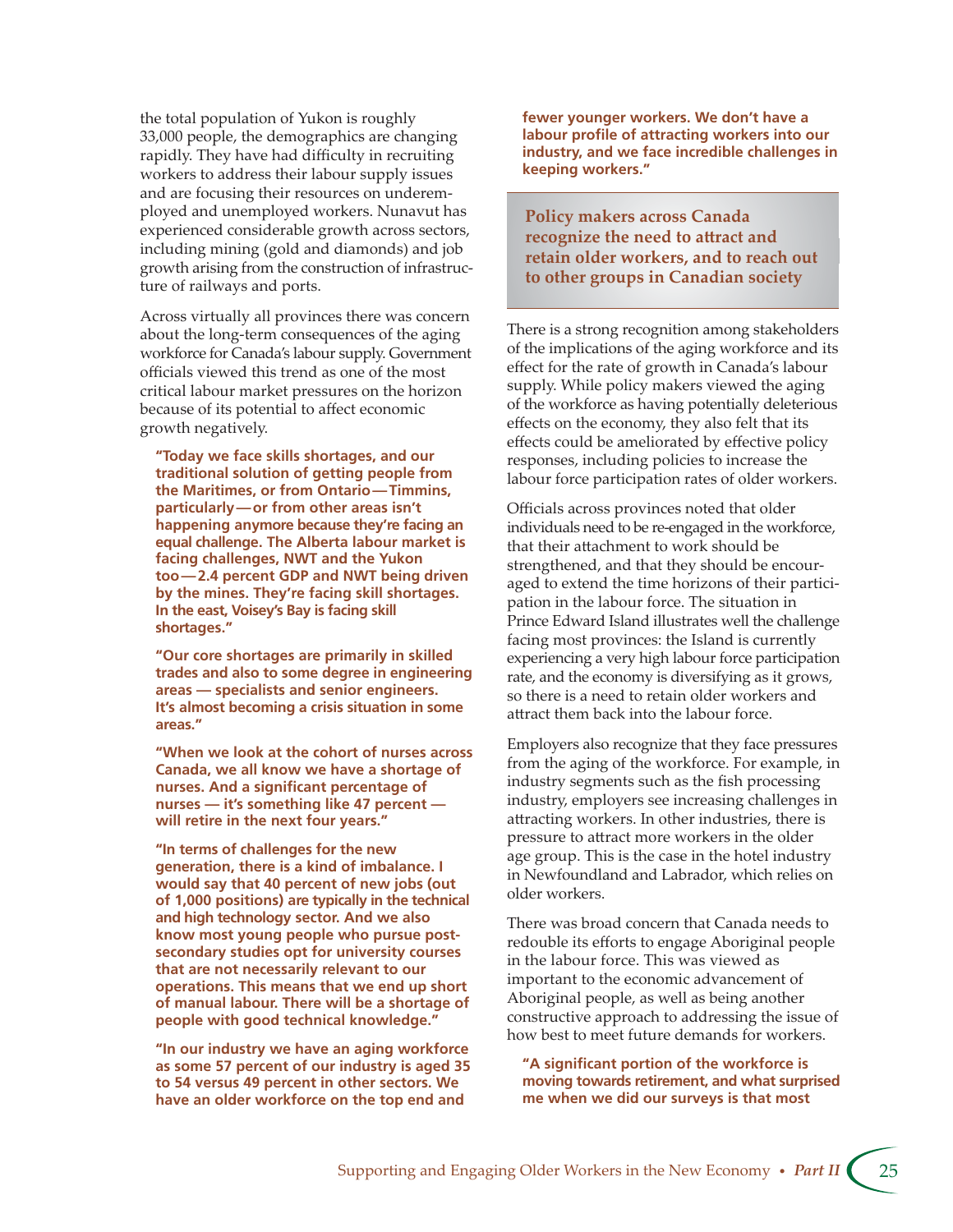**companies do not have a comprehensive human resource plan to prepare for the large number of retirements coming in the next five to ten years."**

**"Older nurses may not have the physical energy to maintain the workload of a 12-hour shift for nursing, yet those nurses could mentor younger workers. They could work in teams to complement each other: older nurses with the years of knowledge and experience to transfer, younger nurses having the physical ability to do some of the lifting that's required. That's the kind of partnerships we have to be looking at. I hear employers screaming about the fact that they don't have enough workers and what's government doing about it. I often try to turn those conversations around and say, 'What are you doing about it?'"**

**"Businesses have to anticipate human resource needs and prepare human resource management plans in terms of retention and recruitment."**

**"From our perspective, since we do have an early retirement trend, we would be looking at incentives to keep the workers in the workplace."**

## *Human Capital: Literacy, Training and Skills Development, and Education*

**Supporting literacy, training and skills development is essential for all workers but especially for older workers**

The need to increase access to training, especially among older workers, was a theme heard across the country. Stakeholders, individuals and representatives of provincial governments underscored the importance and need for training and skills development. The main concerns revolved around the themes of "availability, affordability and accessibility of training." For some, the concern was about funding for training — or how to facilitate training in small businesses that do not have the training mechanisms — while for others, it was encouraging employers to invest more in training.

There were also issues raised with regard to the delivery of learning and training programs.

The Panel heard about the importance of supporting the work of community colleges, both in reaching workers directly and in building partnerships for learning with other groups, including firms, chambers of commerce and sectoral councils.<sup>89</sup>

Another major concern expressed was the level of skills and access to training in rural and more remote regions. One prospect for enhancing the training prospects of workers outside the main urban areas of the country is to develop innovative approaches to distance learning and training. In some jurisdictions, such as the Northwest Territories, there are successful innovative approaches to reaching workers in smaller and remote communities, especially Aboriginal people. In other cases, in rural communities questions and concerns were raised about what would likely be the most effective way of providing training, both in terms of continuous learning and in the event of a plant closure.

**"I think the extent to which we have literacy and educational issues that we need to contend with is not recognized widely enough. I see it all the time."**

**"I think that the measures should be taken upstream, meaning that before winding down, there should be some work on training. There is a challenge here in terms of the issue of basic training. We have to make sure that when they take the jobs, they already have all the educational requirements that will enable them to grow and compete in the labour market."**

**"When we look at displaced workers, I think training is the number one issue."**

**"I'll try to condense it to a silver bullet: the federal government needs to provide expanded training from EI funds for older workers."**

**"I think there should be more cooperation between the employers, the government, the training boards, the communities, small enterprises. There should be more partnerships to put training programs in place."**

**"Right now if you want to be a journeyman plumber or carpenter or electrician, you have to go away to the Northern Alberta Institute of Technology in Edmonton or to SAIT in Calgary, or indeed to the Northwest Territories, because we don't have that secondary institution for trades in Nunavut right now."**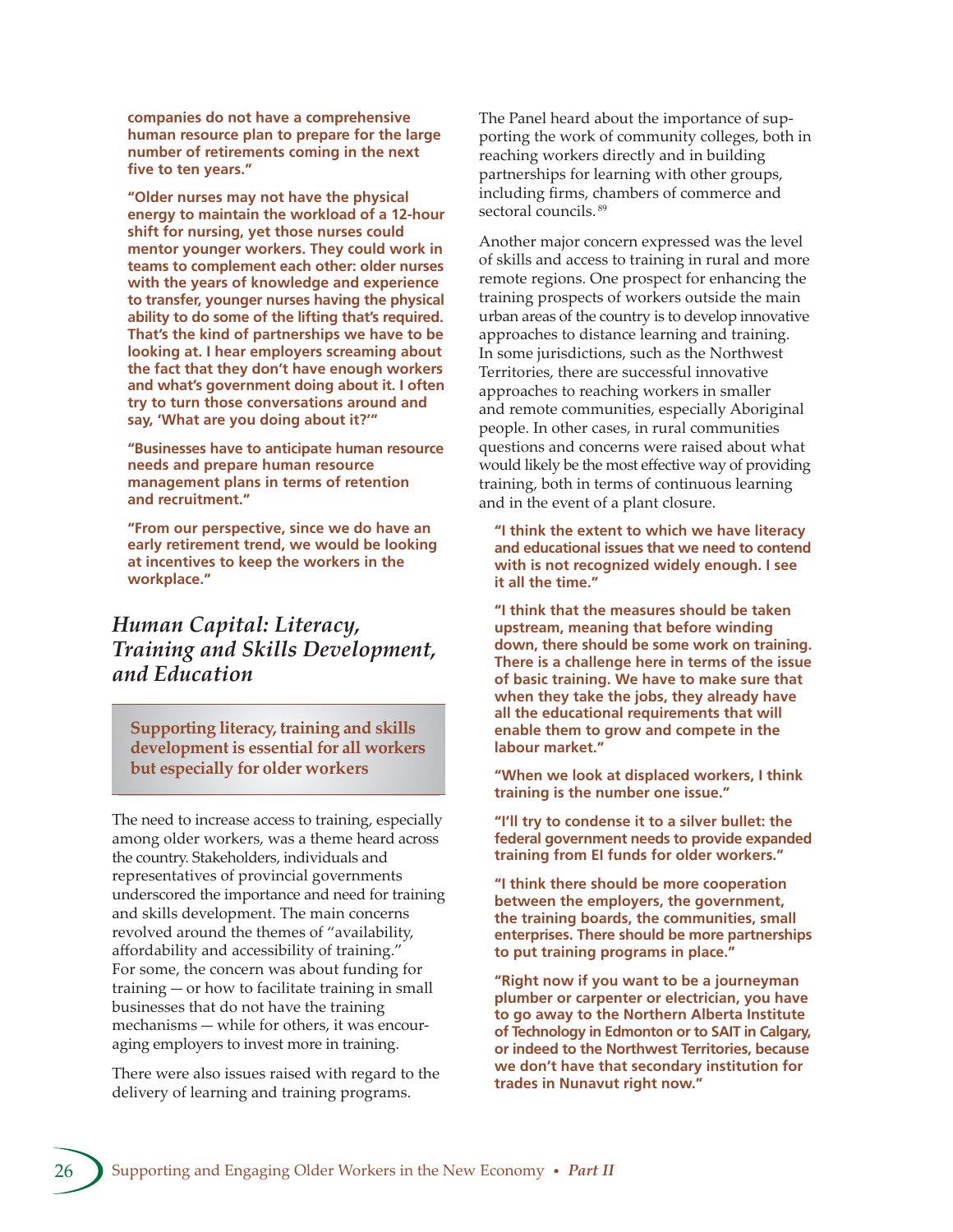### **Investments in learning and education support adjustment**

Across the country, literacy training was identified as a particular concern. For many displaced older workers in traditional industries where literacy and education levels tend to be low, literacy was viewed as a necessary precondition for further training and successful adjustment.

Officials in British Columbia noted that while the overall unemployment rate is low — and there has been a high demand for workers — there continues to be displacement in some industries. In coastal pulp mills, where there are many older workers, there has been considerable displacement. The transition of those older workers who still want to stay in the workforce may require moving to a different area. But first it requires helping those workers who are being displaced improve their literacy skills so they can then be trained for new jobs.

In New Brunswick officials emphasized the importance of retraining older workers and of the need to equip them with skills to ease their participation in the labour force. In Prince Edward Island officials emphasized the need to support training and literacy and skills that are matched to employers' requirements. Across provinces, the message was that investments in literacy and training are often necessary for older workers to adjust successfully in a dynamic labour market situation.

There have been some innovative approaches to meeting the training needs of workers in remote areas. Provincial solutions include providing mobile units for the trades and using broadband training in remote regions. The Northwest Territories has developed adult learning centres across communities that offer adult basic education and literacy upgrading, as well as alternative approaches such as mobile learning units and Internet access to learning. In Yukon, the government established a 21-day, 3-week program called "North of 55" that teaches job skills, job search and résumé writing to older residents.

**"We are seeing losses in employment in rural areas. We are losing good paying jobs. The workers who have the problems are more likely to be older and less likely to have a degree or certificate or diploma. What does** 

**that mean? It means that we have an increase in transition challenges, in providing the skills to these individuals so they can find employment in the areas that are growing."** 

**"There needs to be an understanding that many of these older workers do not have the educational levels that help them move forward. In one single-industry town where the local paper mill shut down, 52 percent of the workforce was made up of workers who had less than a grade 10 education. These are people who had long-term employment, who are what you might call functionally literate, but obviously upgrading was a major issue for them. In a sister town 100 kilometres down the road, 50 percent of that workforce needed basic upgrading."**

**"Because of our traditional resource-based industries, when you look at the literacy levels of people currently in the workforce in New Brunswick, upgrading skills and transitioning into new skills areas is going to be a significant challenge."**

**Lifelong learning is essential to ensuring the success of future generations of older workers**

There was widespread recognition of the importance of lifelong learning for all workers. This encompassed acknowledging the need to improve the literacy levels of workers of all ages, encouraging workplace-centred training and generally supporting diverse forms of learning and training activities during the course of workers' careers.

Lifelong learning was viewed as essential to expanding the labour market opportunities of workers when they reach the later stages of their careers. As individuals extend the horizons of their working lives and retirement, the importance of taking a continuous, ongoing approach to learning and training that includes older workers was considered more important than ever.

**"Keep the workforce skilled and motivated throughout their careers by investing in lifelong learning, which includes training to update and expand on skills and knowledge, and which could also include a mentoring program where both older and younger workers train and learn from each other."**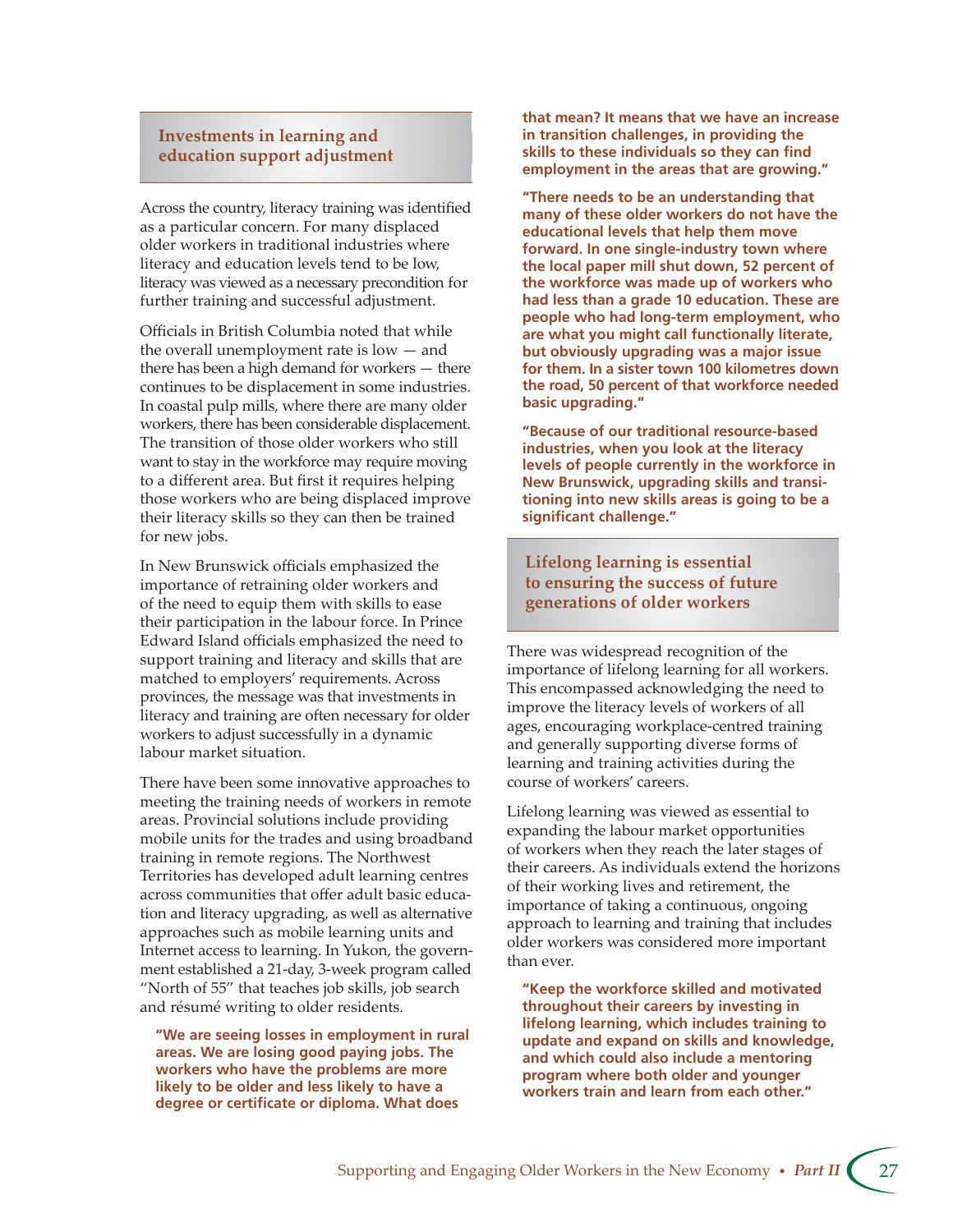**"I believe that individuals should help themselves, but I think you first have to arm them with the knowledge and skills to do that."** 

**"Working upstream, in essence, is about a whole organizational culture. It is more than getting a first diploma with basic training. It means having an organizational culture of lifelong learning and development, and continuously updating knowledge. Otherwise, by the time we hit age 55, the gap between life and learning can be so wide that we can no longer return to school and retrain ourselves."**

**"Training should be a part of what employers do with their employees on a regular basis, so employers are not scrambling when they start recognizing that a particular demographic in the workplace — older workers or immigrants, for example — needs training."**

**"Lifelong learning is our battle steed, and it really is what makes the difference, because older workers will have less difficulty finding a new job if they should ever have to, and we would maybe have transferred their skills to other sectors or, at the very least, made sure that their last few years of work are interesting."**

**Recognizing the skills of older workers, acquired through years of experience, is necessary to re-employment**

A broad range of stakeholders pointedly identified the experience and skills of older workers acquired through years of experience on the job as an important asset to these older workers and to organizations. Many participants in the consultation process observed that valuable informal skills are being lost as older workers retire or otherwise leave the labour force. Employers are often unable to assess the level and value of these skills and competencies. As a result, older workers who have lost their jobs and are seeking new ones are frequently unable to convey this information. This lack of skills and competency recognition was identified as a major impediment to the successful adjustment of older workers.

In this situation, the value of assessment tools for prior learning was emphasized as a means of providing better skills recognition. In turn, prior learning recognition would support

workers' transitions into new jobs. Many examples of concrete initiatives were provided. In New Brunswick, for example, the government is supporting the development of a Prior Learning Assessment program of "essential" skills, to match employers' skills requirements with the skills available among workers.

**"There is a particular problem faced by workers who reach age 55, and even a bit before, even though this still seems young to us. It is young in everyday life, but it is difficult to find a job once you reach that age. And it is particularly difficult when your training, experience, expertise and years spent in the labour force leave you few options for skills transfer, when what you know is no longer needed and when there are not many job opportunities for you in a given region."**

**"There is a key issue in connection with training, and it's about recognition. It's all very well to get training in the workplace, but if this training is not transferable, not recognized in that and other sectors, it amounts to whistling in the wind."**

**"When we talk about recognizing skills in the mining sector, some 40 years ago employees had an apprenticeship booklet, and when they transferred to another mine, their booklet went with them. This meant that you would know exactly what positions they had been in, what function and what duties they had performed. We've talked about recognizing skills, lifelong learning and transferability. We have a health card for medications. We could have an apprenticeship booklet."**

**"Prior learning assessment allows us, based on these essential skills, to evaluate the person and, on the basis of what the employer needs, to say this person already has the skills required to work in the workforce. If the employer says they need a certain level of reading or writing then we would assess the capacity of the worker; we don't want to re-teach something workers have already mastered."**

**"I think we need creative and innovative ways to recognize people's skills and experiences so they are transferable and portable."**

**"There needs to be a more standard way for prior learning assessment to be done."**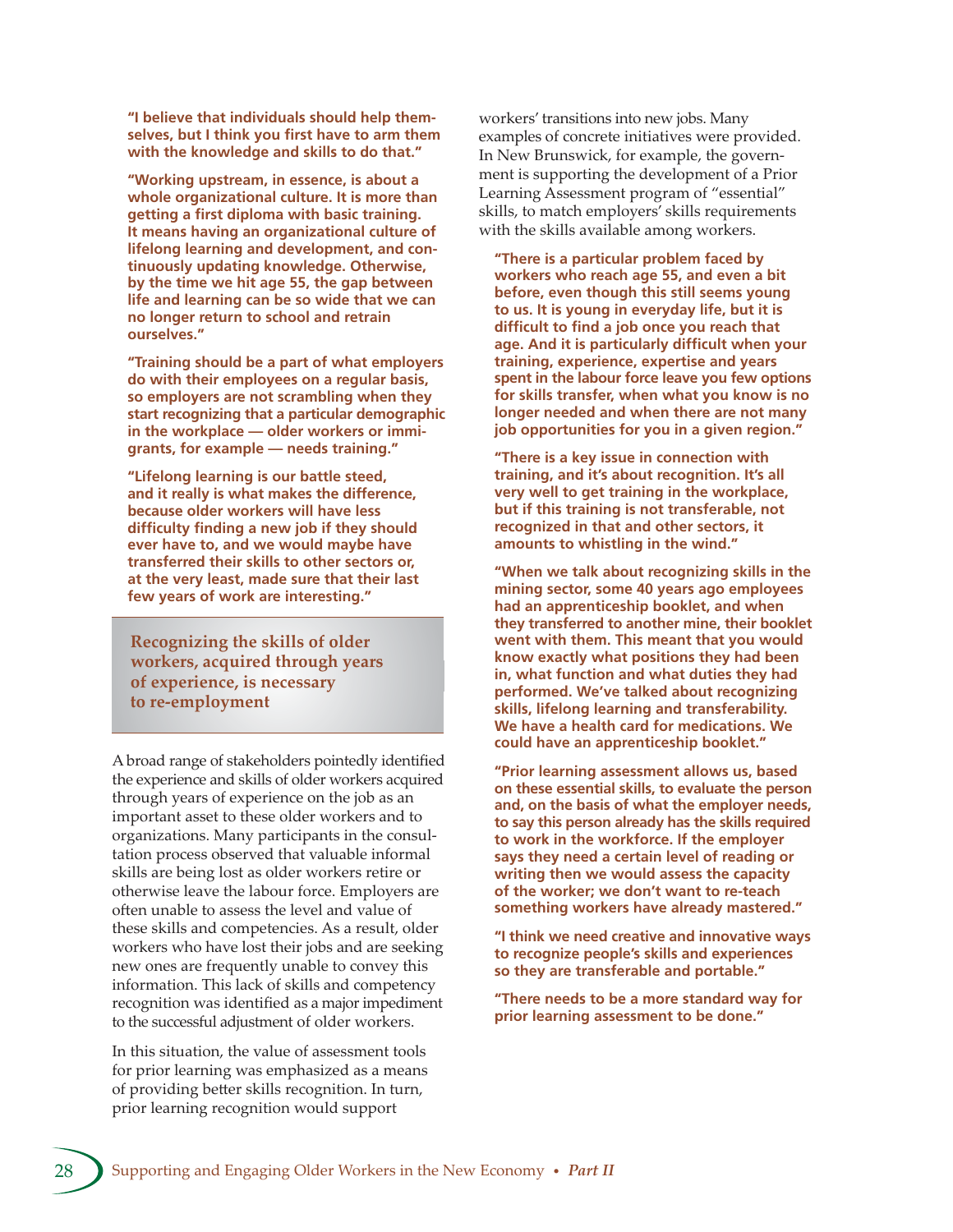### *Ageism and Myths About Older Workers*

### **Discrimination against older workers is a barrier to employment**

Across the country, the Panel was made aware of concerns about "ageist attitudes" toward older workers. Reducing ageism was viewed, in the first instance, as being the correct policy on grounds of fairness. It was also identified as something that would help to increase the participation of older workers in the labour force by reducing barriers posed by employers' prejudice and the prejudice of fellow workers. For older workers, reducing ageism was also regarded as a means of increasing older workers' attachment to the workforce.

With the aging of the population, the issue of ageism was thought to be one that would increase in importance. It was repeatedly suggested that governments sponsor an educational campaign aimed at employers, workers and society at large.

**"We have to have an awareness campaign against ageism, and we have to start taking ageism as seriously as we have racism and sexism and make it as politically incorrect as those are now."**

**"An age-friendly workplace is one that promotes a culture respecting the skills, knowledge and experience of older workers and that actively adapts to the reality of its older workers."** 

**"But I would also like to point out that governments are also employers, and that they are the last to recognize workers' skills and the last to hire older workers."**

**"My last point is that work is part of life. Whether we are young or old, excuse the term, work is part of our life. It is important. It is important to recognize that older workers are entitled to recognition for their participation in the world of work and for their knowledge and experience."**

**"In Europe at the moment, several countries are engaging in very active anti-ageism strategies. They are really trying to change the perceptions not only of older folks but of the society and employers, and I see that as being one of the starting points."**

**"Ageism in the media, ageism in health care and ageism throughout society feed the** 

**ageism in the workplace, so it really has to be a comprehensive campaign to deal with ageism."**

**"Include a component that allows for the development of best practices and an information network that would be available to all the workers and to employers as well."**

### **The government needs to dispel negative myths about older workers**

Canadians shared with the Panel their concerns about a number of myths about older workers. The myths relate to productivity, capacity and ability to learn, and commitment to work. One concern was that the various myths about older people create direct barriers to older workers' participation as well as a generally unfavourable climate that limits their labour market prospects. Here, too, the preferred response was a government-sponsored educational campaign to redress negative stereotypes and promote the assets and positive features of older workers.

Some employers recognize the advantages of promoting the ongoing participation of older workers. Many develop and follow best practices in retaining and investing in the future careers of older workers. Officials in British Columbia noted that disseminating best practices information on older workers throughout the private sector could support faster worker adjustment. A government-sponsored educational campaign could also support the diffusion of employer best practices across workplaces.

**"Remove perceived stereotypes of older workers, which may see them as slow and resistant to change, and instead recognize that these issues vary with each individual no matter what their age. Engage in a social marketing campaign that promotes the benefits and continued employment of older workers and that celebrates the contributions they have made."**

**"I have no problem spending money to train somebody who is 25 years old, because I can see a two-year return on those people. It is a lot more difficult for me to say that I'm going to spend a certain amount of money to train people who are 55 years old and probably not get a lot of useful time from that investment."**

**"Well, I think that one of the key obstacles**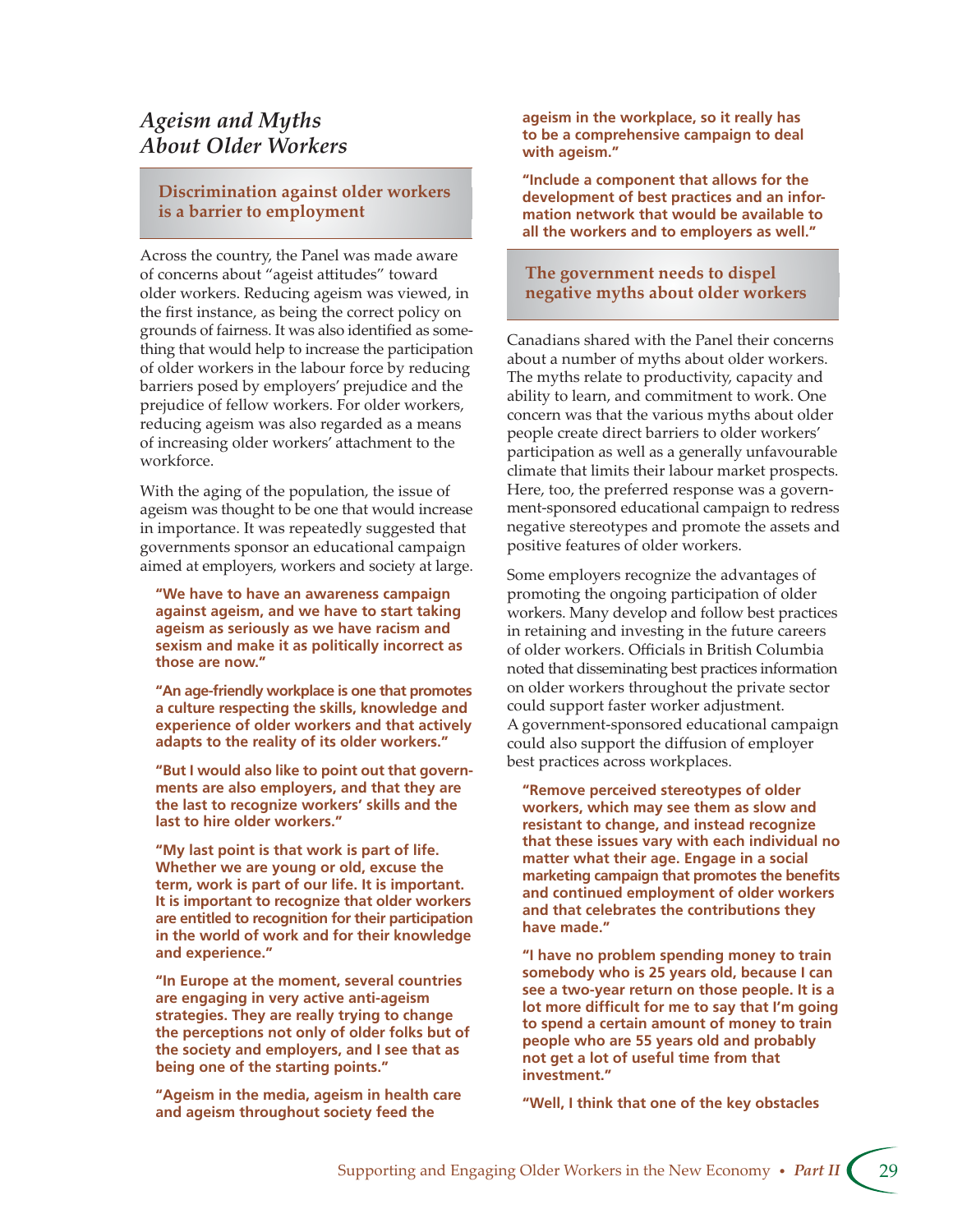**faced by older workers is really their own prejudice toward themselves. They compare themselves to younger people and think they are not worth as much as the latter."**

**"So we know that the employers are the biggest issue. They just, at this point, have not yet recognized the fact that there is a change in demographics. When they realize they can't find people, they'll finally decide that maybe they have to turn to older workers."**

**"I'd suggest an awareness program for the private sector. It is important, easy to do and not very expensive. We are talking about a conversation with an employer that complains it cannot recruit, where we ask about its approach, its hiring culture, and then help it become aware that it is shutting out everyone over age 50."**

**"Increasing the awareness of stakeholders about the psychology of older workers is important. Older workers are not the same, whether in key areas, Service Canada, or anywhere. They do not have the same dynamic. They do not have the same psychology. We need to increase awareness in the private sector about the positive characteristics and needs of older workers."**

**"I would like to underscore the need for a massive educational awareness program and campaign that is meaningful, fun, hip and understandable."**

**"The different levels of government have to serve as catalysts within the population by mounting awareness campaigns, because awareness campaigns can be useful in making the general public and employers aware of the issues and the circumstances faced by older workers."**

# *Individual Choice and Flexibility*

**Support individual choice and flexibility for older workers**

There were strong views expressed about the need to support flexibility and choice in workers' lives and at various stages of their careers. This issue was considered to be particularly important for older workers as they make decisions about their level of participation in the labour force, how best to transition into retirement, and the appropriate balance between the work and

retirement spheres. Canadians expressed a strong view that private and public policies ought to support flexibility and choice throughout people's lives.

**"One thing that has always amazed me is that we really haven't modernized the rules and regulations around pensions. A lot of times the rules and regulations force people to retire because they're getting older and they're maximizing, and then these same people wind up working three, four, five days a week."**

**"We have heard some thoughts about phased retirement in the federal government, but the whole issue of cutting back and planning work time at the end of a career in the private sector is certainly another important factor that we need to work at too."**

**"Introduce phased-in retirements that allow for a more gradual transition from the workplace to retirement, which is key — this is something that would benefit both older workers and their employers."**

**"What we are proposing is a program for people who worked for 10 years over the past 30 years but who, because their skills and knowledge are no longer relevant in today's labour market, cannot find work that pays properly in their region."**

**"Consequently, what means are available to people so they can enjoy an active life with some flexibility? What would be the features of that flexibility? Would employers be open to it? Would workers be open to it? Would unions be open to it?"**

**"So we're trying to actually think in a whole different direction about work, and maybe about working forever. Why is there such a thing that you have to or should retire? What's wrong with participation in the workforce until the day you die?"**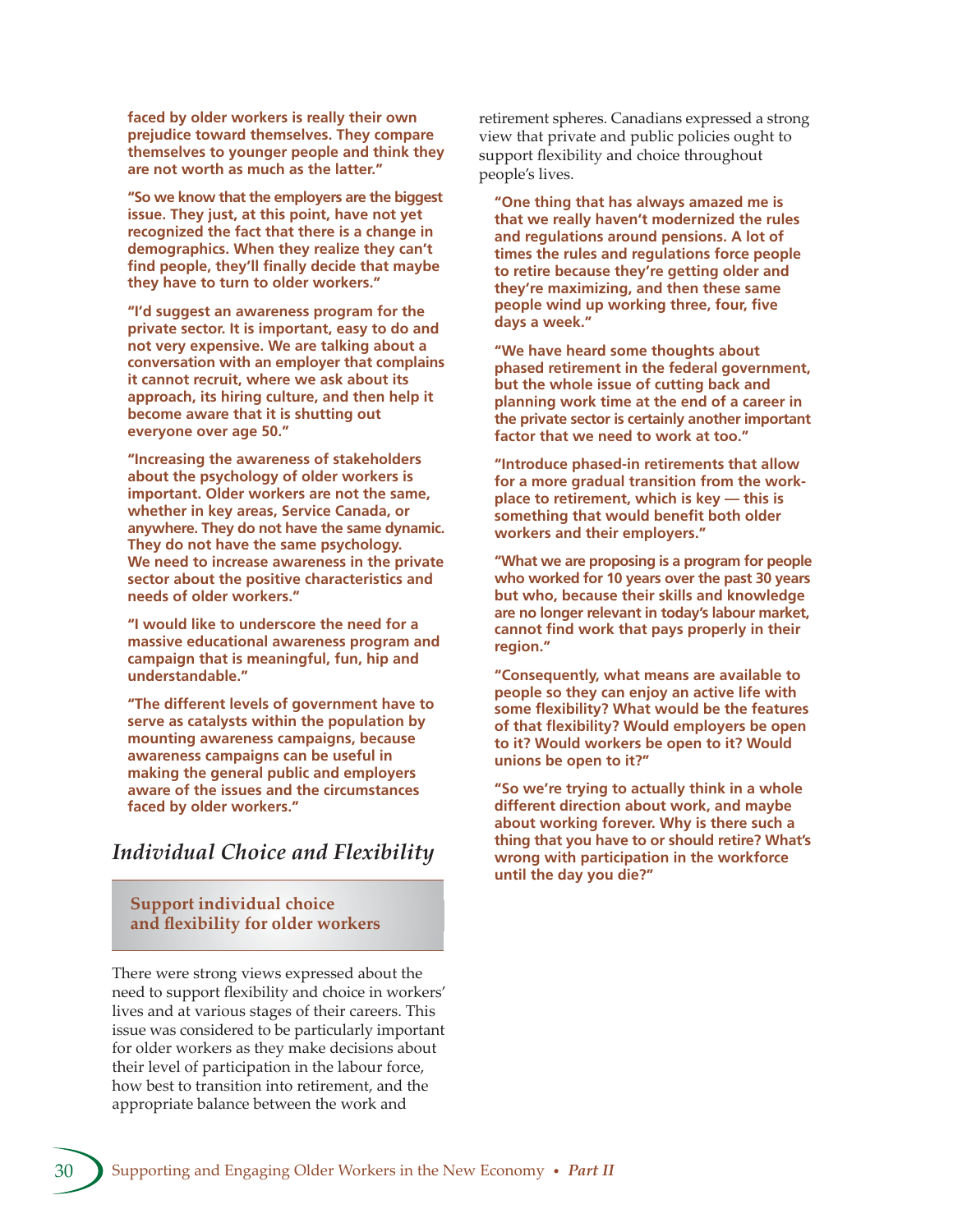### **Government programs should be updated to support older workers**

There were general concerns about whether public policies and programs are sufficiently flexible and accommodating in meeting the needs of changing lifestyles and goals. What the Panel heard was consistent with what is termed a "life-course" view of policy that assists individuals in different ways at various stages of their careers and lives.

This was clearly identified as an issue in relation to pension plans — such as the Canada Pension Plan — for individuals who want increased flexibility and choice in terms of transitioning into retirement. The clawback on earnings under the Guaranteed Income Supplement (GIS) was widely considered to be a further constraint on older workers' choices about employment and a disincentive to work. Mandatory retirement was seen as yet another significant and "archaic" barrier to individual choice.

The views expressed suggested that transitions into retirement reflect very individual choices. These choices may arise from lifestyle, the desire to continue working to support a desired standard of living or because the work itself has significance to the individual.

The Employment Insurance (EI) program was widely considered as increasingly failing to meet the needs of more and more Canadians. Concerns were especially pointed in the case of older workers. Recognizing the economically disadvantaged position in which displaced older workers find themselves, there was a strong negative reaction to the current EI rules regarding the treatment of severance pay. EI rules currently require that workers must first expend their severance pay before being allowed to receive income replacement benefits under EI Part I. Individuals were viewed as being entitled — as a point of principle — to retain any severance payment they receive, because they viewed it as having been "banked" on their behalf, or as equivalent to a pension in that it is a deferred payment. Having a severance payment potentially available for later use was also viewed as supporting displaced workers' overall adjustment prospects.

Other concerns with the EI program ranged from dissatisfaction with benefit levels and duration under Part I to the adequacy of training and other active support measures under Part II. There was a broad expression of concern that the design of the current system is outdated and ill-matched to the new economic realities. A number of commentators expressed interest in a fundamental review of the EI program.

**"It doesn't make sense that you have to be retired at 60 to apply for CPP. You are allowed to go back to work afterwards but you have to be retired when you apply. Where does that come from?"**

**"Every dollar that you get beyond the GIS level is clawed back 50 cents on the dollar, and we would like to see a band of \$5,000, for example, so that GIS recipients can go to work, top up what they are making, and ensure some quality of life. They are not raking in the bucks at that level. That is something that would make sense to us as well."**

**"I see severance pay as a negotiated wage package. Somebody sat at the table and negotiated for both sides. There is a pie there, and you get so much of the pie. How you divide it up doesn't matter. It's a cost that is associated with producing the widget, the product, whatever it is. I don't think severance should play into the process. It's like saying to somebody, 'You banked your money, and now we are going to penalize you because you have banked money.' I am not impressed with that concept."**

**"On mandatory retirement, we hear almost every day that people want to work, they have to work and yet they are not allowed to work. There has to be choice based on ability and not on age. There are provinces that have dealt with it, but federally regulated industries are not even touching it. It's something we can't even get close to any kind of real discussion on with the federal government, and this doesn't make sense. We are talking older workers, and mandatory retirement is archaic in that discussion."**

**"I have had people who have lost their jobs provided with severance and, even if they are in auto parts or the auto industry, it was deemed that the severance was money that had come out of earnings and would have to be allocated first before these people could access any type of benefit. That's a problem, and severance shouldn't be treated like that.**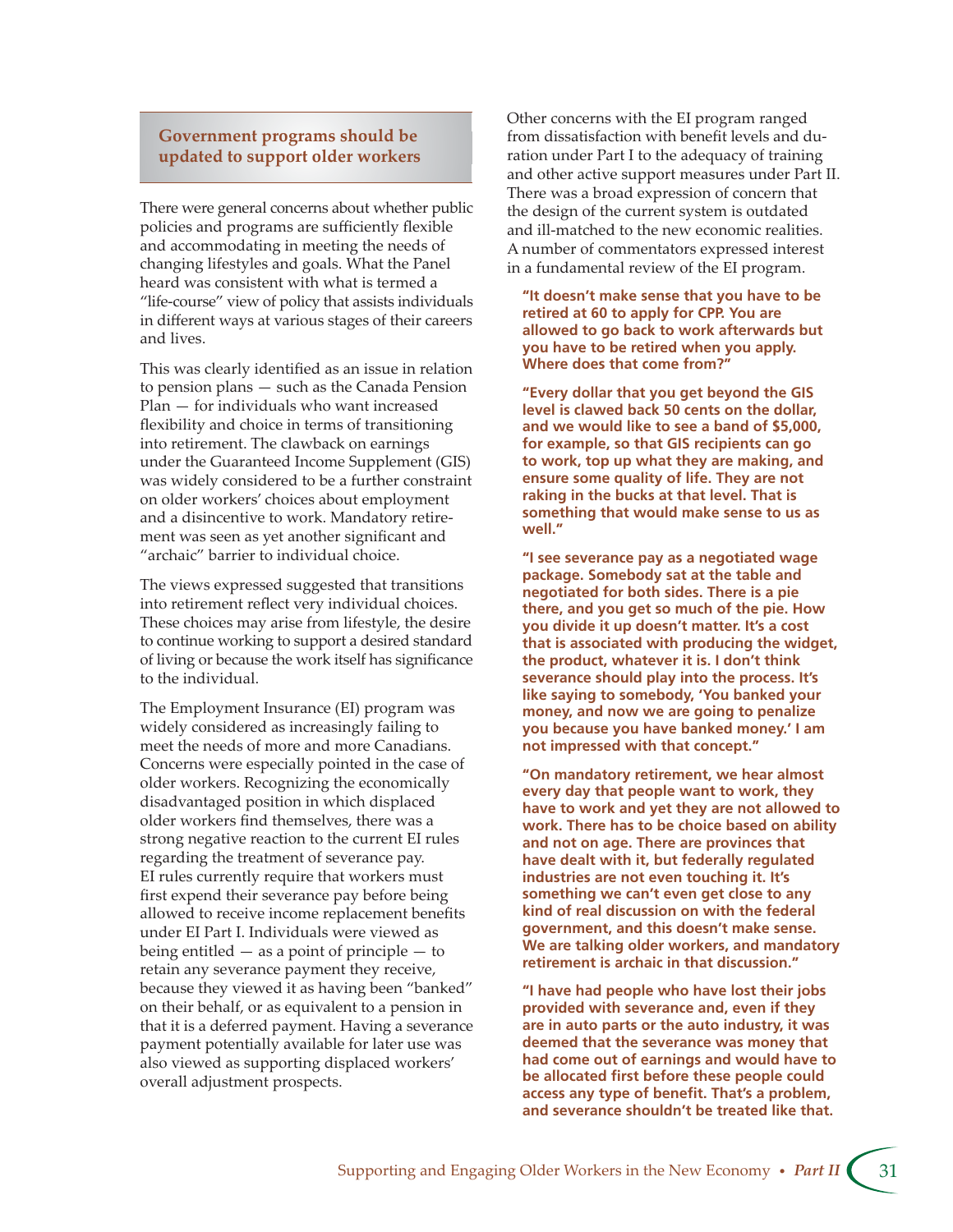**You should keep this money that you worked for but also access all the services that you can get with the benefit. This is a major, major problem."** 

**"We are proposing something that would enable people who are currently left out in the cold to be able to pursue their life with dignity, without having to hide, without being ashamed of drawing benefits because even though benefits are a right, entitlement to social assistance benefits, in fact, often makes people the subject of unjustified derision. Society places so much pressure on these people that they start to feel as if they were cheating. So, we think people who have dedicated so many years of their lives to being active but who can no longer find decent paying jobs in their region should be able to hold their head high until age 65, which is the normal age of retirement."**

**"I think there is a great need to review and revise the entire EI program."**

**"I will point out that under the current federal system of employment insurance, if someone like my daughter, who is 17 years old, works for six months and loses her job, she will be entitled to six months of unemployment insurance. And someone who has worked for 30 years and contributed for 30 years, and loses his or her job, will be entitled to six months of unemployment insurance. Something's wrong with this picture."**

**"Is the current system providing sufficient levels of support for long-tenured workers who have paid premiums over a significant period? If you worked for five years and you paid premiums for five years, the first four years aren't counted and the last 52 weeks are. You're treated the same as somebody who has worked the minimum number of weeks to qualify. So, it seems to me one might want to consider whether long-tenured displaced workers or even a subset of those, such as older workers, who suffer a permanent job separation might qualify for some EI-funded labour market adjustment assistance."**

# 3. Summary: Mapping a Way Forward

The consultations with provinces and territories were at the heart of the Panel's mandate. They were crucial in capturing the importance of issues around an aging population, of older workers in each jurisdiction, and of the adjustment issues confronting displaced workers. They were also important in identifying policies that could help address the labour market dimensions of an aging population. The roundtables and submissions from individual Canadians and associations provided a welcome opportunity for everyone to communicate and elaborate upon their opinions and, in many cases, to suggest approaches and options for change.

The consultation process yielded a rich and diverse set of views from Canadians coming from all walks of life, as well as from the provinces and territories. One of the challenges throughout the process was in consolidating and reconciling the various views while, at the same time, appreciating the significance of the diversity in the perspectives of many of the stakeholders. Many comments and views echoed here were recurring themes heard in many different forums and across the country.

In reflecting upon the varied and valuable inputs, the Panel was struck by the degree to which Canadians were preoccupied with the issues of the aging workforce. The Panel was impressed by the dedication of individuals and, indeed, of whole communities affected by declining industries, in finding solutions for older workers in need of transition support. The views brought to the tables or in submissions were instrumental in informing the deliberations of the Panel, in shaping the Panel's views and recommendations, and in helping it to map a way forward.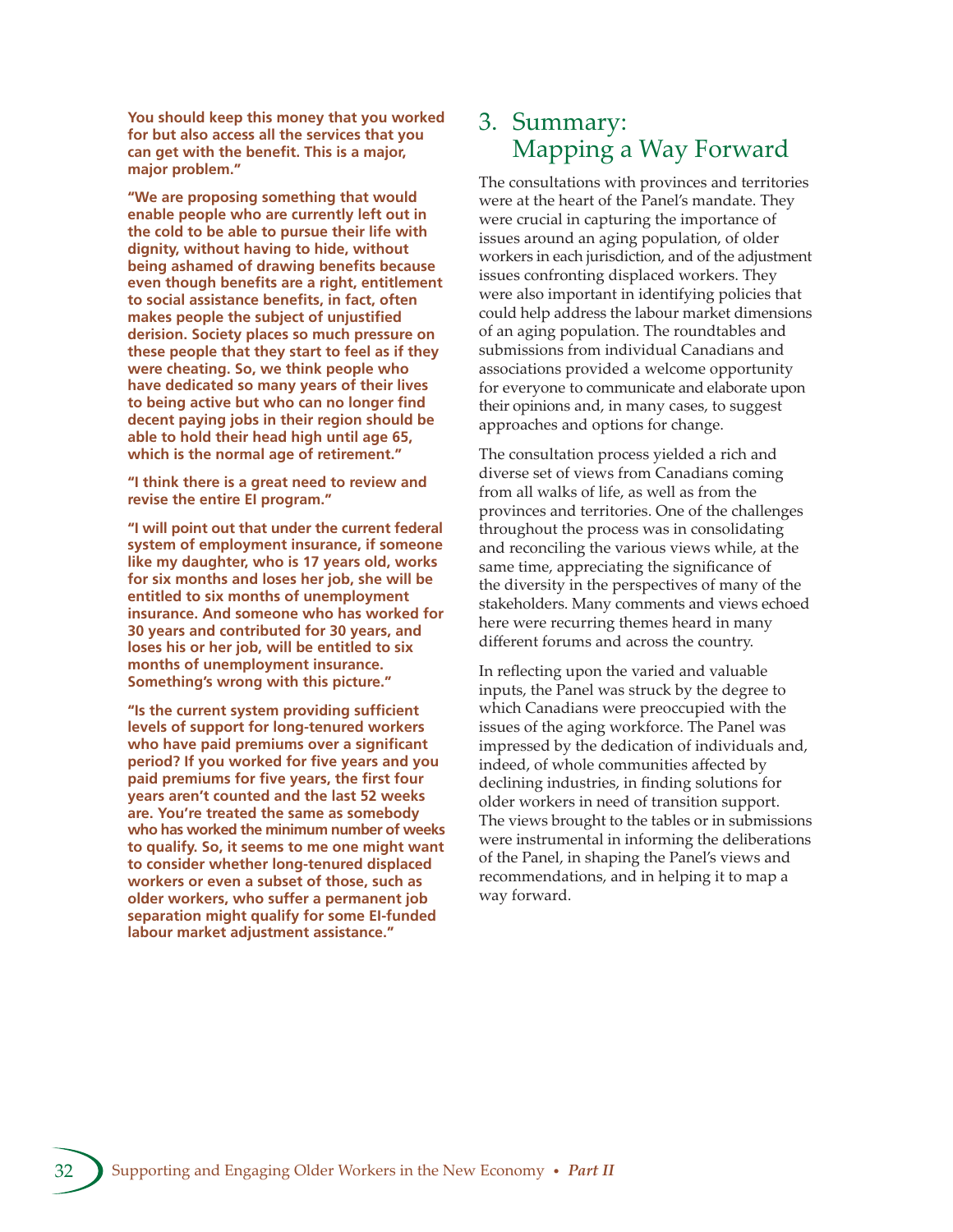# PART III

# **Enhancing the Labour Market Prospects of Older Workers**

# 1. Enhancing Choice and Flexibility

From the broad perspective of benefiting society and the economy as a whole, increased labour force participation and attachment by older workers stands to increase national income, lessen fiscal pressures on governments caused by a shrinking tax base, and alleviate dependency and expenditures on public programs for older individuals. In the labour market, increased participation can alleviate labour shortages and result in a higher standard of living for older individuals who continue to work.

Thus, in view of the aging of the labour force and its slowing growth rate, the Panel wishes to emphasize the benefits of maximizing the opportunities for older worker participation in the labour force. Both individuals and employers can benefit significantly. Workers would have improved career opportunities and retirement options, and employers would benefit from the increased output that would result from greater labour force participation of experienced workers. The Panel agrees with the principle that enhancing older workers' prospects means expanding their choices concerning work and retirement, and creating greater flexibility in their work arrangements and in their transition from employment to retirement.

Throughout the consultation process, the Panel consistently heard that Canadians continue to expect government to take a lead in finding solutions to some of the problems and issues confronting older workers. Three areas in particular were emphasized:

• the need to address ageism and myths about older workers. This is clearly a broad issue that cuts across society as a whole, and a problem that requires a long-term approach;

- the general challenge of educating individuals and employers about the importance of training, learning and education, and recognizing job-related skills and experience; and
- the need for government and employers to increase flexibility for transitions to retirement and to address some existing disincentives to labour force participation arising from the pension and social security system.

# 2. The Issues and Challenges

Through the consultation process the Panel identified issues and challenges regarding enhancing older workers' long-term prospects. First, discriminatory practices, whether rooted in explicit or implied attitudes or beliefs, can create major barriers to maximizing older workers' labour market potential. Some employers may have ageist views about older workers, and hold on to myths about their capabilities and performance. Other employers may underrate the productivity of older workers, have outdated human resource practices, or simply be unaware of the skills, abilities and value that older workers bring to their organization.

Second, outdated human resource practices that do not match the new realities of older workers in the workplace, and a lack of human resource programs, are further barriers to older worker participation. For example, older workers might wish to work longer than they had originally intended. But employers may not have knowledge about human resource practices to adopt, nor the expertise to implement human resource policies and practices that would entice them to do so.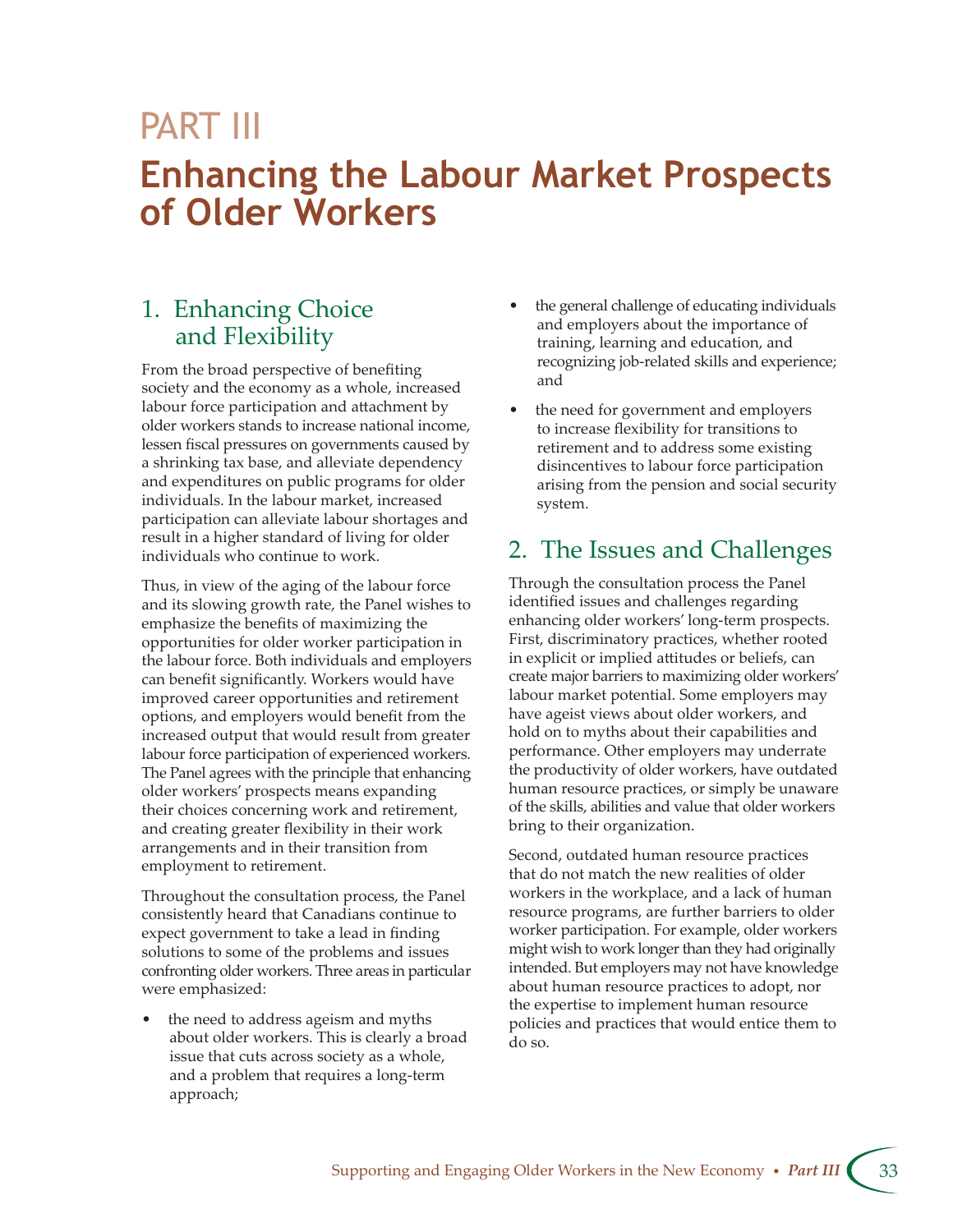### **How to Retain Your Experienced Workers and Avoid Labour Shortages**

**In October 2001, the La Cinquantelle module of the Women's Center of Montreal, a non-profit organization founded in 1973 was mandated to educate employers and the general public about the economic and social necessity of hiring and retaining women between age 55 and 64. Those actions were carried out as part of the pilot project for older workers in partnership with Emploi-Québec and Human Resources Development Canada (HRDC).** 

**The Centre arrived at five ways to improve retention of experienced workers, involving changing attitudes and behaviour towards the idea of retirement age; in other words encouraging the extension of working life. An internal survey indicated that 69% of women would like to retire between age 55 and 64. However, only 37% of them had the means to do so. It is also important to ensure knowledge transfer; in other words promote horizontal mobility within companies. The Centre also developed a tradition of ongoing training at all stages of the workers' working life through a human resource development fund earmarked for training and development.**  **And finally, it developed a retention strategy:**

- **company commitment to experienced workers through new recruitment options;**
- **acquire a reputation as an active recruiter and good employer of experienced workers;**
- **promote and recognize experienced workers through skills recognition, training and knowledge transfer;**
- **build on the basic needs of all workers, including experienced workers;**
- **organize the work more flexibly:**
	- **1. Cut back and plan work time including through phased retirement;**
	- **2. Increase training and adapt it to experienced workers;**
	- **3. Arrange positions in a less restrictive manner.**

### **Concrete, Prime Examples**

**Clients of La Cinquantelle were broken down as follows in 2006, because data for 2007 were not available at the time our report was published: 52% of clients were between age 52 and 54, 35% of them were between age 55 and 59, and finally 11% of the rest were between age 60 and 64. The women that come to La Cinquantelle of the Women's Centre of Montreal need help finding a job after being laid off because of their age.** 

**La Cinquantelle prides itself on a 65% placement rate. There are concrete and numerous examples of job recovery, and some are glowing successes such as community builder, political attachée attendant, library assistant with the City of Montreal, union advisor at CSN, financial** 

**analyst, reception attendant at a long-term care centre, telephone operator at the Montreal Convention Centre, computer architect, research officer, Université de Montréal, translator, sewing machine operator, advocate, public area monitor in a private secondary education establishment. We are talking about wages that range from \$10 to \$65 an hour, pointing out however that the average wage of these women is \$12 an hour.**

*– Commitment from management is essential. Management must believe in the potential of experienced labour, value its wealth for the next generation and treat it with respect. –*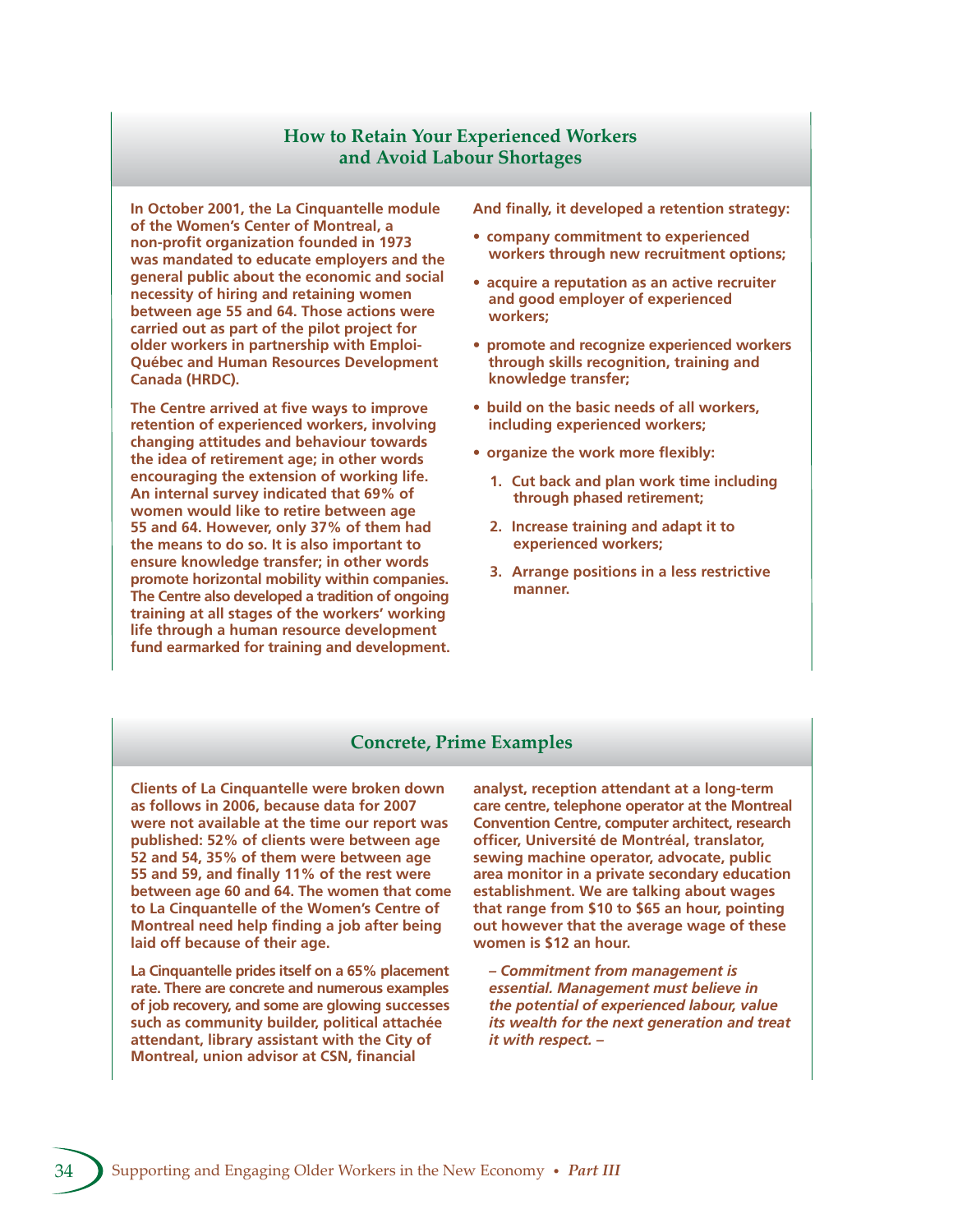The Panel heard that this is especially true for the growing number of small firms in Canada that typically have no human resource function in place. There may even be a lack of planning and awareness of the broader labour supply issues. And even if human resource policies do exist in small firms, they are unlikely to be tailored to meet the needs of older workers.

Third, the need to acquire education in all its forms is critical to the success of older workers and to their adjustment in the event of a job loss. Workers with higher levels of education and training tend to continue to receive more training, earn higher wages and have shorter spells of unemployment. During the consultations the Panel noted that a significant proportion of older workers are ill equipped and lack the fundamental building blocks they need to succeed. Low levels of literacy remain a major impediment to their retraining and access to new jobs. Yet a significant proportion of older Canadians lack basic literacy and numeracy skills — a lack that

inhibits their opportunities to acquire further training and skills, or to find a job if they are not working or have been displaced.

A further major insight was that continuous or lifelong learning is essential. Lifelong learning is also a joint responsibility of individuals, employers and governments who must work collaboratively to produce this outcome.

Another point stressed during the consultation process was the importance of older workers in mentoring and educating younger co-workers. The young workers of today are tomorrow's older workers. Enhancing older workers' labour market prospects is, therefore, a long-term, inter-generational undertaking. Another was the importance of prior learning assessment and recognition (PLAR) of workplace skills earned through years of on-the-job experience — skills that are lost to employers when older workers leave an organization.

### **Blended Workforce Boosts Newfoundland and Labrador Construction Company's Operations**

**Older workers are the backbone of Pennecon Limited, and the company's blend of older and younger workers is the reason for its success, according to president Bob Noseworthy.**

**Pennecon, based in St. John's, is a homegrown Newfoundland and Labrador business that started as a small paving company 30 years ago. Pennecon now operates in the residential, commercial, heavy construction and energy sectors. The company does \$200 million in business a year and has 1500 employees.** 

**Because of their knowledge and expertise, Noseworthy says, plus their ability to mentor younger employees, his company tries to hang on to its older employees as long as possible.** 

**"Some of our employees—those who work in the instrumentation field, for example—can stay in their current jobs forever. But other** 

**jobs are very physical, and many older workers just can't do them full-time anymore. Because we are a diversified company, we can sometimes find less physically demanding work for an older employee. Older electricians and senior engineers, for example, can do on-the-job training with younger employees. We also encourage our more senior workers ready to retire to stay on and continue their work part-time if they want to."**

**Noseworthy is on the executive of the national construction association, and says his industry has to do a much better job in recruiting young people, particularly while the experienced older workers are still around to teach these younger workers how to do their jobs.**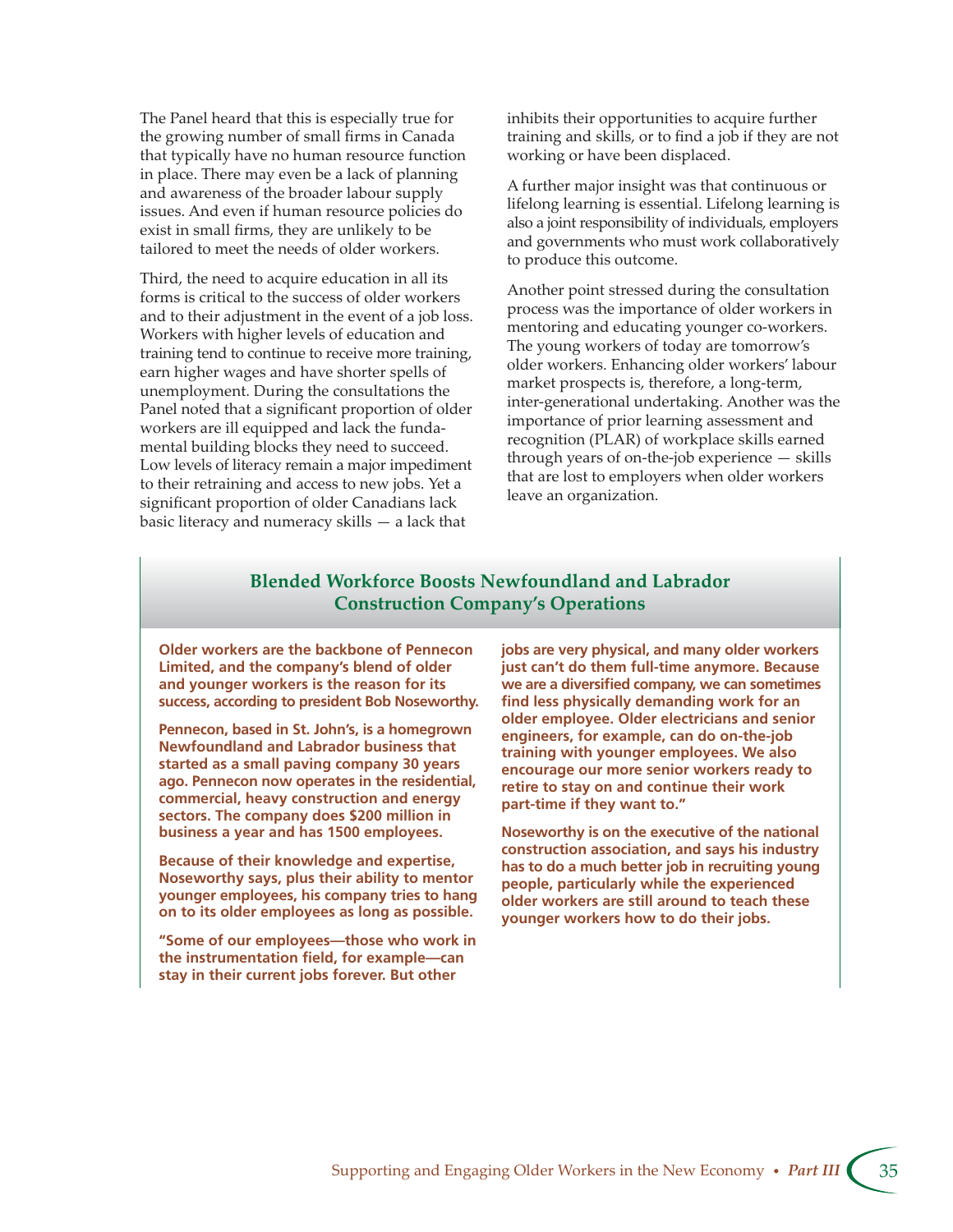Fourth, older workers and employers work and operate within the context of government policies and programs. During the consultation process, stakeholders were clear that in some specific areas and under some circumstances, existing government policies are outdated and function to limit older workers' choices and opportunities.

The Panel carefully considered government policies that affect older workers with a view to determining whether they create barriers to longterm participation in the labour market. Given the importance of creating flexibility for individuals to lengthen their time horizons for work, and the concerns expressed by stakeholders throughout the consultations, the Panel also carefully reflected on the issue of banning mandatory retirement.

In view of these issues and challenges, the Panel examined the prospects for promoting and reinforcing "best practices" among employers and employees. For employees, this implies encouraging and supporting the acquisition of new skills through lifelong learning. For employers, it includes promoting awareness of human resource issues associated with older workers, supporting positive human resource policies and practices aimed at retaining and extending the attachment of older workers to their jobs, and possibly putting in place measures to reduce or eliminate barriers to older workers' participation.

The Panel also looked at updating government policies and programs to complement these best practices to ensure they do not limit older workers' choices and flexibility in participating in work, and to improve the awareness and information available to older workers, employers and the general public regarding older workers.

# 3. Removing Barriers to Older Workers

# *Two Key Barriers to Older Workers' Participation*

Our market economy provides workers with a high level of choice and opportunity to improve their economic well-being and to pursue meaningful careers. Canadians rely upon a "level playing field" in the labour market, where opportunities to obtain new jobs, further their education and

training, and participate in the labour market to the extent they wish are not obstructed and are determined on a fair and equitable basis. While the Canadian labour market performs well on these counts, there is a variety of persistent barriers that women, visible minorities, Aboriginal people and other individuals face that limit their potential to exercise choice, pursue current opportunities and enhance their future prospects. Government, and older workers themselves, have a definite role to play in identifying and alleviating, if not eliminating, these barriers.

One important barrier to the labour market participation of older workers is the existence of discrimination and negative stereotypes. The Panel heard many concerns from a cross-section of stakeholders about various types of ageism that inhibit older workers from participating fully in the labour market.

Another barrier can arise from outdated government policies that have the effect of limiting older workers' choices and opportunities. Therefore, governments should strive to remove program rules or features in existing policies that limit older worker's participation or that provide disincentives to work. Among the range of existing government policies that can adversely affect older workers, stakeholders consistently brought up the practice of permitting mandatory retirement in the federal jurisdiction. Mandatory retirement limits individuals' flexibility in choosing how long they work and the degree in which they participate in the labour market. The Panel agrees.

# *Ageism in the Canadian Labour Market*

While it is widely believed that age discrimination occurs in the labour market, direct discrimination is difficult to measure. Rigorous research evidence on discrimination is lacking, and in Canada, most research relates to gender, with less evidence related to other personal characteristics. Surveys of individual Canadians who self-report indicate that many feel they have experienced ageism.<sup>90</sup> Other evidence about discrimination arises from complaints brought before human rights commissions in which a steady number of cases involve discrimination on the basis of age.<sup>91</sup>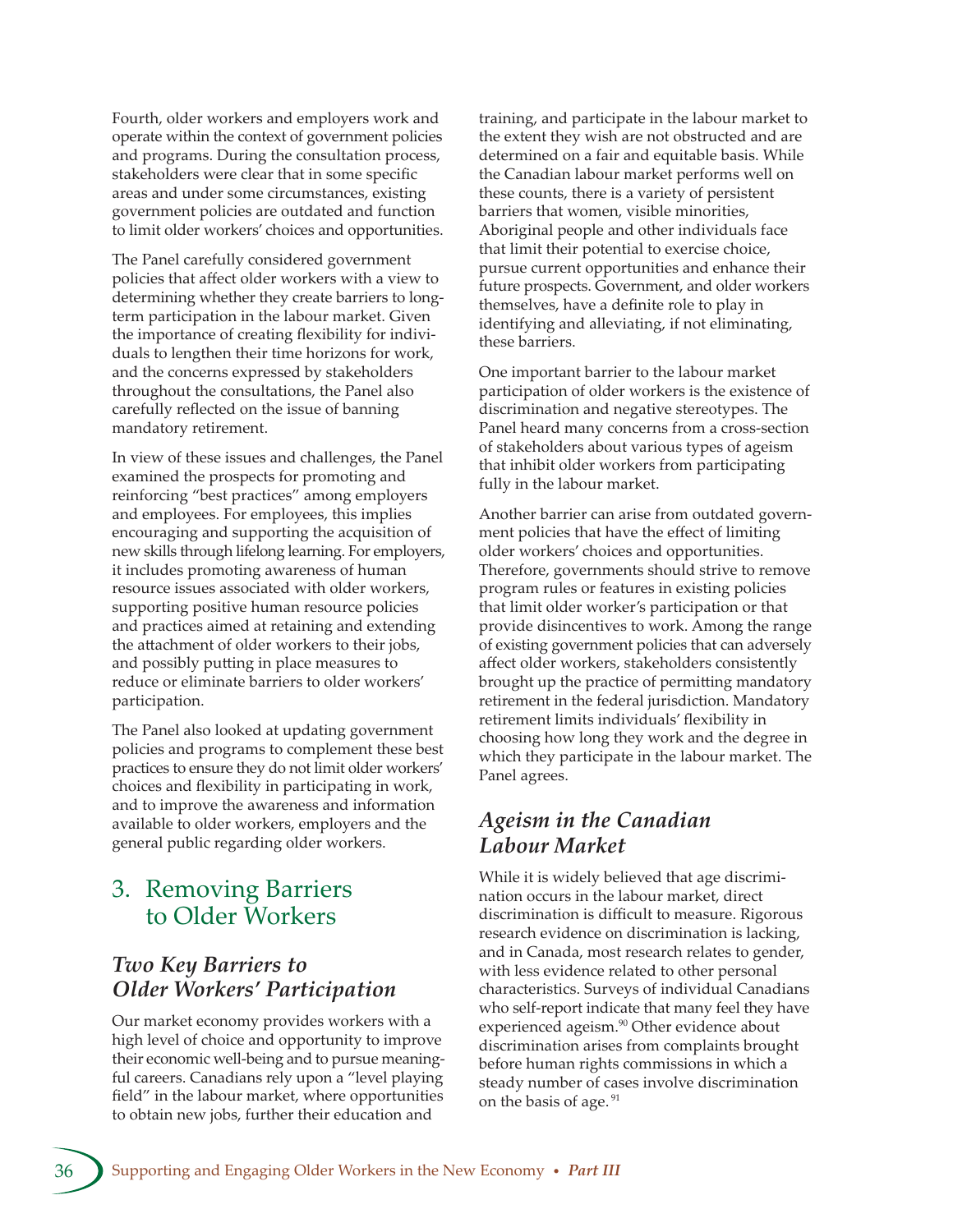This type of evidence accords with the available information on Canadian employer attitudes and stereotypes about older workers. 92 Prevalent stereotypes include perceptions that they are less productive, have poorer health and thus pose greater safety issues over time, or that they are not worth training due to the expense or because they will soon retire. Yet, research evidence on productivity, for example, suggests that older workers are not necessarily less productive than are their younger colleagues. 93 While the period in which to obtain returns on training may be shorter for most older workers, an increasing number are working longer — and training is still associated with higher worker productivity and employability.

All major stakeholders in the labour market can hold negative stereotypes, including employers, older workers themselves and individuals in the broader public. Incorrect perceptions of employers regarding the productivity, motivation or trainability of older workers can form a barrier to employing and investing in older workers. Similarly, older workers may lack confidence in their own skills and knowledge, or in the benefits of investing in the training that is required to maintain or enhance their future employment prospects. The persistence of stereotypes and misperceptions in the broader public can lead to a general negative climate that diminishes confidence and contributes to insecurity among older workers. Consequently, there is a need for heightened awareness about the potential for older workers among all three groups.

### **Canadian Association of Retired Persons Promotes a Society for All Ages**

**Older Canadians are healthy, they possess a lifetime of knowledge and experience, they're able to learn new skills, and they deserve an opportunity to fully participate in and contribute to society.**

**These are some of the main messages promoted by Canadian Association of Retired Persons (CARP), the association advocating for older Canadians' rights and quality of life.** 

**"We all age differently, and we should all have a choice in when and how we retire based on ability rather than simply on age," says Judy Cutler, co-director of government relations for CARP.**

**Among its advocacy activities, CARP is calling for: an end to mandatory retirement in Canada; a national anti-ageism public education program;** 

**incentives such as phased retirement plus a more flexible work schedule to keep older workers in the labour force; employer and employee benefits and tax credits for training and upgrading; access to CPP at age 60 without having to leave work to apply; a band of acceptable income with no clawbacks of supplementary income for Guaranteed Income Supplement recipients; and a national homecare strategy that would support more flexible work schedules for the millions of family caregivers across this country.** 

**CARP, a non-profit organization founded in 1984, has more than 400,000 members who are 50 years of age or older, and who may or may not be retired.** 

**For more information, please consult the CARP website at www.carp.ca.**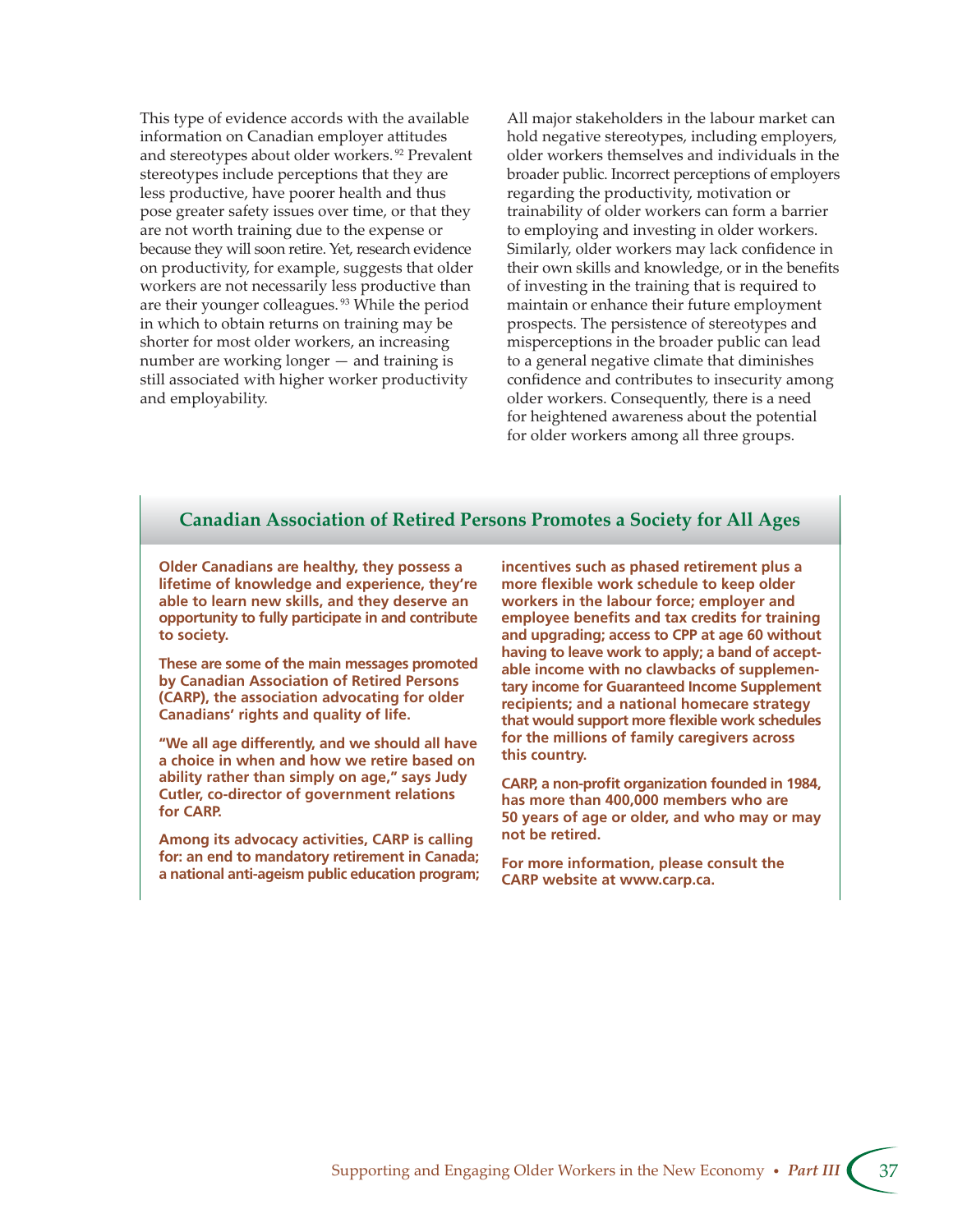### **Older Workers Increase Safety on the Job**

**"Older workers are a big asset in the New Brunswick construction industry for two reasons. First, they increase the safety at job sites, and second, with 30 or sometimes even 40 years of experience on the job, they know all the tricks of the trade, and they have an amazing ability to mentor our younger workers," explains Hilary Howes, executive director of the New Brunswick Construction Association.**

**The Association, which represents 600 of the province's largest construction companies and over 12,000 construction workers, credits the older construction workers in New Brunswick** 

### *Government Action Against Ageism*

Given the aging of our population and workforce and the barriers that ageism creates for older workers, there is a clear role for government to address the issue of ageism in Canadian society. As a high profile, major employer in Canada, the federal government should take an active, visible leadership role in redressing ageism and thus enhancing the employment prospects of older workers in government organizations. This can be achieved, for example, by devising and implementing progressive human resource policies that support the hiring, training and job advancement of older workers; encourage agefriendly workplace cultures; and counteract incorrect stereotypes and misconceptions about older workers. As well, improved "best practices" can be diffused to other organizations, especially those in the private sector.

The Panel concludes that the degree, extent and persistence of misinformation, stereotypes and ageism warrants government action to enhance awareness among employers, individuals and the broader public about the value and benefits to them of the continued and active participation of older workers in the labour force. Government action should take the form of an awareness campaign against ageism that follows four main principles.

**for helping give that province's construction industry one of the best safety records in the country.**

**Howes says that due to labour shortages and their value in the workforce, the industry is going to have to be more accommodating in its employment of older workers, even if this involves letting them work part-time or on a more flexible schedule.**

**"Whatever it takes to keep these older workers, we have to do it," he says. "We're going to need them."**

### *Principle 1: Clarity and Focus*

The awareness campaign should be well-defined, focused and aimed at both correcting negative stereotypes and providing information to employers and individuals about the nature and implications of the coming demographic and labour force changes in Canada.

### *Principle 2: Comprehensiveness*

Because the issues surrounding ageism are multifaceted, the campaign should be comprehensive. There is a need for more information about ageism and the aging labour force, and for better public understanding of their implications. Being better informed means employers can plan for their workforce, and individuals for their careers and retirements.

To meet these challenges, the awareness campaign against ageism must be sufficiently thorough and sophisticated to have an impact on people's perceptions of older workers, and employers' opinions of the importance of the issues. The campaign needs to encompass a range of objectives, such as those that:

- enhance information about the value of older workers to their organizations;
- dispel myths about the capabilities and performance of older workers;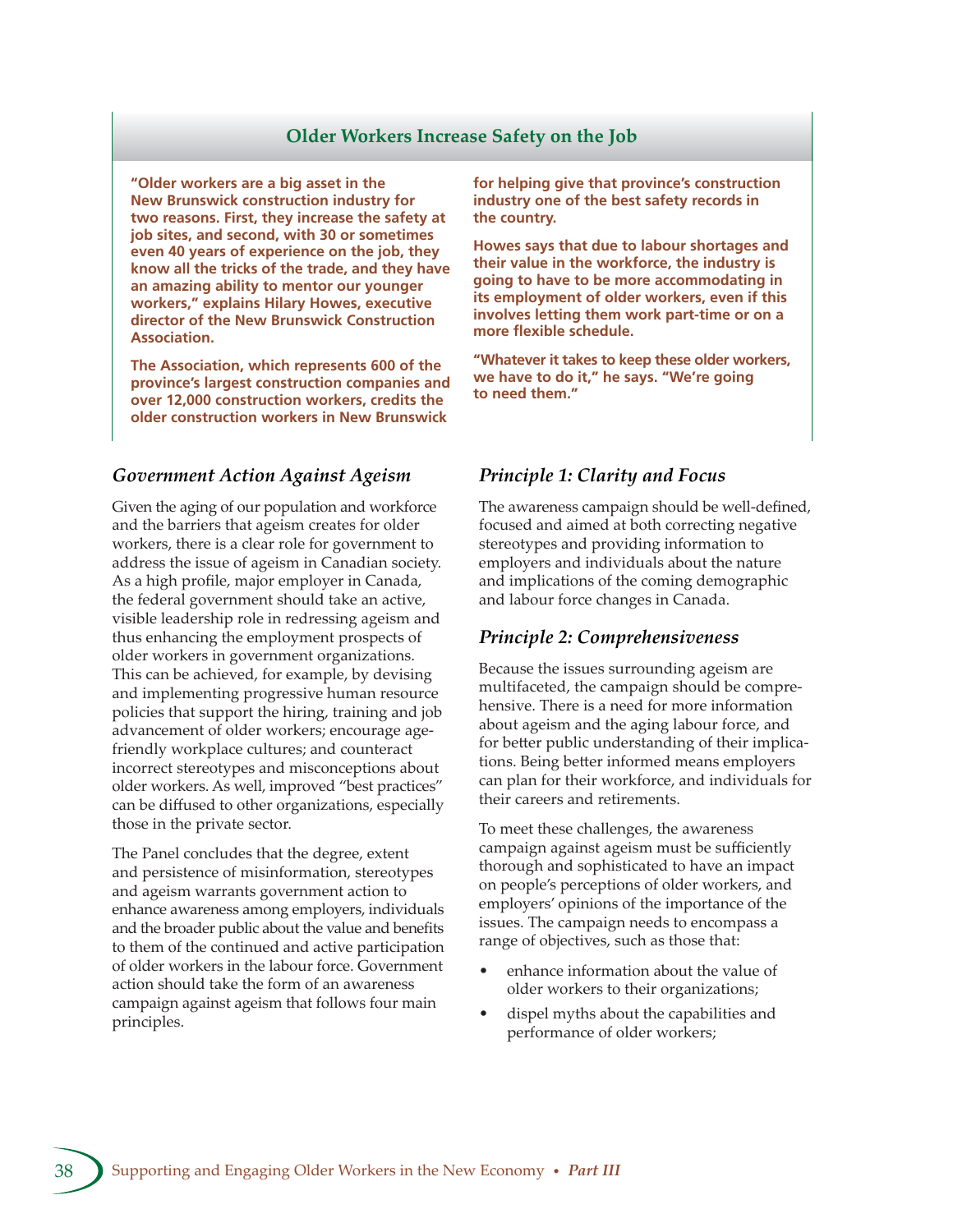- increase awareness about the range of older workers' contributions at work; and
- disseminate information about "best practices" that create flexibility and thus support an aging workforce.

### *Principle 3: Broad in Scope*

The awareness campaign should be broad in scope in terms of the segments of society that it reaches: individuals, employers and the public. Among individuals, the campaign should be aimed at both older workers and younger workers — who are tomorrow's older workers.

The campaign should also directly appeal to smalland medium-sized firms. While many larger firms have fairly sophisticated human resources strategies, there is a tendency in smaller ones not to have a human resources function, which results in fewer resources to address workplace and personnel issues.

### *Principle 4: Sustained in Effort*

Finally, the awareness campaign must be a sustained effort because the aging of the workforce, and its implications for individuals and employers, poses long-term challenges. The Panel recognizes that changing the opinions, behaviours and practices of individuals and employers can take a long time.

In response to the challenges posed by their aging populations, several European countries have mounted successful age-awareness campaigns. Examples include the United Kingdom's Age Positive Campaign launched in 1999, Finland's National Programme for Aging Workers 1998 – 2002 and Norway's National Initiative for Senior Workers 2001-2005.<sup>94</sup> These international efforts may provide useful practical lessons for the design and implementation of the Canadian awareness campaign.

Canadian governments have established a considerable track record of success in addressing important long-term social issues with programs such as Participaction, anti-smoking campaigns and campaigns that encourage healthy eating lifestyles. The considerable success of these programs is due in part to their sustained nature. Elements of these types of programs can serve as a model for a "triple-A" Canadian "affirmative age awareness" (AAA) campaign.

### *Recommendation 1:*

**That the federal government, in consultation with the private sector, unions and civil society, undertake a comprehensive and sustained awareness campaign to promote the value and benefits to individuals and employers of continued and active participation in the labour force, to reduce ageism and to remove negative stereotypes surrounding older workers.**

### *Updating Government Policy: Addressing Mandatory Retirement in the Federal Jurisdiction*

Provinces that have moved to impose restrictions on mandatory retirement include British Columbia, Alberta, Manitoba, Quebec, Prince Edward Island, Ontario and Saskatchewan. In the provinces of New Brunswick and Nova Scotia a legislative ban on mandatory retirement is under active consideration by the provincial parliamentarians.

In most jurisdictions, the ban on mandatory retirement has been given effect through an amendment to the provincial *Human Rights Act* to make mandatory retirement at age 65 a discriminatory practice. In other jurisdictions, such as Ontario, specific legislation was introduced to ban the practice by changing the definition of "age" in the *Human Rights Act* to include those over age 65. Even so, in jurisdictions where there currently exists a ban on mandatory retirement, there are exceptions under certain clearly defined situations that are related to *bona fide* job circumstances (typically referred to as "*bona fide* occupational requirements").

In the federal jurisdiction, the issue of mandatory retirement falls under the *Canadian Human Rights Act*. The 2000 report of the LaForest Review Panel recommended that the government amend the *Canadian Human Rights Act* such that mandatory retirement would be prohibited, but the recommendation has yet to be implemented. Under current jurisprudence, mandatory retirement is not deemed a discriminatory practice. Even so, the federal government, as employer, does not currently impose mandatory retirement and is presumed to be a leader through "best practice." Estimates of the number of private sector employers in the federal jurisdiction that do not impose retirement at age 65 suggest that it is in the range of 25%. 95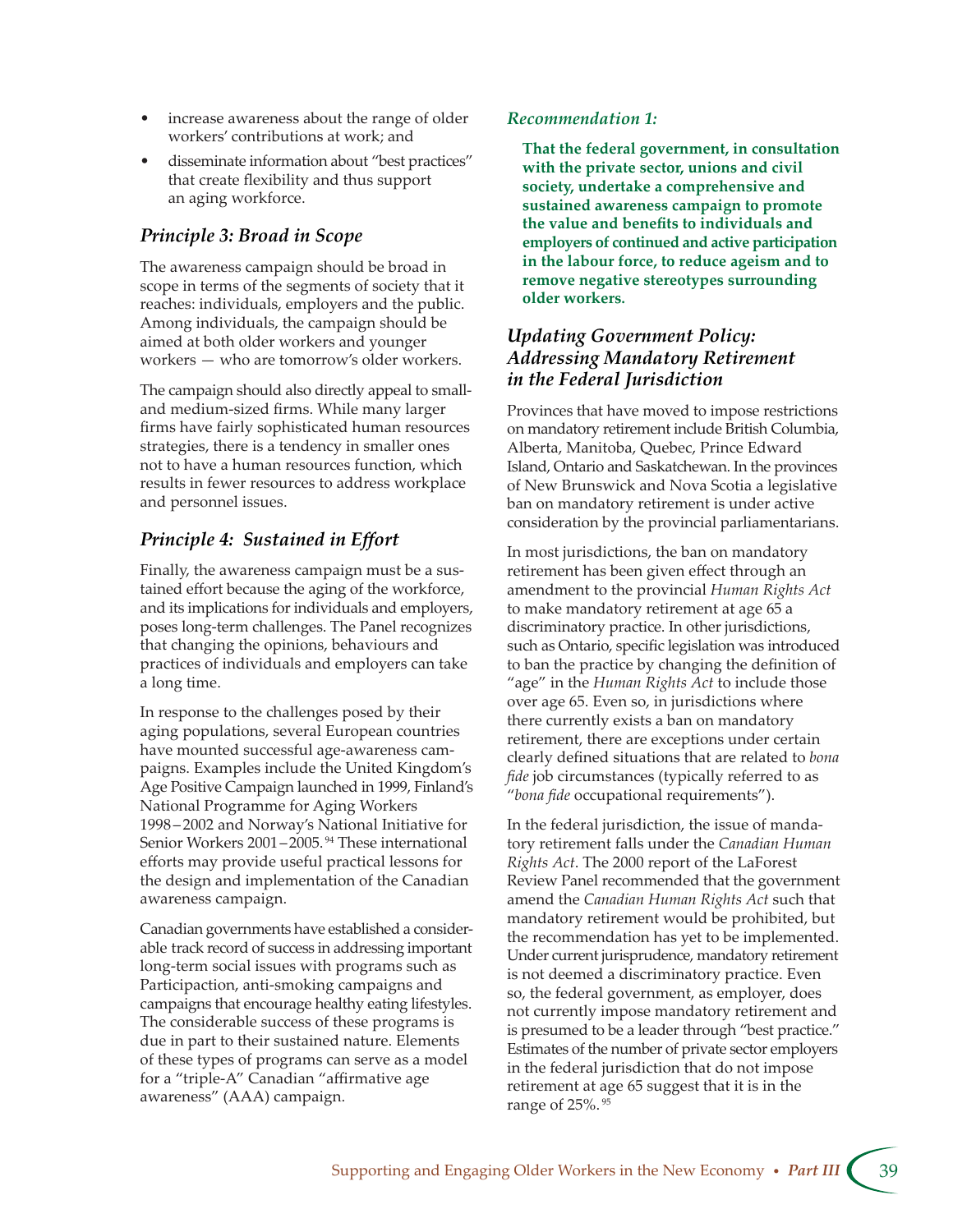In terms of the number and scope of occupations for which age is a legitimate criterion for assessing an employee's ability to perform a job, the federal jurisdiction is somewhat unique. Such jobs in which *bona fide* occupational requirements underpin the practice of mandatory retirement include airline pilots and those in the RCMP and the armed services.

So, although the federal government, as employer, has shown leadership "by example," it has not done so as a matter of policy. Both employees and employers would benefit if mandatory retirement in the federal jurisdiction were banned. Employees stand to benefit because they can choose their time of retirement, giving them long-term career flexibility and thus accommodating their financial, health and other personal circumstances.

Employers stand to benefit from the experience and knowledge of long-tenured employees, although in certain occupations age may be a criterion for continued employment. More generally, providing employees with the opportunity to extend their employment past the age of 65 is consistent with the broader policy principles of supporting individuals' choice to participate fully in the labour force and create flexibility in their employment arrangements. It is also consistent with the goal of increasing the labour force participation of older workers in order to help ameliorate the effects of the slowing growth rate of the labour force.

### *Recommendation 2:*

**That the federal government eliminate mandatory retirement in the federal jurisdiction by amending the** *Canadian Human Rights Act* **to extend the coverage of the Act by removing exceptions that have the effect of permiing mandatory retirement for persons aged 65 and older. This amendment of the**  *Canadian Human Rights Act* **should be undertaken in a manner that allows for flexibility by respecting current** *bona fide* **occupational requirements based on age.**

The Panel's recommendation of eliminating mandatory retirement in the federal jurisdiction should proceed in a way that accounts for circumstances that are unique to the federal jurisdiction and allows for a suitable transition period. While the benefits to banning mandatory retirement stand to be significant, the government should note that such a move raises several specific issues that bear careful study and consideration, including the need to:

- respect *bona fide* occupational requirements based on age;
- address whether to accommodate freely negotiated employment contracts (including collective bargaining agreements) that embody an age-related retirement requirement;
- consider the collateral impact of any changes to the *Canadian Human Rights Act*  on other federal legislation, such as the *Canada Labour Code*;
- provide for a suitable transition period for employers, employees and unions to modify their current contracting arrangements to achieve compliance; and
- consider how to treat the provision of various available employee benefits (e.g., supplementary health care, prescription drug plans, sick leave, family leave or vacation entitlement) up to the age of 65 if employees continue to work past age 65 with the same employer.

# 4. Labour Market "Best Practices": Training, Literacy and Lifelong Learning

### *The Connection between Human Capital and Enhanced Labour Market Outcomes*

One of the major determinants of individuals' success in the labour market is their level of human capital investment, because it increases their productivity. Two major forms of human capital investment are education and training. In Canada overall levels of educational attainment have gone up substantially over time. For example, university graduation rates for Bachelor's and professional degrees increased significantly from the 1970s to the early 1990s, and then leveled off in the mid-1990s.<sup>96</sup> Among OECD countries, Canada currently ranks about fifth in terms of the percentage of its population aged 25 – 64 with a university degree, and first in terms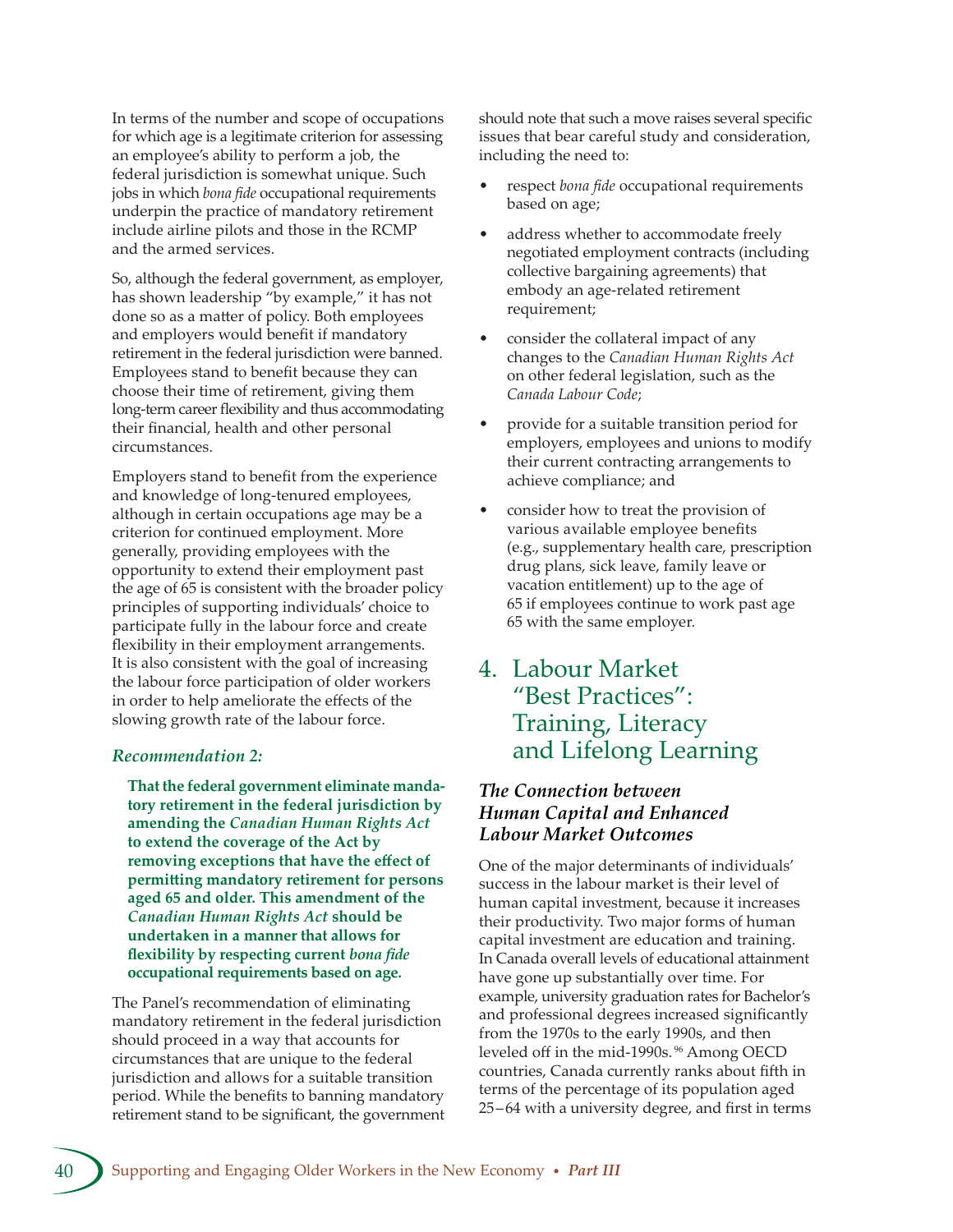of the percentage with a college or university degree. 97 As a country, Canada has invested significantly in education, and individuals benefit from this in the labour market.

Workers with higher levels of schooling tend to have greater earnings. University-educated individuals have the highest relative earnings, compared to those with a college, trades or high school education. 98 This relationship between education and earnings is observed across OECD countries, although the extent of the effect of education on earnings varies across countries. Canada compares favourably in this relative to most countries, such as the United Kingdom, France and Germany, but the differences are greater in the United States.

Workers with higher levels of education also tend to participate more in training — which is also associated with greater earnings. For example, the participation rate of university-educated individuals in formal job-related training is more than double that of individuals with, at most, a high-school level of education.<sup>99</sup> This result also holds for job-related training sponsored by employers.

People with higher levels of education or training also tend to have a lower chance of becoming unemployed. Education and training therefore form a virtuous circle that includes higher earnings and a lower likelihood of unemployment. From a labour market perspective, investments in learning, including education and training, constitute a national "best practice" that ought to be supported by public policy, employers and individuals.

# *The Education and Learning Profile of Older Workers*

Having sufficient education and training is a key condition for workers' successful participation in the labour market — and older workers fare less well than their younger counterparts because they tend to have lower levels of education.

It is not surprising, therefore, that older workers, especially males, also tend to have lower levels of literacy. This is of particular concern because achieving a functional level of literacy is a prerequisite to pursuing further training and education. In fact, enhancing workers' literacy has a positive effect on labour market outcomes,

especially for those with low levels of educational  $att$ attainment  $-$  particularly those who have not completed high school.<sup>100</sup> Workers in many of the Canadian industries that are currently under pressure and where there has been considerable job displacement — including fishing, forestry, pulp and paper, and until recently some segments of mining — fit this profile of typically older, male workers with low levels of education and low literacy rates.

Given the relationship between education and training, it is not unexpected that older workers tend to have less training than younger ones. The participation rate in all formal job-related training, including employer-sponsored, declines with age.<sup>101</sup> The average number of training hours is also lower for older workers. Another concern is that literacy skills tend to depreciate with age over time, compounding the fact that older workers tend to have low rates of functional literacy. 102

As a group, older workers tend to have an education, training and literacy profile that places them at a disadvantage in the labour market relative to younger segments of the labour force. At least traditionally, workers expected with some certainty to retire by the age of 65. Consequently, employers are reluctant to invest in human capital for older workers nearing the end of their career, since the time remaining in which to realize the return on the investment is so short.

# *Older Workers and Lifelong Learning*

Older workers, especially those who have experienced a job loss, tend to face a "triple challenge" in the labour market, making them more vulnerable to changes in their employment situations.

- First, older workers tend to have lower levels of education and training. Yet the Panel observed that among older displaced workers, lower levels of education tend to be associated with longer spells of unemployment and obtaining lower paying jobs once they are re-employed. 103
- Second, older workers have lower levels of literacy, although for older displaced workers, functional literacy, is necessary to obtain the retraining that may be required to obtain a new job.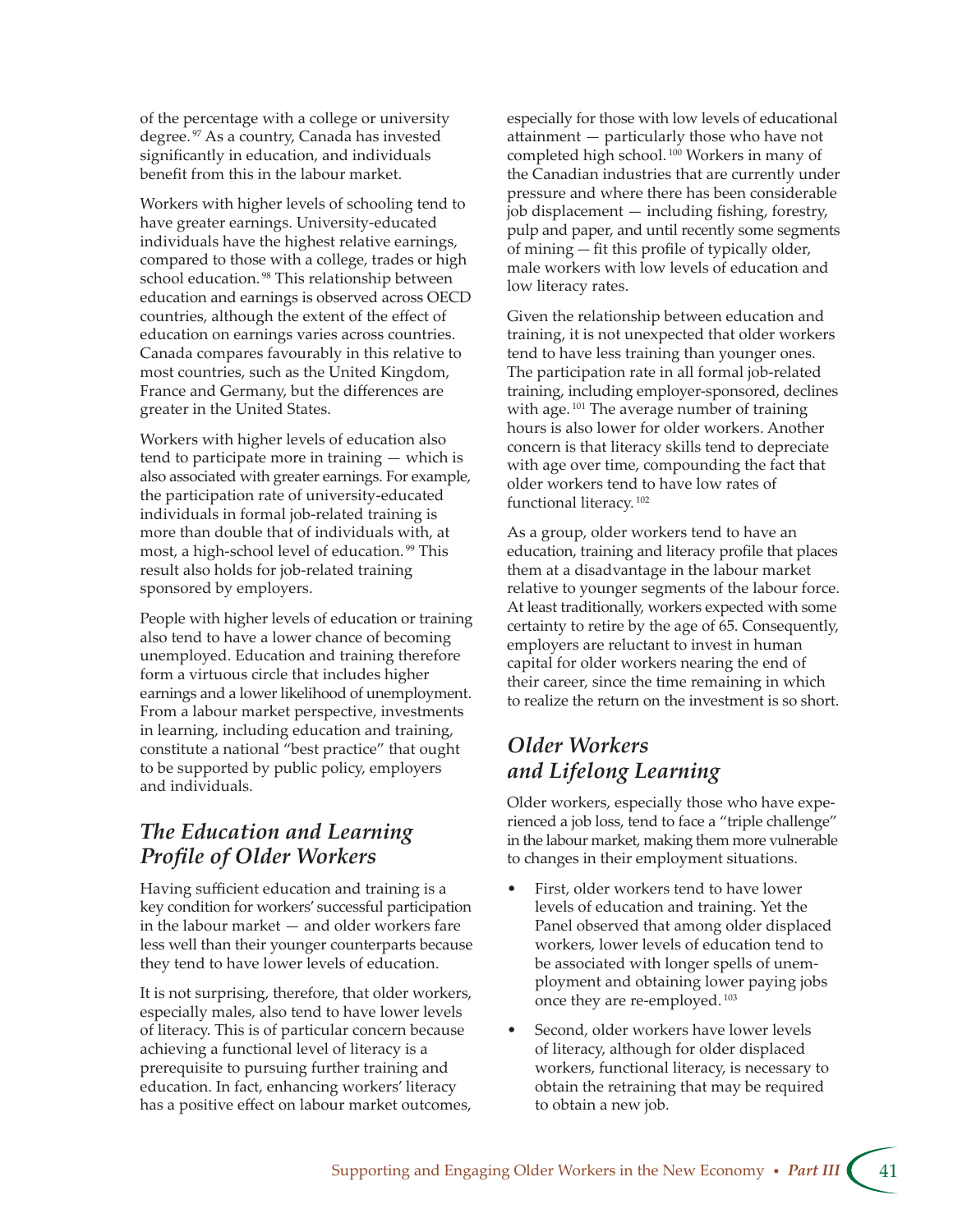• Third, older workers must take account of the fact that human capital, like all capital, tends to depreciate with time. This requires further investments by the worker and employers in learning to maintain their "stock" of human capital.

To address these challenges, older workers, over time, need to make ongoing investments in training and skills. In effect, this requires that workers of all ages adopt a "lifelong learning" approach to their training and educational activities.

The traditional approach was for individuals while young to obtain a certain amount of formal education through schooling, or formal training through a trades or apprenticeship program, to launch them into the workforce. Much of the subsequent learning that occurred took the form of employer-based training, or periodic upgrading through community colleges. In many cases, older workers who did not upgrade their skills were left vulnerable in times of unemployment or during labour market adjustments.

Canadians need to have the opportunity to participate successfully in the labour market throughout the course of their working lives. Improving the labour market prospects of older workers involves assisting both the current generation of older workers and the older workers of tomorrow. Lifelong learning is critical in today's labour market. The increased life expectancy in Canada has effectively extended the time horizon of people's working lives, and many expect to work past the traditional norm. Promoting lifelong learning in the current group of older workers is likely to enhance their labour market flexibility and adjustment prospects.

The situation of future generations of older workers will depend largely upon whether they invest, on an ongoing basis, in the education, skills and training necessary to participate fully in the labour market. For these older workers of tomorrow, lifelong learning is necessary to enhance their labour market prospects, and to support successful adjustment at each stage of their working lives.

The Panel heard from stakeholders and Canadians that there is an insufficient culture of lifelong learning among individuals in Canada, especially among older workers. The Panel observes a clear need for a combined federal–provincial effort to define and act upon a strategy to addressing this important issue.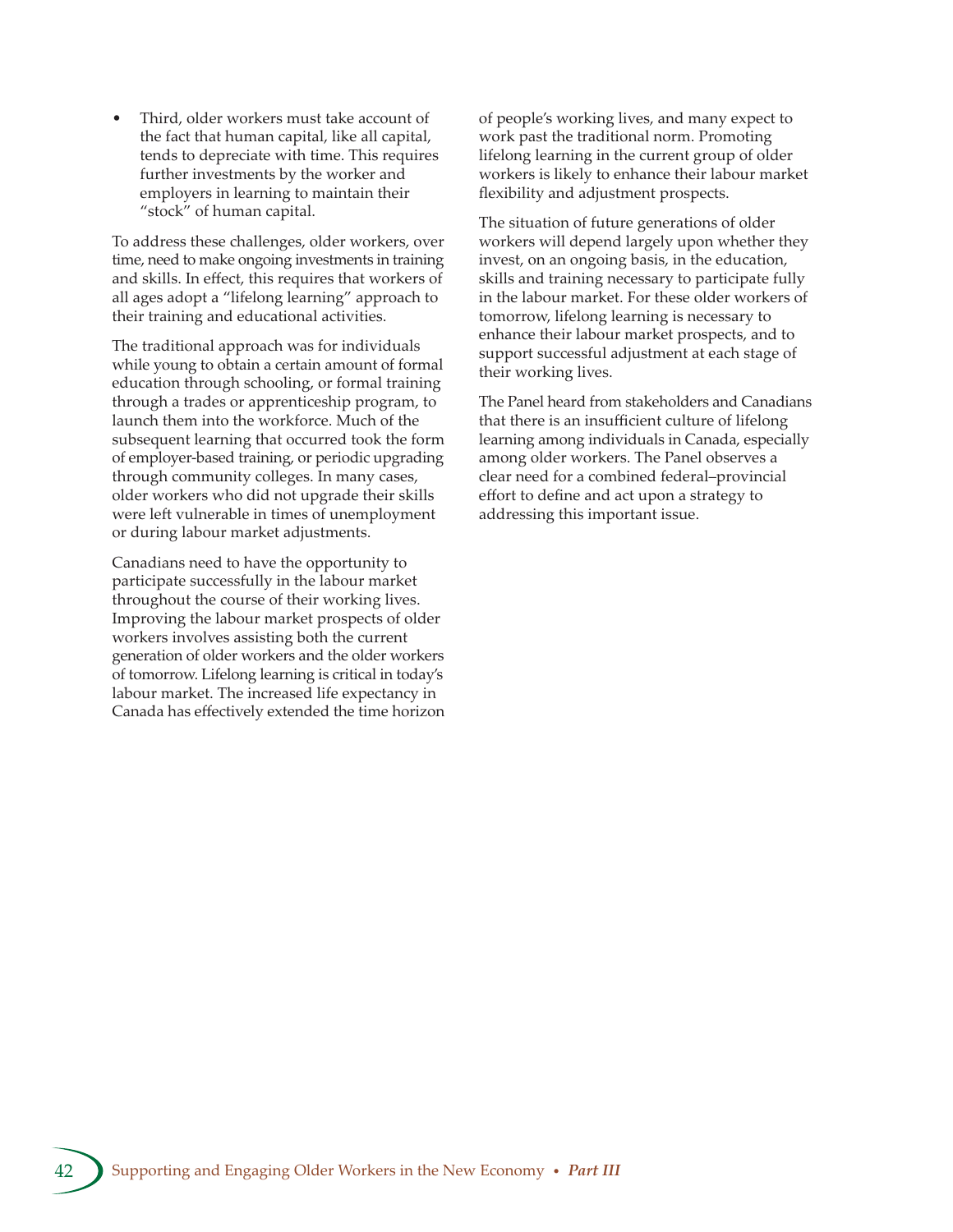### **Older Workers Want to Keep on Learning**

**Coast Mountain Bus Company is one of many employers in Canada who recognize that training plus flexible employment arrangements are key ingredients in retaining their older workers.**

**Coast Mountain, named one of British Columbia's Top 30 Employers in 2007, is a subsidiary of TransLink, the Greater Vancouver transportation authority. Coast Mountain has 5000 employees. It operates busses, smaller community shuttles, SeaBus and trolley services in the busy lower mainland area.**

**Sandra Hentzen, director of People Strategies at Coast Mountain, says her organization uses training and job flexibility to keep its older workers: "We give our longtime employees training opportunities to encourage them to** 

**stay on with us. And if, for example, bus drivers retire at age 65, we hire them back to drive our smaller community busses and offer them a more flexible work schedule."**

**Thirty-nine years ago, Doug McDonald started with Coast Mountain as a bus driver. Since then, he has worked with the company as an inspector, road supervisor, garage manager and in communications.**

**"I have my health and I'm still having fun," explains McDonald. "Older workers do embrace change, growth and new technologies. In fact, what keeps us older workers going, and keeps us coming back to work, is a learning environment."**

# *Room for Government Action on Lifelong Learning*

### *Individual and Employer Responsibility*

The decisions individuals make early in their careers shape their level of participation in the labour market and their future career opportunities. These include choices about achieving basic literacy and investing in education and training, as well as a desire to maintain their own personal "culture of learning" throughout their lifetime.

While individuals assume a major responsibility for their own learning through the course of their careers, it is a joint responsibility of both individuals and employers. There is considerable scope for employers to support improved literacy, training and the process of lifelong learning among workers. Employers can examine their human resource management policies and practices to ensure that they encourage literacy, training and other innovative forms of learning; provide flexibility in work arrangements; or initiate learning sabbaticals that allow and encourage employees to invest in their own learning.

In order to ensure that each new generation of older workers has enhanced prospects in the

labour market, Canadians need to promote and support a culture of lifelong learning among individuals as well as employers. Lifelong learning will improve the labour market outcomes of individual workers through higher earnings and more continuous employment experiences. Since higher levels of human capital support higher productivity, increased investment in literacy and training over the long term will increase national competitiveness as well as Canadians' collective standard of living.

### *A Role for Government*

In considering the appropriate policy responses, the Panel was mindful of the scope of provincial jurisdiction over education, training and related learning activities. The Panel was also attentive of the views expressed by stakeholders that governments should, where possible and desirable, work collaboratively, and that there could and should be some role for a pan-Canadian approach.

The Panel heard decidedly from the major stakeholders that learning, in all its forms, needs to be increasingly continuous or lifelong and that government, at all levels, needs to find ways to increase support for literacy, training and lifelong learning activities. It was also evident that the stakeholders judged current policies to be insufficient in encouraging lifelong learning.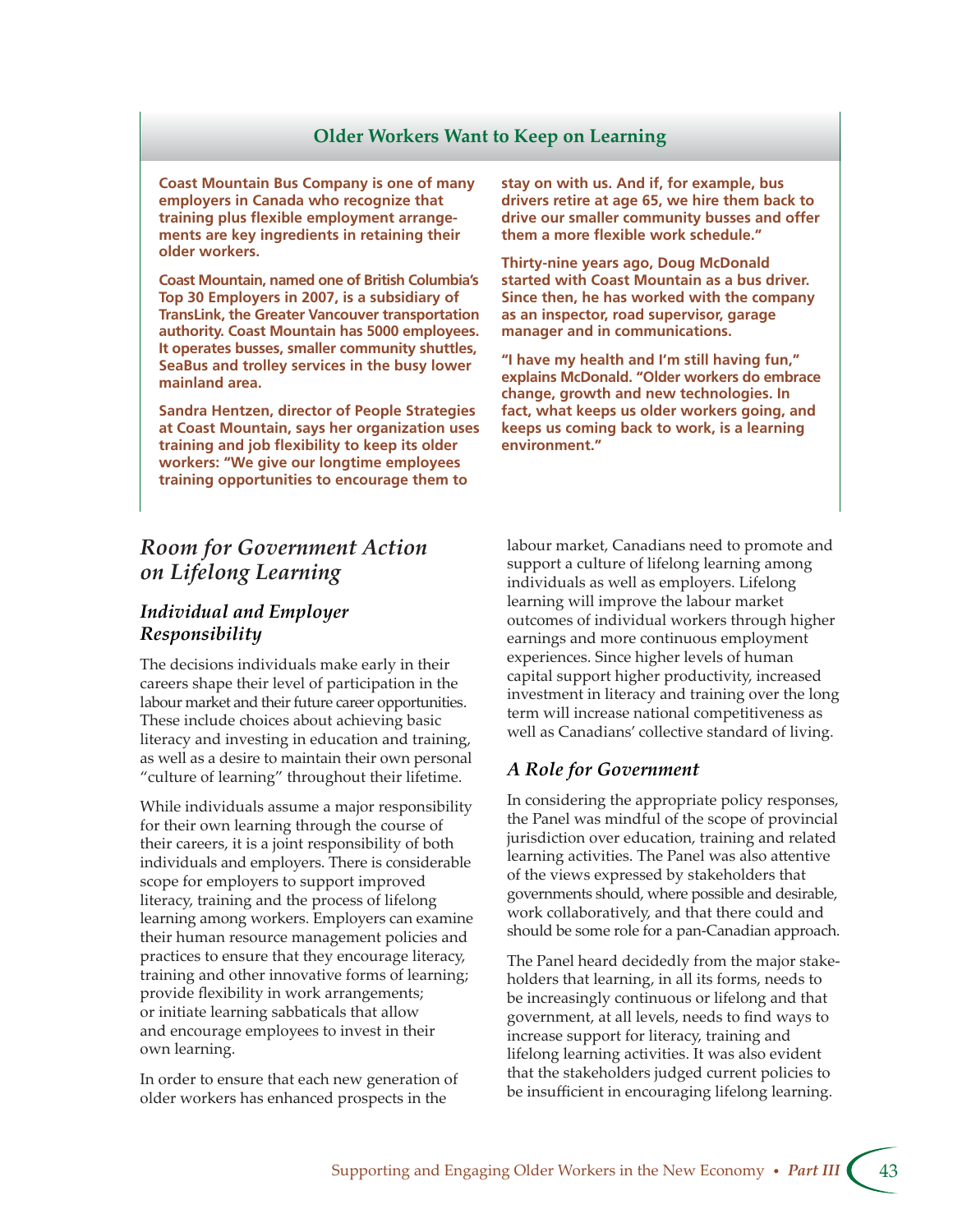### *Recommendation 3:*

**That the federal government work with provincial and territorial governments to promote the value, benefits and importance to individuals and employers of increasing the levels of training and literacy, both in the workplace and through other programs, and to also promote the need for continuous learning throughout individuals' working lives.**

# 5. Supporting Flexibility in Transitions to Retirement

# *Issues Surrounding Retirement Options*

In Canada we are seeing increasing indications of more complex retirement patterns. While some workers continue to make the traditional transition from full work to full retirement, evidence is mounting that this "norm" is changing. More and more workers want to plan for a process by which they phase into retirement as they age. This can take the form of working fewer hours per week but with continuous employment, or part-year work, or alternating between periods of full-time work and periods of not working for pay. Yet, flexible retirement options are not readily available, despite the strong demand.

How best to plan one's retirement is complicated, though, by the current complex structure of pension plans, changes to the characteristics of private plans, and the changing structure of employment in the labour market. The Panel heard from concerned individuals and stakeholder groups about the following types of issues:

- Like most private plans, the Canada Pension Plan (CPP) continues to use age 65 as the main point of reference for when benefits are provided, even though the average retirement age remains below age 65 and the variance in retirement ages around 65 is considerable.
- A shift among private plans from defined benefits to defined contribution arrangements places more risk onto employees over the longer term.
- Worker turnover and mobility are normal features in a well-functioning labour market

and should be encouraged in order to facilitate economic adjustment. However, they present significant challenges to workers because of impediments to full portability of pension benefits.

The rise of nonstandard employment also poses new challenges, because many workers have no access to private pension plans or their access is limited in value due to the nature of their employment.

There are broad federal and provincial measures and programs aimed at ensuring the economic security of Canadians. Two main national programs provide for economic security in retirement and old age through public pensions and income support.

The first is Old Age Security (OAS), which consists of the OAS pension, a Guaranteed Income Supplement (GIS) and the Spouses' Allowance. Expenditures on these programs totalled about  $$30.6$  billion<sup>104</sup> in 2006-2007. The second major program is the CPP, with 2006 – 2007 pension expenditures of roughly \$18.7 billion<sup>105</sup>; in Quebec the counterpart is the Quebec Pension Plan (QPP), which expended about \$6.1 billion<sup>106</sup> in pension benefits in 2006 – 2007. 107

The varied and sometimes complex patterns of work-to-retirement transitions reflect people's increasingly diverse opportunities, constraints and needs. They also reflect the longer life span of individuals. As well as hearing about the desire for increased flexibility and choice in making the work-to-retirement transition, the Panel heard about the need to update the CPP and the GIS.

### *Limitations of the Canada Pension Plan for Flexibility*

There are two trends that suggest people's growing need for flexibility and choice in deciding when to retire and how best to make the transition. The first trend is the aging workforce and thus the greater number of workers who will be making these retirement decisions. The second is the increase over the last decade<sup>108</sup> of the labour force participation rates of older men and women aged 55 – 64. Since these trends are occurring together, the demand for greater flexibility in accommo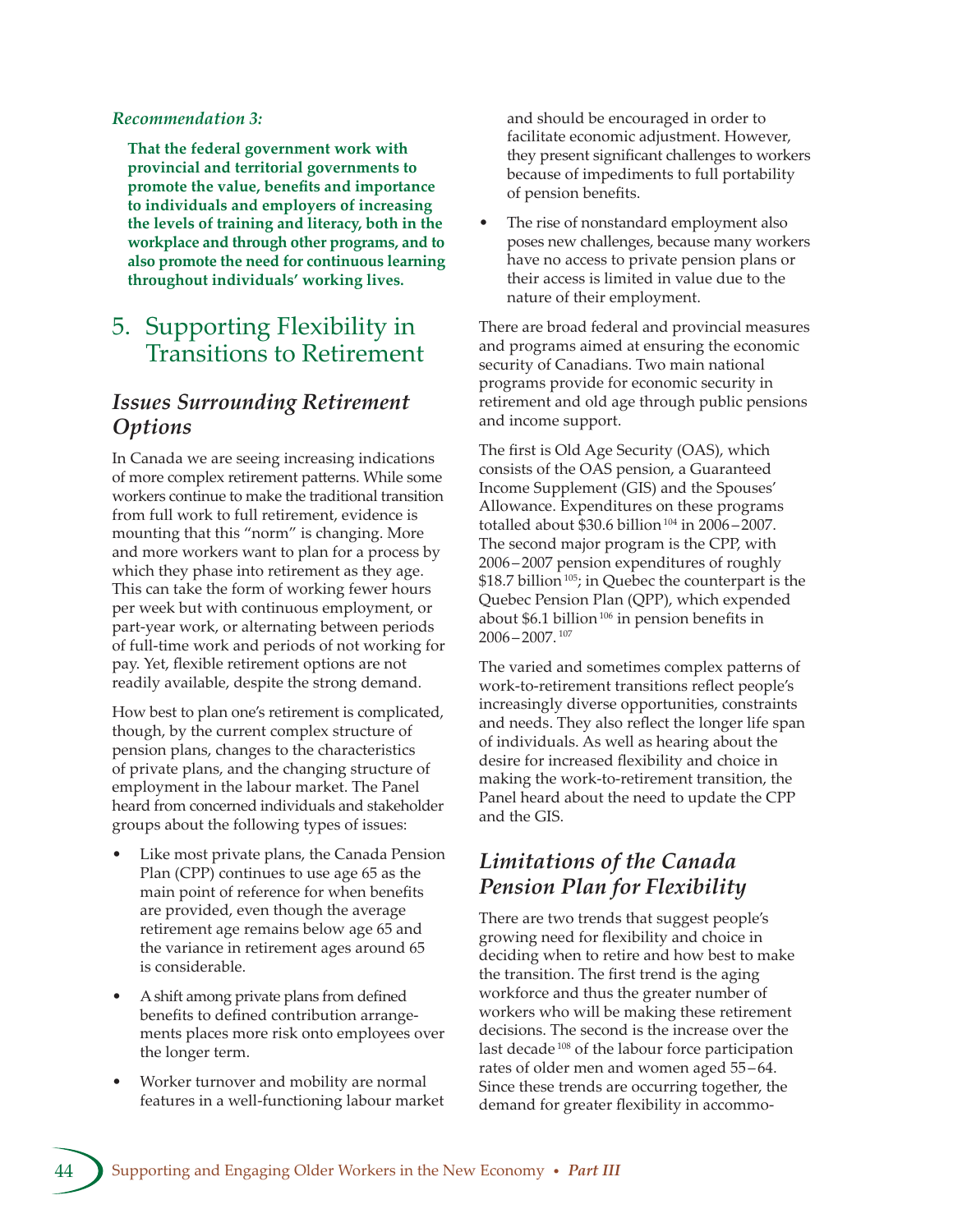dating individuals who want to keep working, or retire from full-time employment but maintain some attachment to employment, is expected to increase. Note, however, that if the trend in labour force participation rates continues, then it could effectively moderate the impact that the aging "baby boomers" have on the growth rate of the overall labour force.

This recent increase in participation rates has occurred despite limitations in the design of existing public pension and other income security programs. These limitations can create disincentives to working and affect retirement decisions among some individuals.<sup>109</sup> Addressing these limitations is especially important in view of the expected slowdown of the labour force growth rate and, consequently, of the need to encourage and support participation of workers as they age.

# *Principles for the Public Pension System*

The Panel heard through the public consultation process about the need for flexibility in opening up possibilities for combining employment income with pension income, and for allowing individuals to continue to work without negative consequences to their pensions. Based upon the concerns expressed by Canadians, and the importance placed on facilitating the efficient functioning of the labour market and broader economy, the Panel identified three important and related principles to which the public pension system should adhere:

- 1. Older workers who wish to participate in the labour market should have maximum choice and flexibility to do so.
- 2. Policy options that support and encourage the continued participation of older workers should be identified and examined.
- 3. Barriers and disincentives to older workers' participation in the labour market should be identified and, where possible, removed.

With these three principles in mind, the Panel identified a number of issues regarding the design of the Canada Pension Plan.

### *Issues Requiring Immediate Action*

The Panel identified a number of issues with the current pension system regarding retirement

incentives, and the public consultation process reinforced their significance.

First, there is concern that the work cessation (or "work test") provision of the CPP can create an impediment to labour market participation. CPP regulations currently stipulate that for workers aged 60–64 to qualify for CPP benefits, they must either (1) stop working for the period of the month prior to the commencement of CPP retirement pension payment and the first month in which benefits are received, or (2) earn less in their job than the current monthly maximum CPP retirement pension payment.

The advantage of removing the work cessation requirement is that individuals have more incentive to remain at work longer and less incentive to leave work in order to initiate CPP pension payments. 110 Employers would also be encouraged to retain long-tenured employees. This change to the CPP qualification requirements aligns with the objective of increasing the labour force attachment of older workers.

A second issue concerning the CPP regulations is the disallowing of CPP contributions to employment earnings once an individual begins to receive a CPP retirement pension. Stakeholders noted to the Panel that the CPP regulations should be modified to allow the accumulation of CPP credits on future earnings. Allowing eligible individuals to work and receive CPP retirement benefits while still contributing to the CPP would create flexibility for those workers to adopt a more varied transition between employment and retirement. It would create positive incentives to work for individuals who wish to continue to contribute to the CPP in order to build up their pension entitlements. 111

# *Updating the Guaranteed Income Supplement (GIS) Program to Increase Flexibility*

Another impediment to work incentives, and distortion in retirement decisions, arises from the way in which the Guaranteed Income Supplement (GIS) program treats earnings. The GIS is a national economic security program that provides low-income Old Age Security (OAS) recipients with a minimum level of financial support when their income falls below a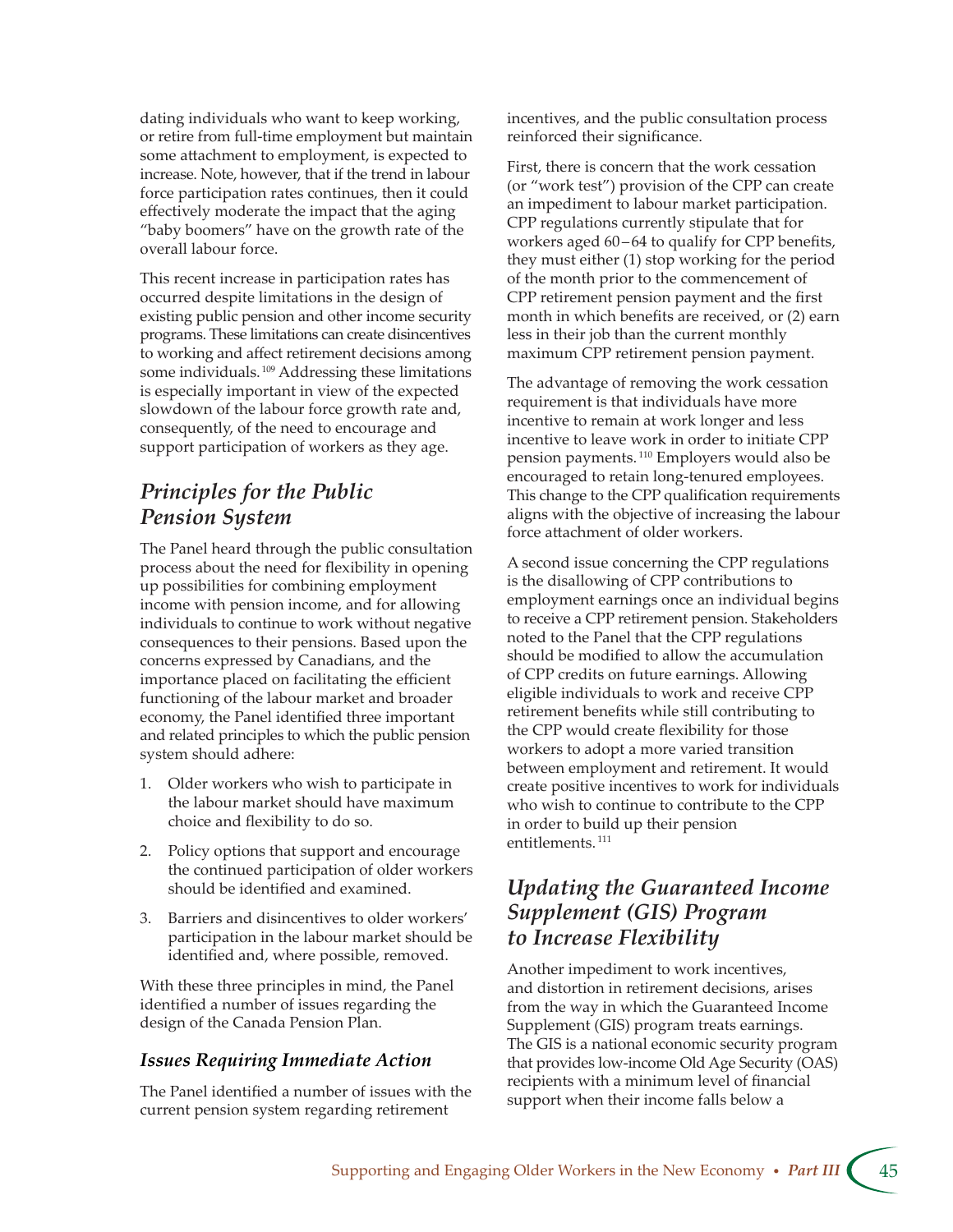minimum threshold. The benefit is therefore income- or means-tested. An allowance is also paid to persons aged 60 – 64 who are either spouses of OAS recipients, or widow(er)s.

The GIS contains a clawback provision by which each additional dollar of earnings reduces the benefit received under the program by 50 cents. This creates a strong disincentive to work because each additional dollar of earned income is effectively "taxed" back at a rate of 50% (above thresholds). 112 Kevin Milligan explains:

 **"The GIS, which operates outside the tax system, reduces its benefit by 50 cents for every dollar of outside income (other than Old Age Security). This provision aims to target the benefit to those most in need. By adding a 50-percent clawback to other taxes recipients face, however, the GIS makes longer working life much less rewarding for modest-income Canadians." 113**

One consequence is that the work disincentive effect is very strong for low-income earners, and for higher income earners the clawback on the benefit may be compounded by having to pay income tax on earned income, resulting in a high effective net marginal tax rate.<sup>114</sup> The clawback rate on earned income for those receiving the allowance can be even higher. It is expected that the clawback will have a negative effect on older worker participation in the labour force and increase the incentive to retire earlier than desired.

In the immediate term, the Panel supports the principle that the design of the public pension system should accommodate the desire of people approaching retirement to have the opportunity to transition into retirement. 115 Similarly, the Panel supports the principle that the work disincentive effects inherent in the design of the GIS, as outlined above, should be reduced as much as possible.

### *Recommendation 4:*

**That the federal, provincial and territorial governments work together to undertake and implement changes to the tax and pension systems that would remove systemic barriers and disincentives to work, with the aim of achieving a program design that provides choices and flexibility for older workers who wish to participate in the labour force and earn income.**

**Recognizing that this will require coordination of changes to pension and tax systems across jurisdictions, the governments should:**

- **move to eliminate the work cessation clause in the Canada Pension Plan;**
- **allow eligible individuals to work and receive benefits while still contributing to a pension plan;**
- **minimize work disincentive effects associated with the Guaranteed Income Supplement clawback provisions; and**
- **continue to promote phased retirement through facilitated changes in the tax and pension systems.**

### *Long-term Issues Require Long-term Consideration*

A number of aspects in the public pension system, along with other programs in the social security and tax systems, can affect work incentives and retirement decisions. Stakeholders questioned whether some elements of the broader social security system discourages, rather than supports, incentives for work and opportunities for flexibility and phased retirement — incentives identified by the Panel as being crucial to ensuring Canada's future labour supply.

Within the context of our aging society and work force, and in light of the wide-ranging issues identified throughout the consultation process, the Panel emphasizes that these systems and programs require ongoing review. The federal government will need to work with the provinces and territories to evaluate the various programs and to undertake and implement policy changes that enhance their inclusiveness, give individuals more choice and flexibility in balancing work and retirement, and increase older workers' labour market participation. The potential impact on participation rates arising from the interaction of public programs with private pension schemes was another area of concern among stakeholders. The federal government will also need to work and coordinate with the provincial and territorial governments to ensure that the public and private pension systems are aligned in such a way that they result in flexibility and choice.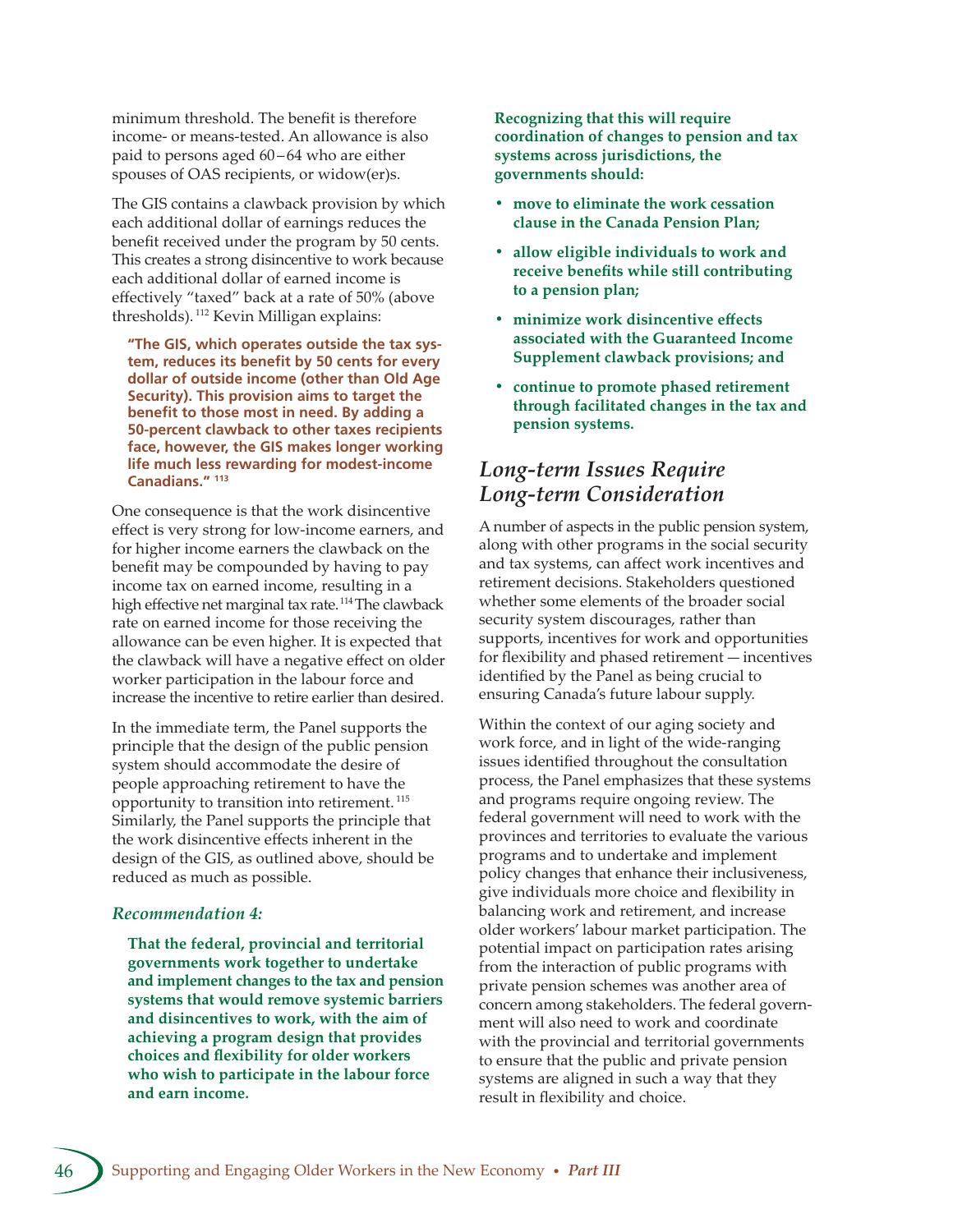As well, in view of the aging of the labour force, it would be prudent to examine whether there are possible disincentives in current registered retirement savings plans to older workers who are otherwise contemplating postponing their retirement. In Canada's economy, nonstandard employment, in the form of part-time, part-year and self-employment, has risen significantly to the point where it now comprises about onethird of the labour force. The treatment of nonstandard workers under the CPP and the QPP is another key area of concern.

Canada's 2007 federal budget included measures to encourage phased retirement. This was a positive and necessary step toward giving individuals maximum flexibility and choice in creating a balance between work and retirement, in participating in the labour force, and in transitioning into full retirement. 116 The Government of Quebec has also been proactive in undertaking a number of measures to promote more flexible transitions into retirement through changes to the QPP (see Information Box below).

The federal government needs to continue to undertake reforms to the tax and pension systems that allow gradual transitions into retirement, remove systemic barriers and disincentives to work, and create incentives for older workers to participate longer in the labour market. The Panel therefore encourages the federal government to continue to pursue ways of harmonizing federal tax rules with respect to retirement income with any changes undertaken by the Government of Quebec.

### **Phased Retirement**

**Phased retirement is broadly defined as any program allowing for gradual decreases in working time and workload instead of an abrupt move from full-time employment to retirement. Phased retirement may take one of two forms: a pre-retirement gradual reduction in hours (or days) of work; or postretirement, part-time work for pensioners who wish to remain employed.**

**From the employer's point of view, phased retirement programs can be useful to retain skilled older employees, to reduce labour costs, or to arrange the training of replacement employees by older workers. Phased retirement can also be beneficial for older workers. It helps them gradually ease into retirement while maintaining a higher income than if they relied on their pension alone.**

**In recent years, the Government of Canada and the Quebec government have committed to implement phased retirement. In the 2006 – 2007 budget speech, the Quebec** 

**government made a commitment to work with the federal government for the purpose of implementing new provisions to encourage phased retirement. In the budget speech for 2007 – 2008, the Quebec government developed detailed proposals for phased retirement.**

**At the federal level, Income Tax Regulations currently prohibit phased retirement arrangements by preventing employees from accruing pension benefits under a defined benefit registered pension plan if they receive a pension from the plan of the same or a related employer. In the 2007 federal budget, the Canadian government proposed to permit an employer to simultaneously pay a partial pension to an employee and provide further pension benefit accruals to the employee. The measure will apply only to employees aged 55 and over who are entitled to an unreduced pension. These changes come into effect beginning in 2008.**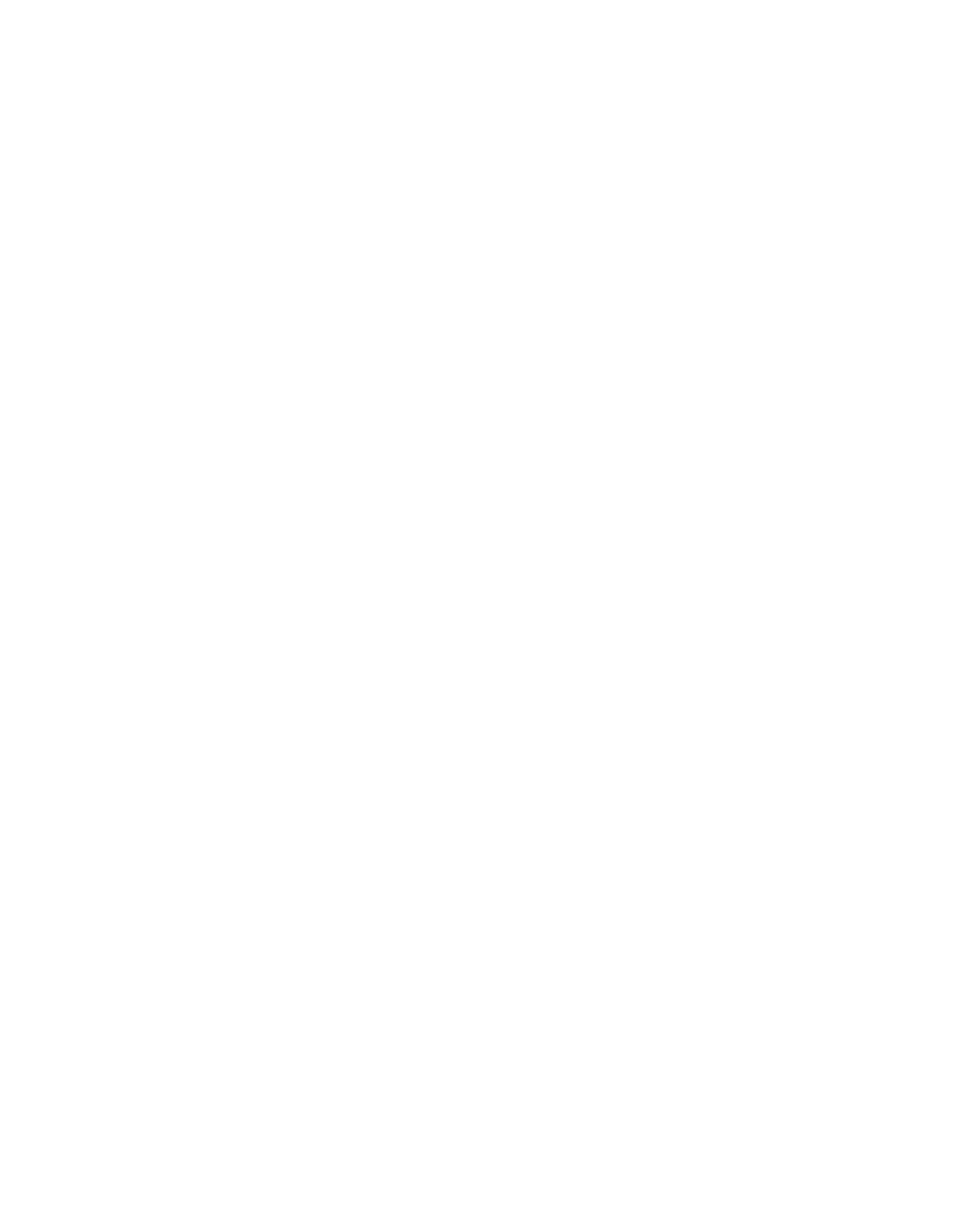# DA DT IV **Supporting Older Worker Adjustment**

1. Understanding and Supporting Older Workers' Participation in the Labour Market: The Impact of Programs and the Older Workers' Adjustment Process

During the consultation process, the Panel sought to have a better understanding of the adjustment process and the programming available to displaced older workers. One area identified for government action was that of improving the labour market information available to workers, employers, researchers and policy makers at different levels of government. Canada has a world-renowned data collection agency in Statistics Canada. However, the Panel identified definite gaps in information related to older workers and the limitations such gaps pose for informed decision-making.

# *Labour Market Information*

In the period 1950 – 2000, the Canadian labour force grew approximately 200%. In contrast, if participation rates remain constant, analysts project that between 2000 and 2050 the labour force will grow by only about 5%. 117 As discussed in Part I, while there is not an imminent labour force crisis associated with this slowdown, there are expected to be significant, continuing pressures on the growth rate of the labour force, on some employers because of labour shortages in particular occupations, and on employees due to longer life expectancy and the aging of the population.

Nevertheless, the aging of Canada's population is expected to have long-term implications for the efficient functioning of the labour market, the economy and productivity growth, and

research on these effects will be required to guide and inform public policy. Information and research is needed about the nature and extent of age discrimination, older workers' labour market experience and older workers' transitions into retirement. International research on the economic consequences of aging populations is limited, and there is a dearth of Canadian research on the potential impacts of the aging population on the country's labour force and labour market.

In addition, there are misconceptions about the impacts of population aging on employers and the economy, and concerning the productivity of older workers. There is also confusion about the impacts on the size of the labour force, as many Canadians believe that the labour force will eventually begin to shrink as the population ages.

To inform policies and programs that affect displaced workers effectively, information and research is needed on the extent of worker dislocation, the characteristics of displaced workers and their employers, the post-dislocation labour market experience of displaced workers, and the effectiveness of various policies and programs designed to deal with job loss and its consequences. Similarly, to inform policies and programs that affect older individuals (e.g., pension plans or income supplements), information and research is needed on transitions of older workers into and out of work, or into retirement, and the effects of public policies and private practices on retirement decisions. The Panel also identified a need to provide information to workers, employers, researchers and policy makers at different levels of government, and to the general public about human resource practices that are friendly to older workers. The Panel felt that, because of a lack of supporting data or recent Canadian research, it could not accurately assess these aspects of the labour market status of older workers. This suggests a considerable role for the federal government to address this information deficit.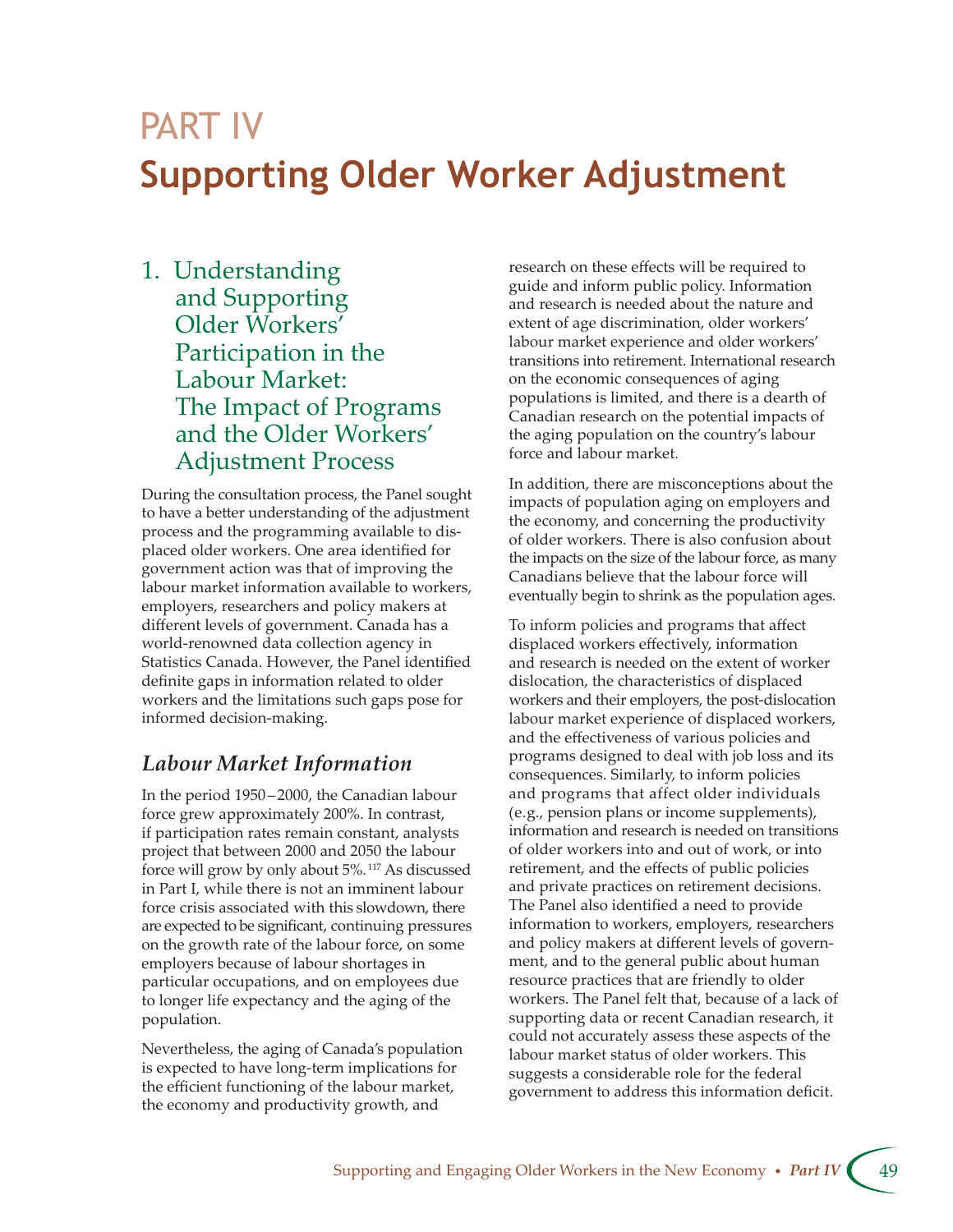# *Addressing the Information Gaps and Knowledge Deficit*

The Panel is concerned about the state of labour market information and research on older workers and their labour market and retirement experiences. Based on current information, the Panel identified two key areas for government action. The first area involves the need to address the information gaps concerning older workers. The second is to reduce the broader knowledge deficit that exists about older workers.

### *The Information Gaps*

Two of the more significant information gaps about older workers relate to the lack of statistics regarding:

- the labour market experience of older workers, especially those who have been displaced; and
- the transitions of older workers into retirement.

In 1986 Statistics Canada conducted a one-time Survey of Displaced Workers as a supplement to the Labour Force Survey. This supplemental survey estimated the number of workers displaced over the period 1981 – 1985, and collected information about the number of workers displaced, the reason for displacement, the impact of the displacement (including data related to the period of unemployment and relocation), and training activity following displacement. Statistics Canada has not repeated this survey. Thus, there is a significant information gap on displaced workers. This information gap is especially critical in view of the dynamic nature of the Canadian labour market in terms of worker dislocation and job creation. Currently, there is ongoing worker displacement in a number of key Canadian industries, including several in the primary sector, as well as a range of industries in the broader manufacturing sector. Without comprehensive survey data on displaced workers, there can be no rigorous research and analysis on the nature of worker dislocation and post-displacement employment experiences to inform policy analysis in Canada.<sup>118</sup>

The United States Bureau of Labor Statistics supports the US Census Bureau by collecting data biennially on displaced workers through a supplement to the main household survey, the

Current Population Survey. The data collected includes the extent of displacement; the characteristics of displaced workers; reasons for job loss; geographical, industrial and occupational characteristics; and post-displacement earnings. The data provides a comprehensive set of statistics on displaced workers and makes possible high-quality research on a wide range of related issues.<sup>119</sup>

In addition, Statistics Canada does not currently conduct a comprehensive survey on older workers and their transitions from work to retirement. The need and value of such information is widely recognized within Canada. Other major industrialized countries have comprehensive surveys in place that address the needs of researchers and policy analysts in this area. Particularly noteworthy surveys, which could serve as models for a similar Canadian survey, are the English Longitudinal Study of Aging (ELSA) in the UK; the Survey of Health, Aging and Retirement in Europe (SHARE); and the Health and Retirement Study (HRS) in the United States. These general population surveys are both comprehensive (supporting detailed and thorough research analyses) and longitudinal (permitting statistically reliable analyses of events and behaviours over time, such as transitions into retirement).

At the consultations, the perspectives of stakeholders confirmed the Panel's view that the federal government has an important role to play in producing high-quality labour market statistics. Statistics Canada is ideally situated to assume the responsibility of addressing these information needs. The government should design and fund long-term labour market surveys that address the gaps in information about displaced workers and transitions into retirement.

### *Recommendation 5:*

**That the federal government authorize Statistics Canada to design and implement a new national Survey of Displaced Workers as a regular supplement to the Labour Force Survey. The new survey should be conducted at least biennially and in a manner that permits analyses on older worker transitions between work and retirement. It should include relevant information about permanent job losses experienced during three or more years prior to the survey.**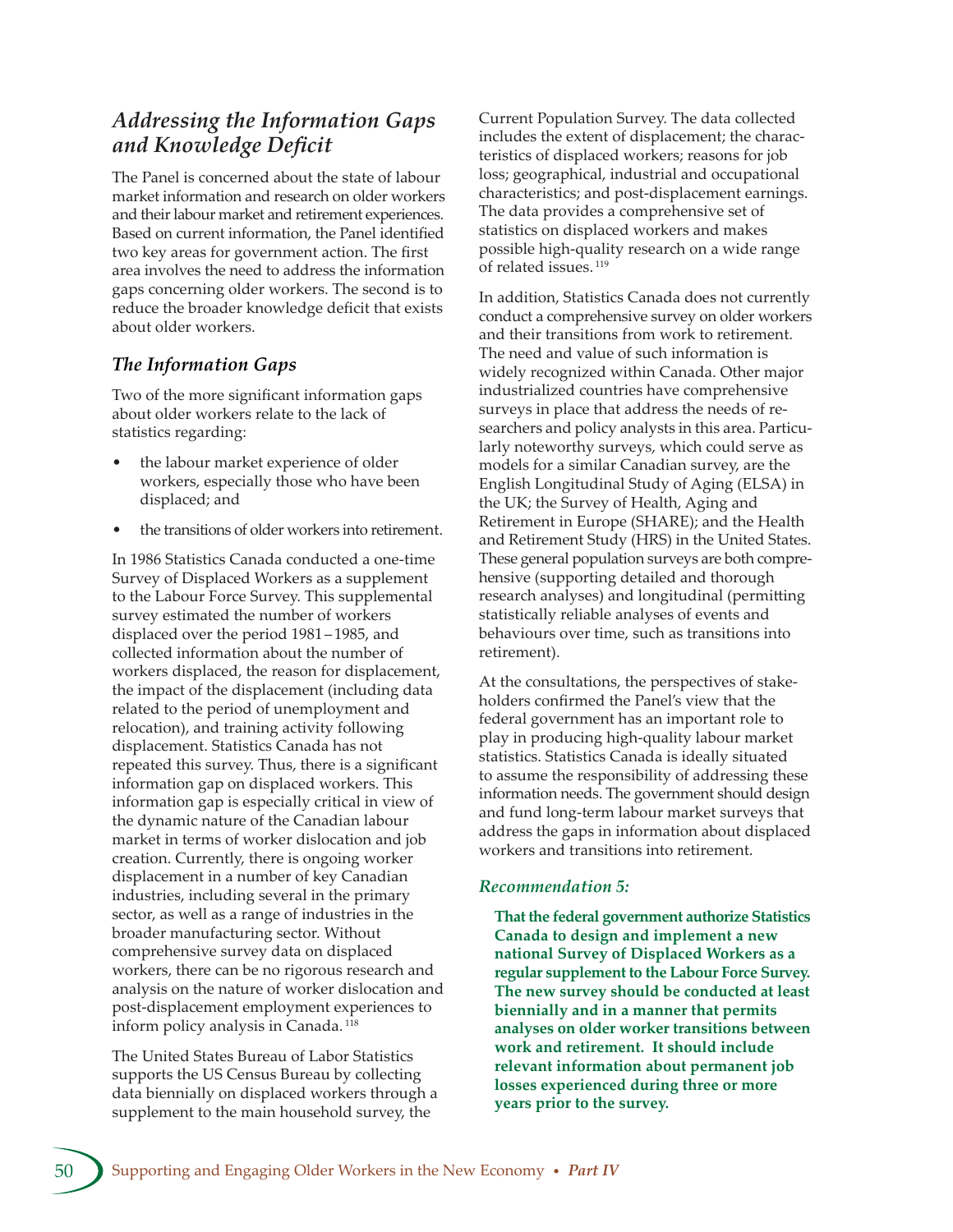### *Recommendation 6:*

**That the federal government authorize Statistics Canada to design and implement a new national longitudinal Survey of Work to Retirement Transitions. The new survey** 

**should be conducted at least biennially and preferably annually. The survey would permit longitudinal analyses of older worker transitions from work to retirement and should include information about the factors that influence workers' retirement decisions.**

### **Four Generations in One Workplace Equals Unprecedented Potential**

**For the first time in recent history, there are four generations in the workplace. And when these four generations — veterans, "baby boomers", Generation X and Generation Y all bring their own values, experience and attitudes to work, it can make for a potent mix of human resources challenges.**

**Rather than focusing on the conflicts that may occur when older and younger employees work side by side, however, educators like Carol Hawkins help organizations tap into the unprecedented potential for collaboration within this four-generation workforce.** 

**Hawkins, a project manager with the Centre for Education and Work at the University of Winnipeg and chair of the Manitoba Prior** 

### *The Knowledge Deficit*

The Panel's concern about the need to reduce the knowledge deficit that exists about older workers has two dimensions. The first arises from the lack of Canadian research on a range of critical issues about older workers. The second relates to the apparent lack of information and knowledge among individuals and employers, as reflected in their misconceptions and attitudes about the aging of the population, the lengthening of life spans and older workers.

All the key stakeholders, including younger and older individuals, employers, unions and policy makers at all levels of government, need a better understanding of the economic implications of the aging of the population. Some of the key questions include:

- What are the key pressures that will be created by the aging work force?
- What are the implications of a slowdown in the growth of the labour force for productivity and economic growth?

**Learning Assessment Network, analyzes each generation's characteristics and strong points when it comes to core competencies such as collaboration, interpersonal communication, problem solving, decision making, leadership and learning.**

**Hawkins says that by improving workplace culture, employers can reduce turnover and retain older employees who have knowledge and skills crucial to the organization.**

**"If employers and employees have the tools to understand multigenerational dynamics, they can build on the strengths of all four generations," Hawkins says.**

• What are the implications of an aging work force in which individuals have a longer life expectancy for work-to-retirement transitions and programs such as pensions?

The Panel is particularly concerned about the lack of information and knowledge among individuals and employers, some of their misconceptions about older workers, the need for dialogue about issues related to the aging of the work force and retirement, and the need for improved exchange of information and best practices across workplaces. In order to facilitate these outcomes, pertinent current information and knowledge about the economic aspects of the aging population and work force needs to be made available to employers, individuals and other stakeholders in a timely way.

Ensuring that the best information and statistics are available is necessary to support the country's capacity to produce high-quality research that will sustain evidence-based policy making and educate Canadians in ways that inform their own choices and improve their own decision-making.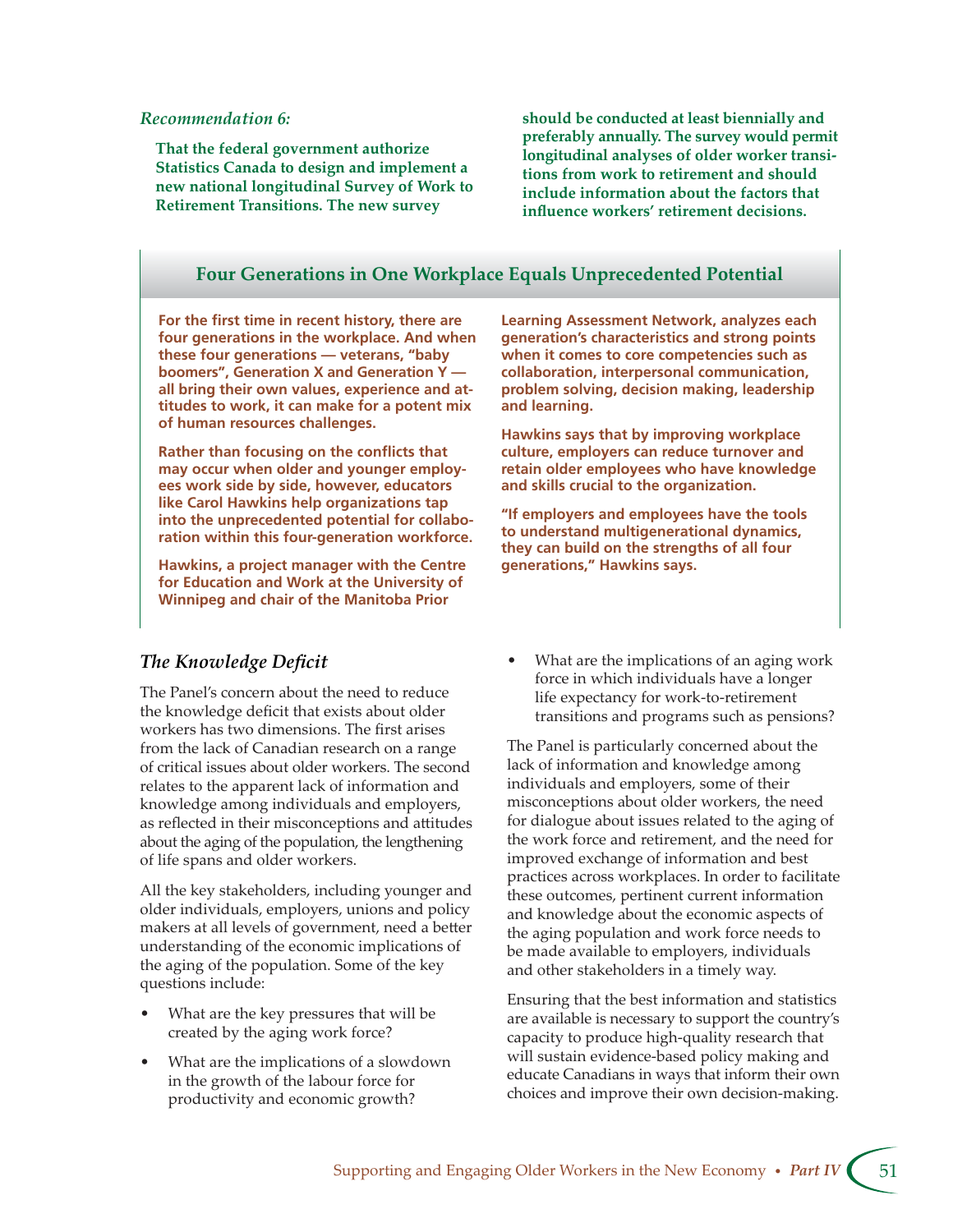But having the available data does not necessarily mean that the knowledge we require will be produced and disseminated.

To address the knowledge deficit, Canada needs a solid base of information and statistics, plus resources that are mobilized in a simultaneous and coordinated fashion. The Panel proposes that the government establish a research centre for analyzing the implications of population aging for the labour market and the economy. The centre should be anchored in an existing research-oriented facility and incorporate a network of key researchers from the broader research community. The centre should focus primarily on economic analysis and information dissemination. Its three main functions would include maintaining high quality databases; supporting the development of ongoing, highquality research (for creating a knowledge and evidence base upon which to develop policy); and disseminating knowledge and information, increasing awareness and promoting informed discourse on issues related to an aging work force.

### *Recommendation 7:*

**That the federal government establish a centre for the study of the implications of the aging population on the labour market, the economy, competitiveness and productivity. The role of the centre would be to:**

- **collect relevant information about older workers;**
- **conduct research and analysis on the economic implications of the aging population, and increase public awareness of the realities of the aging labour force and the economic issues associated with the aging population; and**
- **disseminate relevant up-to-date information and knowledge about the economic aspects of the aging population to employers, individuals and other interested and affected stakeholders.**

2. Supporting Displaced Older Worker Adjustment in Canada: Ensuring Adjustment Assistance, Renewing the EI Program, and Updating the TIOW

## *Developing a Policy Strategy Aimed at Adjustment for Older Workers*

While older workers fare well in the labour market in relation to those in other age groups, some older workers are more vulnerable particularly male workers in declining industries (e.g., fishing, forestry, pulp and paper) or in single-industry communities that are tied to the "old" economy. Not only do these characteristics increase the risk of unemployment, but the duration of unemployment tends to be longer, so the cost of dislocation may be higher.

The Panel heard clearly from Canadians that declining industries create considerable worker dislocation requiring adjustment, that older workers in particular have trouble adjusting on their own, and that Canadians expect assistance from their government. Compounding the adjustment challenge, many older workers have lower-than-average levels of education. Skills may be tied to old technologies, or may have depreciated over time, with limited opportunities for reinvestment. Consequently, some laid off older workers are vulnerable because their capacity to adjust in the labour market — such as by finding employment in a different industry or occupation — is limited. These vulnerable older workers are, therefore, an appropriate target group for policy intervention.

A general principle is that any policy intervention strategy should not run counter to labour market forces — except where the market forces produce clear and ongoing negative impacts or where the market is not functioning. Factors such as impediments to mobility arising from large adjustment costs, for example, may prevent workers who need jobs from obtaining them, so that the unemployment rate remains unnaturally high.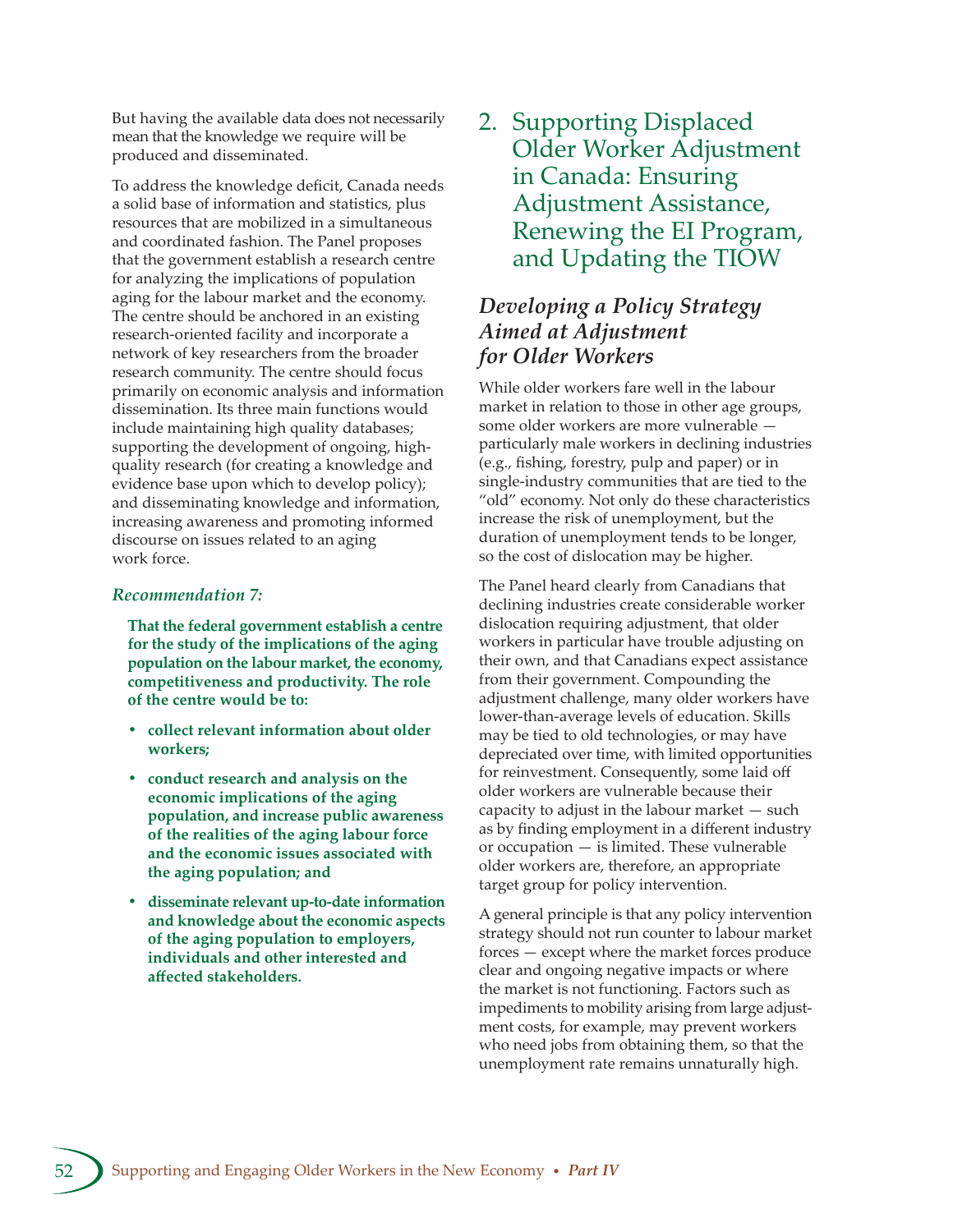The presence of specific impediments to adjustment in certain industries or regions points to the need for a targeted program for older workers. Such a program would address a welldefined problem in the context of a Canadian economy and labour market that is otherwise performing well and where there are growing upward pressures on wages and increased demand for skilled workers. (In contrast, a broad program that is not well targeted could exacerbate growing pressures in some industries or sectors of the economy.)

The overall purpose of the policy strategy is to provide adjustment support for vulnerable older workers in Canada by:

- enhancing their long-term employability so that, in the event of a job loss, they have a better chance to adjust successfully;
- improving their transition experience back into employment (e.g., mitigating income losses); and
- enhancing their option of transitioning into retirement.

### **Membership-based Centre Helps Dancers Find New Expression for Their Talents**

**Dancers train long hours and take physical risks every day. Many dancers are self-employed and have little if any financial safety net. Having trained intensely since childhood and dedicated their professional lives to dance, dancers know very little about other kinds of work. So, when it comes time to face the inevitable transition from dance, it can be psychologically and financially devastating.** 

**To address the need for transition support services within the dance community, Joysanne Sidimus, a former principal dancer with the National Ballet of Canada, and recent recipient of the Governor General's Performing Arts Award for Lifetime Artistic Achievement, founded the Dancer Transition Resource Centre (DTRC) in 1985. Since its inception, the DTRC has assisted over 10,000 professional dancers to make transitions into, within, and from professional performing careers.**

**The DTRC operates as a membership-based organization. Annual membership fees are based on a percentage of dance-related income and range from \$75 to \$250. Dues are matched by 16 Canadian dance companies on behalf of their employees who are DTRC members. Members have access to retraining grants, subsistence, counselling, skills grants,** 

**awards and bursaries, and a range of professional development services such as workshops, discussion groups and educational materials. The DTRC also operates as a resource centre for the wider dance community and the public, and works toward improving the socio-economic conditions of artists nationwide.** 

**DTRC receives major funding from the Department of Canadian Heritage and is also funded by many other private and public supporters.**

**DTRC executive director Amanda Hancox says that when dancers retire and embark on new careers, support makes all the difference.** 

**"The passion, focus, dedication, self-discipline and determination dancers have developed from a very early age are transferable assets," observes Hancox. "Helping dancers through career transitions so that they find new expressions for their immense talent enriches our Canadian workforce and our culture."**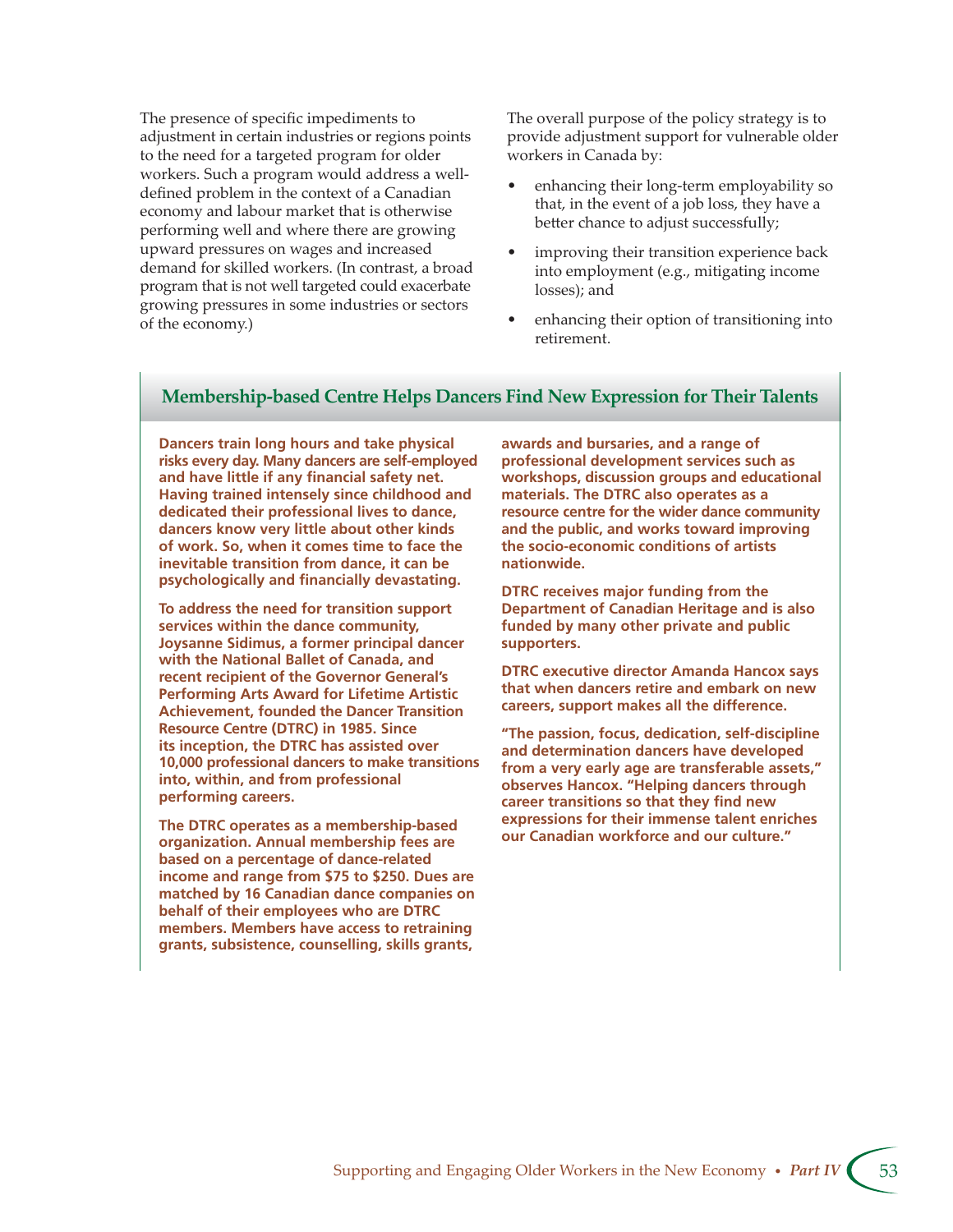In the short run, the labour market outcomes should enhance the employment and earnings of the target population. In the long run, a targeted program should contribute to the growth of both the economy and the labour supply.

The Panel carefully considered the available evidence regarding Canadian and international adjustment and employability policies, and examined the efficacy of the Targeted Initiative for Older Workers (TIOW). It felt that unless new programs are clearly required, program measures should augment but not duplicate current ones. Stakeholders from across Canada spoke at length on adjustment issues and the potential for various programs to assist older workers. They generally viewed the Employment Insurance (EI) program as the rightful centrepiece of Canadian adjustment policy — and the Panel agrees.

# *The Centrepiece of Canada's Adjustment Policy: The EI Program*

### *Coverage and Objectives of the EI Program*

Established in 1941 as the *Unemployment Insurance Act*, EI is a form of social insurance that affects almost all Canadian employers and employees. Funded through employer and employee premiums, a single premium rate is set for both high-risk and low-risk participants so that the more economically vulnerable workers can afford to be covered. Participation in the program is mandatory for all employees and employers — a feature that ensures that workers with a low risk of job loss, and employers with a low risk of laying off employees, cannot opt out of the program. It should be noted that even though older and younger workers are equally eligible to participate in the EI program, their labour market experiences and challenges from unemployment are different.

The two main objectives of the EI program are to replace a portion of lost income that individuals experience due to job loss with short-term income protection, and to assist unemployed workers in their efforts to return to work. The current EI program provides earnings replacement for a fixed duration of joblessness.<sup>120</sup>

Approximately one million firms, and 16 million individuals (or about 95% of paid workers) pay EI premiums, and each year roughly two to three million workers claim EI benefits. In 2005 – 2006, expenditures on EI regular benefits totalled about \$8.0 billion, of which roughly \$1.3 billion was directed to unemployed workers aged 55 and older<sup>121</sup>. The EI program also provides special benefits — income support in case of illness or for maternity/parental or compassionate care leave. In 2005 – 2006, expenditures on special benefits totalled about \$4.0 billion, of which only about \$160 million was directed to workers aged 55 and older<sup>122</sup>.

### *Earnings Replacement Under EI*

Earnings replacement paid out to claimants as benefits is administered under Part I of the EI program. An employee's eligibility to receive benefits depends on the number of hours of "insurable employment" that accumulated during the 52-week period prior to becoming unemployed. At the beginning of a claim, the claimant is subject to an initial two-week waiting period, which is analogous to a "deductible" in an insurance plan. The amount of the benefit received depends upon the individual's average weekly earnings over the previous 26 weeks and is limited in its replacement level. The EI program replaces only 55% of average weekly earnings up to a maximum insurable earnings level of \$41,100 per annum.

### *Employment Support or "Active" Measures*

Under EI Part II, claimants are eligible to receive a variety of re-employment services and support measures. Collectively, these are often referred to as active labour market policies aimed at supporting a timely and successful return to work. The activities funded under Part II fall under either the National Employment Services (NES) or the Employment Benefits and Support Measures (EBSM).

Services and programs provided under the NES include access to labour market information to help match employees and employers, and a self-serve job bank, which also provides job matching, career development and résumé preparation support.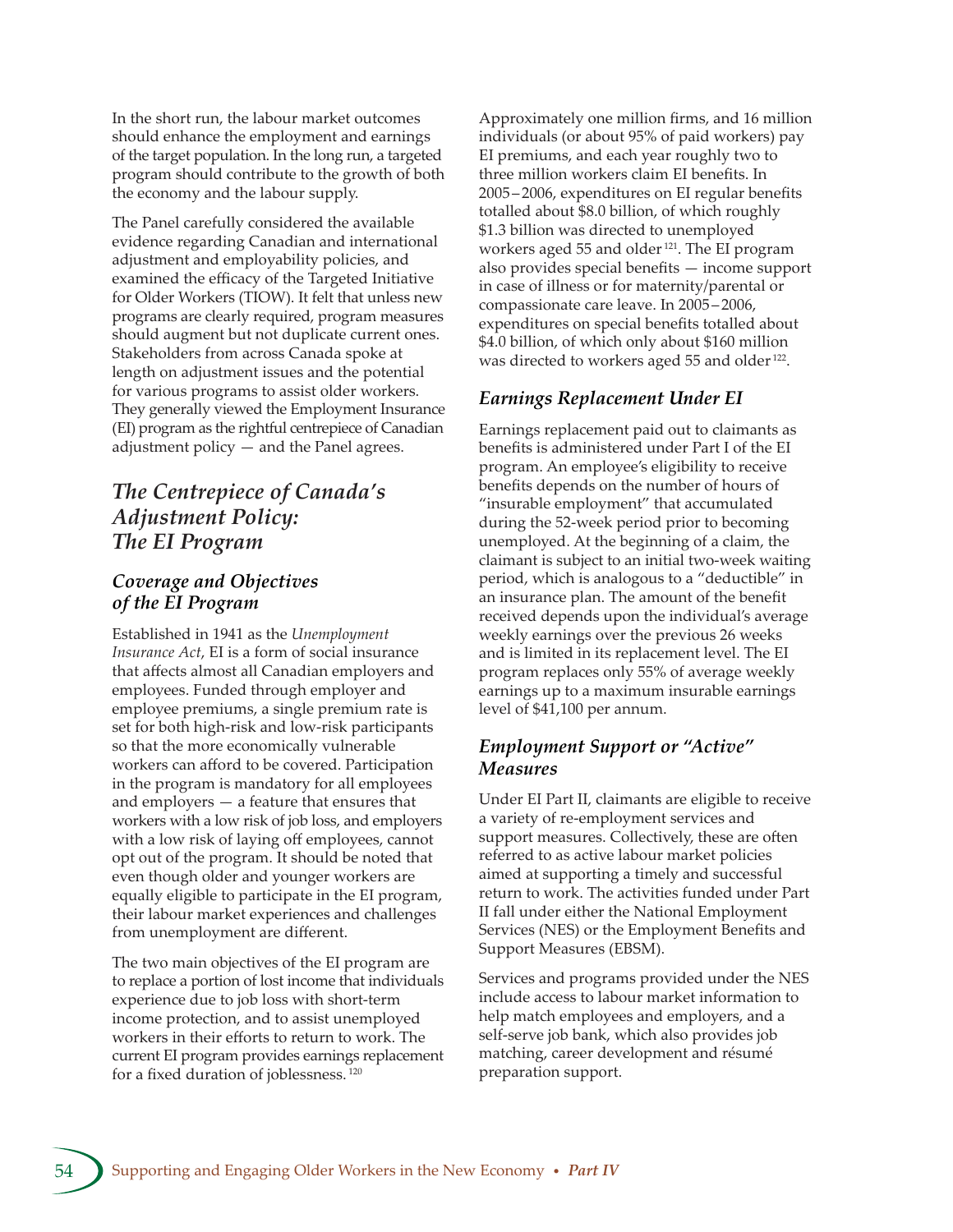## **Table 2**

# **Employment Benefits and Support Measures Under EI Part II**

| <b>Employment Benefits (Programs)</b> |                                                                                                                                                                                                                                                                                                                                      |
|---------------------------------------|--------------------------------------------------------------------------------------------------------------------------------------------------------------------------------------------------------------------------------------------------------------------------------------------------------------------------------------|
| <b>Targeted Wage Subsidies</b>        | - Assists eligible unemployed individuals to obtain on-the-job<br>work experience by providing employers with financial assistance<br>toward the wages of insured participants whom they hire. This<br>benefit encourages employers to hire unemployed individuals<br>whom they would not normally hire in the absence of a subsidy. |
| <b>Targeted Earnings Supplements</b>  | - Enables some people currently on EI, or the longer-term<br>unemployed, to accept low-wage jobs. Temporarily topping up<br>wages for low-wage jobs means that people who would not enter<br>the work force at the lower wage rate can do so.                                                                                        |
|                                       | The Supplément de retour au travail in Quebec is the only<br>intervention currently in place that is similar to this.                                                                                                                                                                                                                |
| <b>Self Employment Assistance</b>     | - Provides financial assistance and business planning advice to<br>EI-eligible participants to help them start their own business.                                                                                                                                                                                                   |
|                                       | This financial assistance is intended to cover personal living and<br>other expenses during the initial stages of the business.                                                                                                                                                                                                      |
| <b>Job Creation Partnership</b>       | - Provides insured participants with opportunities to gain work<br>experience that will lead to ongoing employment. Project<br>activities help develop the community and the local economy.                                                                                                                                          |
| <b>Skills Development</b>             | - Helps insured participants obtain employment skills through<br>direct financial assistance, which enables them to select, arrange<br>for and pay for their own training.                                                                                                                                                           |
| <b>Support Measures (Services)</b>    |                                                                                                                                                                                                                                                                                                                                      |
| <b>Employment Assistance Services</b> | - Provides funding to organizations to enable them to offer<br>employment services to unemployed persons.                                                                                                                                                                                                                            |
|                                       | These services may include counselling, action planning, job<br>search skills, job placement services, the provision of labour<br>market information, case management and follow-up.                                                                                                                                                 |
| <b>Labour Market Partnerships</b>     | - Provides funding to help employers, employee and/or employer<br>associations, and communities to improve their capacity for<br>dealing with human resource requirements, and to implement<br>labour force adjustments.                                                                                                             |
|                                       | These partnerships involve developing plans and strategies, and<br>implementing adjustment measures.                                                                                                                                                                                                                                 |
| <b>Research and Innovation</b>        | - Supports activities that identify better ways of helping people<br>to prepare for or keep employment and to be productive<br>participants in the labour force.                                                                                                                                                                     |
|                                       | Funds are provided to eligible recipients to enable them to carry<br>out demonstration projects and research for this purpose.                                                                                                                                                                                                       |
| Source: HRSDC (2007) (Annex 3.3)      |                                                                                                                                                                                                                                                                                                                                      |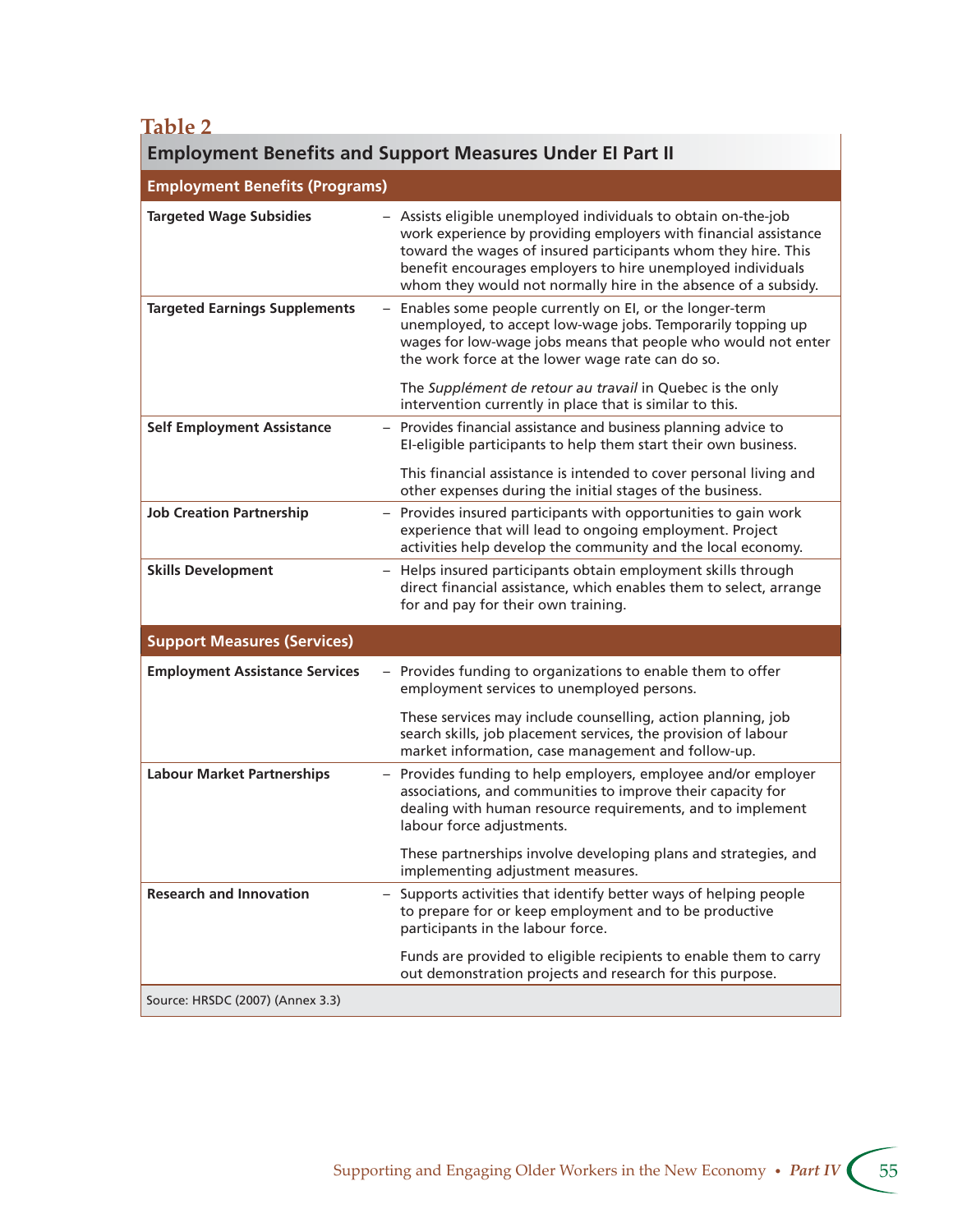### **Labour Market Development Agreements Between the Federal Government and the Provinces and Territories**

**In 1996, the federal government extended an offer to the provinces and territories to form bilateral partnerships in the planning, delivery and evaluation of active labour market programs offered under Part II of the** *Employment Insurance Act***. These partnerships take the form of Labour Market Development Agreements (LMDA) that are aimed at accommodating the particular requirements of different provinces and territories. The LMDAs generally take on one of two types:**

**• co-managed agreements, under which the federal government delivers active measures under EI Part II but assumes mutual responsibility with the provinces or territories for planning and evaluating the active measures; or** 

EBSM activities (see Table 2) are available to both current and former EI claimants who meet the program criteria.<sup>123</sup> In addition, some unemployed workers designated as "non-insured" may be eligible to receive employment services under the Employment Assistance Services or the NES programs.

### *Labour Market Development Agreements and EI*

EBSMs are delivered through Labour Market Development Agreements (LMDAs) with each of the provinces and territories. LMDAs are comanaged — or they involve a transfer agreement in which a province or territory assumes full responsibility for the design and delivery of active employment measures delivered under the EI program. In jurisdictions where LMDAs are co-managed, the federal government is currently negotiating the full transfer of EBSMs.

In addition, Canada's 2007 federal budget proposed creating a new program to be delivered through bilateral arrangements with the provinces and territories to improve skill levels and increase work force participation of individuals who have not been in the labour market. The program will be aimed at those who are unemployed and not eligible for EI benefits or programs.

**• transfer agreements, under which the provinces and territories assume responsibility for planning and delivering the active measures, but where evaluation is a joint responsibility (except for Quebec, which assumes responsibility for evaluation).**

**Co-managed agreements are in place in Newfoundland and Labrador, Prince Edward Island, British Columbia, Yukon, and with a strategic partnership in Nova Scotia. Transfer agreements have been concluded for New Brunswick, Quebec, Manitoba, Saskatchewan, Alberta, the Northwest Territories, Nunavut and Ontario. Under these agreements the federal government continues to fund the active measures through the EI program.**

### *Concerns About the EI Program*

Throughout the consultation process, the Panel heard a number of significant concerns about the current EI program and suggestions for changes to the EI program that would assist older workers. The concerns include:

- the treatment of severance pay as earnings under the current rules, especially for longtenured workers;
- the sufficiency of the current level and availability of benefits under EI Part I, especially in economic regions with low unemployment rates;
- the adequacy of the levels and types of services provided to older workers under EBSMs of EI Part II;
- the access of older workers to support measures once EBSMs are fully devolved to the provinces and territories; and
- whether long-tenured contributors to the EI program should receive special benefits if they become unemployed (long-tenured workers tend to be older, long-time contributors to the EI program and experience significant earnings losses when displaced).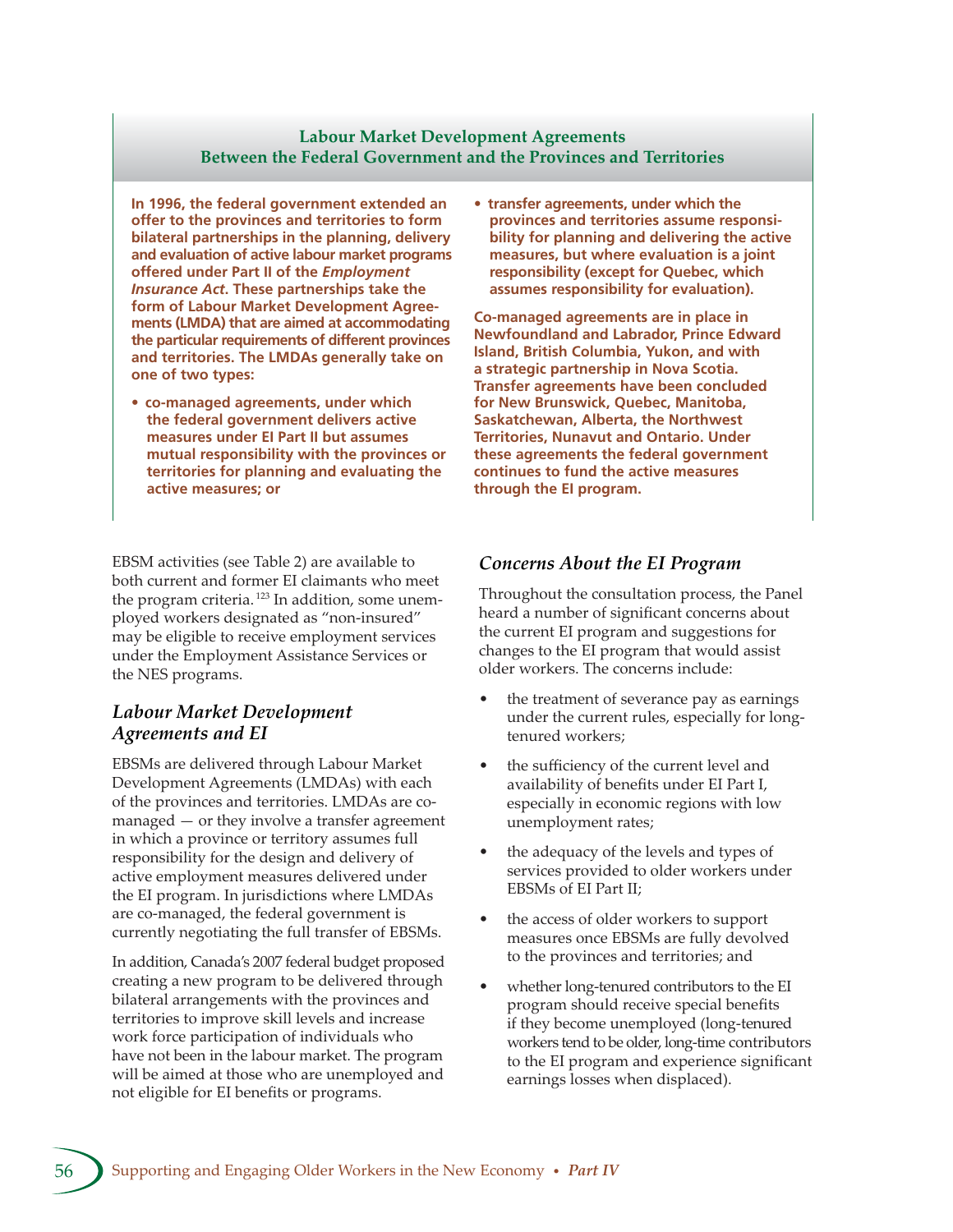Stakeholders felt that immediate measures could be taken to enhance support through existing EI programs under both Parts I and II. Alternatively, a policy mix could be developed that combines programs to improve employability of older workers with various active measures (e.g., training) and enhanced income support for transitioning back to work. Stakeholders also recognized that there were broader, systemic issues with the EI program that pointed to the need for a more fundamental review of the *Employment Insurance Act*.

The Panel felt that these are legitimate concerns in the context of the uncertainty and difficult challenges confronting unemployed older workers. It agreed with the views expressed during the consultation process that the EI program is in some ways progressively failing to meet the needs of Canadians, especially those of older displaced workers. The Panel therefore identified two main areas for consideration: updating the EI program to enhance older workers' adjustment, and reviewing the EI program to address its shortcomings.

# *Updating EI Program Rules Regarding the Treatment of Severance Pay*

### *Current EI Regulations Concerning Severance Pay*

The EI program treats severance pay as employment earnings for purposes of determining benefits. 124 The rationale for this is that severance pay is considered to be a form of compensation to an employee for the loss of the employment on which the EI claim is based. Paying EI benefits at the same time as severance is currently considered double indemnity for the job loss.

A worker who experiences a job loss and receives a lump sum severance payment can currently access benefits under EI Part II (the active measures). But regular benefits that serve as a partial earnings replacement (under EI Part I) are paid to the unemployed worker only once the severance pay is expended and the two-week waiting period is over.

Currently, the lump sum severance payment is apportioned as "earnings" to the weeks immediately following a worker's job loss, and the imputed weekly earnings is calculated on the basis of the worker's previous normal rate of pay. The amount of severance is "allocated" over a number of weeks based on the claimant's average weekly earnings, and EI benefits begin once the severance pay is exhausted.

### *Revise the Treatment of Severance Pay*

A major concern raised in the consultation process was the treatment of severance pay and the waiting period under the current EI rules. The Panel clearly heard that many older workers view commencing EI benefits only once severance pay is exhausted as unjustified. Their rationale is that the severance pay is based on the overall tenure with the employer, and is not, therefore, dependent upon an individual's recent employment experience in the EI qualifying period. Another concern is that when severance pay is treated as earnings and used in place of EI benefits, it is not available to help older workers adjust to a job loss by, for example, covering job search costs or financing relocation. Furthermore, the current treatment of severance pay makes such payments less valuable to employees who lose their jobs, and thus reduces the incentive for employees to negotiate this form of insurance against job loss with their employers.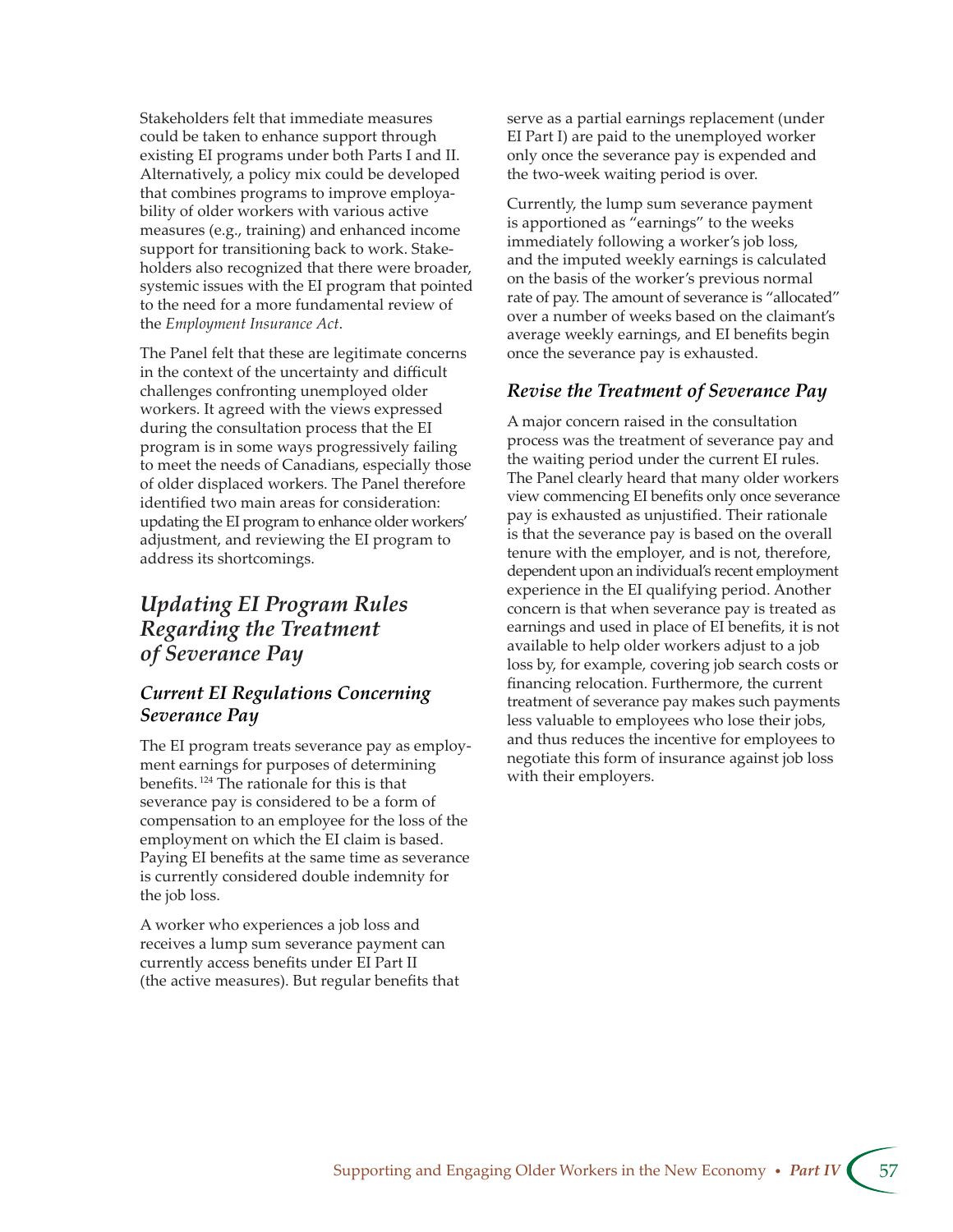### **EI Regulations Regarding Severance Pay**

- **The point at which EI benefits become payable depends not on when (or even whether) a job is lost, but on when an "interruption of earnings" occurs.**
- **EI Regulation 35 defines earnings, for the purpose of determining whether an interruption of earnings has occurred, as the entire income arising from any employment.**
	- **Regular benefits are payable when earnings stop for seven days or longer, even if the layoff is not permanent.**
	- **If a worker on temporary layoff receives vacation pay, it is allocated to the weeks at the start of the layoff,**

The number of claimants experiencing delays of EI payments because of severance pay is relatively small, as is the number of older workers affected by the treatment of severance as earnings. Nonetheless, some long-tenured workers with long periods of severance at fairly high levels of average earnings could actually experience some reduction in their EI entitlement if they received more than one year's worth of severance pay.

In 2005, for example, the "allocation" of severance pay delayed the receipt of EI payments for approximately 6.4% (or 89,900) of all new regular claimants; of these workers, about 12.4% (or around 11,130) were aged 55 and older. Severance payments were, on average, allocated over five weeks, and almost 70% had their pay allocated over only one to four weeks. Only about 2% of all new claimants receiving severance had more than 20 weeks. Only persons receiving over 57 weeks of severance would have experienced a reduction in their EI entitlement.

The Panel felt that the treatment of severance as earnings for long-tenured older workers who have not collected EI benefits in recent years acts as a form of penalty to those who have paid into the program for long periods but have not utilized its benefits. It places them at an even further financial disadvantage when they are displaced from their jobs. In view of these

**and an interruption of earnings occurs only once the vacation pay runs out.**

- **Severance pay that arises from a permanent layoff is also taken into account and allocated to the weeks immediately following the separation.**
- **EI Regulation 36 sets the rules for allocating lump sum income that is considered earnings to specific weeks:**
	- **at the worker's normal weekly rate of pay; and**
	- **from the week when the layoff occurred.**

considerations, the Panel proposes that the government not treat severance as earnings for purposes of EI for long-tenured workers who have not collected EI in their recent work history.

#### *Recommendation 8:*

**That the regulations under the existing EI program be changed so that severance payments made to workers who become**  unemployed after a period of long tenure in **the workplace, and who have not been EI recipients on a regular basis, are no longer considered earnings for purposes of EI. This would enable those claimants to collect EI**  Part I benefits after the 2-week waiting period.

**For the purpose of the recommendation, the operational definitions of "long tenure" and "regular basis" need to be determined. As guidelines, the Panel suggests that these benefits be available to unemployed workers who had been employed for at least 10 years and had not collected benefits in the last five years.**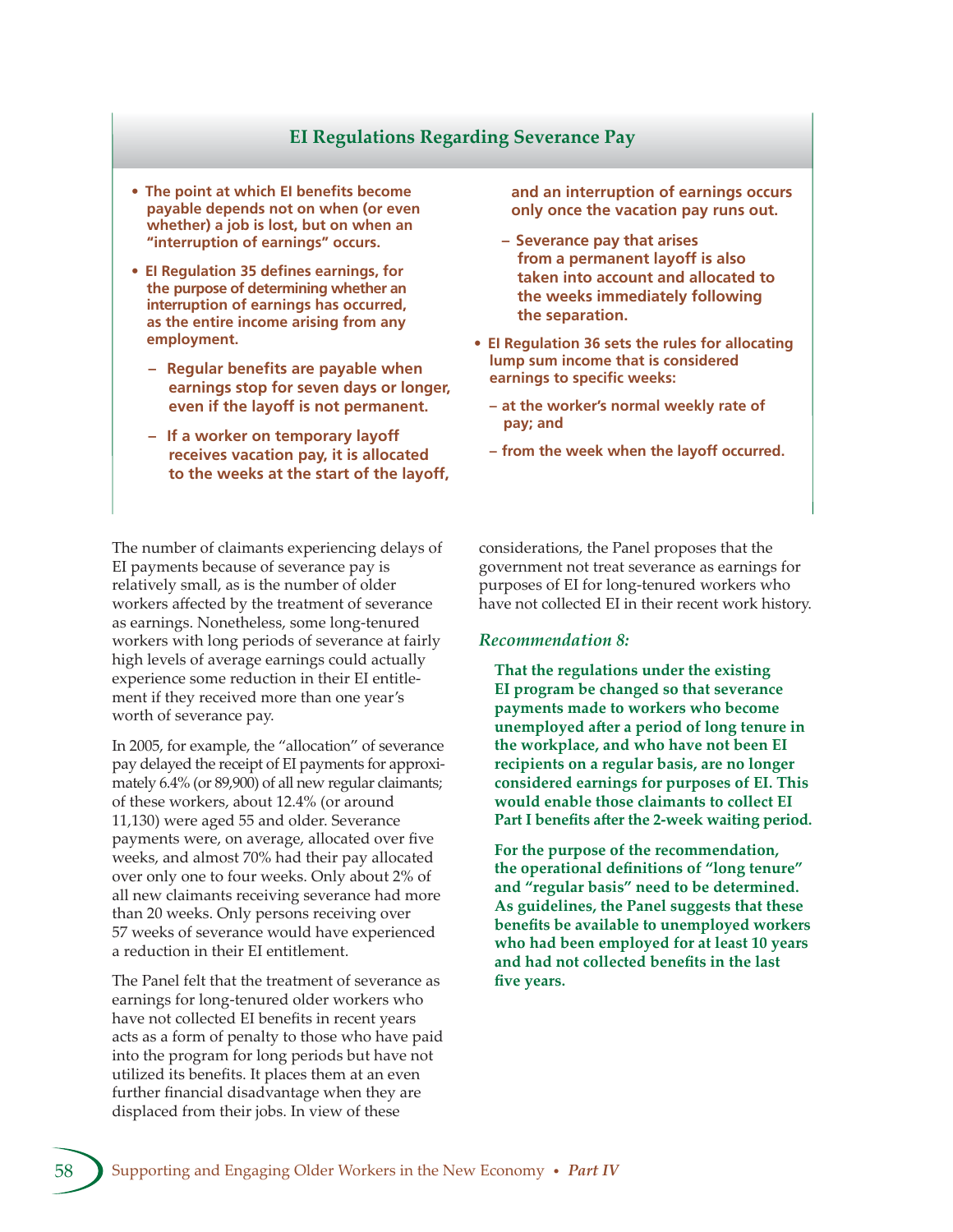### **Example of EI Claimant with Severance Pay**

- **"Sam" is 57 and has been laid off from his job as foreman in a paper mill.**
- **During the past year Sam worked 40 hours and earned \$800 each week.**
- **With over 2000 hours of insured employment in an EI region with an unemployment rate over 10%, he qualified for up to 45 weeks of regular EI benefits, at the maximum weekly rate of \$423.**
- **His severance pay after 39 year's service was \$31,200, equal to 9 month's wages.**
- **The severance money is allocated as "earnings" for benefit purposes for 39 weeks following his job loss, meaning that EI benefits are not payable during that time.**
- **The allocated earnings, however, are not insurable since no work is being performed for the money (otherwise anyone could purchase insured hours, establish a claim and draw EI benefits).**
- **But the normal 52-week benefit period when EI regular benefits can be paid has been extended, so if he is still unemployed and available for work after 39 weeks he can serve a two-week waiting period, then collect up to 45 weeks of EI benefits over the following 50 weeks.**
- **The benefit period can be extended only to a maximum 104 weeks, so if Sam had received more than 57 weeks of severance pay he would not be able to collect all of the EI benefits for which he qualified.**
- **In EI regions with unemployment rates below 10%, the maximum benefit entitlement is less than 45 weeks. If the unemployment rate were 6% or lower, Sam would have qualified for only 36 weeks of EI benefits. He could have received 66 weeks of severance pay, served a 2-week waiting period and then collected all of the 36 weeks of EI benefits for which he qualified.**

### *Increasing Incentives to Work: The Wage Insurance Plan*

Once they are displaced, long-tenured workers tend to take longer to find a new job. Further, in order to get a new job in a timely manner, they often have to accept a lower wage than they had in their last job. For older workers, this prospect creates an incentive to wait longer in the hope of finding a better-paying job. A wage insurance plan reduces the barrier or disincentive to longtenured workers to taking a new job that has a lower wage by partially compensating people for their job loss and thus encouraging individuals to take a new job more quickly.

A wage insurance plan would be available to workers who already qualify under the EI program. Under the plan, if an unemployed worker finds a new job, but at a wage lower than their most recent job, the worker would be eligible to receive a supplement to "top up" the wage. The amount of the "top-up" is a program design feature that increases the incentive for the worker to take the new job at the lower wage. For example, the supplement could be

some percentage of the difference in the two wages. In this way, the supplement acts as a form of partial insurance against economic loss that helps displaced workers return to work as soon as possible.

The wage insurance plan is a relatively new type of policy measure. Experience with the plan is therefore somewhat limited across various countries, and research evidence regarding its effectiveness is insufficient to draw definite conclusions. 125 Even so, we know the plan holds considerable promise and should be considered for implementation in Canada. 126 But insofar as such a plan would be new to Canada, and the experience here could be different from that in other countries, the Panel proposes that the government initiate a demonstration project to test the viability and cost effectiveness of a wage insurance plan.

The natural mechanism for conducting a demonstration project would be through EI Part II under the innovation and research capacity function. Under this proposed project, if the worker obtains a new job, but at a wage lower than their most recent job, the worker would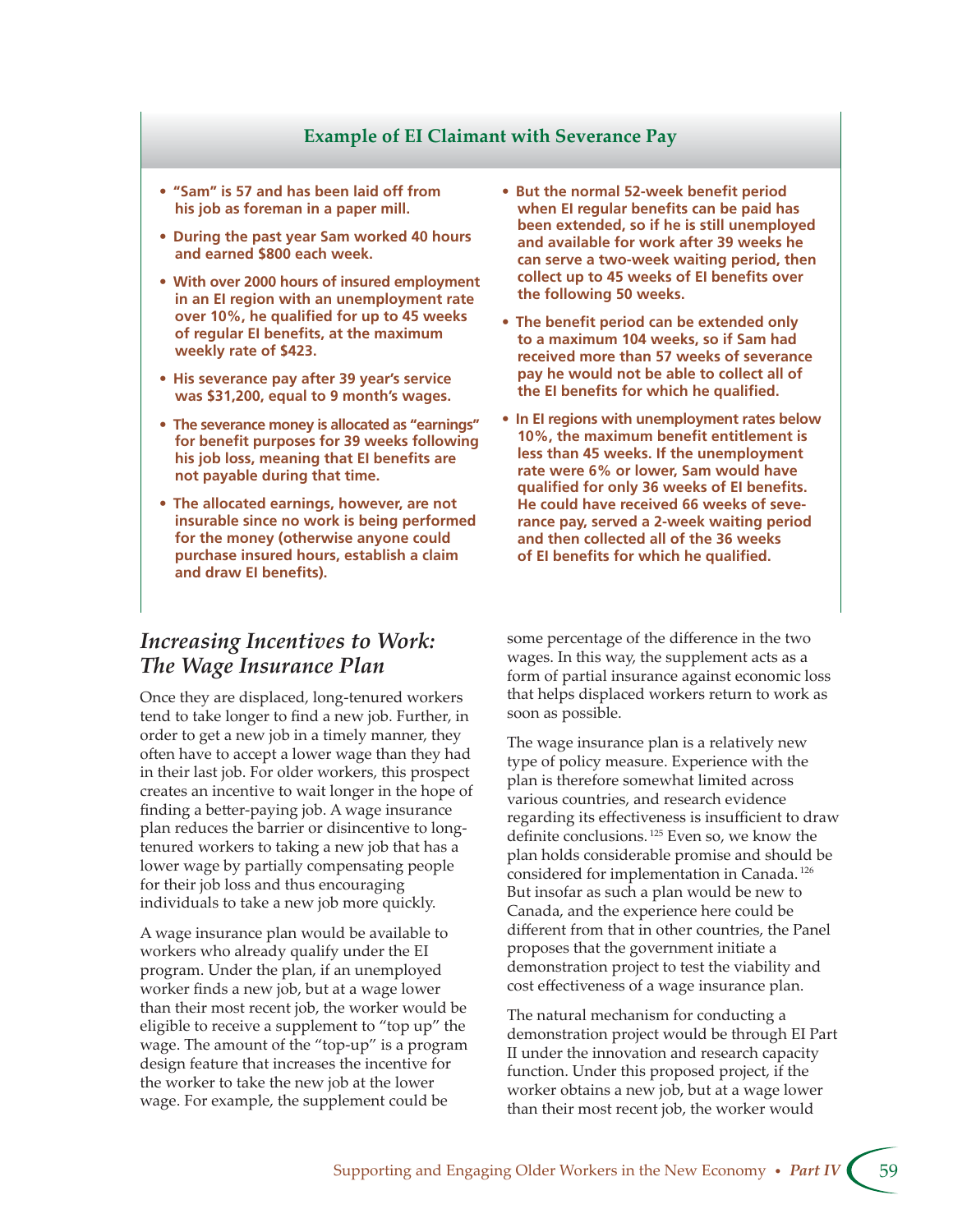receive a wage supplement for a period of up to two years. The supplement would be a proportion (e.g., 50%) of the difference between their predisplacement earnings and their earnings in the new job. In order to appraise the outcomes and cost effectiveness of the plan, the government should conduct a rigorous evaluation study of the project once sufficient time to determine the outcomes has elapsed.

### *Recommendation 9:*

**That the federal government, under the existing EI program, initiate through EI Part II (innovation and research capacity) a demonstration project to test the viability and cost effectiveness of a wage insurance plan that would help to mitigate the income losses faced by displaced older workers and thereby encourage these workers to more rapidly return to employment.**

# *Enhancing Benefits Under EI*

As mentioned earlier, compared to other workers, older displaced workers tend to experience greater earnings losses and stay unemployed longer. Some remain especially vulnerable due to low levels of education, job instability, living in a region with high unemployment, working in a single-industry town, living in a rural area or far from a metropolitan area and/or working in a declining industry.

Older workers are often also long-tenured employees. Yet, when these workers lose their jobs they do not benefit significantly from the EI program in relation to their long-term EI contributions, or in relation to the benefits received by others with shorter periods of continuous employment. Further, when they live in a lowunemployment region, the benefits may actually be quite limited relative to others working continuously for a shorter period in a high unemployment region.

Taking all these factors into consideration, the Panel feels that long-tenured workers who have not collected EI benefits for an extended period prior to becoming unemployed should be eligible to receive benefits for longer periods than currently allowed. Because long-tenured workers tend to experience longer durations of unemployment and greater earnings loss, these

extended benefits should not be tied to the unemployment rate in their specific region.<sup>127</sup>

### *Recommendation 10:*

**That the** *Employment Insurance Act* **be modified such that workers who become unemployed after a period of long tenure in the workplace, and who have not been EI recipients on a regular basis:**

- **(i) be eligible to receive benefits for longer than they are eligible to receive them under the current program; and**
- **(ii) that the extended duration of benefits and mobility assistance (see Recommendation 11) for these long-tenured employees not depend on the unemployment rate in the region, as is the case for special benefits such as maternity, parental, compassionate and sickness benefits.**

**For the purpose of the recommendation, the operational definitions of "long tenure" and "regular basis" need to be determined. As guidelines, the Panel again suggests that these extended benefits be available to unemployed workers who had been employed for at least 10 years and had not collected benefits in the last five years.**

### *Enhancing Mobility Assistance*

### *Mobility Facilitates Individual Adjustment and Supports Economic Efficiency*

Canada's economy and labour market are especially dynamic and some industries, such as oil and gas, mining and construction, are experiencing especially rapid growth. However, other industries, such as pulp and paper, fishing, and some segments of manufacturing, are undergoing adjustments marked by layoffs and plant closings.

Canadians are realizing they need to be mobile in order to seek improved economic opportunities or to adjust to a job loss. Workers in Ontario seek construction jobs in British Columbia; workers from Newfoundland and Labrador find jobs in Alberta but maintain their homes in Atlantic Canada; and workers from rural areas seek jobs in large metropolitan centres. However, barriers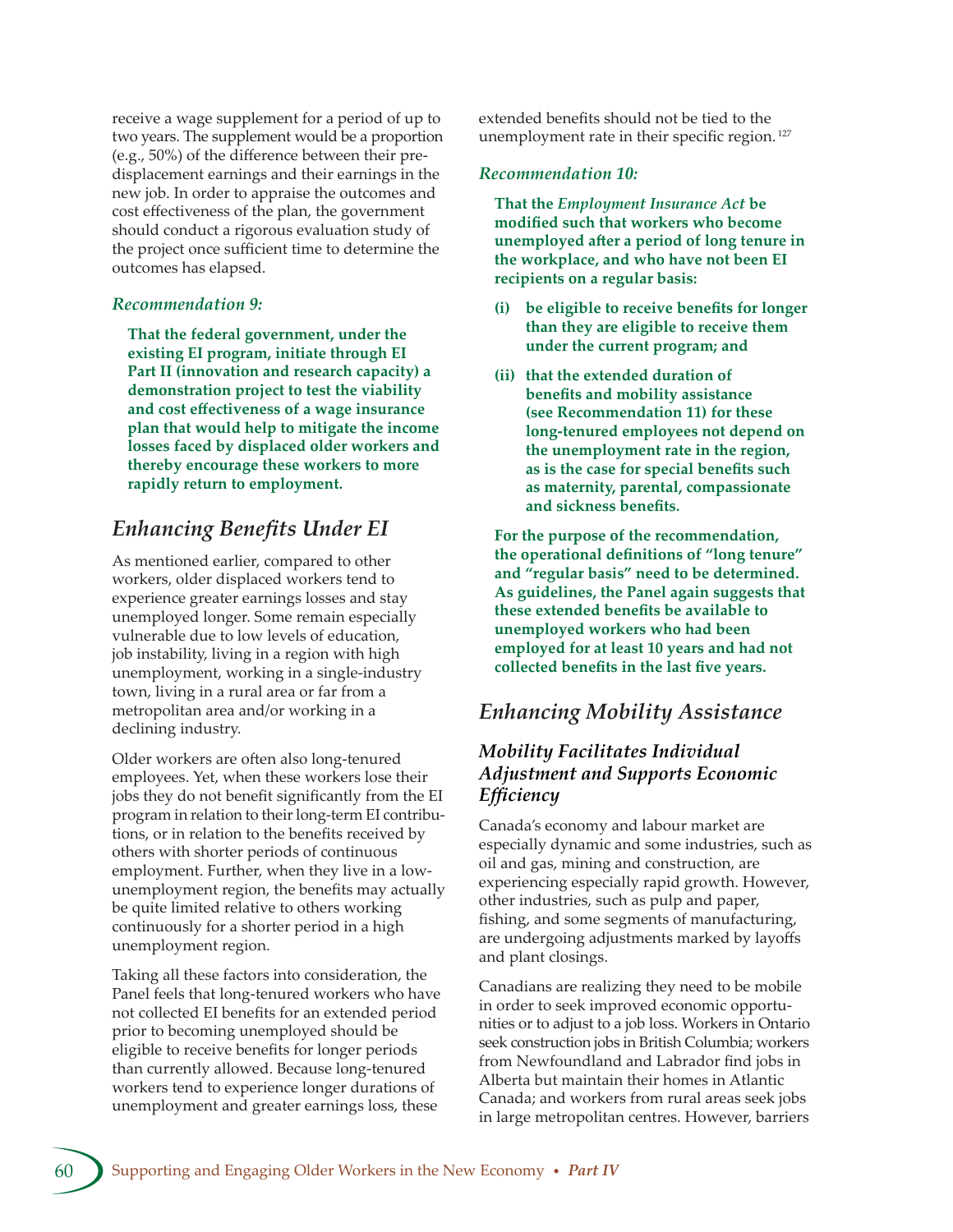to mobility can be an obstacle when workers try to adjust to job loss. Displaced older workers often face financial barriers when searching for or relocating to a job outside their immediate geographic horizon. This is the case even within provinces and territories, since most encompass considerable geographic expanse. In addition to direct costs of mobility, older workers who have lost their job in single-industry communities can experience a significant loss of housing assets.

Enhancing workers' mobility will facilitate labour market adjustments in a dynamic economy such as Canada's. And financial support in the form of travel assistance for job search and relocation will ease adjustment after a job loss of displaced older workers.

### *Mobility Assistance Under the Tax Code*

The *Income Tax Act* currently allows people to deduct some expenses associated with a significant geographic move to start a job with a new employer. 128 The main limitation of this tax provision, however (especially for older displaced workers), is that the financial benefit accrues only in the future after the move. Employment relocation involves incurring direct expenses in the present and this fact can discourage mobility. Recognizing this, the Panel encourages the government to review the provision on an ongoing basis with a view to ensuring that the level of deduction is appropriate to facilitating worker mobility.

### *Enhancing Available Mobility Assistance*

As discussed earlier, there are a broad range of support measures and services provided to displaced workers under EI Part II. While these measures assist unemployed workers, none specifically addresses the issue of facilitating the mobility of displaced workers.

Enhancing the mobility prospects of displaced workers will help employers hire the workers they need to grow their businesses, and ease existing or emerging labour shortages that occur in certain industries or regions of the country. It will also help displaced older workers to become re-employed if they are in regions or industries experiencing higher-than-average unemployment rates, and increase their chances of becoming re-employed sooner, thereby lessening their economic hardship.

Given the importance attached to encouraging mobility for older, long-tenured displaced workers, and the high mobility costs that they can incur, the Panel sees distinct advantages to providing such workers with direct and more immediate financial assistance for mobility.

### *Recommendation 11:*

**That the** *Employment Insurance Act* **be modified such that the suite of measures under EI Part II be expanded to include a specific mobility assistance measure with a commensurate adjustment to the budget allocated to EI Part II.**

# *Renewing the EI Program*

The design and scope of employment insurance in Canada has changed considerably since the inception in 1941 of the *Unemployment Insurance Act*. In 1971, it underwent a major review and renewal in which most characteristics of the program were changed and some new features added. 129

Since then, the EI program has undergone a series of changes. One overarching criticism of the current program is that it has become less coherent and does not sufficiently respond to the demands of Canada's new economy and labour market. This is evident with regard to the capacity of the EI program to meet the needs of older workers. But the criticism has a broader significance, as the program has a number of other deficiencies:

First, the overall program does not sufficiently emphasize "mutual responsibility." In many OECD countries, under the principle of mutual responsibility, unemployed individuals are required to undertake a number of activities that will increase their chances of re-employment, such as actively searching for a job or obtaining career guidance. 130 Canada is a notable exception among OECD countries in that it does not have such requirements, with the result that its EI program lacks relevant activation measures that include a strong principle of mutual obligation, or an individual action plan. 131 Yet the experience of OECD countries emphasizes the positive results from using various activation measures.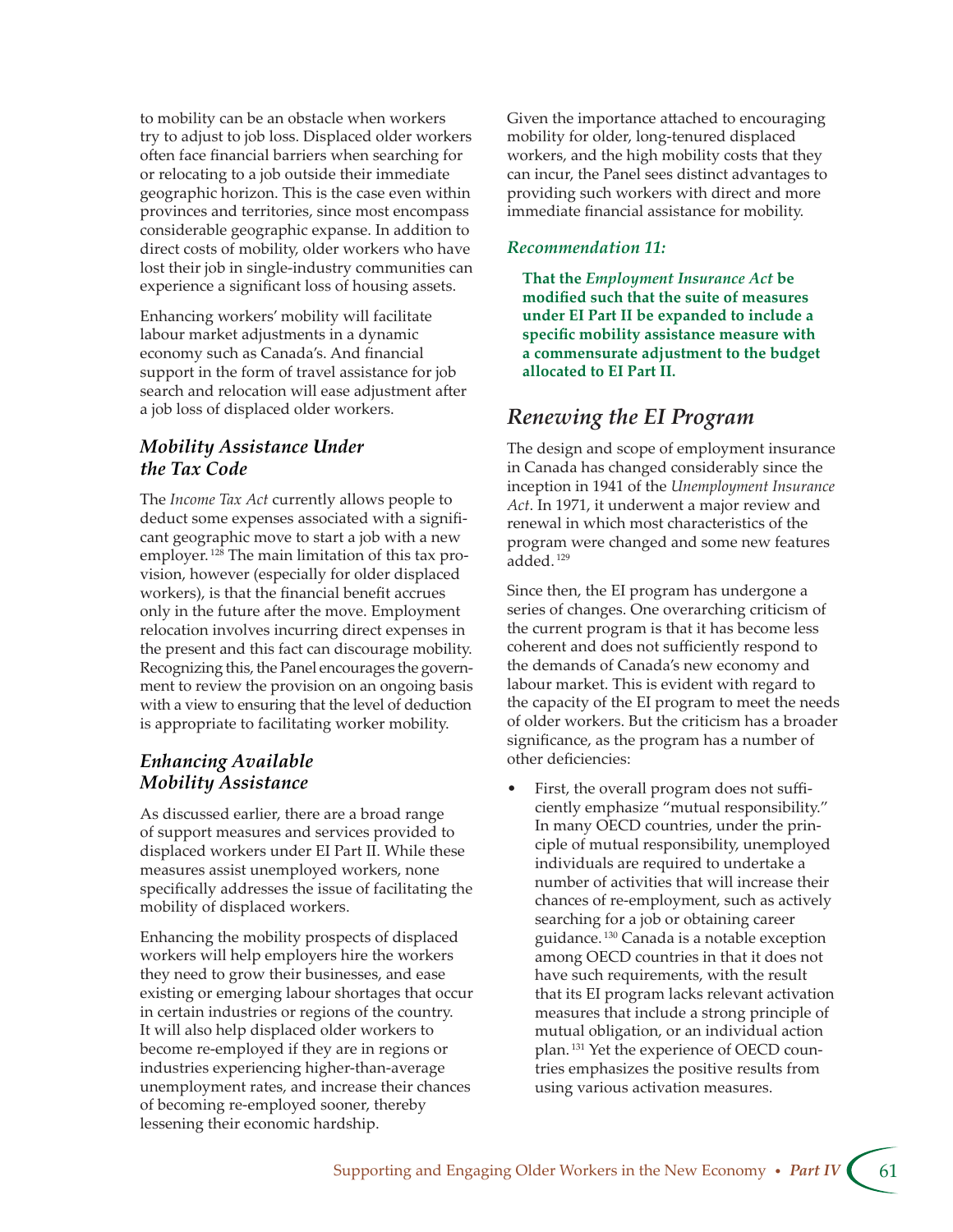- Second, in practice the EI program is too restrictive in its coverage. A relatively low percentage of unemployed individuals actually receive EI benefits, even though in principle, coverage is fairly high. In 2006, 83% of persons who had been paying premiums and had a job separation that qualified under the EI program were eligible for EI benefits. For older workers (aged 45+) the proportion was 88%. Close to one-third of the unemployed, however, had no recent paid employment, and so were not covered. Another 15% contributed but had too little employment, or had left a job to return to school, or for other reasons considered "without just cause" under the EI program. Overall, fewer than 44% of the unemployed were eligible for EI benefits. The proportions were even lower for unemployed women (35%) and youth (15%). <sup>132</sup>
- Third, a significant number of EI recipients cycle through as repeat users, effectively causing an imbalance in subsidies. One indicator of this is the total benefits-to-contribution ratio, which indicates that some provinces and industries tend to receive more total EI benefits than they contribute to the program in premiums.
- Fourth, a long-standing issue is whether the entitlement periods and benefit rates should be tied to regional unemployment rates. 133 Doing so can create disincentives to workers' mobility and contribute to the persistence of high unemployment regions. This feature also implies that workers living in low unemployment regions receive much less insurance against the risk of income loss than those living in high unemployment regions.

The EI program needs to adjust to the changing circumstances of the economy and the labour market, such as changes in industrial structures and changes to the composition of the labour force (e.g., employment patterns and job types). The Panel's earlier recommendations that call for immediate reforms in the EI program aimed at long-tenured workers point the way for further but more comprehensive reforms through a more fundamental review of the *Employment Insurance Act*.

### *Recommendation 12:*

**The Panel strongly recommends that the federal government engage in a fundamental review of the** *Employment Insurance Act.*

# *Older Workers and the Targeted Initiative for Older Workers (TIOW)*

The TIOW is a response to the pressures arising from the decline of several industries in traditional sectors of the Canadian economy. Workers in the fish processing industry in Newfoundland and Labrador, the forestry industry in New Brunswick, and the forestry and textile industries in Quebec were experiencing large numbers of layoffs in the face of plant closures. Unemployment became high in these sectors as many workers were older and had trouble finding new jobs. There was a clear demand for immediate measures to assist these older workers, including calls for income support that would provide many of them with an "income bridge" to retirement age when they could access the Canada Pension Plan.

Established through government commitments made in the 2006 federal budget, the TIOW program is funded for two years at a level of about \$70 million. It was intended as a temporary measure to provide immediate support for displaced older workers in any industry. The government also established the Expert Panel on Older Workers to consider a longer-term approach to the problems faced by displaced older workers.

The TIOW program works as a partnership agreement with provincial and territorial governments on a cost-sharing basis. It provides program activities and income support to displaced workers aged 55 – 64 (although workers aged 50 and older may participate). TIOW benefits are limited to those in smaller communities and single-industry/company towns with persistent high levels of unemployment or job loss due to a plant closure or work force downsizing.<sup>134</sup> The TIOW also provides income support to participants in the form of allowances or wage subsidies to employers.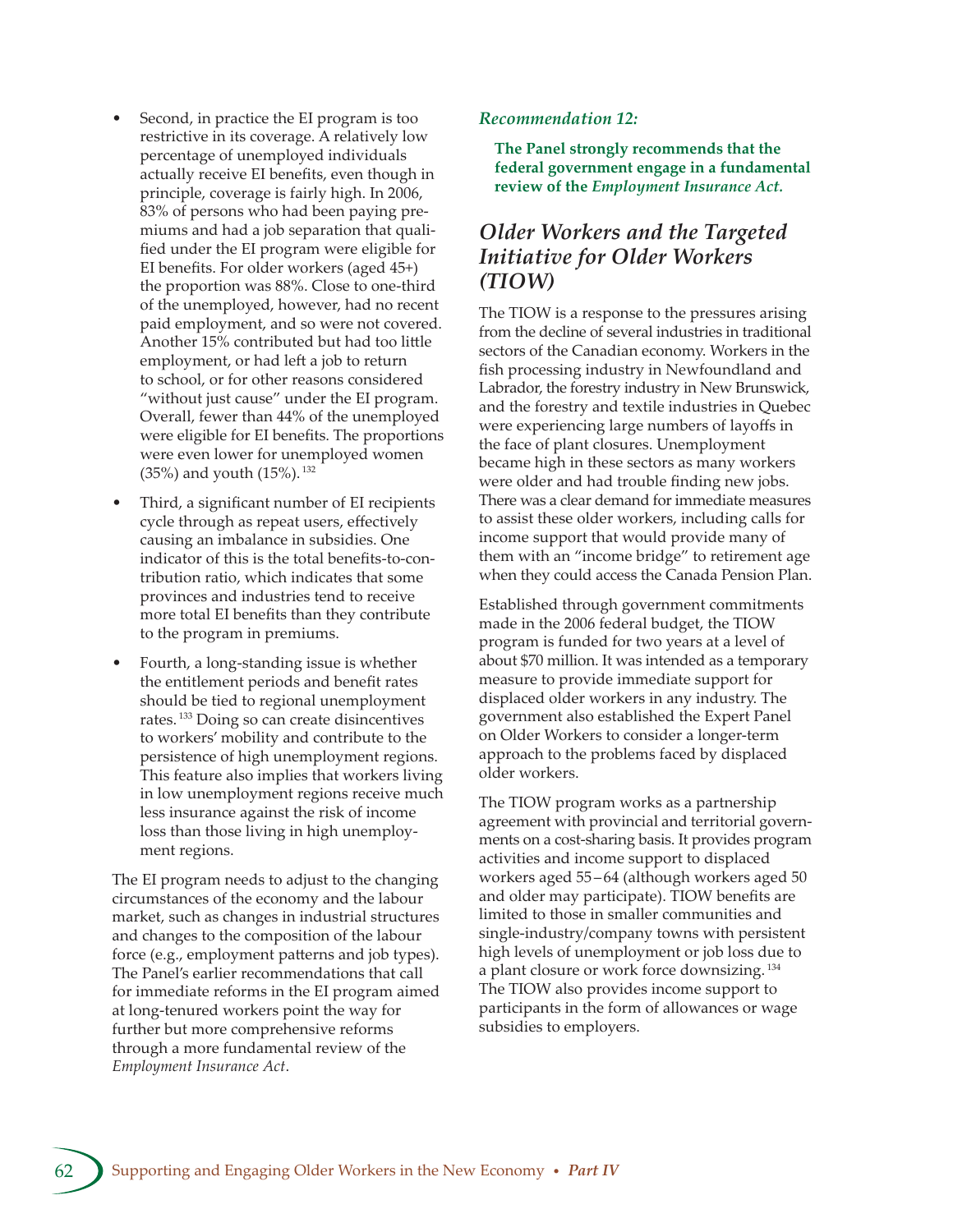The goal of the TIOW is to increase employability through a range of activities such as training, employer- and community-based work experience, self-employment and job search support (e.g., counseling, résumé preparation and interviewing techniques), and direct marketing to prospective employers. These activities are designed, delivered and administered by the provinces and territories. They are flexible and can be matched to the needs and circumstances of the individual.

By mid-2007, agreements were in place between the federal government and Newfoundland and Labrador, Nova Scotia, Prince Edward Island, New Brunswick, Quebec, Saskatchewan, British Columbia, the Northwest Territories and Yukon. Approximately 12 projects were approved and over 30 submitted for funding consideration. The actual agreements and the extent of participation across provinces and territories vary greatly.

The provinces identified several issues with the TIOW. First, the targeted age group of workers is too narrowly defined. Some program partners would prefer the minimum age for participation to be lowered to 50, or even 40 years of age. Second, the TIOW excludes large metropolitan areas, which naturally include a greater number of older workers. Third, the TIOW does not currently include mobility assistance as an eligible activity. A more general concern is that the TIOW provides only temporary noncomprehensive measures, which tend to have limited effectiveness. This highlights the importance of pursuing long-term approaches and solutions to the more systemic problems facing older displaced workers.

Despite these issues with its current design, the TIOW program is only now beginning to operate in the participating provinces and territories. It is too early to evaluate outcomes, but there are indications that the specific measures taken under the TIOW have been well received.

#### *Recommendation 13:*

**That the termination date of the current TIOW program be extended until the government has modified the EI program to provide improved benefits to long-tenured displaced older workers (see Recommendation 10); that mobility assistance measures and commensurate funding be added to any new TIOW agreements being extended or negotiated; and that the TIOW program be modified to provide for financial mobility assistance as an eligible program activity.**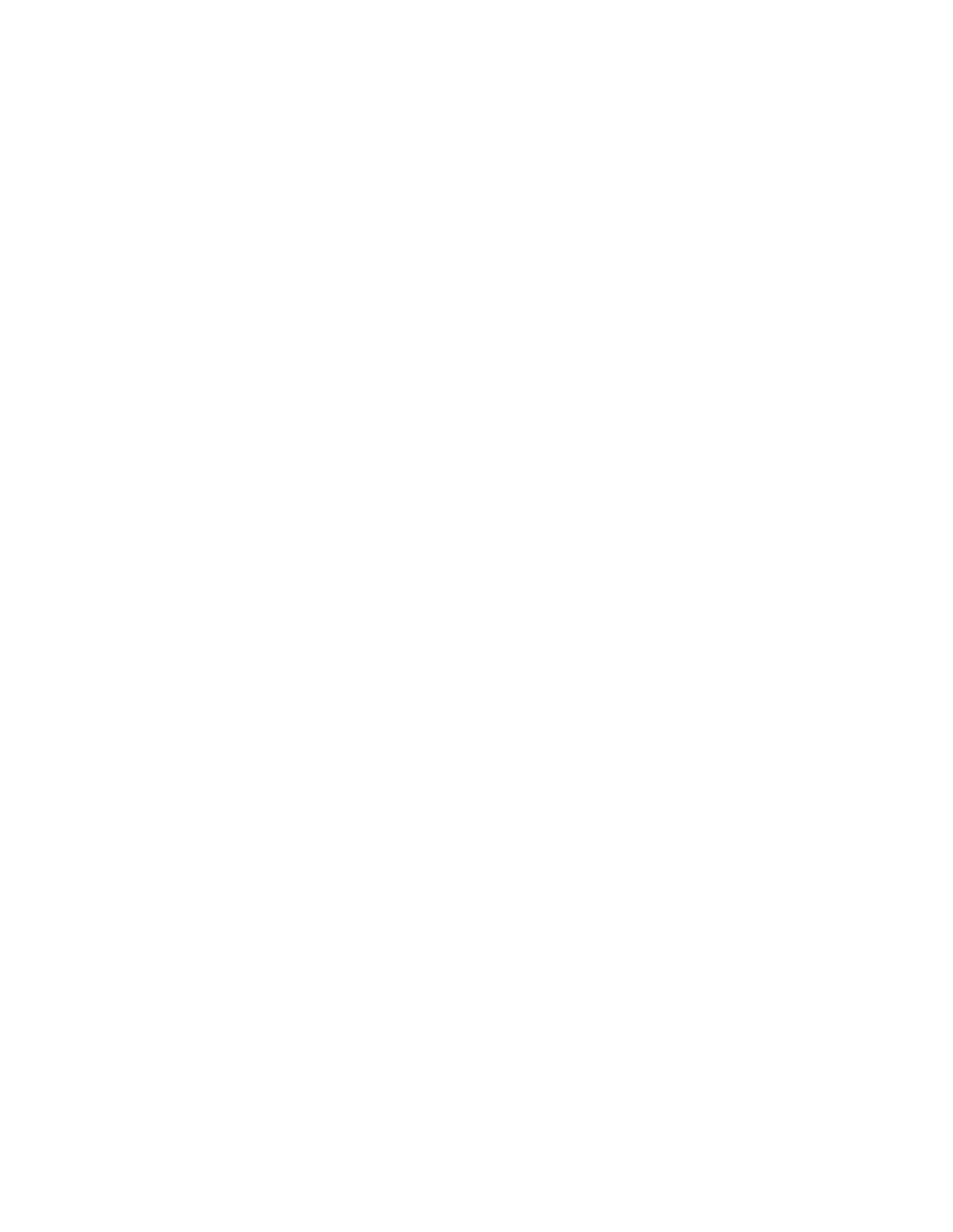## **CONCLUSION A Roadmap for Supporting and Enhancing Older Workers' Labour Market Prospects**

The Canadian economy is overall on a sound footing. Recent economic growth rates have been strong and sustained, employment rates have been high and unemployment rates have reached historic lows. The challenge is to ensure that Canada's economic prospects remain strong. The Panel has made a set of short-term and long-term recommendations that it trusts will, if implemented, contribute to ensuring that older workers continue to enjoy economic security and prosperity.

Even though the overall state of the economy is strong, a number of developments present significant challenges. Economic growth has been uneven across sectors and regions of the country, overall economic inequality has increased, and some workers have fared less well than others. While labour market adjustment is a normal aspect of economic development and growth, it is important that those individuals who bear much of the cost of adjustment to economic changes receive support and assistance.

There are several major pressures on the Canadian economy that could impact economic growth and test the ability of the labour market to adjust successfully. In the short term, emerging macroeconomic conditions may lead to lower economic growth rates. The prospect of an economic slowdown in the United States in 2008 will negatively impact many key sectors of the Canadian economy. The high Canadian dollar is already straining many sectors of the economy. In the short term, we need to ensure that labour markets remain flexible and responsive to changing economic conditions, and that the programs in place to support displaced workers adequately cushion the economic hardships these adjustments impose while providing workers with the training, skills and mobility assistance they need.

Some major industries have been in long-term decline — notably fishing and pulp and paper while others, such as forestry and automobile manufacturing, have been under increased pressure. While the Canadian labour market

has tended to adjust well to these stresses, job losses in some industries, especially manufacturing, have been mounting. In particular, older workers in these industries have been negatively affected, especially when they work in singleindustry communities. The Panel heard from Canadians that the adjustment process that older workers experience can be difficult and can impose significant financial costs. To provide some basic measure of immediate assistance, in 2006 the federal government established the Targeted Initiative for Older Workers (TIOW), a targeted program that provides an important response to the needs of displaced older workers.

Significant long-term pressures and challenges to Canada's economy include the prospect of even greater economic globalization, technological change and the aging of the population. Globalization is expected to continue to exert intense competitive pressures on manufacturing, even as it creates major growth in the commodities sectors of the economy. This is likely to result in the need for greater adjustments in the labour market as some sectors contract in relation to others in the Canadian economy. Rapid technological change is also expected to result in worker adjustments across firms and industries.

As the "baby boomers" age and fertility rates remain low, the growth rates in the Canadian population and labour force are projected to slow considerably. This demographic shift is among the most important of societal developments this century. It has implications for society at large, for our future economic growth and for the prosperity and well-being of Canadians.

The slower labour force growth rates are likely to slow economic growth rates, and few policies are available that can minimize this trend. Immigration, already at high levels, cannot be easily increased in order to have a meaningful impact on the labour supply. One attractive alternative is to increase labour force participation rates, especially among older workers. While participation rates are generally high, there is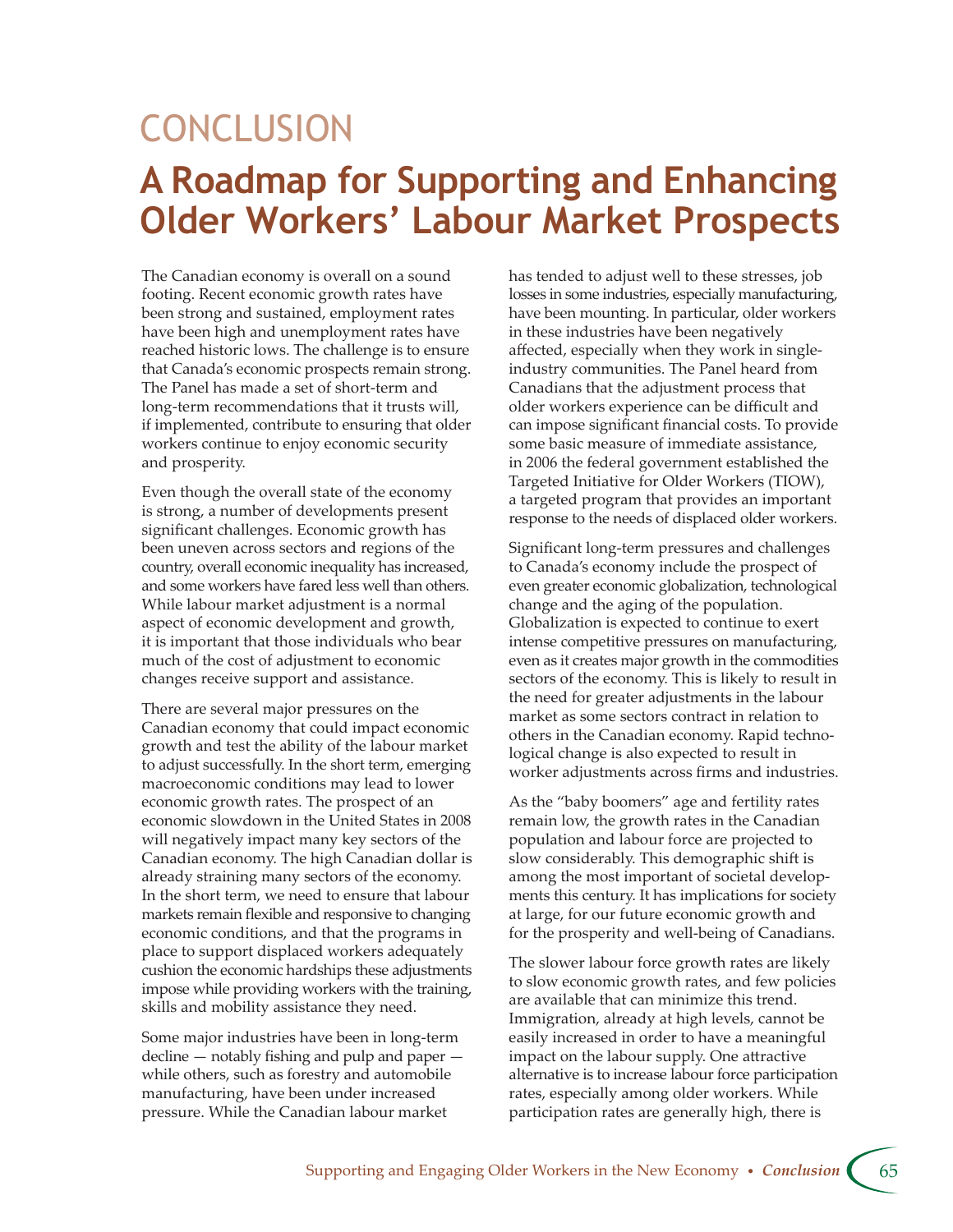room to encourage older workers who wish to participate in the work force for longer than previously was the norm — especially as life spans steadily increase. Some older workers may wish to participate because of interest in working and contributing to society, while for others the motivation may be economic arising, for example, because of limited pension benefits. In either case, older workers should have the choice and opportunity to work.

Older workers have significant experience, skills and knowledge and many are willing and able to work. The Panel heard from Canadians about the importance of removing barriers present in workplaces as well as features of current programs that do not adequately support older workers. Establishing a major public awareness campaign represents an opportunity for the federal government to address the critical issues of ageism and lack of awareness of the full potential of older workers to contribute to Canadian society.

Individuals and employers need to be able to make informed decisions and choices as they adjust to changing economic and labour market conditions. The federal government also has a major role to play in ensuring that the best information about labour market adjustment and older workers' transitions is available to individuals, employers and policy makers at all levels of government. With the establishment of two new surveys, and a research centre for the study of economic issues associated with aging, such information can be produced and evaluated, and thus inform and support the decisions of individuals, employers and governments.

The Panel identified important specific areas for the federal government to take the lead in undertaking policy adjustments. These include enhancing flexibility in transitions to retirement by modifying features of the Canada Pension Plan (CPP) and Old Age Security (OAS) that create disincentives to participate in paid work; improving critical areas of labour market information and research in which there is currently a knowledge deficit; addressing mandatory retirement in the federal jurisdiction; and taking concrete action against ageism. While the overall architecture of the CPP and OAS programs remains sound, they require some adjustments in light of the aging of the population and the need to increase flexibility to accommodate the

needs of an older workforce.

The federal government has an important role to play in ensuring that older workers:

- have the necessary training, skills and access to lifelong learning that will enhance their earnings and job prospects over their careers, and that will support successful labour market adjustments when they are required;
- have maximum choice and flexibility in their working lives, including participating in paid work, transitioning into retirement and balancing work and retirement; and
- do not face artificial barriers to their participation in work, and that they have access to training and other prerequisites to succeed in the labour market.

The Panel agrees with the views expressed by Canadians that the Employment Insurance (EI) system is the centrepiece of the support framework for worker adjustment. But the EI system needs to be updated periodically to reflect the emerging characteristics of the Canadian economy and labour market — especially those concerning older workers in need of adjustment assistance.

The Panel's recommendations to update the EI system — including changing the treatment of severance payments, extending benefits for long-tenured workers, and providing mobility assistance — can be implemented immediately to provide needed assistance to displaced older workers. The EI system must also reflect innovative and effective policy approaches. The Panel views the proposed demonstration project on wage insurance as an innovative yet prudent approach to exploring a promising opportunity to support older workers through the EI program. Until these adjustments to the EI program are in place, the TIOW can be extended in order to provide a measure of needed support for displaced older workers undergoing difficult job adjustments.

Through the consultation process, the Panel clearly heard from Canadians, major stakeholder organizations, and provinces and territories about the need for a major review of the EI program. The Panel's strong recommendation for a major review of the program would ensure that EI fulfills its role as the centerpiece in this new century. While undertaking a comprehensive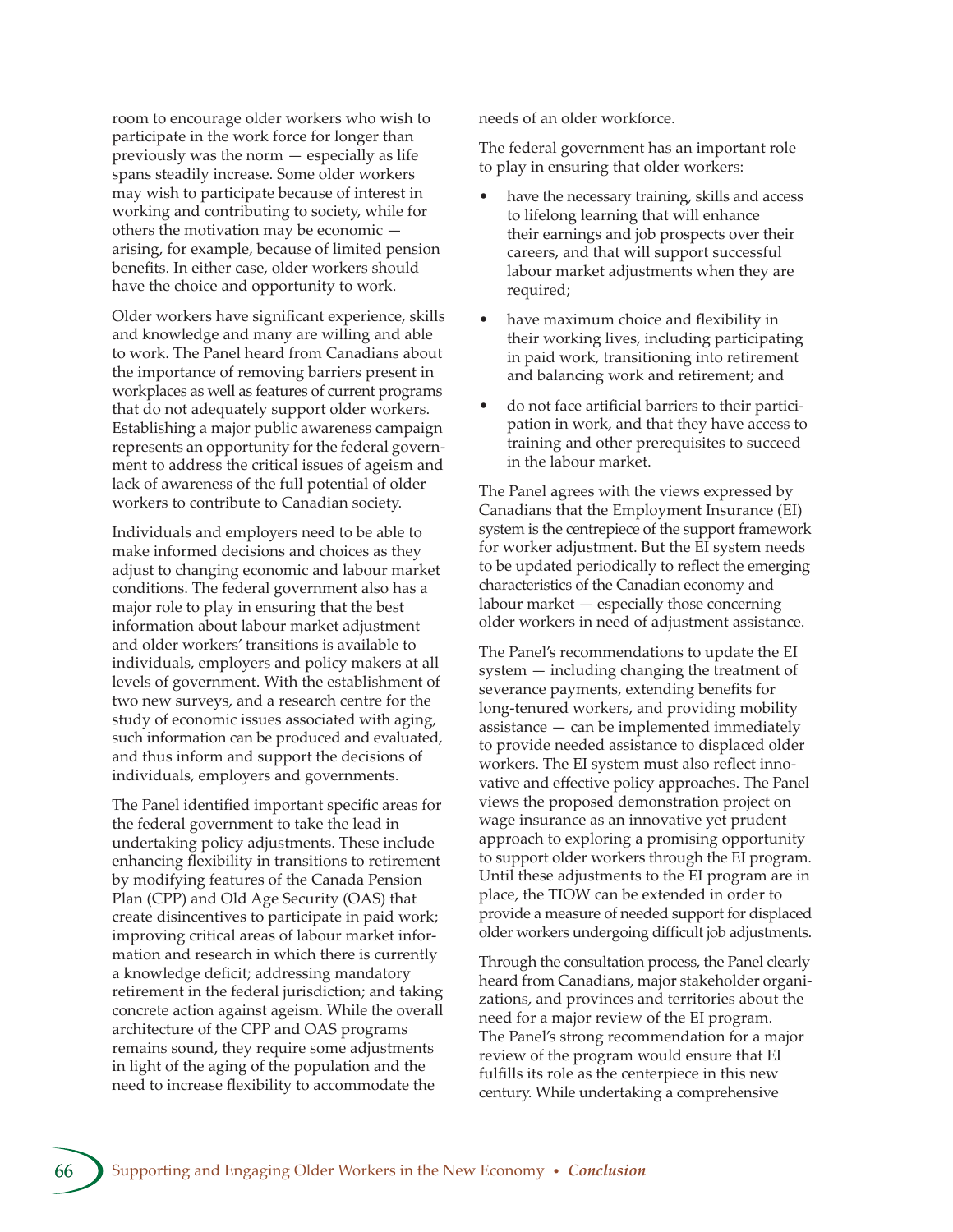review of this program is a major task, it needs to be initiated soon to ensure that the program remains relevant in the coming years.

If older workers are to adjust successfully to economic change, they need policies and programs that support and encourage their continued labour market participation. While governments can take action to support older workers' choices and opportunities, individuals also have the responsibility to ensure that they make the necessary investments to support their own success in the labour market. On their part, employers need to actively engage older workers and support workplace policies and practices that maximize their potential.

There are ongoing economic and demographic pressures such as tax policy, social security and human capital that affect a range of policies and programs that will require sustained policy responses and adjustments. In some areas such as tax policy, training and lifelong learning the federal government must work with the provincial and territorial governments. Changes to retirement patterns and the challenges posed by the aging labour force are potentially complex matters expected to remain major policy issues for the foreseeable future. The Panel therefore advises that the long-term issues identified in this report are monitored and assessed on an ongoing basis.

This report provides concrete recommendations for immediate action and for program adjustments that will take time to address properly — but which need to be initiated now.

It therefore represents a roadmap to address important issues now and in the future, and to support and enhance the labour market prospects of older workers in the new economy.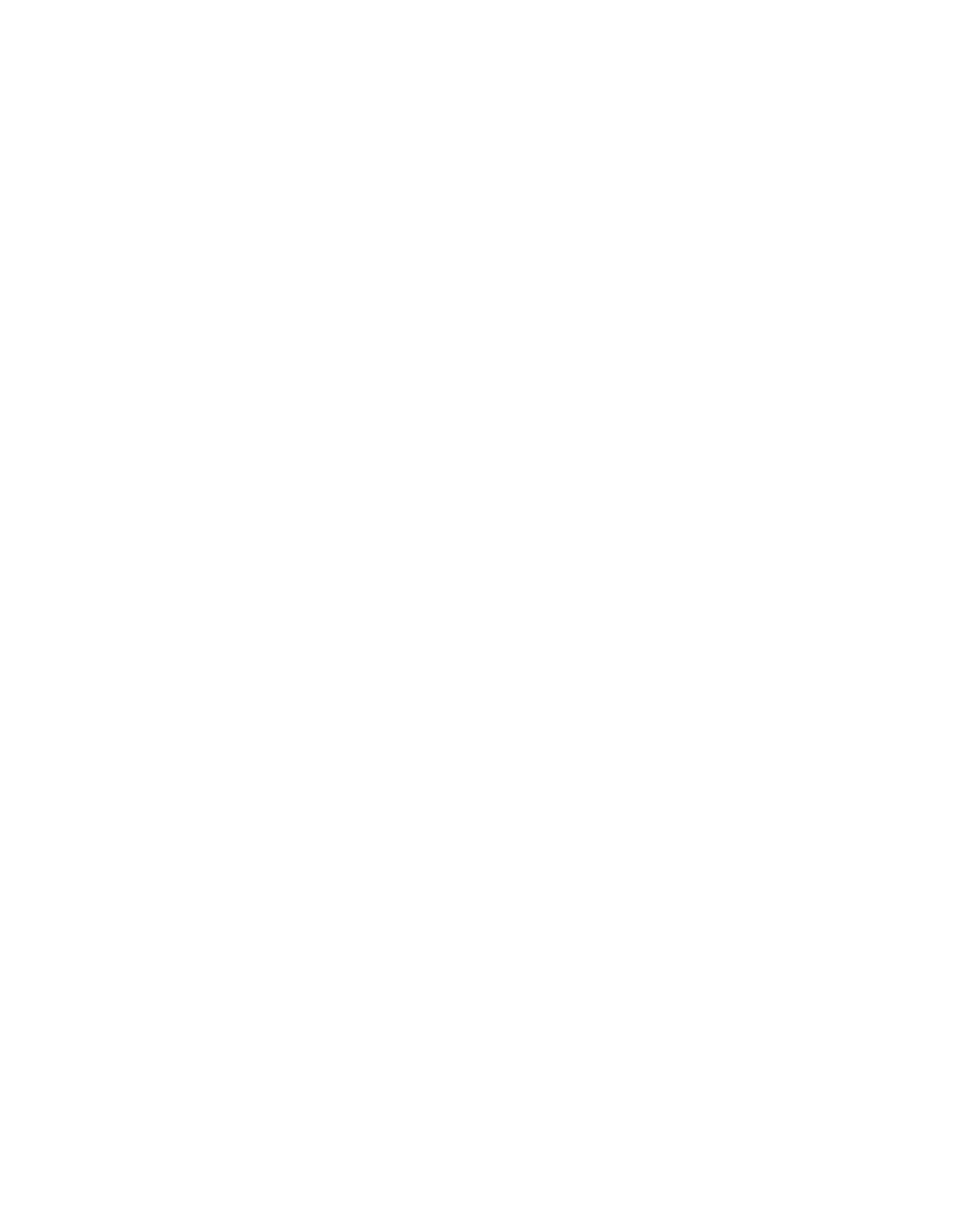### **Endnotes**

- <sup>1</sup> http://www.ow-ta-sec.org/en/index.shtml.
- 2 Statistics Canada (2007a), p. 7, Table 1.
- 3 OECD (2006), pp. vi, 2.
- 4 See, for example, Drummond, D. (2006); Cotis, J. P. (2006); Sharpe, A.(2007).
- 5 Statistics Canada (2007a), p. 36, Table 8.
- 6 Statistics Canada (2008).
- 7 Statistics Canada (2007a), pp. 31 and 36, Table 8.
- 8 See Cross, P. (2006a).
- 9 Statistics Canada (2007a), p. 22, Table 4.
- 10 See Cross, P. (2006b); and Ferrao, V. (2006).
- <sup>11</sup> By 2006, in Alberta the growth in GDP reached 4.5%, job growth reached 4%, unemployment fell below 4%, while roughly 25% of manufacturers reported experiencing labour shortages. (Statistics Canada (2006a), pp. 1.2–1.3; Statistics Canada (2006b), pp. 1.2–1.3.)
- $12$  In early 2006, while unemployment rates in most western provinces dropped below 5%, unemployment in Quebec was at 8.5%; and while the unemployment rate in Ontario was roughly 6%, the manufacturing sector in central Canada experienced significant job losses. (Statistics Canada (2006a), p. 1.3.)
- 13 Statistics Canada (2007a), p. 31, Table 8, and p. 39, Table 9.
- <sup>14</sup> Statistics Canada (2006c).
- 15 Statistics Canada (2007a), p. 36, Table 8.
- $16$  After about age 50, the labour force participation rate of workers in Canada declines with age. (OECD (2005a) p. 45, Figure 2.2).
- $17$  Canadian evidence on the returns to education is provided by Riddell, W. C. (2007a). On the effects of training, see Bartel, A. (1994); and Bartel, A. (1995).
- <sup>18</sup> Evidence for the declining labour market outcomes for successive cohorts of immigrants are well established; see Baker, M. and D. Benjamin (1997); and Aydemir, A. and M. Skuterud (2005). Evidence on the unemployment experience of older workers is provided by Kuhn, P. (2002). Analyses of low-wage work and vulnerable

workers is provided by Chaykowski, R. (2005); and Saunders, R. (2005).

- 19 See Green, D., and J. Kesselman (2006); and Osberg, L. (2007).
- <sup>20</sup> Between the mid-1960s and 2006, the median age of the Canadian population increased steadily from just under 26 years to 39.5 years. (Martel, L. and E. Caron Malenfant (2007), p. 8, Figure 3).
- <sup>21</sup> See Thurow, L. (1999); and Courchene, T. (2001).
- $22$  In 2005, about 23% of the Canadian adult population had a university-level education, ranking Canada below the United States (at 28%), Norway (at 30%), the Netherlands (at 28%), and Denmark (at 26%). (OECD (2007a), p. 36, Table A1.1a.)
- 23 See Riddell, W.C. (2007b).
- 24 See Martel, L., E. Caron-Malenfant, S. Vézina and A. Bélanger (2007).
- $25$  See Marshall, K., and V. Ferrao (2007), p. 5, Table 1.
- <sup>26</sup> Statistics Canada (2006d), pp. 23-24.
- $27$  See Marshall, K., and V. Ferrao (2007), p. 9.
- 28 Statistics Canada (2006e), p. 18.
- <sup>29</sup> See Marshall, K., and V. Ferrao (2007), p. 9, Table 2.
- 30 Also see Statistics Canada (2006e), p. 18.
- $31$  See Marshall, K. and V. Ferrao (2007), p. 6, Chart B.
- 32 See OECD (2005a), p. 44, Figure 2.1; and Marshall, K., and V. Ferrao (2007), p. 7, Chart C.
- 33 See Vosko, L., N. Zukewich and C. Cranford (2003).
- 34 See Marshall, K. and V. Ferrao (2007), p. 9.
- 35 See OECD (2005a), p. 58, Table 2.4.
- <sup>36</sup> See Morrissette, R., X. Zhang and M. Frenette (2007), p. 35; and Kuhn, P. (2002) for evidence on wage loss; also see the review by Fallick, B. (1996).
- 37 See Bélanger, A., L. Martel and É. Caron-Malenfant (2005), p. 18, Table 1.1.
- 38 See Coté. S. (2005); and OECD (2005a).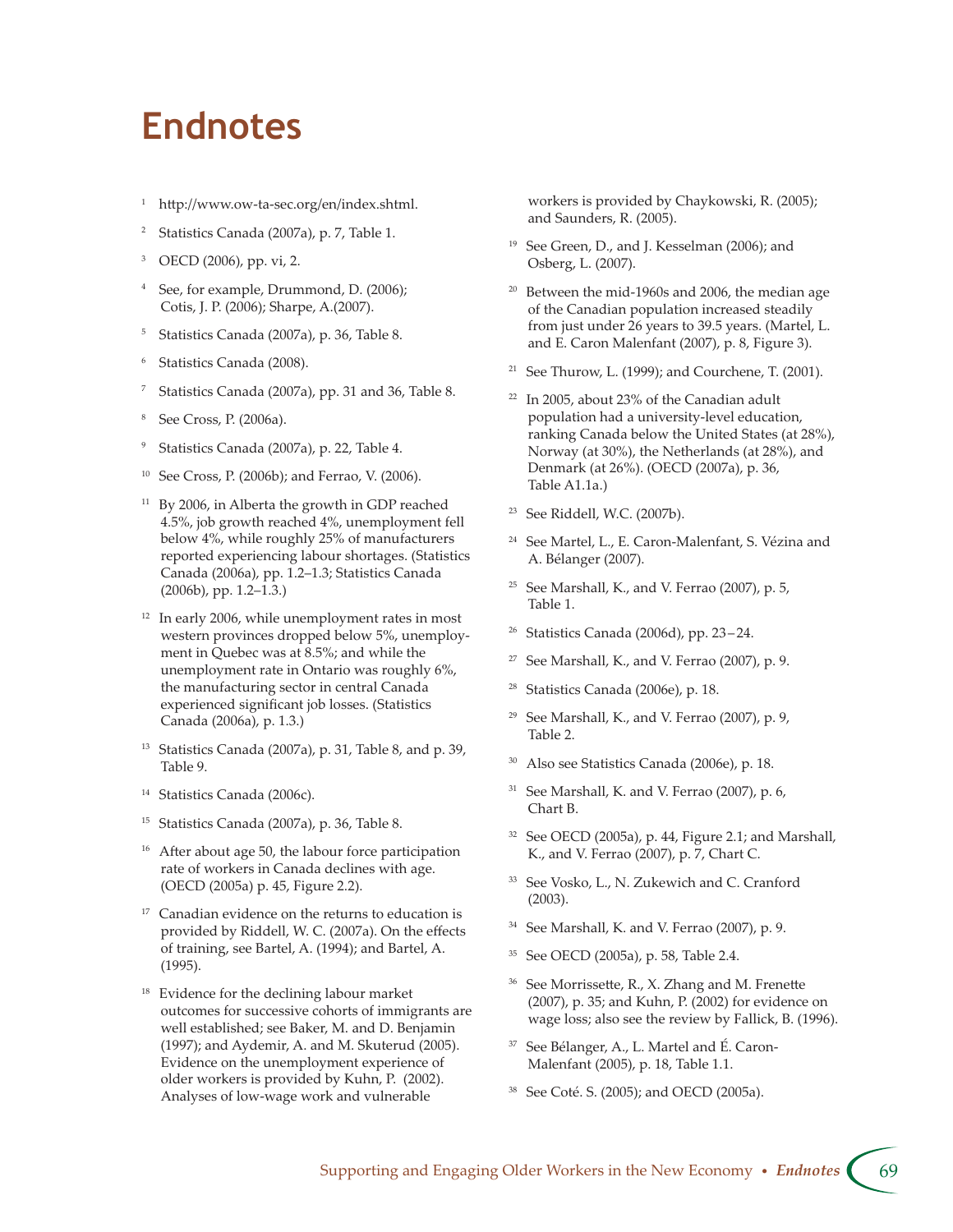- 39 See OECD (2005a), pp. 50 51.
- See OECD (2005a), p. 45, Figure 2.2.
- See OECD (2005a), pp. 83-101.
- 42 The OECD (2005a: 37–39) estimated several scenarios corresponding to: (i) increasing the labour force participation rate of all workers over time; and (ii) increasing the labour force participation rate of only those workers aged 50 and older, over time, to the highest rate observed among OECD countries. Either of these scenarios stands to increase the size of the Canadian labour force appreciably.
- 43 See OECD (2005a), p. 60, Table 2.5.
- 44 See OECD (2005a), p. 58, Table 2.4.
- See Chan, S. and A. H. Stevens (2001).
- <sup>46</sup> See Morrissette, R., X. Zhang and M. Frenette (2007); and Kuhn, P. (2002). Fallick, B. (1996) reviews US evidence on earnings loss. In a comprehensive study of displaced workers in the US over the 1984–2003 period, Farber, H.S. (2005) reports that older displaced workers are more likely to experience large earnings losses:

 "Since older job losers have, on average, more seniority on the lost job, it is likely that they lose more specific capital on average as a result of job loss than do younger workers. The result is that the gap between earnings on the lost job and likely reemployment earnings of older displaced workers will be relatively large." p. 19.

- $47$  Employment in the textiles and clothing industries suffered significant losses from 1989 to 1992, recovered from about 120,000 to 148,000 workers over the following decade, but then declined sharply thereafter; in the sawmills and wood preservation industry, employment increased by 31% from 1995 through 2000 but then declined by 27% by 2006. (Dufour, D. [2007], p. 9; and Wyman, D. [2005], p. 6).
- 48 In the analysis, the regression sample was restricted to workers who worked with the firm for at least five years, and for the laid-off component, those who were permanently laid off due to firm closure or mass layoffs. Persons without positive earnings five years after displacement were not in the sample, and older displaced workers are considerably more likely to have zero earnings five years after displacement, possibly due to involuntary retirement. In the analysis, 36% of older men are lost by imposing the positive earnings restriction in period (t+5), compared to only 17% among younger men. Unfortunately, in the analysis there is no means of identifying retirement or pension income in the data.
- <sup>49</sup> This result appears to be the case in both the descriptive data analysis as well as in the regression analysis.
- 50 As a few examples, Bonavista and Grand Bank (Newfoundland), Souris (Prince Edward Island), Canso (Nova Scotia) and Blacks Harbour (New Brunswick) in the fishing industry; Labrador City (Newfoundland), Matagami, Murdochville and Schefferville (Quebec), Pickle Lake, Onaping Falls and Wawa (Ontario), Flin Flon and Thompson (Manitoba), Fox Creek and Swan Hills (Alberta), Kimberly and Sparwood (British Columbia), and Faro (Yukon) in the mining and refining industries; and Hantsport (Nova Scotia), Nackawic and Saint-Quentin (New Brunswick), Forestville, Dolbeau, Thurso and La Tuque (Quebec), Kapuskasing, Mattawa and Nipigon (Ontario), Hudson Bay (Saskatchewan), Hinton (Alberta) and Campbell River and Duncan (British Columbia) in woodrelated products. See Clemmenson, H. (1992).
- Labour force estimates are by detailed industry, sex, age group, Canada, annual average. Based on Statistics Canada (2006c).
- 52 Other forms of human capital investment, such as investments in an individual's health, also affect productivity and labour market outcomes.
- 53 On the effects of education on earnings see Card, D. (1999); Lemieux, T. (2002); and Riddell, W. C. (2007a); and for the effects on training see Bartel, A. (1995). Also see OECD (2005a), p. 111, Figure 5.3, on the association between age and education, and job-related training. On education and job loss, see Farber, H.S. (2005); and Hall, J. (2000), p. 6. For Canada, employee participation rates in formal job-related training increases with the education levels of employees. (Statistics Canada (2006f), p. 223, Table D2.1.)
- 54 See OECD (2005a), p. 105, Figure 5.1; and see Statistics Canada (2003), p. 33.
- 55 Statistics Canada (2006f), p. 223, Table D2.1. Also see OECD (2005a), pp. 109 – 111, on the negative association between age and training.
- See OECD (2005a), pp. 83-88.
- See OECD (2005a), p. 85.
- Older workers with long tenure may earn more within their current organization than the wages they can command in the open market.
- 59 See OECD (2005a), p. 89.
- See OECD (2005a), pp. 85, 86 and Figure 4.1.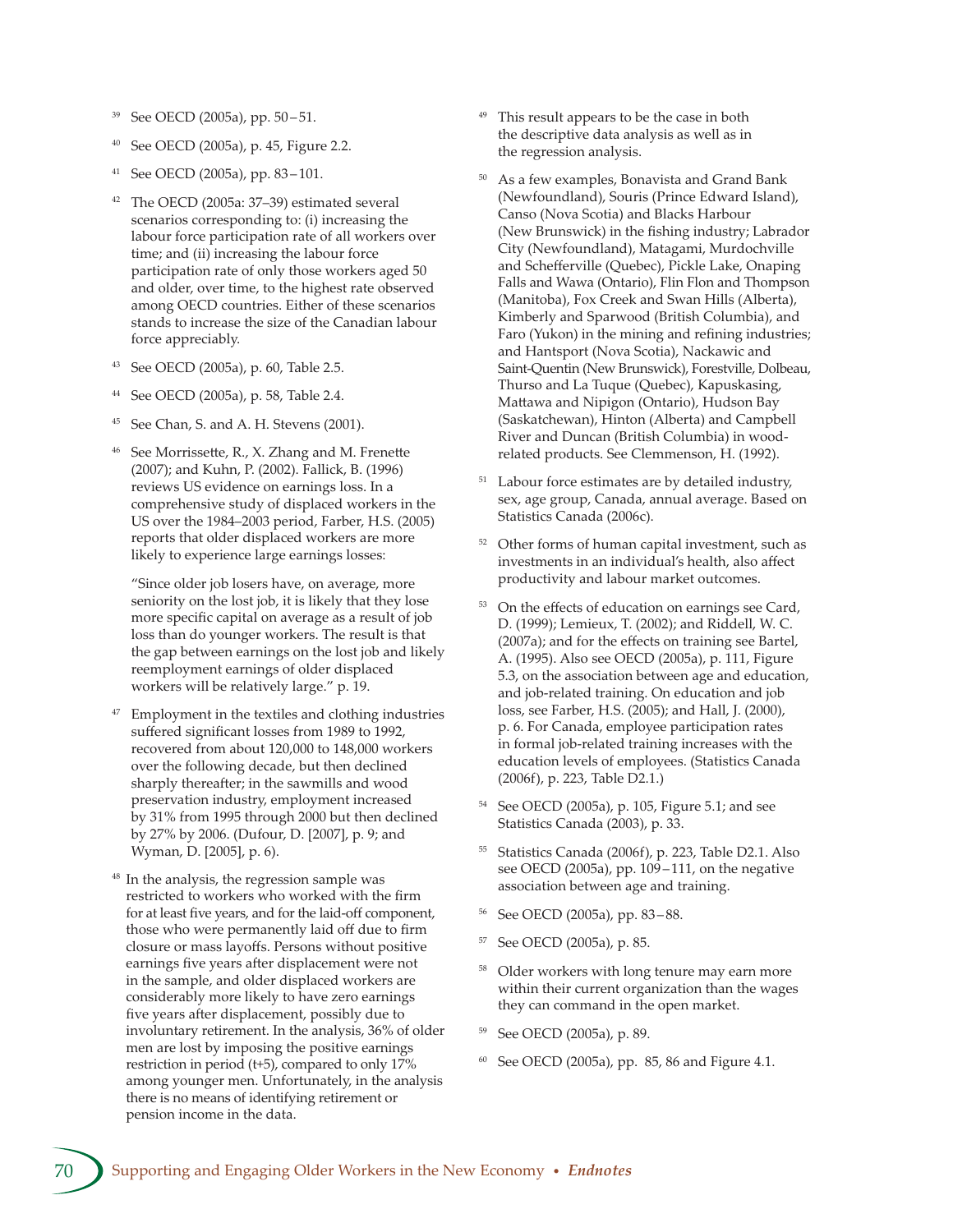- 61 See Finnie, R. (1999).
- See Ehrenberg, R., R. Smith and R. Chaykowski (2004), p. 303.
- $63$  An overview is provided by Li, J. (2006), pp. 95 – 111.
- <sup>64</sup> Statistics Canada. "Registered pension plans (RPPs) and members, by jurisdiction of plan registration, sector and type of plan." Accessed at: hp://www40.statcan.ca/l01/cst01/famil117a.htm.
- 65 Statistics Canada (2004), p. 11, and Chart 2.
- <sup>66</sup> Statistics Canada (2004), p. 12, and Chart 3.
- $67$  This decline is a result of a significant decrease in coverage among men, which has outweighed an increase in coverage among women. Statistics Canada. "Proportion of labour force and paid workers covered by a registered pension plan (RPP)." Accessed at: http://www.statcan.ca/l01/ cst01/labor26a.htm; and see Morissette, R. and Y. Ostrovsky (2007).
- <sup>68</sup> Statistics Canada. "Registered pension plans (RPPs) and members, by jurisdiction of plan registration, sector and type of plan." Accessed at: hp://www. statcan.ca/l01/cst01/famil117a.htm; and see Li, J. (2006), p. 107. Note that the number of defined benefit plans has increased and the number of defined contribution plans has decreased, even though coverage of workers is shifting in favour of defined contribution plans.
- $69$  See Morissette, R., X. Zhang and M. Frenette (2007); and Kuhn, P. (2002).
- $70$  The focus groups were conducted by Statistics Canada for HRSDC.
- $71$  Passive programs, such as welfare or minimum income guarantees in old age, differ in that they are aimed at providing a basic standard of living to citizens regardless of the individual's ability to work.
- 72 Statistics Canada (2006g), p. 6; and HRSDC (2007a), p. 126.
- 73 HRSDC (2007a), p. 3
- 74 HRDC (1999) reports:

 "…most income support-oriented programs in Canada have been judged to be ineffective from the point of view of re-employment of older workers. The most prominent example in recent years has been the Program for Older Worker Adjustment (POWA). That program was instituted as a safety net for older workers who had exhausted Employment Insurance benefits and it was intended as a complement to other programs

designed to encourage re-employment. A 1996 evaluation of POWA … concluded that POWA was a disincentive to labour market participation." p. 23.

 In addition, relative to displaced older workers who did not participate in the program, POWA participants were less likely to find employment or to obtain jobs with higher compensation, and they sustained greater earnings losses following their job loss. See HRDC (1999), p. 23; and HRDC (1996).

- See Auer, P., Ű. Efendioğlu and J. Leschke (2005), pp. 19 – 58; and Betcherman, G., K. Olivas and A. Dar (2004).
- See OECD (2005a); Auer, P., Ű. Efendioğlu and J. Leschke (2005); Betcherman, G., K. Olivas and A. Dar (2004); and Heckman, J., J. R. Lalonde and J. Smith (1999).
- $77$  See Auer, P.,  $\tilde{U}$ . Efendioğlu and J. Leschke (2005), pp. 15 – 17.
- 78 Refer to the comprehensive reviews by Betcherman, G., K. Olivas and A. Dar (2004), Martin, J. and D. Grubb (2001); and Heckman, J., J. R. Lalonde and J. Smith (1999).
- 79 A useful review of the effects and outcomes of a broad range of US programs is provided in the review study: *US Department of Labor* (1995).
- See the survey by Meyer, B. (1995); and *US Department of Labor* (1995).
- See Lalonde, R. (1995).
- 82 See Lalonde, R. (1995). Also see *US Department of Labor* (1995).
- See Lalonde, R. (1995).
- See Auer, P., Ű. Efendioğlu and J. Leschke (2005), Table 9, pp. 67 – 70.
- Generally, a deadweight loss refers to a loss in the value of economic output that is not offset by gains somewhere else in the economy. In this case, the deadweight loss arises because the employment would have occurred without the subsidy.
- 86 Worker profiling can include the collection of information about a range of characteristics, including qualifications (e.g., education and training background), availability for work, work history and job experience. Once a comprehensive profile of the worker is complete, employment services organizations are in a better position to match the individual to an appropriate job and tailor assistance to the needs of the individual (e.g., training needs, assistance in job search or in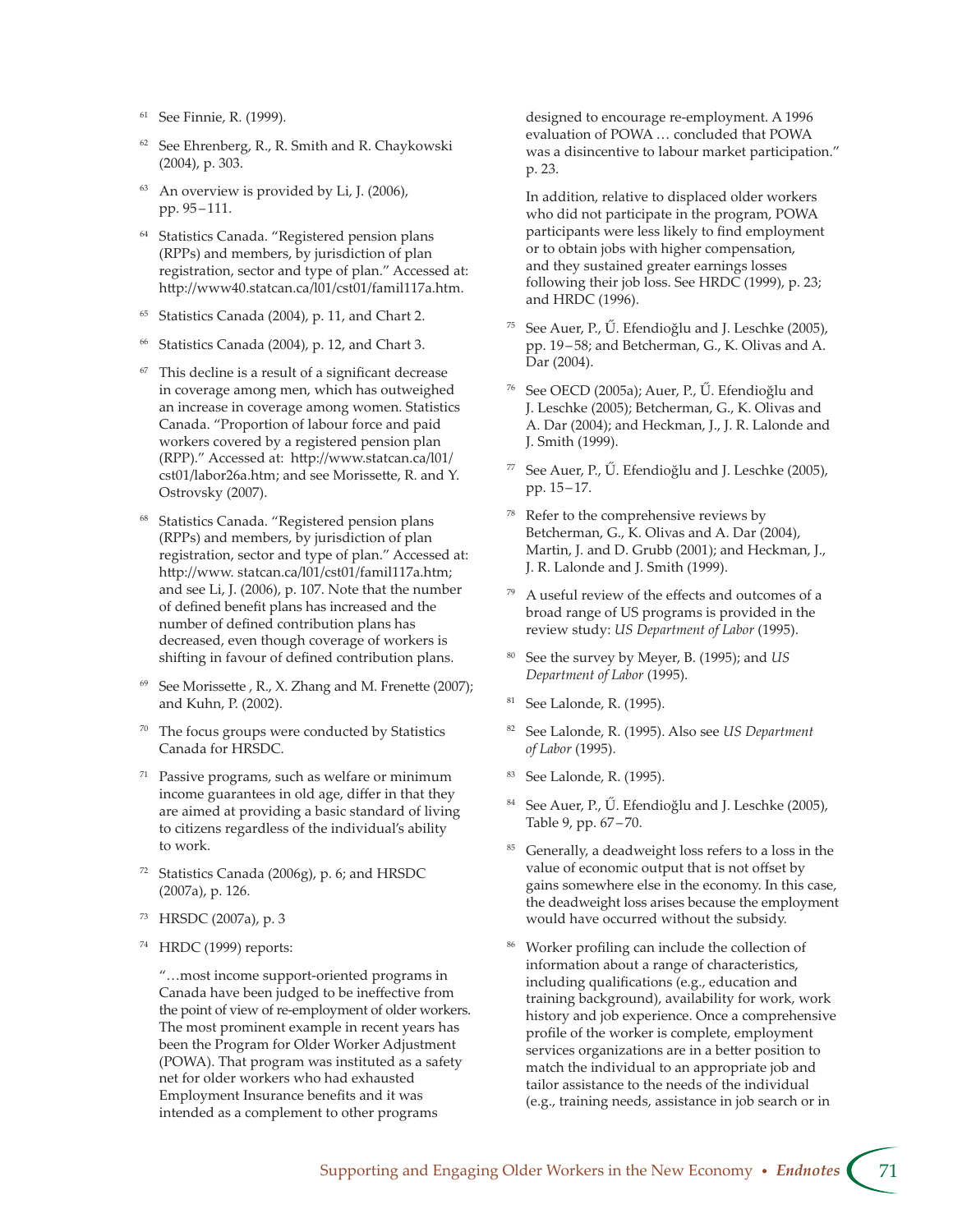preparing for interviews). See OECD (2007b), pp. 207 – 229.

 $87$  The OECD (2005b, p. 175) defines the range of activation programs:

 "'Activation' programmes differ from free public employment services in that participation is obligatory for relevant target groups. Key examples of activation programmes are requirements on unemployed people to attend intensive interviews with employment counsellors, to apply for job vacancies as directed by employment counsellors, to independently search for job vacancies and apply for jobs, to accept offers of suitable work, to participate in the formulation of an individual action plan and to participate in training or jobcreation programmes."

- The TIOW program has not yet undergone an evaluation.
- <sup>89</sup> Sector councils are permanent organizations that bring together key stakeholder groups in an industrial sector. Sector councils deal with human resources issues and they identify and act on skills needs. For more information on the Sector Council Program, please visit: http://www.hrsdc.gc.ca/en/ hip/hrp/corporate/init\_sector.shtml
- <sup>90</sup> For example, see Kelly Services (2006).
- Age was found to be a ground for discrimination (e.g., by the Canadian Human Rights Commission), within the range of 6.0% to 12% of all signed complaints received annually over the period from 2002 through 2006. CHRC (2007), Figure 1, p. 6.
- $92$  This evidence is reviewed in OECD (2005a), pp. 89–90.
- <sup>93</sup> The research evidence on productivity is reviewed in OECD (2005a), p. 91.
- 94 See Coté, S. (2005), Box 3.2, p. 28.
- See Agarwal, N. (2005).
- Statistics Canada (2006f), p. 77, Figure D 5.2.
- Statistics Canada (2006f), p. 82, Figure D 6.1.
- Statistics Canada (2006f), p. 93, Figure E 2.2.
- Statistics Canada (2006f), p. 223-224, Tables D2.1 and D 2.3; Statistics Canada (2001), p. 71, Table 1.6a.
- 100 See Finnie, R. and R. Meng (2007); Green, D. and W.C. Riddell (2001) on the effects of literacy enhancement on labour market outcomes. International literacy comparisons at: http://www.statcan.ca/english/freepub/89-572-XIE/89-572-XIE1998001.pdf
- 101 Statistics Canada (2006f), Tables D2.1, D2.2 and D2.3, pp. 223 – 224.
- <sup>102</sup> See Willms, J.D. and T.S. Murray (2007).
- <sup>103</sup> Evidence on this is available for the US in Farber, H.S. (2005).
- 104 HRSDC (2007b), Financial Table 7.
- 105 HRSDC (2007b), Special Purpose Account, Canada Pension Plan, Table CPP Benefit Payments by Category and Type.
- 106 Régie des rentes du Québec (2006), p. 100.
- <sup>107</sup> These expenditures exclude disability benefits.
- <sup>108</sup> There is no definitive evidence regarding the reasons for the increase in male participation rates. Nor do we know whether these trends will carry on into the future; that is, whether the labour force participation rates of older men and women will continue to increase.
- 109 See Milligan, K. (2005), p. 21; Baker, M., J. Gruber and K. Milligan (2003); Baker, M. (2002); and Gruber, J. and D. Wise (2004) for international research evidence on retirement incentives.
- 110 See Pollock, A. and T. Sargent (2004), p. 31.
- 111 See Milligan, K. (2005), p. 3. This effect occurs when additional years of work increase an individual's expected future retirement income.
- 112 See Milligan, K. (2005), p. 5; and Wannell, T. (2007).
- 113 See Milligan, K. (2005) Abstract.
- 114 See Milligan, K. (2005), p. 5, fn 7.
- <sup>115</sup> The panel recognizes and is mindful that adjustments to the public pension system may elicit subsequent adjustments to pension plans in the private sector. This potential for private sector adjustment, and any consequences of such adjustments, ought to be monitored by the government.
- 116 In the Canadian federal budget of 2007 the government includes the goal of:

 "Encouraging older workers to stay in the labour market by permitting phased retirement. This would allow an employer to simultaneously pay a partial pension to an employee and provide further pension benefit accruals to the employee."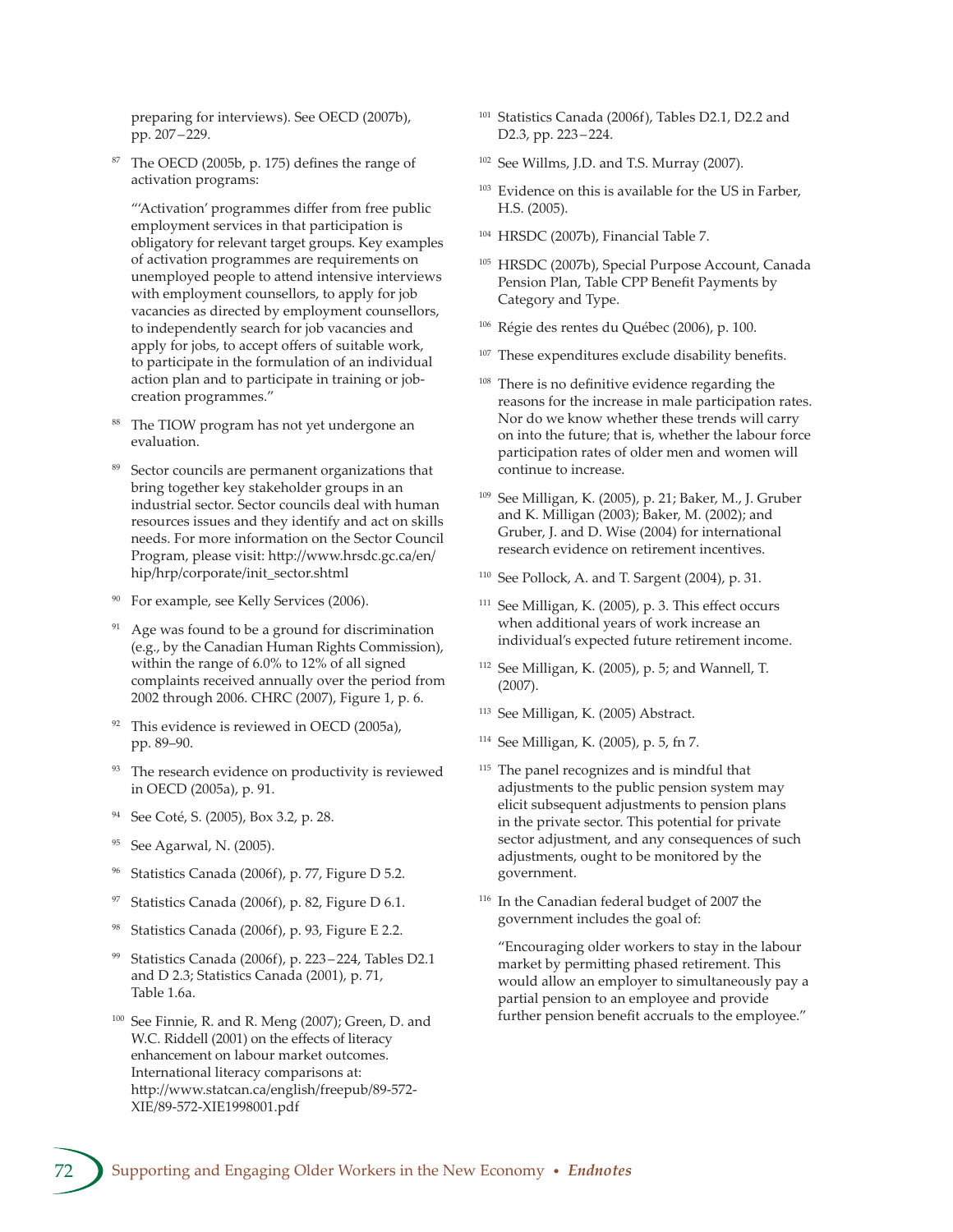- 117 See OECD (2005a), p. 38, Figure 1.2. The projection for labour force growth assumes constant participation rates. Scenarios in which participation rates are higher leads to projections of higher labour force growth, but the projected growth rates remain much lower than in the period prior to 2000.
- $118$  The recent research study by Morissette, R., X. Zhang and M. Frenette (2007) on the earnings losses experienced by displaced workers in Canada was carried out at Statistics Canada using the Longitudinal Worker File (LWF). However, the LWF data has important limitations for research on displaced workers. For example, Morissette et. al. (2007) note:

 "Like most administrative data sets, the LWF contains no information on workers' labour force status, education, occupation, visible minority status and immigration status. Hence, it does not allow separate analyses for, say, workers with different education levels." p. 11.

- <sup>119</sup> In the US, noteworthy examples of relevant research includes: Farber, H.S. (2005; 2004; 1999; 1997; 1993); Gardner, J.M. (1995); Hipple, S. (1999); Neal, D. (1995); and Podgursky, M. and P. Swaim (1987).
- <sup>120</sup> The main coverage, benefit levels and premium characteristics of the 1941 *Unemployment Insurance Act* are provided in Appendix F.
- 121 HRSDC (2007a), Annex 2, Table 2.3.
- 122 HRSDC (2007a), Annex 2, Table 2.7.
- 123 Current EI claimants are unemployed persons with an "active" claim. Former claimants must have a claim that ended within the past three years.
- <sup>124</sup> Under current EI Regulation 35, severance pay is considered to be employment earnings because it is paid or payable by reason of layoff or separation.
- <sup>125</sup> The main US experiments, which involve the payment of cash bonuses to unemployed individuals who obtain jobs, show some promise in terms of encouraging re-employment faster and for longer, but the evaluation of the total costbenefit of the programs is less favourable. See Meyer, B. (1995).
- <sup>126</sup> Some Canadian evidence is available from the Earnings Supplement Project, carried out by the Social Research and Demonstration Corporation. This project, which used a randomized experiment, examined the effects of earnings supplements provided to unemployed workers who were

repeat users of EI benefits and displaced workers (Tattrie, D. [1999] and Bloom, H., S. Schwartz, S. Lui-Gurr and S-W Lee [1999]. The results of the project showed that a supplement to the earnings of displaced individuals in their new job had limited effect on their re-employment experience. See Bloom et. al. (1999), p.88.

- <sup>127</sup> EI special benefits (sickness, maternity, parental and compassionate care) have fixed entrance requirements and fixed benefit durations since the need for those benefits does not vary with local labour market conditions. See the *EI Act*, section 6, which defines a major attachment claimant as having 600 or more insured hours in all regions, and section 12(3), which sets out the maximum weeks to be paid for special benefits in all regions.
- 128 The *Canadian Income Tax Act* currently contains a provision for the deduction of a range of moving expenses, including travel costs during moving, transportation and storage costs, subsistence during the moving period, lease cancellation, and various selling costs of the former residence.
- <sup>129</sup> A comprehensive inventory of the changes is provided in Appendix G: Major Changes to Employment Insurance in the 1971 Review.
- <sup>130</sup> The individual action plan is a means of giving effect to the principle of mutual responsibility:

"Setting up individual action plans with unemployed clients has become an increasingly important element of activation strategies. Their name[s] may vary (guidance plan, job-seeking agreement, activity agreement, etc.), but in each case an individual action plan is a written document to be signed by both parties, describing the jobseeker's situation, laying down certain actions to be taken by the client and listing commitments by the employment service." OECD (2007b), p. 226.

 In most OECD countries, imposing a mutual obligation or responsibility is a key element of activation measures:

 "[Under] activation principles … benefit recipients are expected to look actively for work or participate in a programme to promote their job prospects – the so-called "mutual obligations" approach." OECD (2005b), p. 174.

- 131 See OECD (2007b), p. 210.
- 132 Statistics Canada (2007c).
- 133 See Riddell, W.C. (1985).
- 134 Smaller communities include metropolitan areas with a population less than 250,000.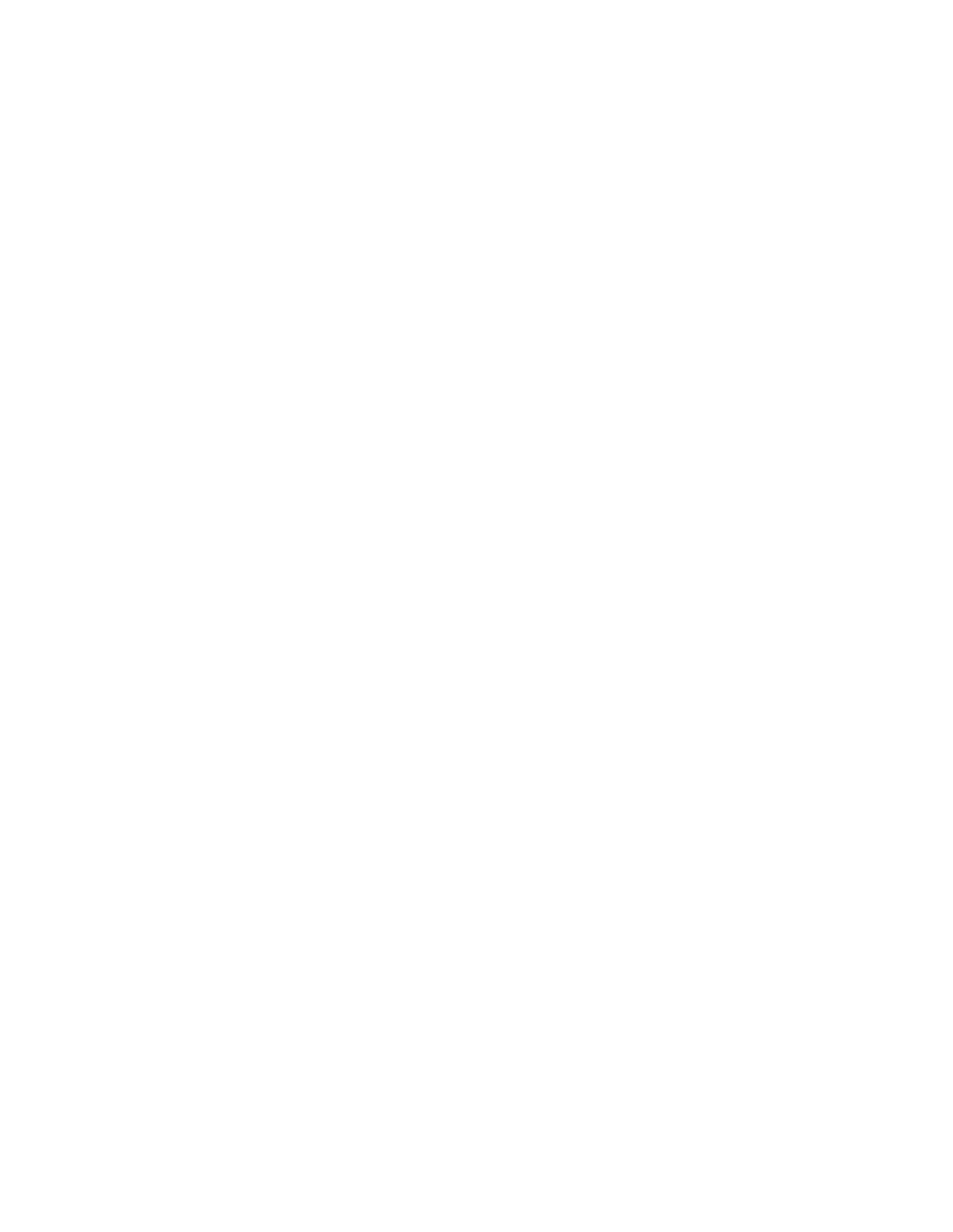## APPENDIX A**Members of Expert Panel on Older Workers**

### Panel Chair

#### *The Honourable Erminie Cohen, Retired Senator*

Following a distinguished career as a leading New Brunswick businesswoman, Erminie Cohen was called to the Senate in 1993. While in the Senate she served on numerous committees including the Standing Committee on National Finance and the Standing Committee on Social Affairs, Science and Technology. Senator Cohen led a number of provincial social service and arts organizations and co-chaired a national study on poverty. She is the recipient of the Red Cross Humanitarian Award and holds an Honourary Doctorate of Laws from the University of New Brunswick.

### Panel Members

#### *Ms. Françoise Bertrand, President and Director General of the Fédération des chambres de commerce du Québec*

Ms. Françoise Bertrand has been president of the Fédération des chambres de commerce du Québec and a member of the Commission des partenaires du marché du travail since 2003. Ms. Bertrand's 25 years of senior management and consulting experience includes Chair of the Canadian Radio-television and Telecommunications Commission (CRTC), partner at SECOR and senior director at KPMG. She held several positions at L'Université du Québec à Montreal (UQAM), including Dean of Resource Management (1980 to 1988). Ms. Bertrand holds a Master of Environmental Studies degree from York University.

#### *Mr. William A. MacKinnon, CEO and Senior Partner, KPMG Canada, LLP*

Mr. Bill MacKinnon has been the Chief Executive Officer and Senior Partner of KPMG Canada, LLP since 1999. His long-time interest in community service and social matters led him to serve on the Task Force on Modernizing Income Security for Working-Age Adults (MISWAA), and work with community agencies such as the United Way and the Toronto East General Hospital.

#### *Professor W. Craig Riddell, Department of Economics, University of British Columbia*

W. Craig Riddell currently holds a Royal Bank Faculty Research Professorship at the University of British Columbia. He is the former Head of the Department of Economics at UBC, Past-President of the Canadian Economics Association and currently serves as Academic Director of the Canadian Labour Market and Skills Researcher Network.

In addition to numerous publications in books and academic journals, he is co-author of *Labour Market Economics: Theory, Evidence and Policy in Canada*, Canada's leading labour economics textbook.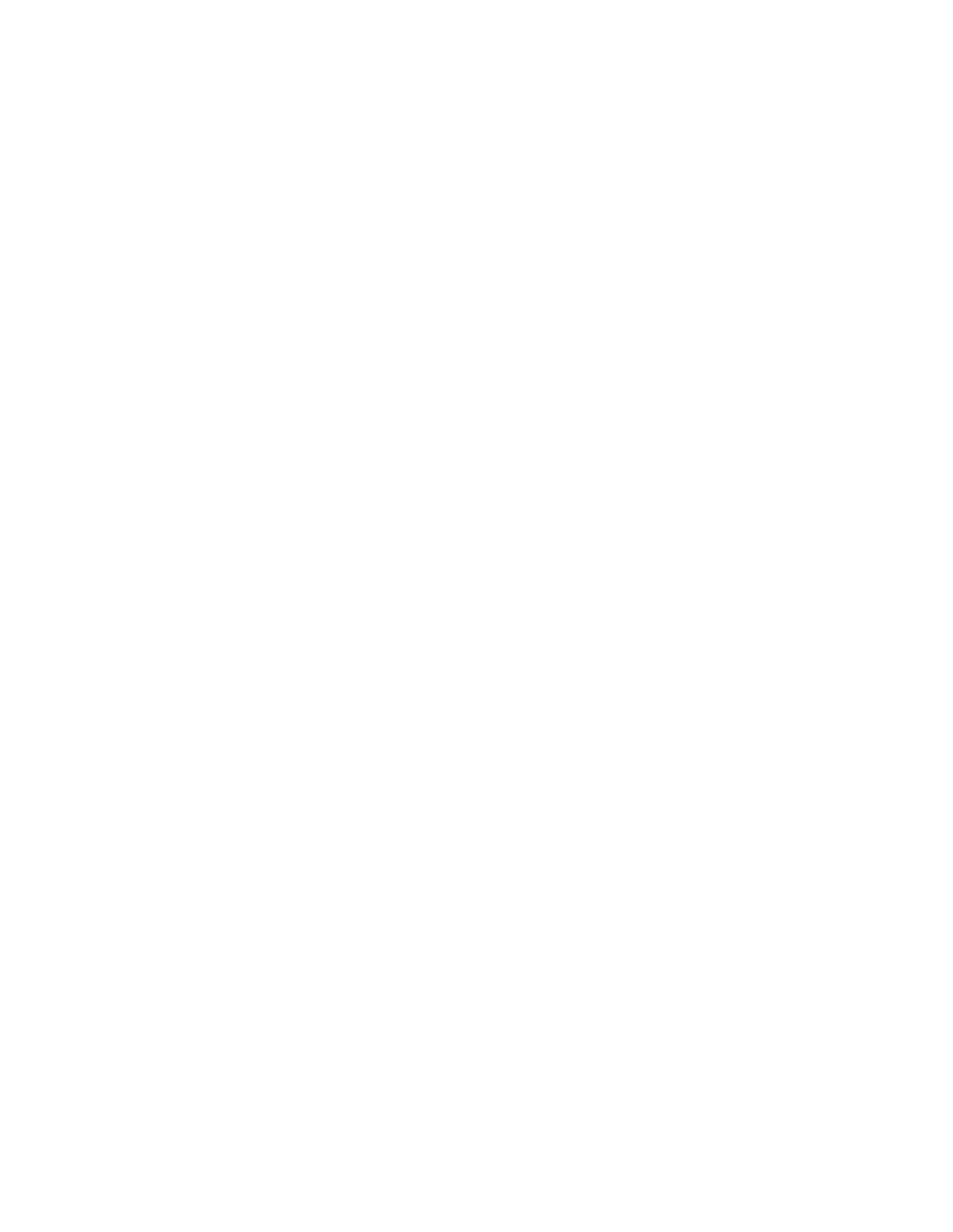## APPENDIX B**List of Consultations Undertaken by the Panel**

#### *Provincial and Territorial Consultations*

April 11, 2007 Vancouver, British Columbia Meeting with Minister Colin Hansen and officials

April 12, 2007 Whitehorse, Yukon Meeting with Minister Jim Kenyon, Minister Patrick Rouble and officials

April 17, 2007 Fredericton, New Brunswick Meeting with Deputy Minister Rachel Bard and officials

April 18, 2007 Halifax, Nova Scotia Meeting with Minister Chris D'Entremont and officials

May 14, 2007 St. John's, Newfoundland and Labrador Meeting with Minister Shawn Skinner and officials

May 17, 2007 Iqaluit, Nunavut Meeting with Minister Ed Picco and officials

May 31, 2007 Yellowknife, Northwest Territories Meeting with Minister Charles Dent and officials

June 6, 2007 Toronto, Ontario Meeting with Minister Chris Bentley and officials

June 13, 2007 Edmonton, Alberta Meeting with Minister Iris Evans, Minister Greg Melchin and officials

June 18, 2007 Quebec, Quebec Meeting with Deputy Minister François Turenne and officials

July, 11, 2007 Charlottetown, Prince Edward Island Meeting with Minister Doug Currie, Minister Richard Brown and officials

August 15, 2007 Regina, Saskatchewan Meeting with Minister Warren McCall and officials

August 14, 2007 Winnipeg, Manitoba Meeting with Minister Jim Rondeau and officials

#### *Academic and Stakeholder Roundtables*

May 8, 2007 Vancouver, British Columbia British Columbia Regional Stakeholders Roundtable – Graduate Program in Public Policy, Simon Fraser University

May 23, 2007 Montreal, Quebec Academic Roundtable – Institute for Research on Public Policy

May 29, 2007 Saint John, New Brunswick Atlantic Regional Stakeholders Roundtable – Atlantic Provinces Economic Council

June 5, 2007 Toronto, Ontario Ontario Regional Stakeholders Roundtable – Public Policy Forum

June 12, 2007 Calgary, Alberta Prairie Regional Stakeholders Roundtable – Canada West Foundation

June 20, 2007 Montreal, Quebec Quebec Regional Stakeholders Roundtable — Mado Desforges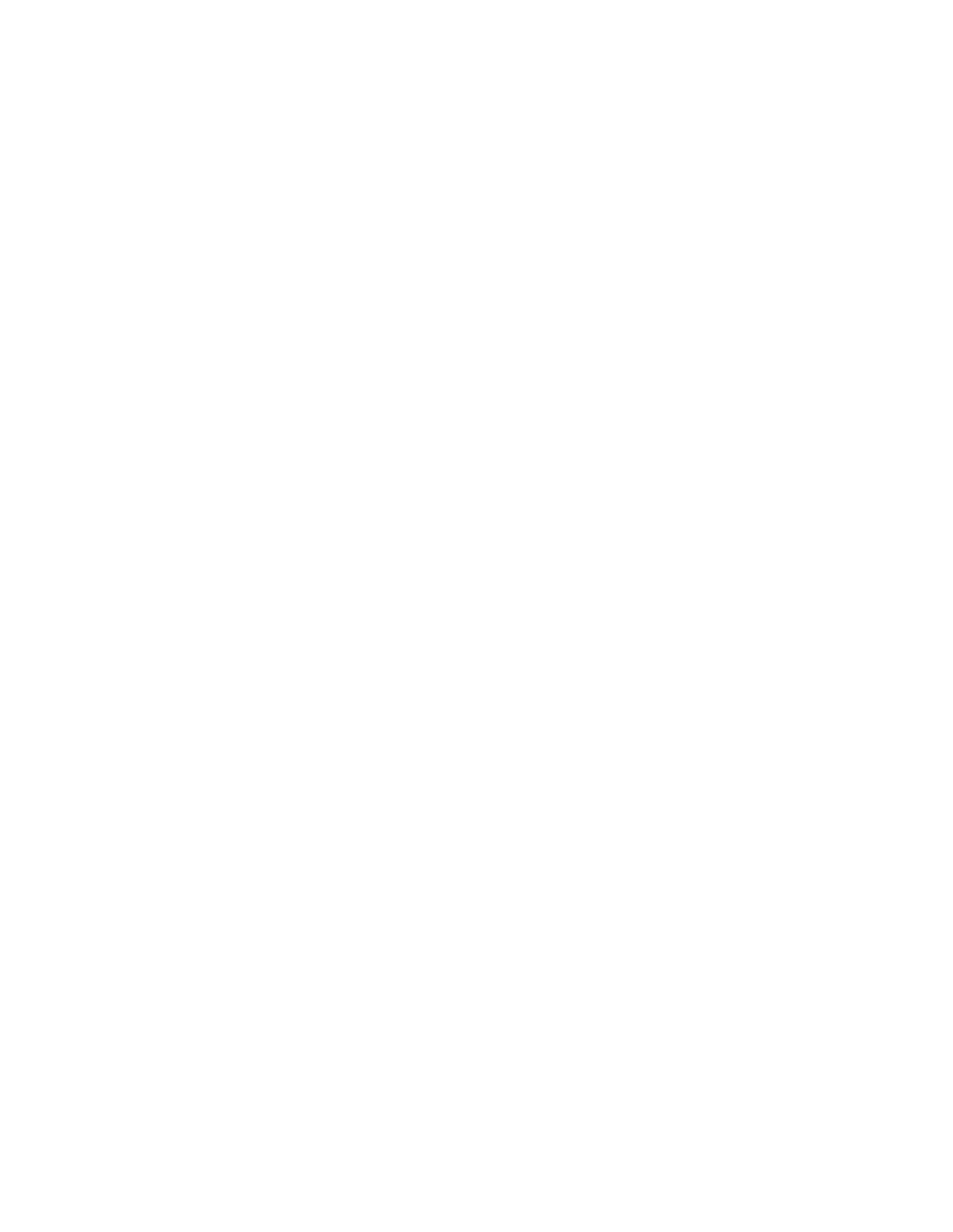# APPENDIX C**New Research Utilized by the Expert Panel (2006−2007)**

The Secretariat's research program was organized into five general segments that supported the ongoing consultation process and Panel report:

- 1. **Background information** Basic background information on the economy and labour market of each province supported the Panel's work throughout the consultation process.
- 2. **Overview or review papers** Five overview or "state of the evidence" research papers covering various aspects of older workers were completed in cooperation with Labour Market Policy (strategic policy):
- Employment Patterns of Older Non-Standard *Workers* — A summary of the employment patterns and vulnerability of older workers in non-standard and seasonal employment.
- *Profile of Skills Characteristics of Older Workers* — A statistical profile of the skill characteristics of older workers (aged 55 and over), in terms of educational attainment, occupational skills and training.
- *Profile of Geographic Mobility of Older Workers*   $-$  An analysis of the mobility patterns of older workers and the main factors affecting the decision of older workers (aged 55 and over) to relocate to another community in the event of job loss.
- *Profile of Economic Mobility of Older Workers* — A descriptive statistical profile of the distribution of the income and earnings of older workers including whether/how the level and distribution of both total income and earnings changes as workers age.
- *Profile of Older Self-Employed Workers* A statistical profile of the characteristics of self-employed older workers (55 years and older).
- 3. **Older worker labour market program profiling** — A compendium/inventory of current federal and provincial programs related to older workers.
- 4. **In-depth original empirical research** — An empirical analysis based on Statistics Canada's Survey of Labour and Income Dynamics that looked at factors that account for variations in the observed incidence and duration of unemployment between prime-aged and older workers, and the effects of age on the likelihood of re-employment following a spell of unemployment.
- 5. **In-depth focus groups** Extensive focus group studies conducted by Statistics Canada in cooperation with HRSDC's Labour Market Policy, including:
- Retirement decisions focus groups  $-$  These focus groups, conducted with participants from the general population who have recently retired from paid employment or are approaching retirement age, explored the factors that lead to making the decision to retire.
- Employer roundtables The purpose of these roundtables was to discuss issues and challenges facing employers as they relate to the pending retirement of a significant proportion of the workforce, including policies and practices already in place or under consideration, as well as factors and possible actions that may need consideration over the coming 5 to 10 years.
- Displaced workers focus groups — The goal of these focus groups was to determine what displaced workers did after being displaced (e.g., found another job in their community, took a job in another community, retired, were unemployed, became self-employed).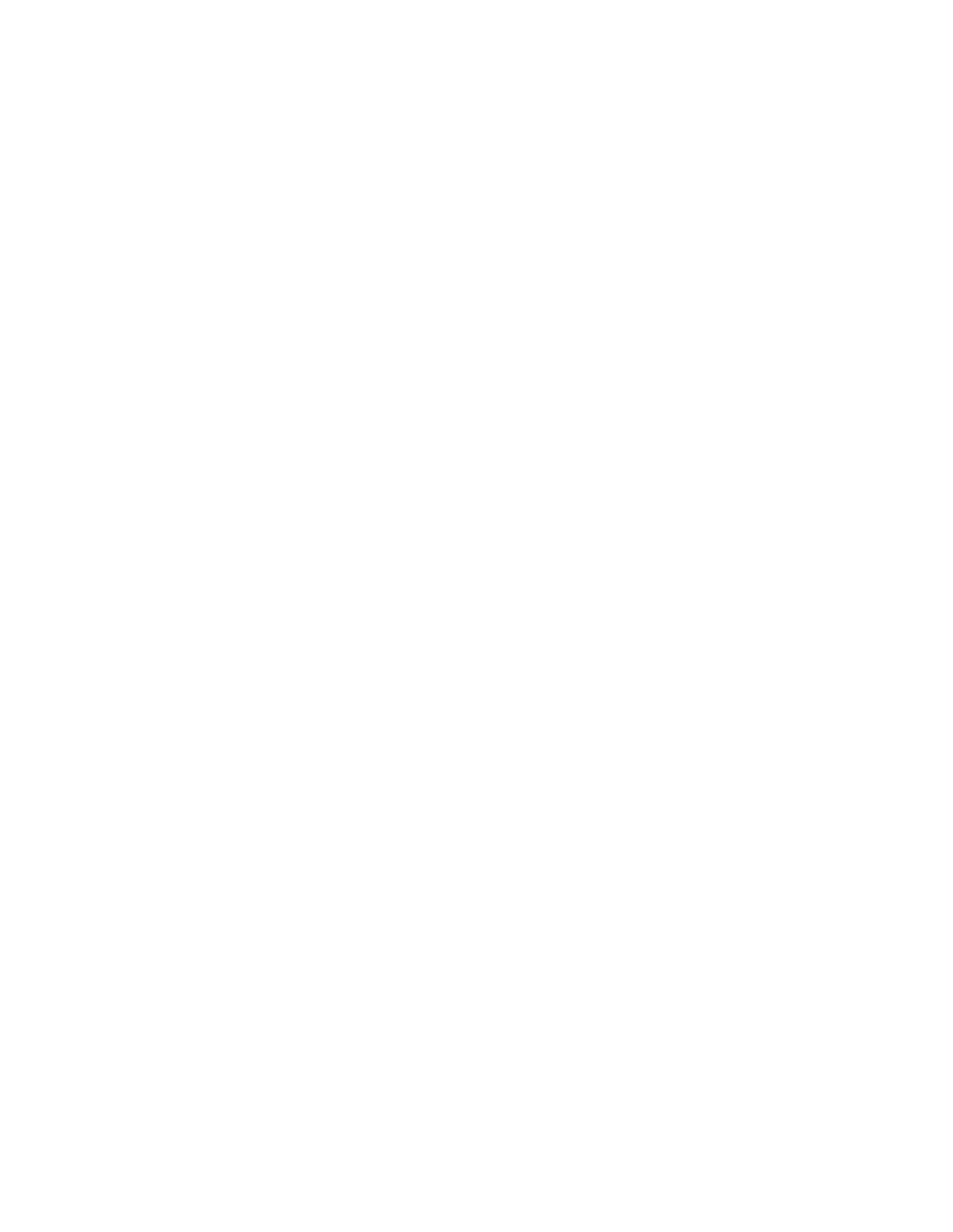## APPENDIX D**Labour Market Situation in Urban and Rural Areas by Province in 2006, Selected Indicators**

This appendix shows labour markets analyzed for urban and rural areas. Urban areas include the Census Metropolitan Areas (CMA) and the Census Agglomerations (CA), whereas rural areas are all non-CMA and non-CAs.

| <b>Newfoundland and Labrador: 15 Years and Over</b> |              |               |            |  |  |
|-----------------------------------------------------|--------------|---------------|------------|--|--|
| 2006                                                | <b>Total</b> | <b>CMA/CA</b> | Non-CMA/CA |  |  |
| Unemployment rate                                   | 14.8         | 9.1           | 21.8       |  |  |
| Participation rate                                  | 59.2         | 66.8          | 51.9       |  |  |
| Employment rate                                     | 50.4         | 60.7          | 40.6       |  |  |
| Newfoundland and Labrador: 55-64 Years Old          |              |               |            |  |  |
| <b>CMA/CA</b><br>2006<br>Non-CMA/CA<br><b>Total</b> |              |               |            |  |  |
| Unemployment rate                                   | 14.4         | 7.8           | 20.6       |  |  |
| Participation rate                                  | 46.8         | 53.1          | 42.1       |  |  |
| Employment rate                                     | 40.0         | 49.0          | 33.4       |  |  |

| <b>Prince Edward Island: 15 Years and Over</b>      |              |               |            |  |  |
|-----------------------------------------------------|--------------|---------------|------------|--|--|
| 2006                                                | <b>Total</b> | <b>CMA/CA</b> | Non-CMA/CA |  |  |
| Unemployment rate                                   | 11.0         | 8.2           | 15.0       |  |  |
| Participation rate                                  | 68.7         | 69.8          | 67.2       |  |  |
| Employment rate                                     | 61.1         | 64.2          | 57.1       |  |  |
| Prince Edward Island: 55-64 Years Old               |              |               |            |  |  |
| <b>Total</b><br><b>CMA/CA</b><br>2006<br>Non-CMA/CA |              |               |            |  |  |
| Unemployment rate                                   | 11.5         | 7.1           | 16.7       |  |  |
| Participation rate                                  | 60.5         | 60.2          | 60.8       |  |  |
| Employment rate                                     | 53.5         | 55.9          | 50.6       |  |  |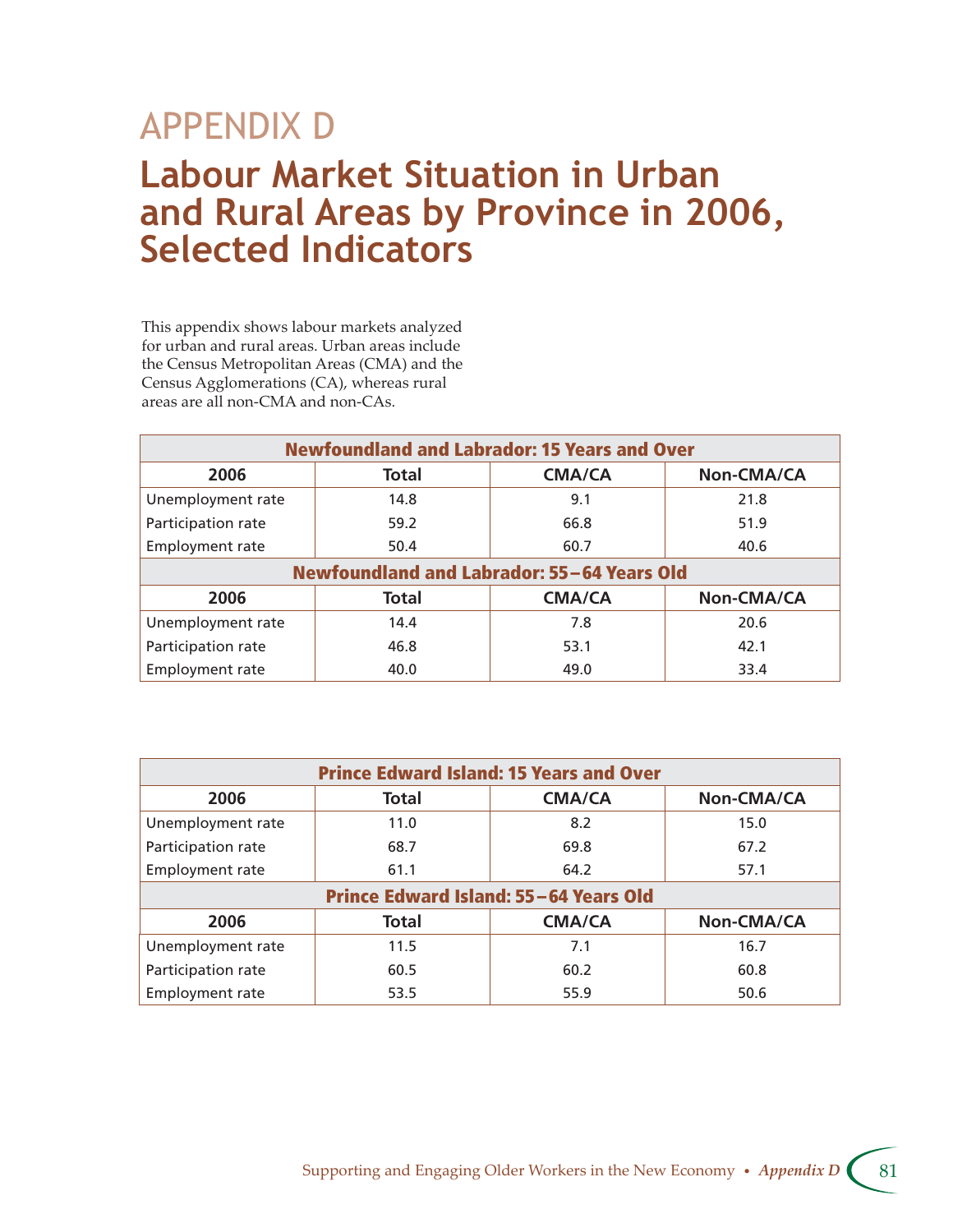| <b>Nova Scotia: 15 Years and Over</b>               |              |               |            |  |  |
|-----------------------------------------------------|--------------|---------------|------------|--|--|
| 2006                                                | <b>Total</b> | <b>CMA/CA</b> | Non-CMA/CA |  |  |
| Unemployment rate                                   | 7.9          | 6.6           | 10.8       |  |  |
| Participation rate                                  | 62.9         | 65.0          | 58.9       |  |  |
| Employment rate                                     | 57.9         | 60.8          | 52.5       |  |  |
| Nova Scotia: 55-64 Years Old                        |              |               |            |  |  |
| <b>CMA/CA</b><br>2006<br><b>Total</b><br>Non-CMA/CA |              |               |            |  |  |
| Unemployment rate                                   | 7.0          | 5.2           | 9.8        |  |  |
| Participation rate                                  | 51.2         | 51.9          | 49.9       |  |  |
| Employment rate                                     | 47.7         | 49.2          | 45.0       |  |  |

| <b>New Brunswick: 15 Years and Over</b>             |              |               |            |  |  |
|-----------------------------------------------------|--------------|---------------|------------|--|--|
| 2006                                                | <b>Total</b> | <b>CMA/CA</b> | Non-CMA/CA |  |  |
| Unemployment rate                                   | 8.8          | 6.7           | 11.2       |  |  |
| Participation rate                                  | 63.7         | 65.7          | 61.5       |  |  |
| <b>Employment rate</b>                              | 58.1         | 61.3          | 54.6       |  |  |
| New Brunswick: 55-64 Years Old                      |              |               |            |  |  |
| <b>CMA/CA</b><br>2006<br><b>Total</b><br>Non-CMA/CA |              |               |            |  |  |
| Unemployment rate                                   | 8.6          | 6.5           | 11.3       |  |  |
| Participation rate                                  | 51.3         | 53.7          | 48.5       |  |  |
| Employment rate                                     | 46.9         | 50.4          | 43.1       |  |  |

| <b>Quebec: 15 Years and Over</b>                    |              |               |            |  |  |
|-----------------------------------------------------|--------------|---------------|------------|--|--|
| 2006                                                | <b>Total</b> | <b>CMA/CA</b> | Non-CMA/CA |  |  |
| Unemployment rate                                   | 8.0          | 7.9           | 8.6        |  |  |
| Participation rate                                  | 65.5         | 66.6          | 61.2       |  |  |
| Employment rate                                     | 60.2         | 61.4          | 55.9       |  |  |
| Quebec: 55-64 Years Old                             |              |               |            |  |  |
| 2006<br><b>Total</b><br><b>CMA/CA</b><br>Non-CMA/CA |              |               |            |  |  |
| Unemployment rate                                   | 7.1          | 6.5           | 9.3        |  |  |
| Participation rate                                  | 52.0         | 53.5          | 47.3       |  |  |
| <b>Employment rate</b>                              | 48.3         | 50.0          | 42.9       |  |  |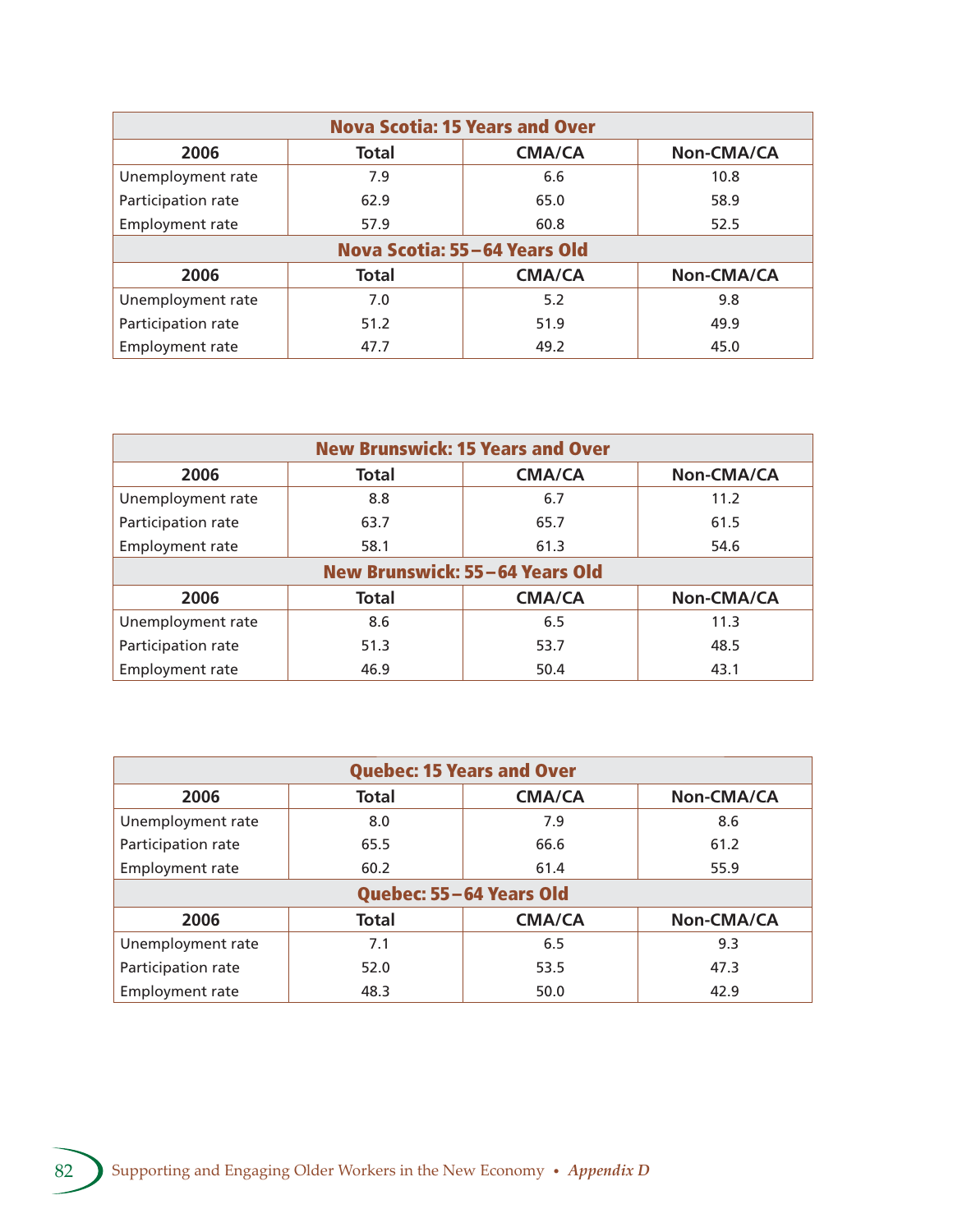| <b>Ontario: 15 Years and Over</b>                   |              |               |            |  |  |
|-----------------------------------------------------|--------------|---------------|------------|--|--|
| 2006                                                | <b>Total</b> | <b>CMA/CA</b> | Non-CMA/CA |  |  |
| Unemployment rate                                   | 6.3          | 6.4           | 5.7        |  |  |
| Participation rate                                  | 67.7         | 68.1          | 65.2       |  |  |
| Employment rate                                     | 63.5         | 63.8          | 61.4       |  |  |
| <b>Ontario: 55-64 Years Old</b>                     |              |               |            |  |  |
| <b>CMA/CA</b><br>2006<br><b>Total</b><br>Non-CMA/CA |              |               |            |  |  |
| Unemployment rate                                   | 4.7          | 4.7           | 4.9        |  |  |
| Participation rate                                  | 61.4         | 62.3          | 56.3       |  |  |
| Employment rate                                     | 58.5         | 59.4          | 53.5       |  |  |

| <b>Manitoba: 15 Years and Over</b>                  |              |               |            |  |  |
|-----------------------------------------------------|--------------|---------------|------------|--|--|
| 2006                                                | <b>Total</b> | <b>CMA/CA</b> | Non-CMA/CA |  |  |
| Unemployment rate                                   | 4.3          | 4.6           | 3.5        |  |  |
| Participation rate                                  | 68.8         | 70.0          | 65.8       |  |  |
| <b>Employment rate</b>                              | 65.8         | 66.8          | 63.5       |  |  |
| <b>Manitoba: 55-64 Years Old</b>                    |              |               |            |  |  |
| 2006<br><b>Total</b><br><b>CMA/CA</b><br>Non-CMA/CA |              |               |            |  |  |
| Unemployment rate                                   | 3.6          | 3.9           | 2.9        |  |  |
| Participation rate                                  | 63.8         | 64.8          | 61.7       |  |  |
| Employment rate                                     | 61.4         | 62.1          | 59.9       |  |  |

| <b>Saskatchewan: 15 Years and Over</b>              |              |               |            |  |  |
|-----------------------------------------------------|--------------|---------------|------------|--|--|
| 2006                                                | <b>Total</b> | <b>CMA/CA</b> | Non-CMA/CA |  |  |
| Unemployment rate                                   | 4.7          | 4.9           | 4.2        |  |  |
| Participation rate                                  | 69.1         | 70.7          | 66.1       |  |  |
| <b>Employment rate</b>                              | 65.9         | 67.3          | 63.4       |  |  |
| Saskatchewan: 55-64 Years Old                       |              |               |            |  |  |
| <b>CMA/CA</b><br>2006<br><b>Total</b><br>Non-CMA/CA |              |               |            |  |  |
| Unemployment rate                                   | 4.2          | 3.9           | 4.5        |  |  |
| Participation rate                                  | 66.4         | 64.7          | 68.7       |  |  |
| <b>Employment rate</b>                              | 63.7         | 62.2          | 65.6       |  |  |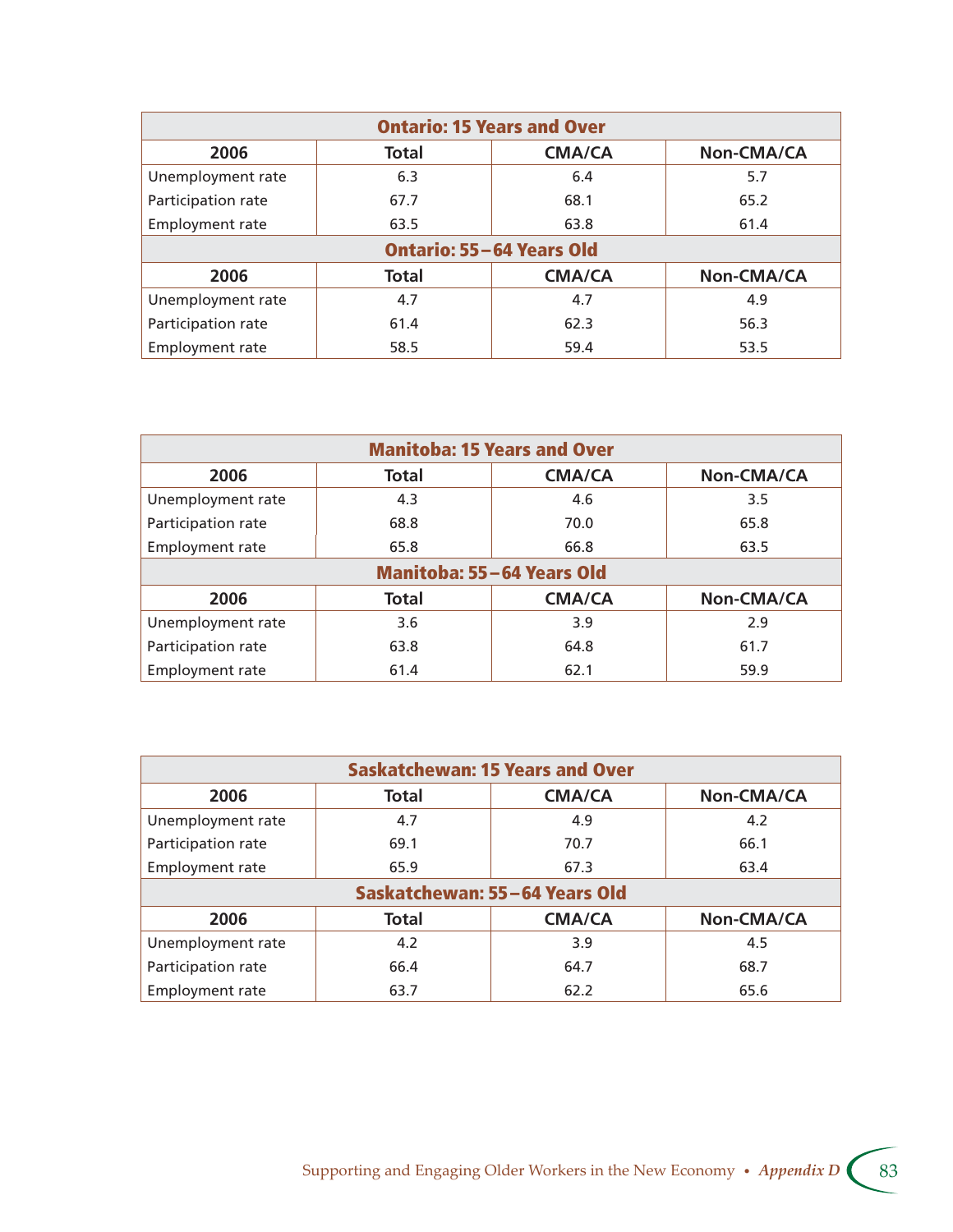| <b>Alberta: 15 Years and Over</b>            |              |               |            |  |  |
|----------------------------------------------|--------------|---------------|------------|--|--|
| 2006                                         | <b>Total</b> | <b>CMA/CA</b> | Non-CMA/CA |  |  |
| Unemployment rate                            | 3.4          | 3.6           | 3.0        |  |  |
| Participation rate                           | 73.4         | 73.7          | 72.2       |  |  |
| Employment rate                              | 70.8         | 71.0          | 70.0       |  |  |
| Alberta: 55-64 Years Old                     |              |               |            |  |  |
| <b>CMA/CA</b><br>Non-CMA/CA<br>2006<br>Total |              |               |            |  |  |
| Unemployment rate                            | 2.5          | 2.4           | 3.0        |  |  |
| Participation rate                           | 69.7         | 70.0          | 68.6       |  |  |
| <b>Employment rate</b>                       | 67.9         | 68.3          | 66.7       |  |  |

| <b>British Columbia: 15 Years and Over</b>   |              |               |            |  |  |
|----------------------------------------------|--------------|---------------|------------|--|--|
| 2006                                         | <b>Total</b> | <b>CMA/CA</b> | Non-CMA/CA |  |  |
| Unemployment rate                            | 4.8          | 4.7           | 5.3        |  |  |
| Participation rate                           | 65.7         | 66.0          | 63.5       |  |  |
| <b>Employment rate</b>                       | 62.5         | 62.9          | 60.1       |  |  |
| <b>British Columbia: 55-64 Years Old</b>     |              |               |            |  |  |
| <b>CMA/CA</b><br>2006<br>Total<br>Non-CMA/CA |              |               |            |  |  |
| Unemployment rate                            | 4.0          | 3.9           | 4.6        |  |  |
| Participation rate                           | 58.9         | 59.2          | 56.7       |  |  |
| <b>Employment rate</b>                       | 56.5         | 56.9          | 54.1       |  |  |

Source: Labour Force Historical Review, 2006, 71F0004XCB; cd1T05an, Labour force estimates by detailed industry, sex, age group, Canada, province, annual average.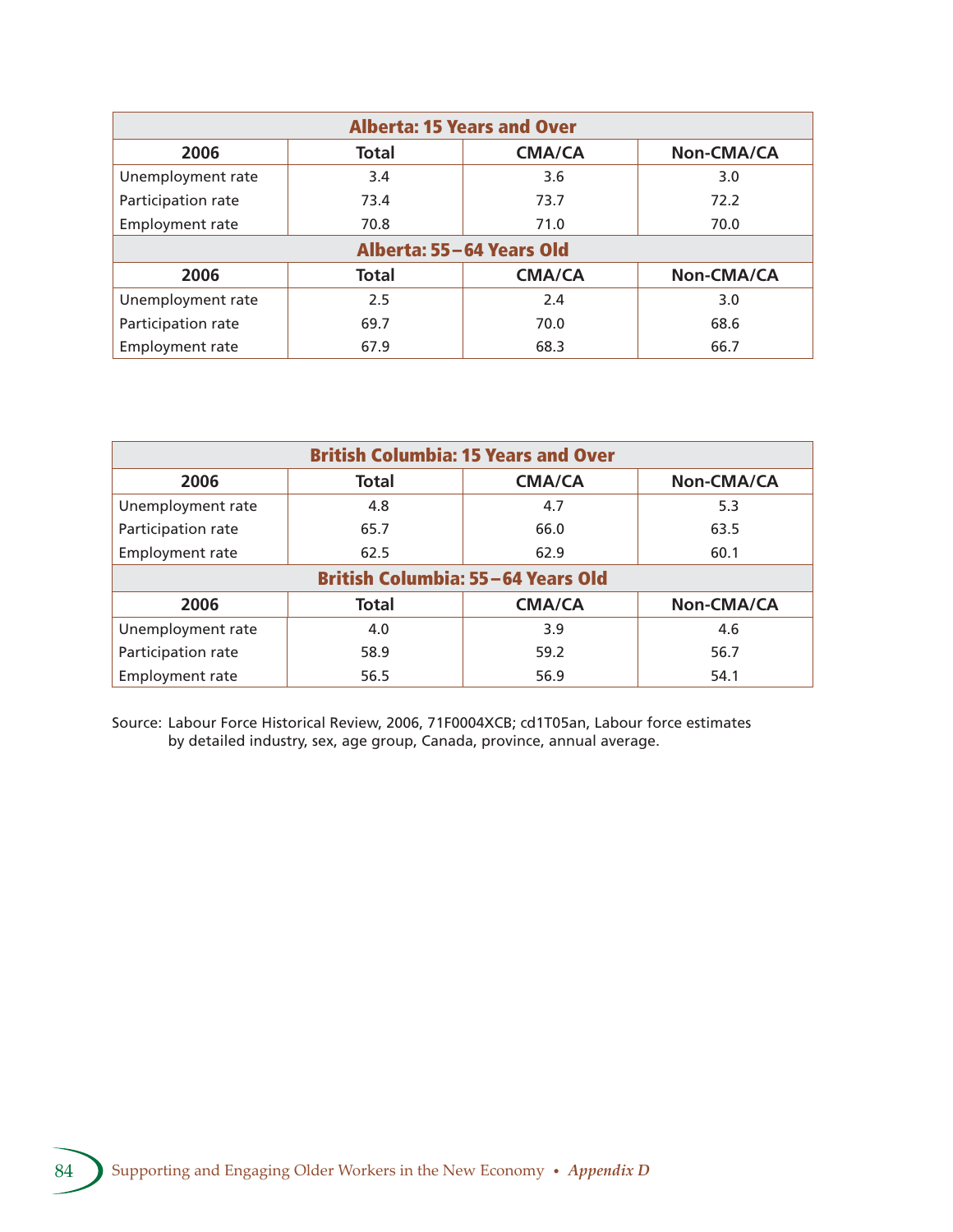## APPENDIX E**Population and Employment Growth by Province (1990 and 2006)**









#### Supporting and Engaging Older Workers in the New Economy • *Appendix E* 85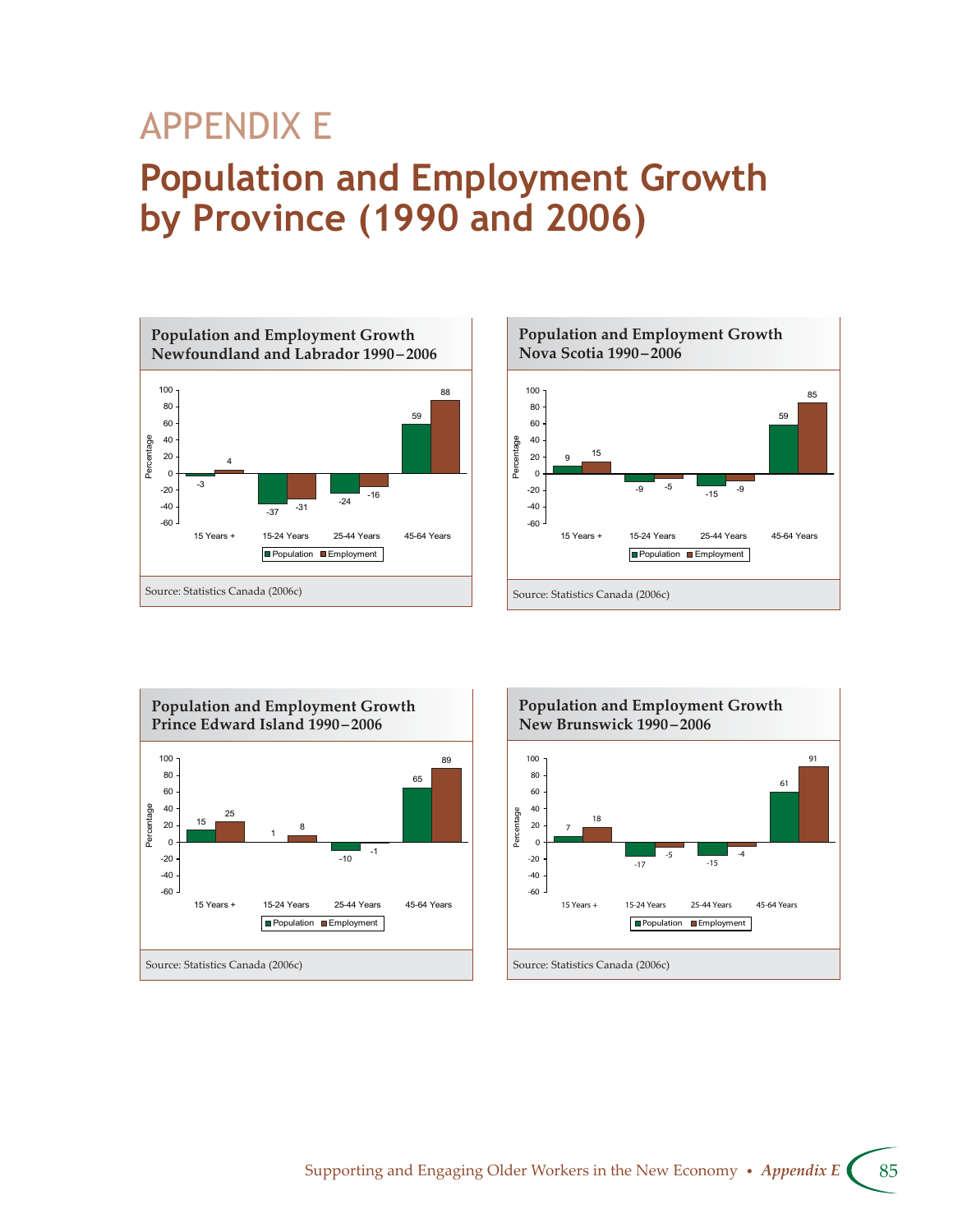





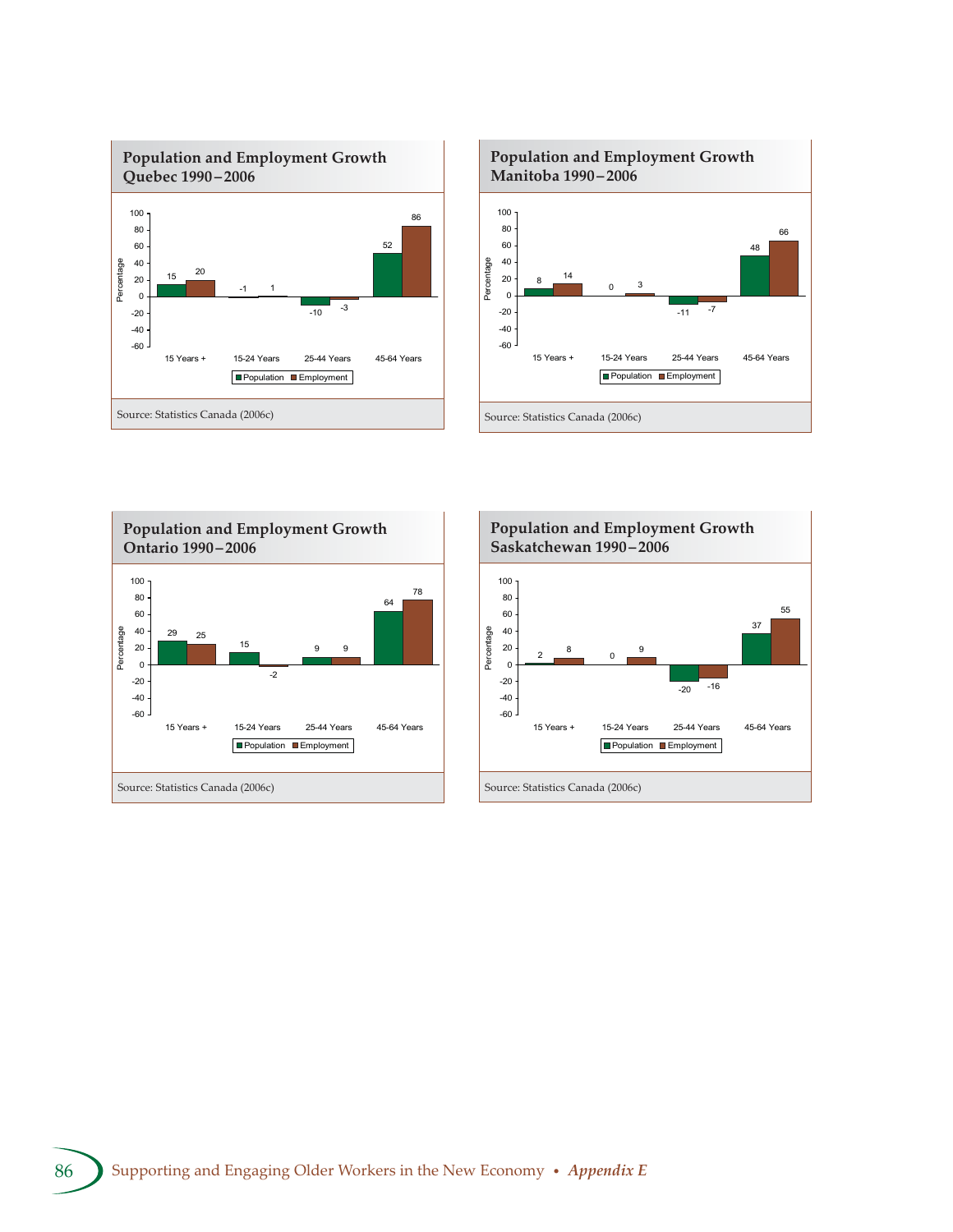

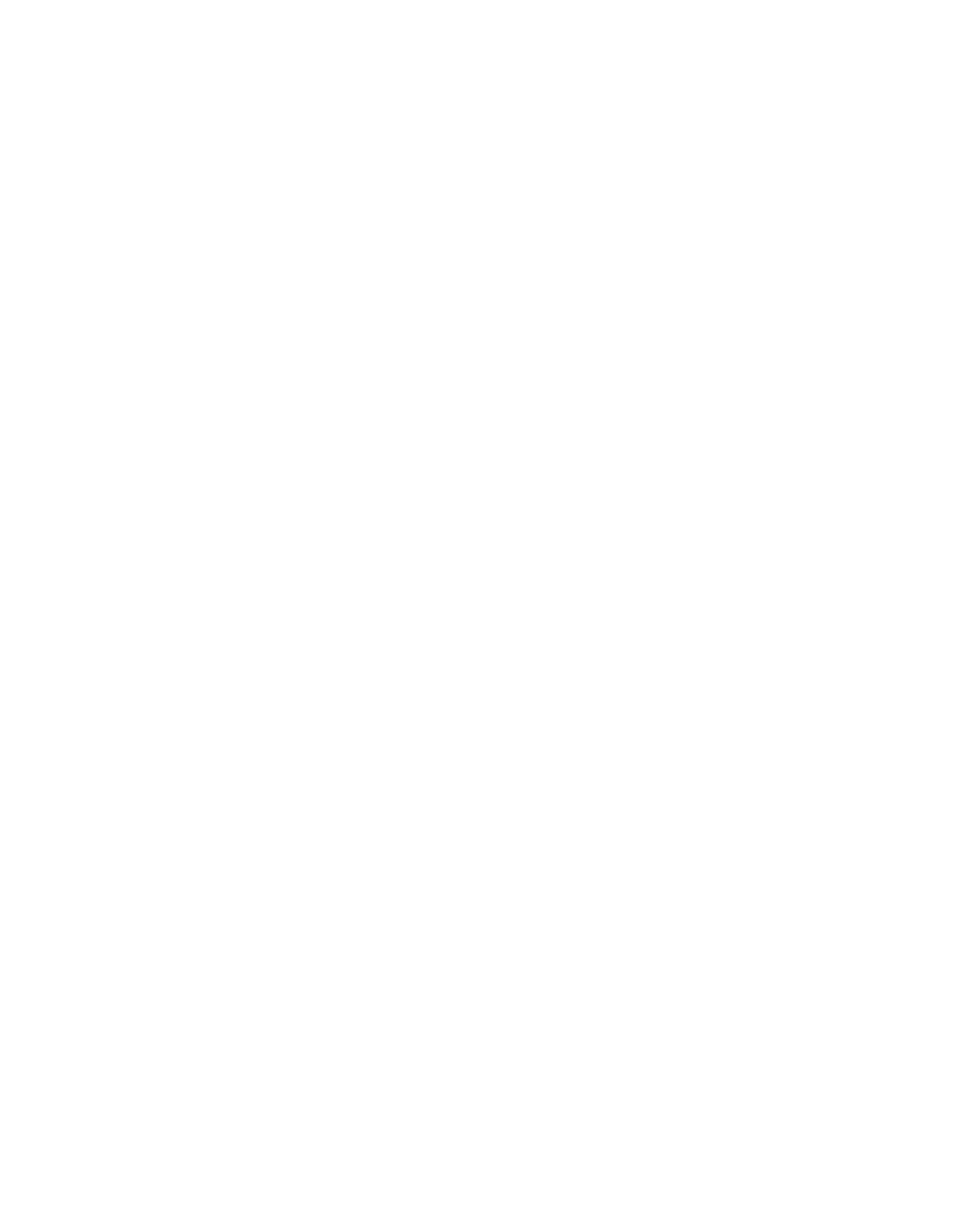## APPENDIX F

## **Main Coverage, Benefit and Premium Characteristics of the 1941**  *Unemployment Insurance Act*

The *Unemployment Insurance Act* (1941) aimed to help unemployed workers regain employment and provide income benefits to support their job search.

- Coverage was limited to workers with earnings below the average, working in sectors that operated full-year.
- Benefits were designed to cover nondeferrable expenses, and very-low income claimants with dependants received higher benefit rates.
- Premium rates varied, with lower-income workers paying less than the employer and higher-income workers paying more; on average, employer and employee shares were equal.
- Employer and employee premiums went into an Unemployment Insurance Fund along with a 20% contribution from the federal government; benefit payments could not exceed the amount accumulated in the Fund.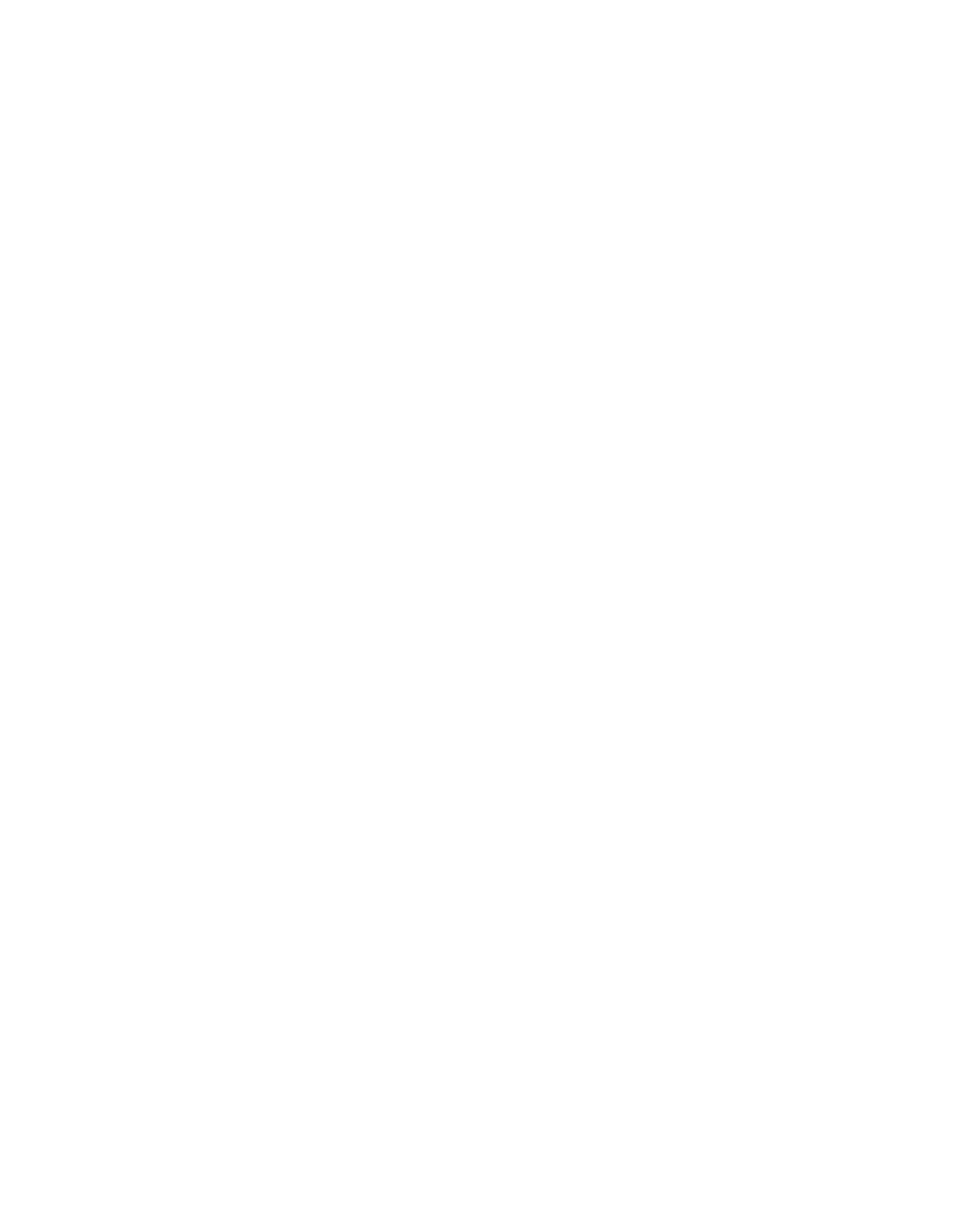# APPENDIX G**Major Changes to Employment Insurance in the 1971 Review**

Labour market developments and experience with the Unemployment Insurance (UI) program from the 1940s through the 1960s led to major reforms in 1971:

- Coverage was extended to almost all employees, but maximum insurable earnings (MIE) were set equal to the average industrial wage.
- Minimum insured weeks of employment were set at 20 hours, or earnings of 30% of the MIE (later reduced to 15 hours/20% of the MIE), with a single employer.
- The minimum entrance requirements were eight insured weeks and an interruption of earnings.
- A five-phase benefit structure was implemented, with entitlement increasing with insured weeks and with higher unemployment rates.
- Special Benefits (sickness, maternity and retirement) were introduced for major attachment claimants  $-$  those with 20 or more insured weeks in the 52 weeks before the interruption of earnings (the Qualifying Period or QP).
- Benefits were based on average earnings in the most recent 20 insured weeks for major attachment, and on the average for all insured weeks in the QP for minor attachment claimants.
- Benefit rates were 66 2/3% of average insured earnings, or 75% for claimants with dependants, and benefits were taxable.
- The 4th phase added 4 weeks of benefits in a 4-week period when a 3-month moving average of the national unemployment rate was over 4%, and 8 weeks of benefits in an 8-week period when the national rate exceeded 5%.
- Sixteen UI Regions were defined based on Labour Force Survey boundaries, and 6, 12 or 18 weeks of regional extended benefits were paid when the regional unemployment rate exceeded the national rate by 1, 2 or 3+ percentage points.
- Coverage for self-employed fishers, introduced in 1955, was continued pending development of a separate program for the fishing industry.
- Maximum penalties for voluntarily quitting or misconduct were set at 3 weeks of disqualification, which cancelled weeks of benefits (previously disqualification had only postponed benefits).
- Financing changed from a cumulative (Fund) to a current (Account) basis. The Minister of Finance was authorized to advance up to \$800 million to the UI Account if the balance in the account was not sufficient to cover expenditures.
- Employer and employee premiums covered Regular Benefits related to unemployment up to 4%, all Special Benefits and administration costs.
- The federal government was responsible for benefits arising from: unemployment rates above 4%, Regional Extended Benefits, benefits to claimants whose benefit period had been extended when they undertook approved training, and self-employed fishing benefits.
- Premium rates were to be set to raise enough revenue to cover the annual cost of the program, based on the average cost in a preceding 3-year period.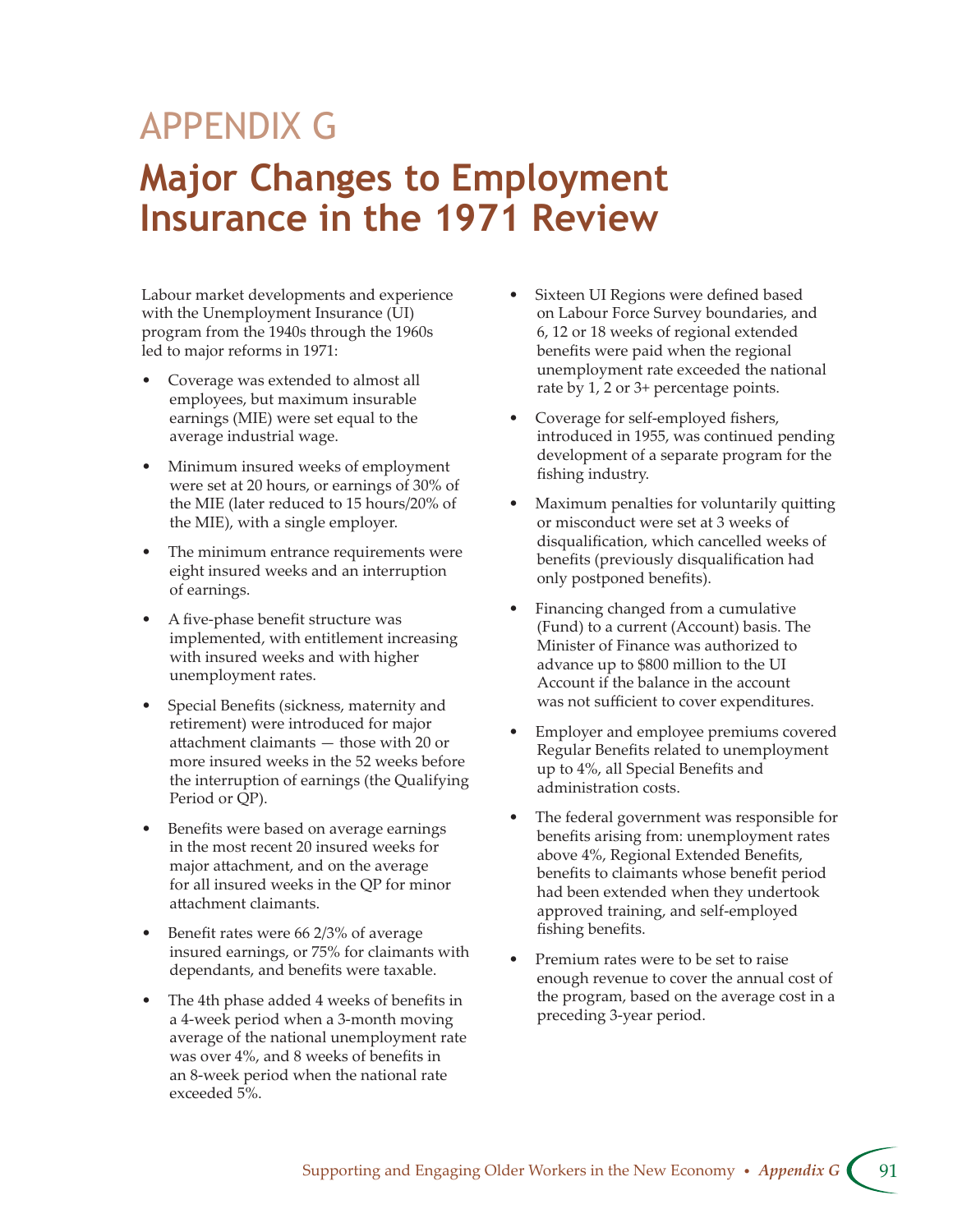- If a deficit was forecast in the UI Account for the coming year, the statutory rate became a minimum, and a higher rate was to be set to reduce the deficit; when a surplus was forecast, the statutory rate became a maximum.
- Employers' premium rates were set at 1.4 times the employee rate, pending development of an experience rating system, which would vary the ratio depending on the employer's layoff pattern.
- Premium rates could be reduced for employers with wage-loss plans such as sickness benefits, which would reduce the cost of UI Special Benefits, as long as the reduction was shared with the employees either through the UI premium rate or other increased fringe benefits.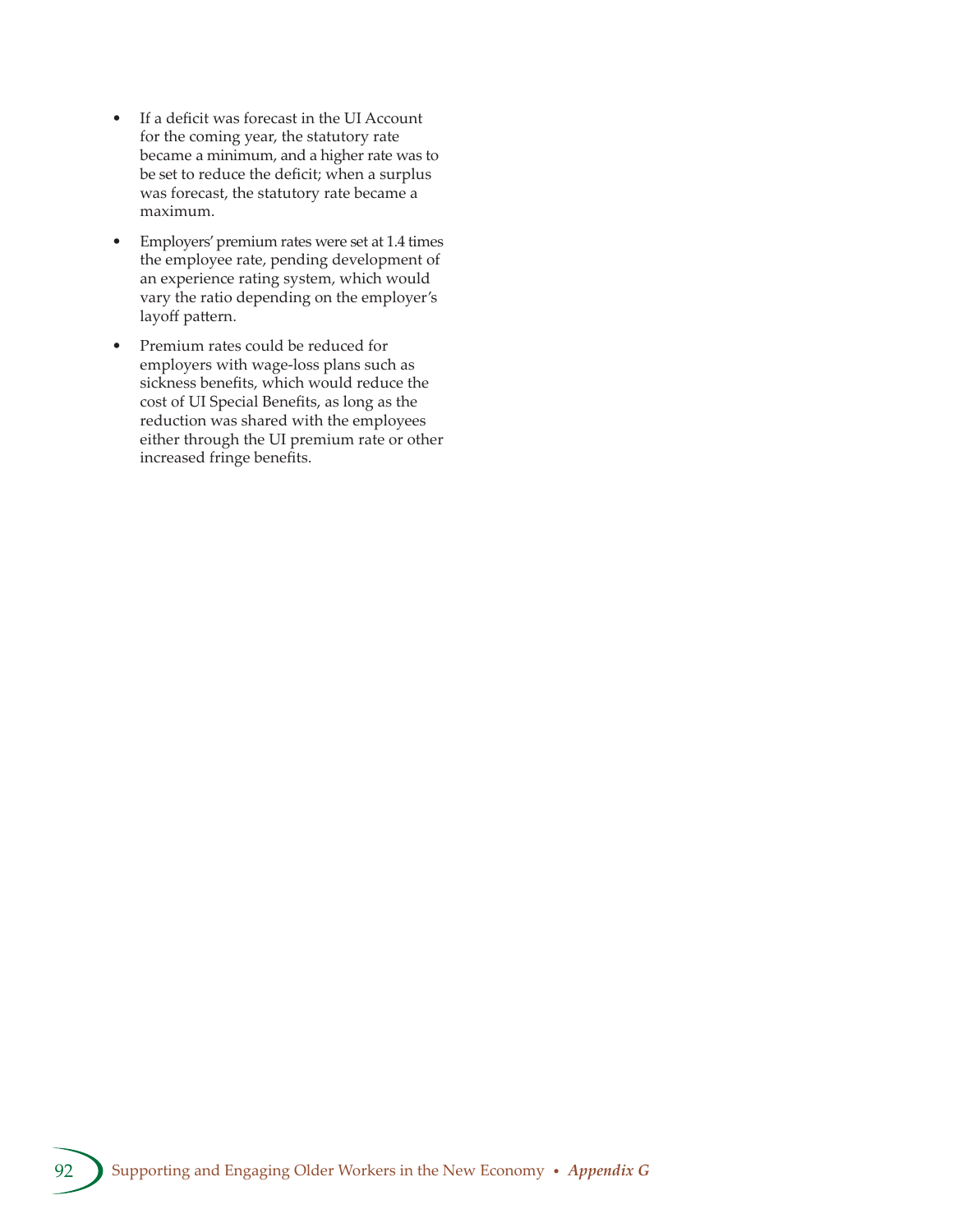## APPENDIX H**Historical Treatment of Severance Pay in Unemployment Insurance (UI)**

The original *Unemployment Insurance Act* of 1940 stated that an insured person whose employment had terminated would not be deemed to be unemployed during any period for which "… he continues to receive remuneration by way of compensation for loss of, and substantially equivalent to the wages he would have received if his employment had not terminated."

- In 1955, the *UI Act* introduced authority for the UI Commission to make regulations "… for defining and determining 'earnings' and 'pay period' and for the allocation of earnings … to pay periods and weeks."
	- The Regulations provided that monies received by the claimant from his/her employer or former employer for retirement leave credits were to be deemed to have been received in respect of a period starting on the first day following termination of employment or following the last day on which services were performed for that employer, whichever was earlier.
	- The length of that period was the actual number of days in respect of which the retirement leave credits were paid.
	- Money paid in lieu of notice of termination was prorated at the claimant's normal daily rate of pay from that employer.
- In January 1961, the UI Regulations stipulated that retirement leave credits would be allocated to the weeks payable, but if they were paid in a lump sum and not allocated to specific weeks by the employer, they would be prorated at the claimant's normal weekly earnings, starting immediately after the separation.
- The major revisions to the *UI Act* in 1971 did not change the treatment of severance pay as earnings for benefit purposes.
- The money continued to be allocated to number of weeks payable or prorated at the claimant's normal weekly earnings rate.
- Fundamental change came in 1977 following the merger of the UI Commission with Manpower and Immigration.
	- For the first time severance pay was excluded from earnings for benefit purposes, on the grounds that it was compensation for loss of seniority and loss of specific job skills, not for the loss of earnings covered by UI.
- In 1982, the Regulations were amended to exclude all payments on separation from employment from earnings for benefit or insurability purposes.
- In April 1985, as part of a broad review to control costs of federal programs, the treatment of severance pay and other monies received on separation from employment was changed back to the pre-1977 approach.
	- Severance pay was to be regarded as earnings for benefit purposes and allocated to the weeks following separation for the number of weeks payable, or prorated according to the claimant's normal weekly earnings.
	- This change was intended to reduce double indemnity for claimants receiving UI benefits at the same time as they were being compensated by their employer or former employer.
- Employers, unions and provinces angered by the reversal of policy on the treatment of severance pay started to take advantage of the allocation provisions to nullify the determination that severance pay was earnings for benefit purposes.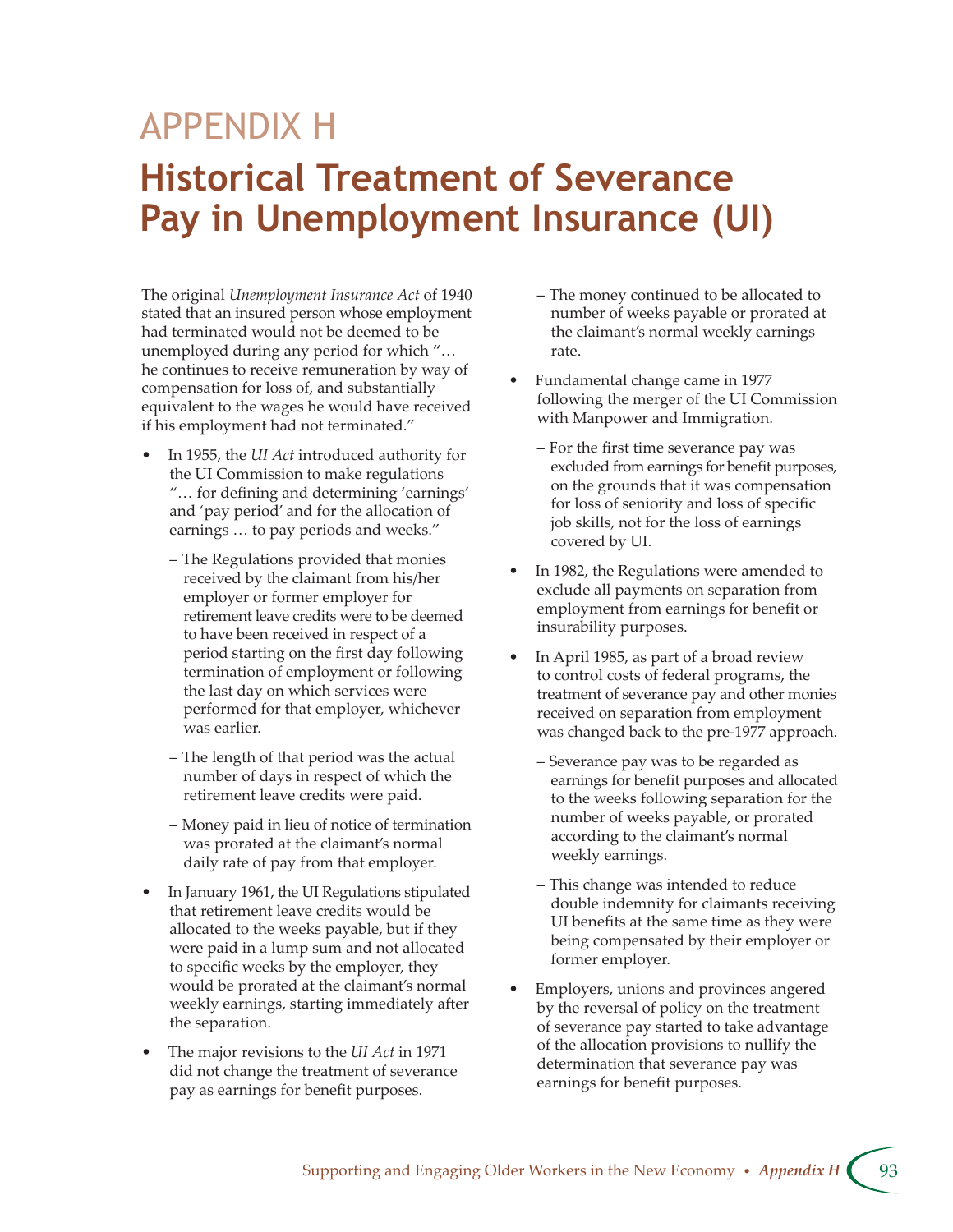- Contracts were negotiated specifying that severance pay would be paid in a specific number of weeks.
- In November 1986, Ontario amended its *Employment Standards Act* to specify that severance and pay in lieu of notice of termination were to be paid in two instalments in the two weeks following a separation and that these payments should be allocated to those two weeks.
- In response, the federal government amended the *UI Act* and Regulations in 1987.
	- The Regulations were amended to remove the loophole that allowed some claimants to receive UI and severance at the same time.
- To soften the impact, the *UI Act* was changed to permit the Qualifying Period and Benefit Period to be extended so that treating severance pay as earnings would delay, but not reduce or eliminate, UI benefits.
- The Regulations were also changed so income from a pension from previous employment was not included in earnings for benefit purposes when a retiree had returned to work and once again qualified for UI benefits.

Severance pay provisions in the *UI Act* and Regulations were adopted in principle in the changes to employment insurance and form the basis of provisions in the current *EI Act* and Regulations.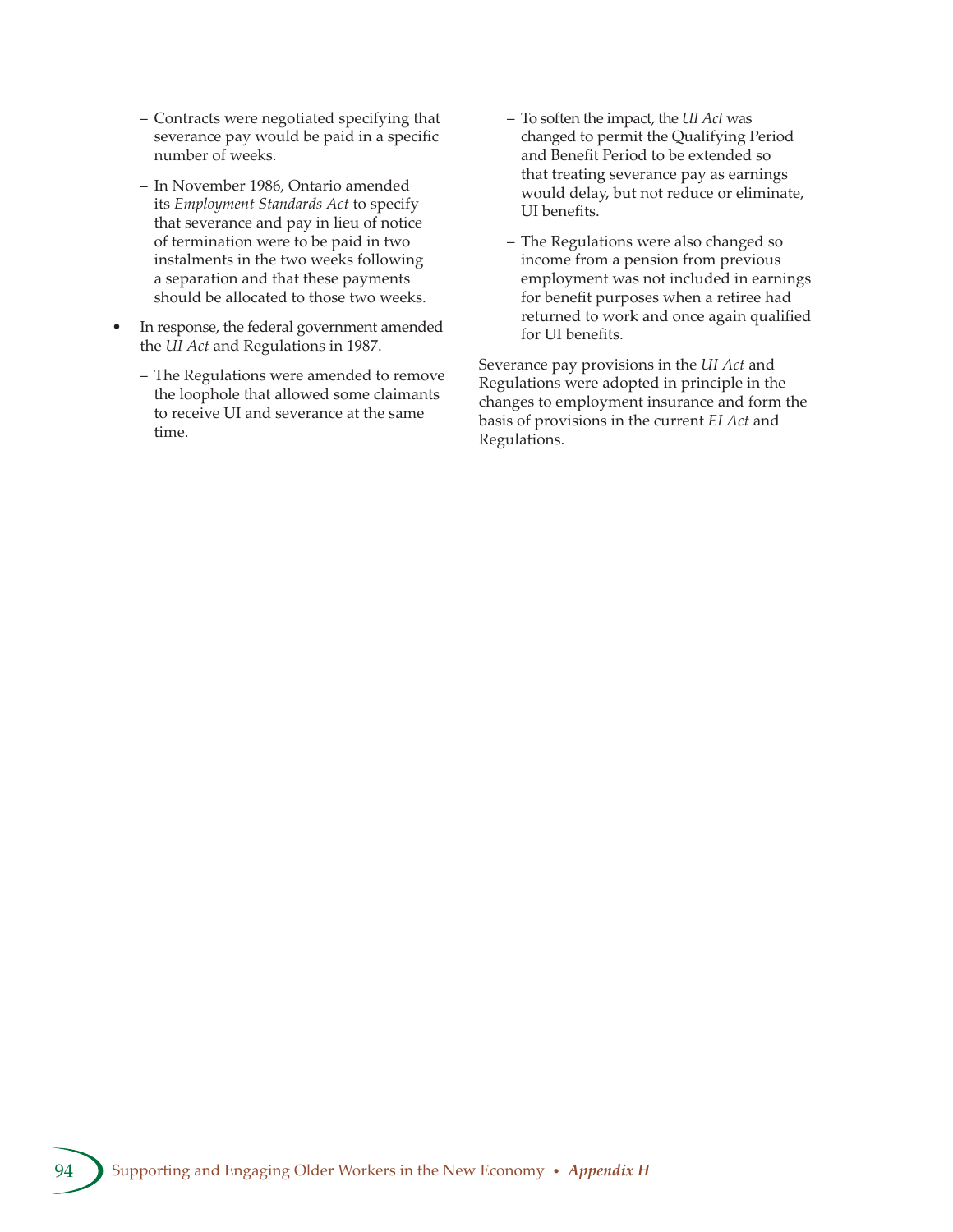### **References**

- Agarwal, N. (2005), "Mandatory Retirement and the *Canadian Human Rights Act*" (Executive Summary). Accessed at: http:// www.justice.gc.ca/chra/en/retire1.html.
- Auer, P., Ű. Efendioğlu and J. Leschke (2005), *Active Labour Market Policies Around the World: Coping With the Consequences of Globalization*, Geneva: International Labour Organization.
- Aydemir, A. and M. Skuterud (2005), "Explaining the Deteriorating Entry Earnings of Canada's Immigrant Cohorts: 1966 – 2000", *Canadian Journal of Economics*, Vol. 38, No. 2, pp. 641 – 672.
- Baker, M. (2002), "The Retirement Behavior of Married Couples: Evidence from the Spouse's Allowance." *Journal of Human Resources*. Vol. 37, No. 1, pp. 1 – 34.
- Baker, M. and D. Benjamin (1997), "Ethnicity, Foreign Birth and Earnings: A Canada/U.S. Comparison", in M. Abbott, C. Beach and R. Chaykowski (eds.), *Transition and Structural Change in the North American Labour Market*, Kingston: IRC Press, pp. 281 – 313.
- Baker, M., J. Gruber and K. Milligan (2003), "The Retirement Incentive Effects of Canada's Income Security Programs", *Canadian Journal of Economics*, Vol. 36, No. 2, pp. 261 – 290.
- Bartel, A. (1994), "Productivity Gains From the Implementation of Employee Training Programs", *Industrial Relations*, Vol. 33, No. 4, pp. 411-425.
- Bartel, A. (1995), "Training, Wage Growth, and Job Performance: Evidence from a Company Database", *Journal of Labor Economics*, Vol. 13, No. 3, pp. 401 – 425.
- Bélanger, A., L. Martel and É. Caron-Malenfant (2005), *Population Projections for Canada, Provinces and Territories*, 2005 – 2031, Catalogue no. 91-520-XPE, Ottawa: Statistics Canada.
- Betcherman, G., K. Olivas and A. Dar (2004), "Impacts of Active Labor Market Programs: New Evidence from Evaluations with Particular Attention to Developing and Transition Countries", World Bank Social Protection Discussion Paper Series, No. 0402. Washington: World Bank.
- Bloom, H., S. Schwartz, S. Lui-Gurr and S-W Lee (1999), *Testing a Re-employment Incentive for Displaced Workers: The Earnings*  **Supplement Project. Ottawa: Social Research** and Demonstration Corporation.
- Card, D. (1999), "The Causal Effect of Education on Earnings", in Orley Ashenfelter and David Card (eds.), *Handbook of Labor Economics*, New York: Elsevier, pp. 1801 – 1863.
- CHRC (Canadian Human Rights Commission) (2007), *Annual Report 2006*, Catalogue No. HR1-2006, Ottawa: Minister of Public Works and Government Services.
- Chan, S. and A. Huff Stevens (2001), "Job Loss and Employment Patterns of Older Workers", *Journal of Labor Economics*, Vol. 19, No. 2, pp. 484–521.
- Chaykowski, R. (2005), "Non-Standard Work and Economic Vulnerability", *Vulnerable Workers Series No. 3, Ottawa: Canadian* Policy Research Networks.
- Clemenson, H. (1992), "Are Single Industry Towns Diversifying?" P*erspectives on Labour and Income*. Vol. 4, No. 1, pp. 31 – 43.
- Coté, S. (2005) "Population Aging and Labour Market Reforms in OECD Countries: Key Insights For Canada", *Working Paper Series 003*, Ottawa: Policy Research Initiative.
- Cotis, J. P. (2006), "Benchmarking Canada's Economic Performance", *International Productivity Monitor*, No. 13, pp. 3 – 20.
- Courchene, T. (2001), *A State of Minds: Toward a Human Capital Future for Canadians*, Montreal: Institute for Research on Public Policy.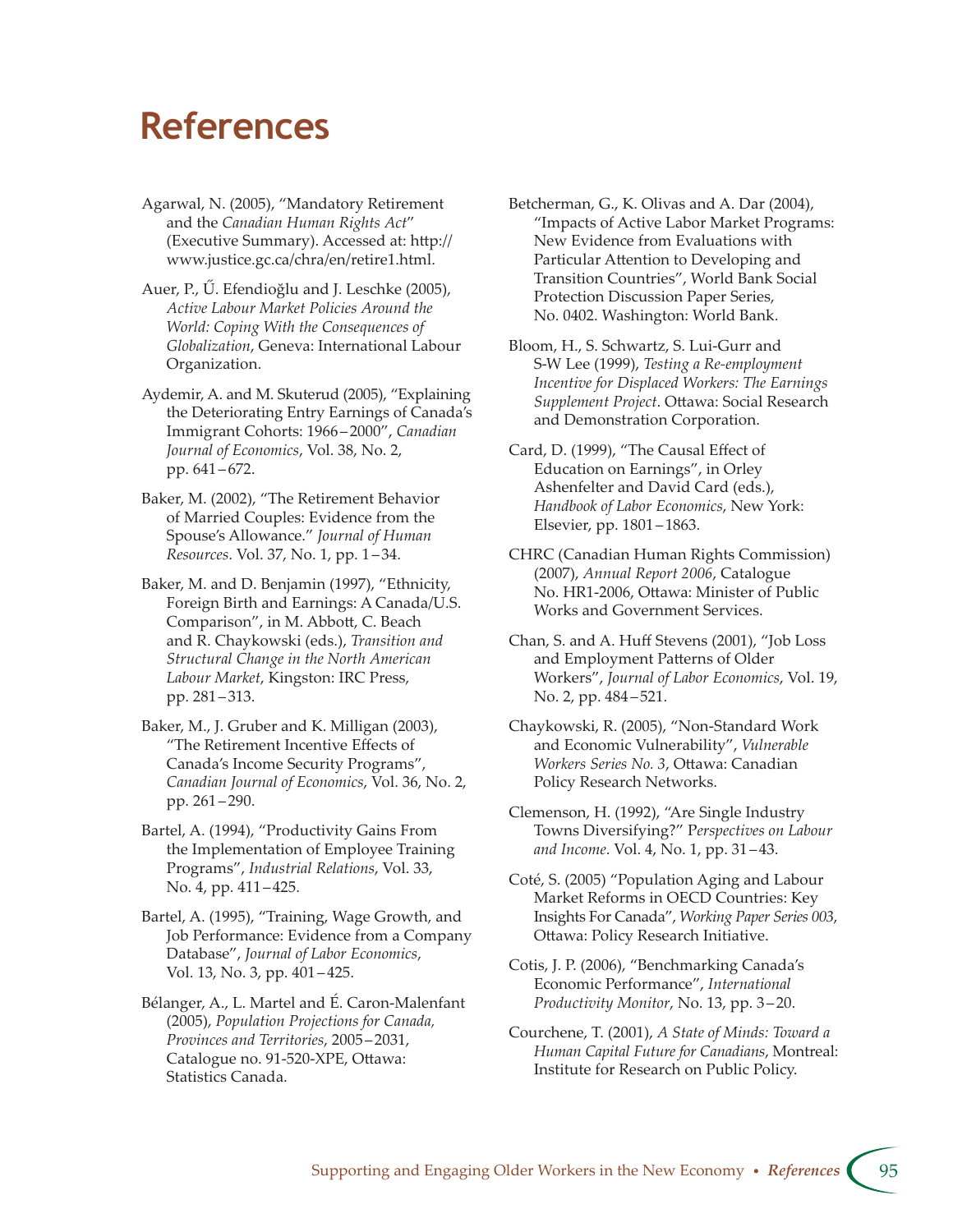Cross, P. (2006a), "The Year in Review: The Revenge of the Old Economy", C*anadian Economic Observer*, Vol. 19, No. 4, Catalogue No. 11-010, Ottawa: Statistics Canada, pp. 3.1 – 3.21.

Cross, P. (2006b), "Emerging Patterns in the Labour Market: A Reversal from the 1990s", *Canadian Economic Observer*, Vol. 19, No. 2, Catalogue No. 11-010, Ottawa: Statistics Canada, pp. 3.1-3.13.

Drummond, D. (2006), "The Economists' Manifesto for Curing Ailing Canadian Productivity", *International Productivity Monitor*, No. 13, pp. 21 – 26.

Dufour, D. (2007), *Canadian Lumber Industry: Recent Trends*, No. 55, Catalogue No. 11-621-MIE, Ottawa: Statistics Canada.

Ehrenberg, R., R. Smith and R. Chaykowski (2004), *Modern Labour Economics: Theory and Public Policy, Canadian Edition*, Toronto: Pearson Addison-Wesley.

Fallick, B. (1996), "A Review of the Recent Empirical Literature on Displaced Workers", *Industrial and Labor Relations Review*, Vol. 50, No. 1, pp. 5–14.

Farber, H.S. (1993), "The Incidence and Costs of Job Loss: 1982 – 91", *Brookings Papers on Economic Activity*, Vol. 1, pp. 73 – 132.

Farber, H.S. (1997), "The Changing Face of Job Loss in the United States, 1981 – 1995", *Brookings Papers on Economic Activity, 1997,* Special Issue Microeconomics, pp. 55 – 128.

Farber, H.S. (1999), "Mobility and Stability: The Dynamics of Job Change in Labor Markets", in O. Ashenfelter and D. Card (eds.), *The Handbook of Labor Economics*, Vol. 3B, Amsterdam: North Holland Publishing Company, pp. 2439 – 2484.

Farber, H.S. (2004), "Job Loss in the United States, 1981 – 2001", *Research in Labor Economics*, Vol. 23, pp. 69-117.

Farber, H.S. (2005), "What do we know about job loss in the United States? Evidence from the Displaced Workers Survey, 1984 – 2004", *Economic Perspectives*, Vol. 29, No. 2, Chicago: Federal Reserve Bank of Chicago, pp. 13 – 28.

Ferrao, V. (2006), "Recent Changes in Employment by Industry", *Perspectives on Labour and Income*, Vol. 7, No. 1, Catalogue No. 75-001-XIE, Ottawa: Statistics Canada, pp. 5 – 10.

Finnie, R. (1999), "Patterns of Interprovincial Migration, 1982 – 95", *Canadian Economic Observer*, Vol. 12, No. 12, Catalogue No. 11-010-XPB, Ottawa: Statistics Canada.

Finnie R. and R. Meng (2007), "Literacy and Employability", *Perspectives on Labour and Income*, Vol. 12, No. 12, Catalogue No. 75-001-XIE, Ottawa: Statistics Canada, pp. 5 – 13.

Gardner, J.M. (1995), "Worker displacement: A decade of change", *Monthly Labor Review*, Vol. 118, No. 4, pp. 45 – 57.

Green, D. and J. Kesselman (eds.) (2006), *Dimensions of Inequality in Canada*, Vancouver: UBC Press.

Green, D. and W. C. Riddell (2001), "Literacy, Numeracy and Labour Market Outcomes in Canada", *International Adult Literacy Survey*, No. 8, Catalogue No. 89-552-MIE2001008, Ottawa: Statistics Canada.

Gruber, J. and D. Wise (2004), *Social Security and Retirement Around the World*, Chicago: University of Chicago Press.

Hall, J. (2000), "Investment in Education: Private and Public Returns", House of Representatives, Joint Economic Committee Study (January), Washington DC: United States Congress, 15p.

Heckman, J., J. R. Lalonde and J. Smith (1999), "The Economics and Econometrics of Active Labor Market Programs", in O. Ashenfelter and D. Card (eds.), *Handbook of Labor Economics*, Edition 1, Vol. 3, Amsterdam: Elsevier, pp. 1865 – 2097.

Hipple, S. (1999), "Worker Displacement in the Mid-1990s", *Monthly Labor Review*, Vol. 122, No. 7, pp. 15 – 32.

HRDC (Human Resources Development Canada) (1996), *Program for Older Worker*  Adjustment: Evaluation Report, Ottawa: HRSDC.

HRDC (1999), *Older Worker Adjustment Programs: Lessons Learned*, SP-AH093-12-99E, Ottawa: HRSDC.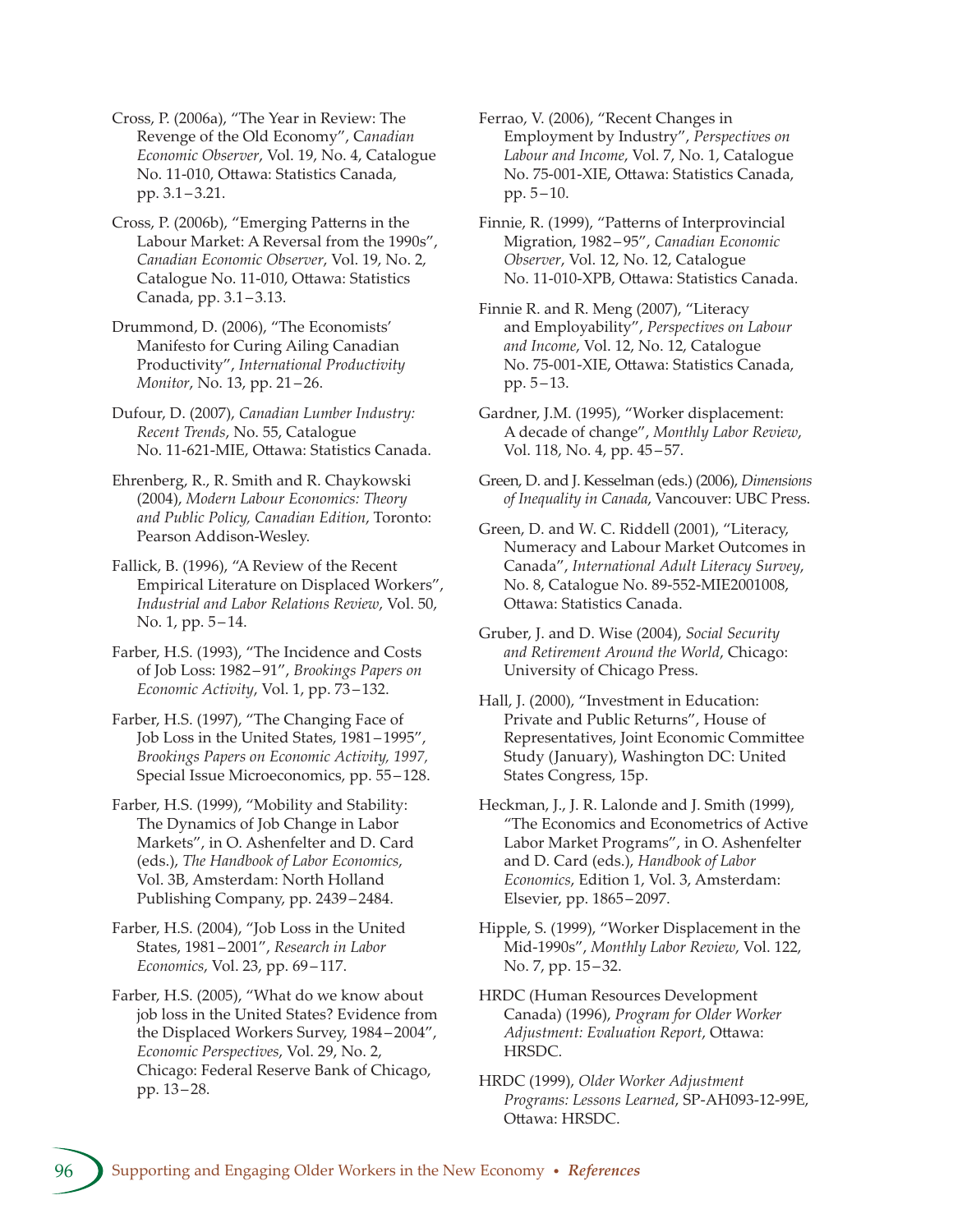HRSDC (Human Resources and Social Development Canada) (2006), *Employment Insurance Monitoring and Assessment Report 2005*, Ottawa: HRSDC.

HRSDC (2007a), *Employment Insurance Monitoring and Assessment Report 2006*, Ottawa: HRSDC.

HRSDC (2007b), *Report on Plans and*  Priorities, 2007-2008, Ottawa: HRSDC.

Kelly Services (2006), "Discrimination in the Workplace." Accessed at: http://www. kellyservices.ca/web/ca/services/en/pages/ kelly\_global\_workforce\_index.html.

Kuhn, P. (ed.) (2002), *Losing Work, Moving On: International Perspectives on Worker Displacement*, Kalamazoo MI: W.E. Upjohn Institute.

Lalonde, R. (1995), "The Promise of Public Sector Sponsored Training Programs", *Journal of Economic Perspectives*, Vol. 9, No. 2, pp. 149 – 168.

Lemieux, T. (2002), "The Causal Effect of Education on Earnings in Canada", in P. De Broucker and A. Sweetman (eds.), *Toward Evidence-Based Policy for Canadian Education*, Kingston: Queen's University John Deutsch Institute, pp. 105 – 116.

Li, J. (2006), "Separation, Linkage and Blurring in the Public and Private Pillars of Canada's Retirement Income System", in Stone, L. (ed.), *New Frontiers of Research on Retirement*, Catalogue No. 75-511-XIE, Ottawa: Statistics Canada. pp. 95-111.

Marshall, K. and V. Ferrao (2007), "Participation of Older Workers", *Perspectives on Labour and Income*, Vol. 8, No. 8, Catalogue No. 75-001-XIE, Ottawa: Statistics Canada, pp. 5-11.

Martel, L. and É. Caron Malenfant (2007), *Portrait of the Canadian Population in 2006*, *By Age and Sex, 2006 Census*, Catalogue No. 97-551-XWE2006001, Ottawa: Statistics Canada.

Martel, L., É. Caron Malenfant, S. Vézina and A. Bélanger (2007), "Labour Force Projections for Canada, 2006-2031", *Canadian Economic Observer*, Vol. 20, No. 6, Catalogue No. 11-010, Ottawa: Statistics Canada, pp. 3.1 – 3.13.

Martin, J. and D. Grubb (2001), "What Works and For Whom: A Review of OECD Countries' Experiences with Active Labour Market Policies" *Swedish Economic Policy Review*. Vol. 8, No. 2, pp. 9 – 56.

Meyer, B. (1995), "Lessons from the U.S. Unemployment Insurance Experiments", *Journal of Economic Literature*, Vol. 33, No. 1, pp. 91 – 131.

Milligan, K. (2005), *Making It Pay to Work: Improving Incentives in Canada's Public Pension System*, CD Howe Institute Commentary No. 218, Toronto: CD Howe.

Morissette, R., X. Zhang and M. Frenette (2007), "Earnings Losses of Displaced Workers: Canadian Evidence from a Large Administrative Database on Firm Closures and Mass Layoffs", *Analytical Studies Branch Research Paper Series*, No. 291, Catalogue No. 11F0019MIE, Ottawa: Statistics Canada.

Morissette, R. and Y. Ostrovsky (2007), "Pensions and Retirement Savings of Families", *Perspectives on Labour and Income*, Vol. 8, No. 11, Catalogue No. 75-001-XIE, Ottawa: Statistics Canada. pp. 5–18.

Neal, D. (1995), "Industry-Specific Capital: Evidence from Displaced Workers", *Journal of Labor Economics*, Vol. 13, No. 4, pp. 653 – 677.

OECD (Organization for Economic Co-operation and Development) (2005a), *Aging and Employment Policies: Canada*, Paris: OECD.

OECD (2005b), *Employment Outlook 2005*, Paris: OECD.

OECD (2006), *Main Economic Indicators*, (May) Paris: OECD.

OECD (2007a), *Education at a Glance*, Paris: OECD.

OECD (2007b), *Employment Outlook 2007*, Paris: OECD.

Osberg, L. (2007), "A Quarter Century of Economic Inequality in Canada 1981 – 2006", Department of Economics, Dalhousie University.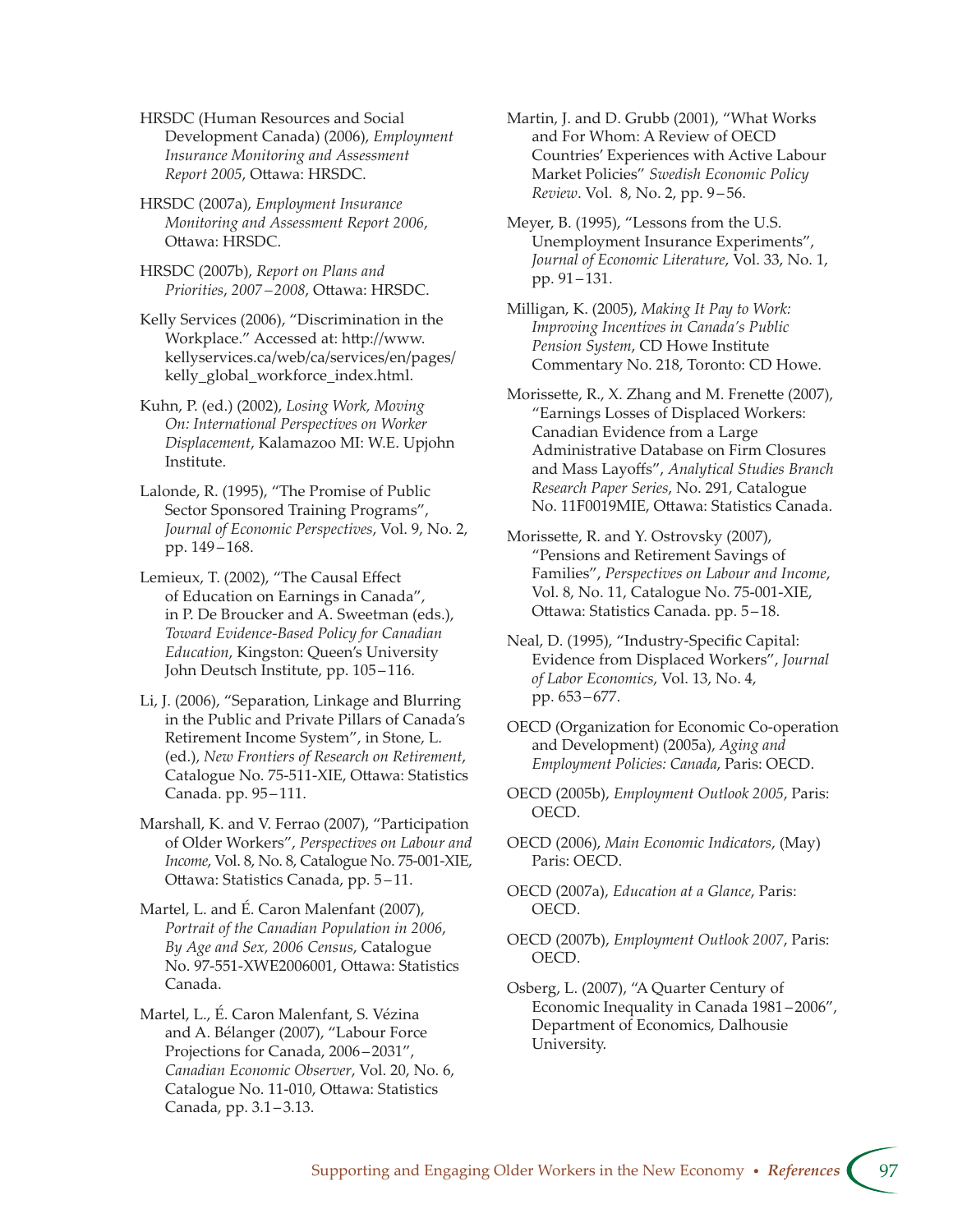Podgursky, M. and P. Swaim (1987), "Job Displacement Earnings Loss: Evidence from the Displaced Worker Survey", *Industrial and Labor Relations Review*, Vol. 41, No. 1, pp. 17 – 29.

- Pollock, A. and T. Sargent (2004), *Retirement Behaviour and the CPP: A Simulation Model*, Working Paper No. 2004-08, Ottawa: Department of Finance.
- Régie des rentes du Québec (2006), « États financiers », *Rapport annuel de gestion 2006 – 2007*, Québec: Gouvernement de Québec, pp. 93 – 121.

Riddell, W.C. (1985), "Work and Pay: The Canadian Labour Market: An Overview," in W.C. Riddell, (ed.), *Work and Pay: The Canadian Labour Market*, Royal Commission on the Economic Union and Development Prospects for Canada, Toronto: University of Toronto Press, pp. 1 – 75.

Riddell, W.C. (2007a), "The Impact of Education on Economic and Social Outcomes: An Overview of Recent Advances in Economics", in G. Picot, R. Saunders and A. Sweetman (eds.), *Fulfilling Potential, Creating Success: Perspectives on Human Capital Development*, Montreal: McGill-Queen's University Press. pp. 55 – 100.

Riddell, W.C. (2007b), "Investing in Human Capital: Policy Priorities in Canada", in J. Leonard, C. Ragan and F. St-Hilaire (eds.), *A Canadian Priorities Agenda*. Montreal: IRPP.

Saunders, R. (2005), *Does a Rising Tide Lift All Boats? Low Paid Work in Canada*, Vulnerable Workers Series, No. 4, Ottawa: Canadian Policy Research Networks.

Sharpe, A. (2007), "Lessons for Canada from International Productivity Experience", *International Productivity Monitor*, No. 14, pp. 20 – 37.

Statistics Canada (2001), *A Report on Adult Education and Training in Canada: Learning a Living*, Catalogue No. 81-586-XPE, Ottawa: Statistics Canada.

Statistics Canada (2003), *Education in Canada: Raising the Standard*, 2001 Census: Analysis Series, (March), Catalogue No. 96F0030XIE2001012, Ottawa: Statistics Canada.

Statistics Canada (2004), *Pension Plans in Canada: January 1, 2003*, Catalogue No. 13F0026MIE2004001, Ottawa: Statistics Canada.

- Statistics Canada (2006a), *Canadian Economic Observer*, Vol. 19, No. 04, Catalogue No. 11-010, Ottawa: Statistics Canada.
- Statistics Canada (2006b), Canadian Economic Observer, Vol. 19, No. 05, Catalogue No. 11-010, Ottawa: Statistics Canada.
- Statistics Canada (2006c), *Labour Force Historical*  Review, Catalogue No. 71F0004XCB, Ottawa: Statistics Canada.
- Statistics Canada (2006d), "The Labour Market in 2005", *Perspectives on Labour and Income*, Vol. 7, No. 1, Catalogue No. 75-001-XIE, Ottawa: Statistics Canada.
- Statistics Canada (2006e), *The Canadian Labour Market at a Glance*, 2005, Catalogue No. 71-222-XIE, Ottawa: Statistics Canada.
- Statistics Canada (2006f), *Education Indicators in Canada: Report of the Pan-Canadian Education Indicators Program 2005*, Catalogue No. 81-582-XIE, Ottawa: Statistics Canada.
- Statistics Canada (2006g), "EI Coverage Survey 2005", *The Daily*, November 1.
- Statistics Canada (2007a), *Canadian Economic Observer: Historical Supplement*, Catalogue No. 11-210-XPB, Ottawa: Statistics Canada.
- Statistics Canada (2007b), *Survey of Labour and Income Dynamics: Public Use Microdata File 2004*, Catalogue No. 75M0010XCB, Ottawa: Statistics Canada.

Statistics Canada (2007c), *The Daily*, October 3.

- Statistics Canada (2008), *The Daily*, Friday, January 11.
- Statistics Canada, "Proportion of Labour Force and Paid Workers Covered By a Registered Pension Plan", accessed at: http://www. statcan.ca/l01/cst01/labor26a.htm